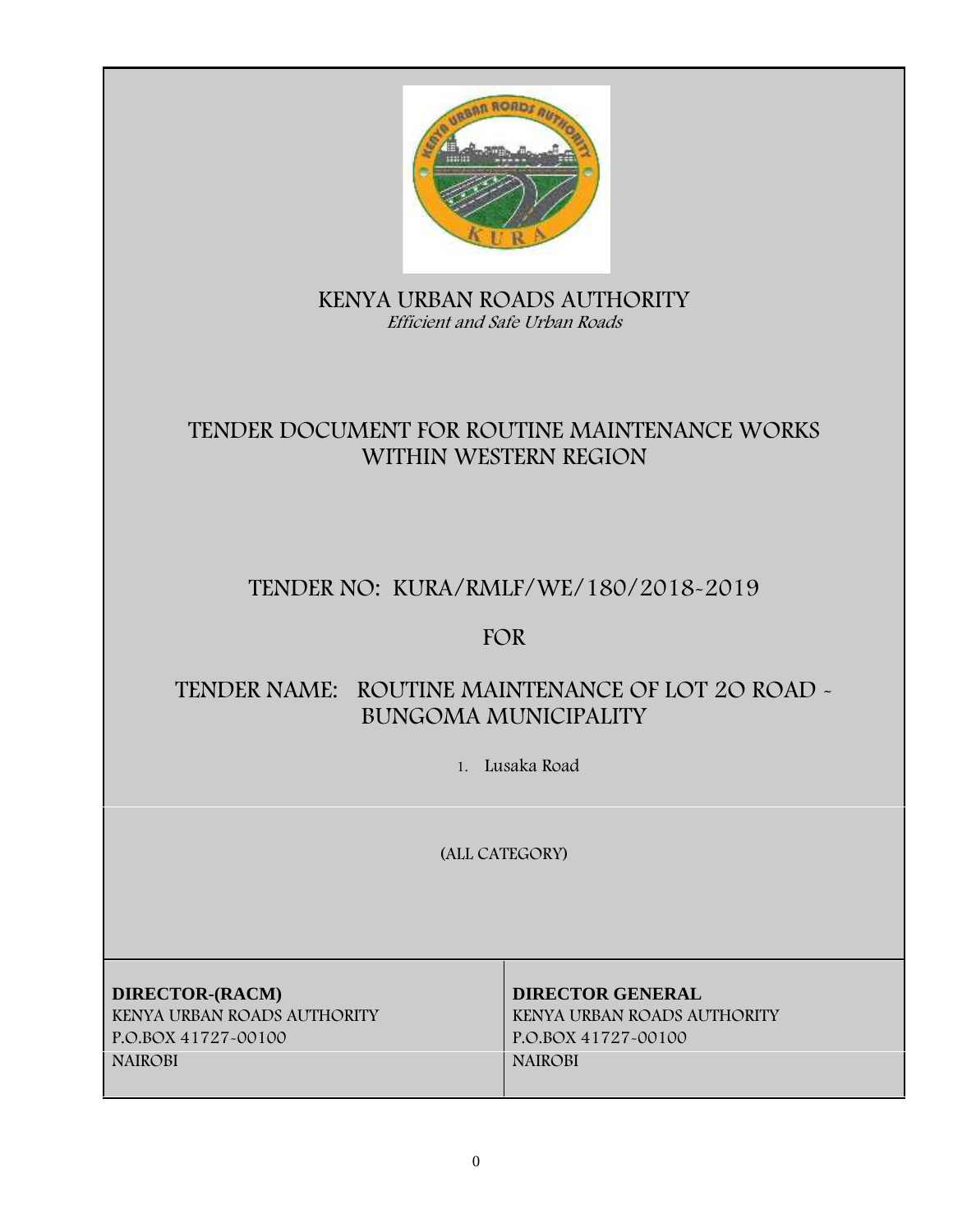## **ROUTINE MAINTENANCE OF LOT 20 ROAD BUNGOMA MUNICIPALITY**

## **TABLE OF CONTENTS**

| SECTION II: INSTRUCTIONS TO TENDERERS AND CONDITIONS OF TENDER4             |  |
|-----------------------------------------------------------------------------|--|
|                                                                             |  |
|                                                                             |  |
|                                                                             |  |
|                                                                             |  |
|                                                                             |  |
| SECTION VI: SUPERVISION AND CONTRACT EVALUATION MANUAL 2012 114             |  |
|                                                                             |  |
|                                                                             |  |
|                                                                             |  |
|                                                                             |  |
|                                                                             |  |
|                                                                             |  |
|                                                                             |  |
|                                                                             |  |
|                                                                             |  |
| <b>SECTION XIII: FORM OF PERFORMANCE BANK GUARANTEE (UNCONDITIONAL) 161</b> |  |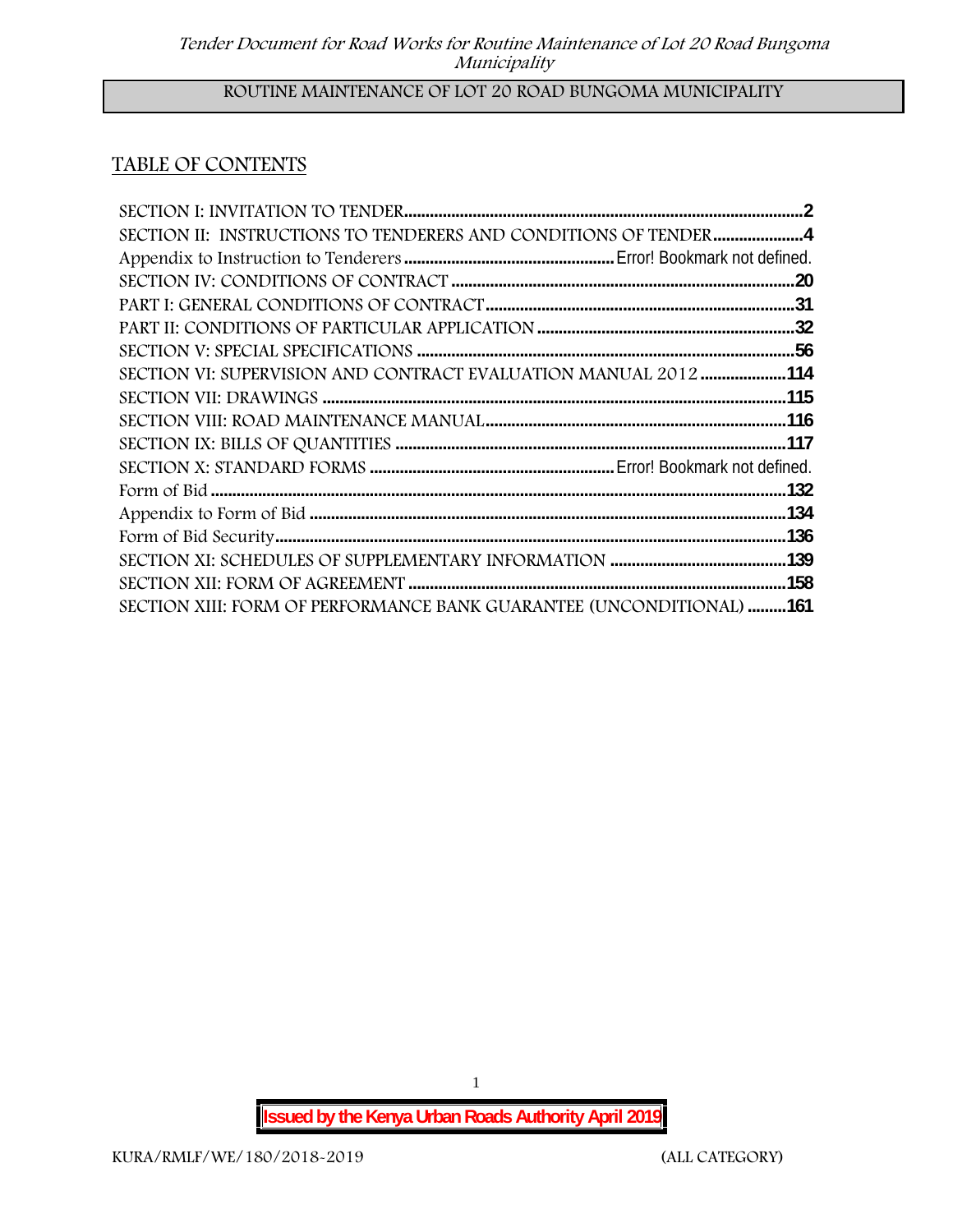## **SECTION I: INVITATION TO TENDER**

**Issued by the Kenya Urban Roads Authority April 2019**

2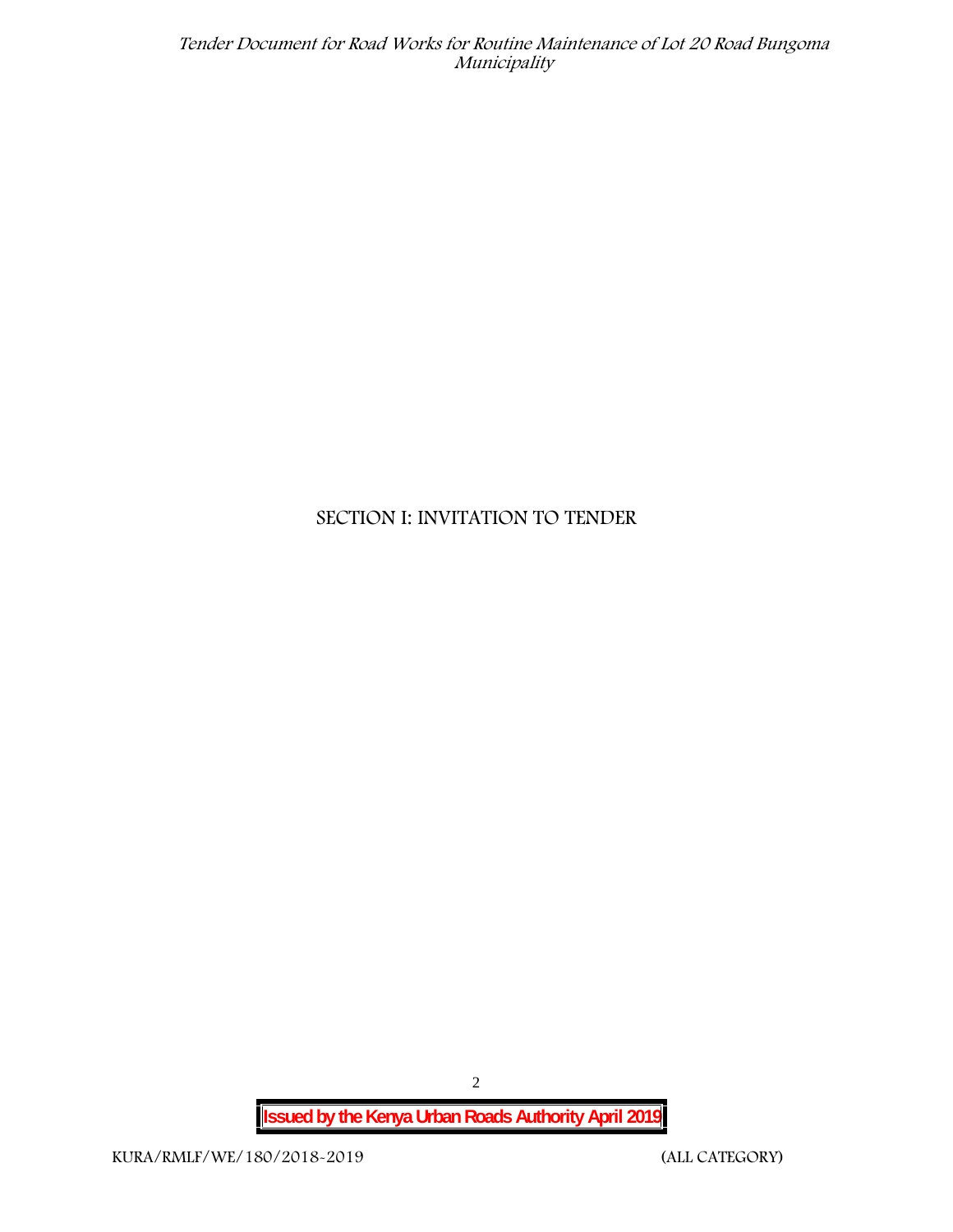*(see www.kura.go.ke/tender notices)*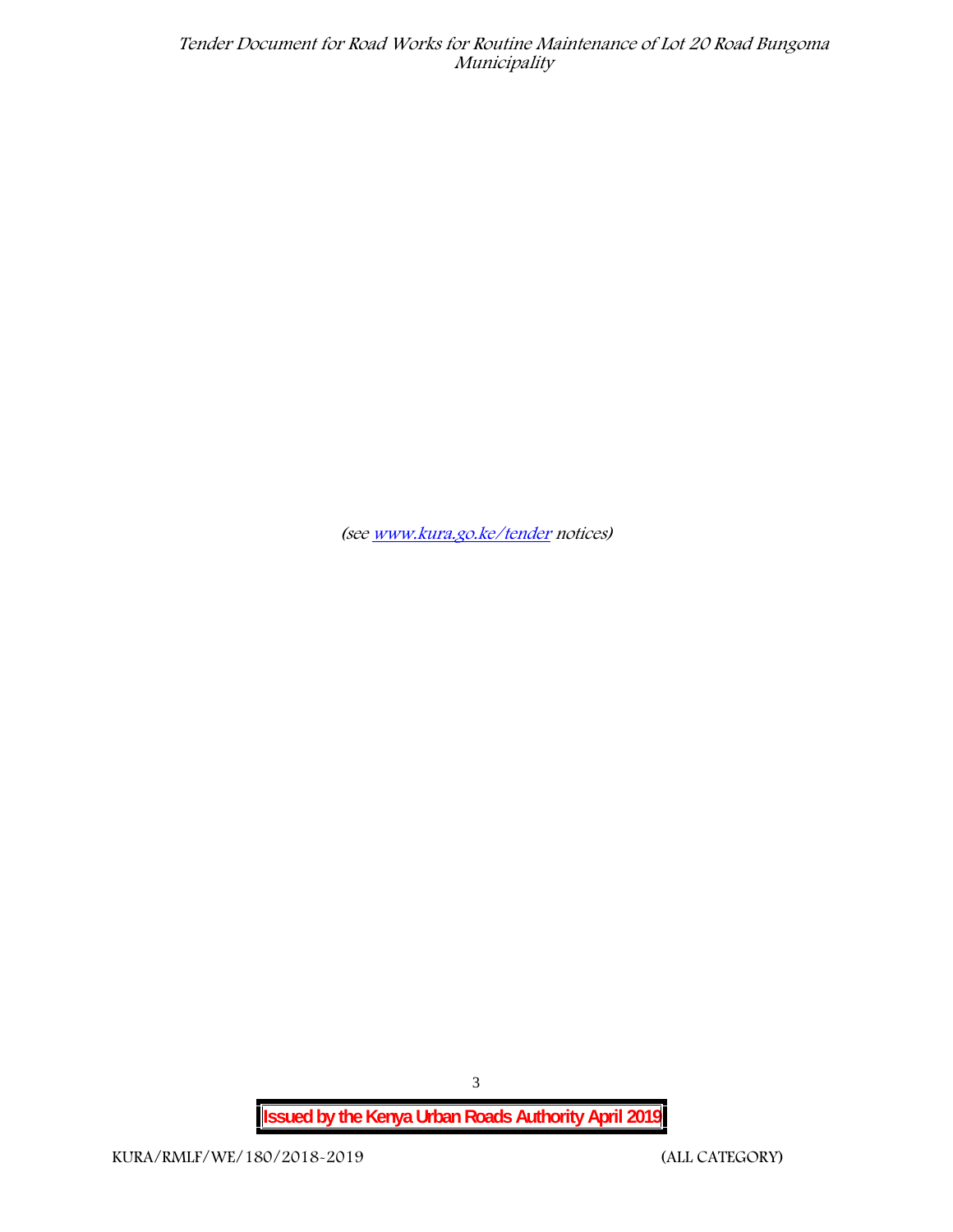## **SECTION II: INSTRUCTIONS TO TENDERERS AND CONDITIONS OF TENDER**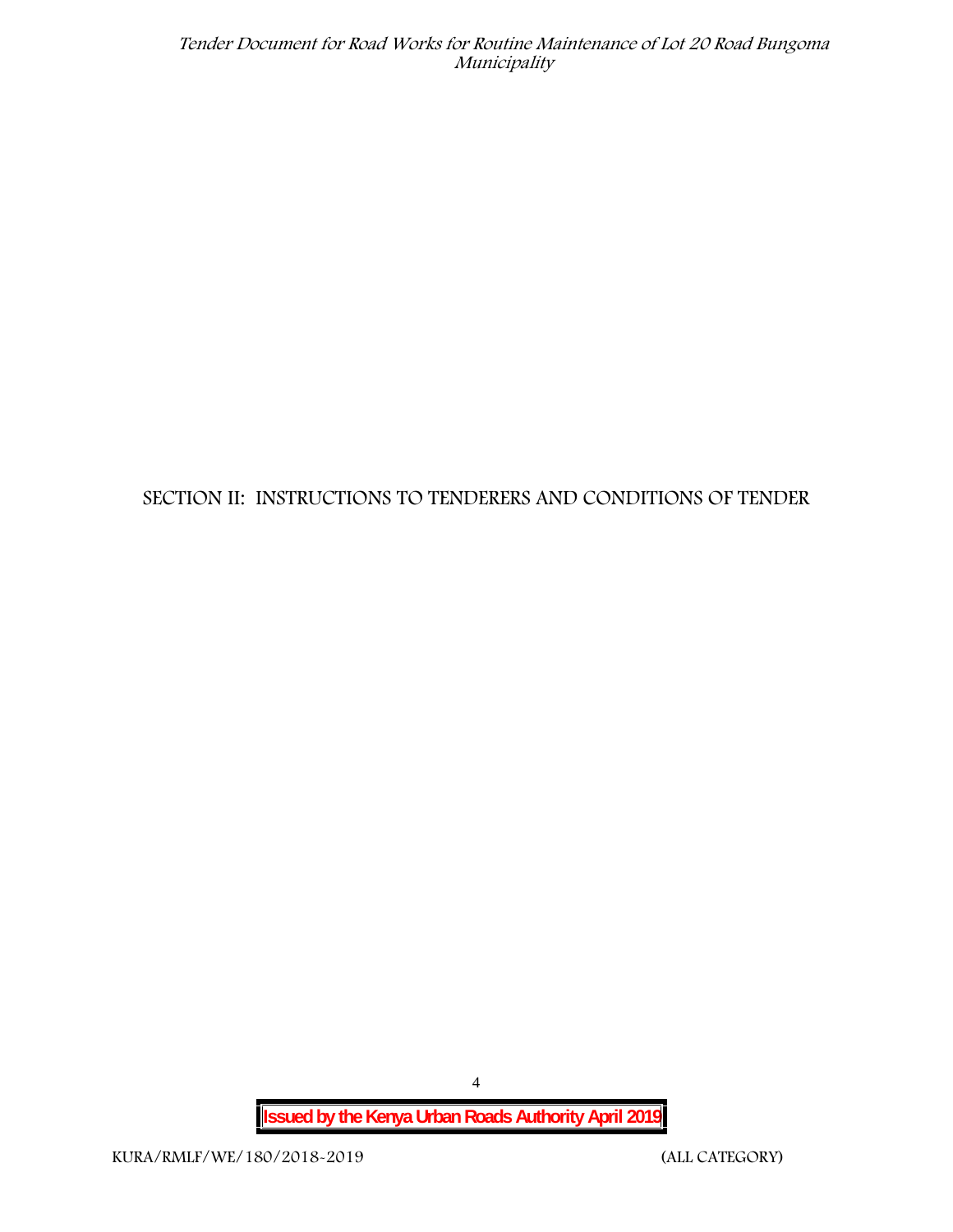#### TABLE OF CONTENTS

| A.        |                                                                      |  |
|-----------|----------------------------------------------------------------------|--|
| 1         |                                                                      |  |
| 2         |                                                                      |  |
| 3         |                                                                      |  |
| 4         |                                                                      |  |
| 5         |                                                                      |  |
| 6         |                                                                      |  |
| 7         |                                                                      |  |
| 8         |                                                                      |  |
| <b>B.</b> |                                                                      |  |
| 9         |                                                                      |  |
| 10        |                                                                      |  |
| 11        |                                                                      |  |
| C.        |                                                                      |  |
| 12        |                                                                      |  |
| 13        |                                                                      |  |
| 14        |                                                                      |  |
| 15        |                                                                      |  |
| 16        |                                                                      |  |
| 17        |                                                                      |  |
| 18        |                                                                      |  |
| 19        |                                                                      |  |
| 20        |                                                                      |  |
| D.        |                                                                      |  |
| 21        |                                                                      |  |
| 22        |                                                                      |  |
| 23        |                                                                      |  |
| 24        |                                                                      |  |
| E.        |                                                                      |  |
| 25        |                                                                      |  |
| 26        |                                                                      |  |
| 27        |                                                                      |  |
| 28        |                                                                      |  |
| 29        |                                                                      |  |
| 30        |                                                                      |  |
| 31        |                                                                      |  |
| F.        |                                                                      |  |
| G.        |                                                                      |  |
| 32        |                                                                      |  |
| 33        | employer's right to accept any bid and to reject any or all bids  18 |  |
| 34        |                                                                      |  |
| 35        |                                                                      |  |
| 36        |                                                                      |  |
| 37        |                                                                      |  |

**Issued by the Kenya Urban Roads Authority April 2019** 

 $\mathfrak{S}$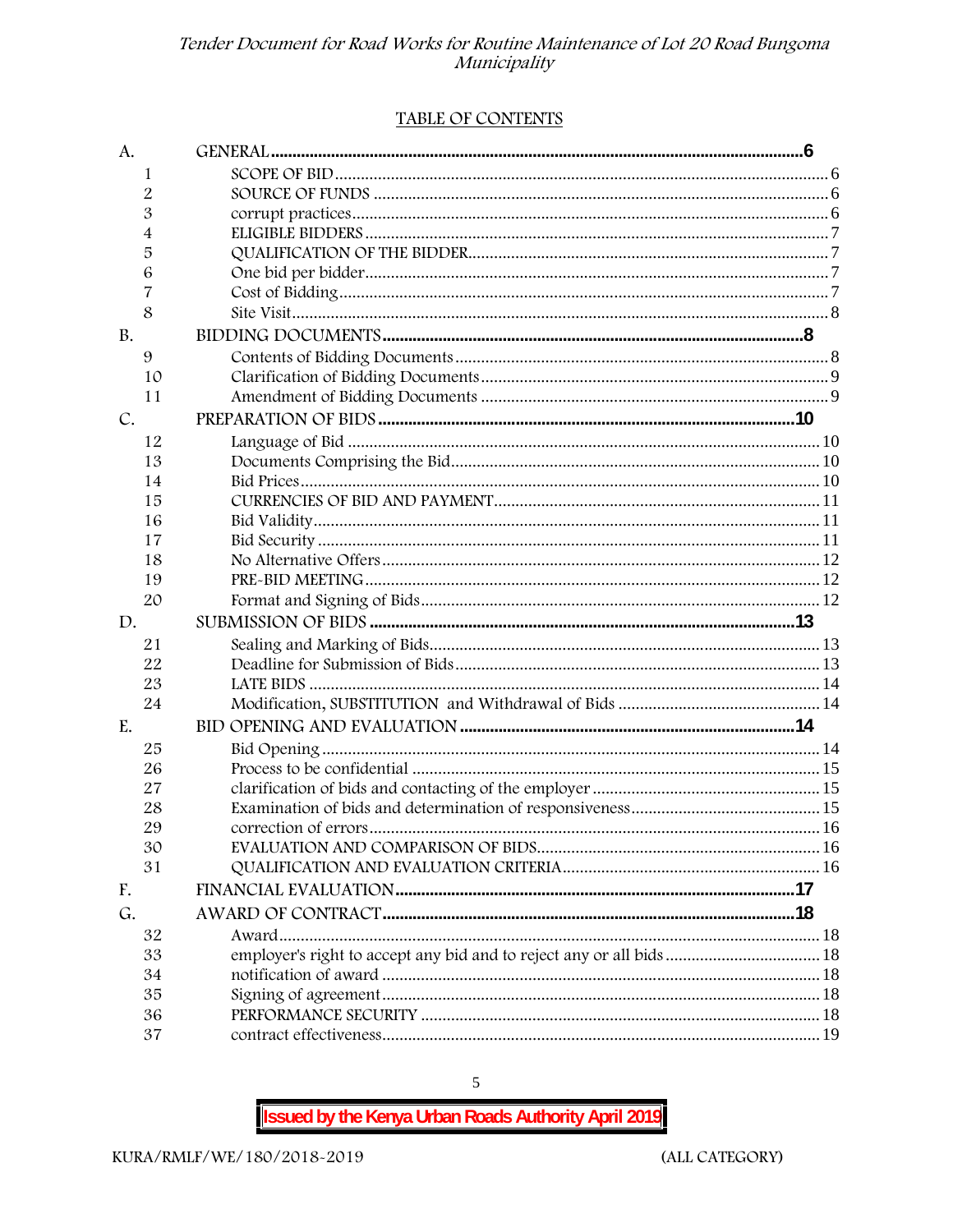## **INSTRUCTIONS TO TENDERERS AND CONDITIONS OF TENDER**

## **A. GENERAL**

- **1 SCOPE OF BID**
	- 1.1 The Employer, as defined in the Conditions of Contract Part II hereinafter "the Employer" wishes to receive bids for the construction of works as described in Section 1, clause 102 of the Special Specifications –"Location and extent of the Works")
	- 1.2 The successful bidder will be expected to complete the Works within the period stated in the Appendix to Form of Bid from the date of commencement of the Works.
	- 1.3 Throughout these bidding documents, the terms bid and tender and their derivatives (bidder/tenderer, bid/tendered, bidding/tendering etc.) are synonymous, and day means calendar day. Singular also means plural.

## **2 SOURCE OF FUNDS**

2.1 The source of funding is the Government of Kenya through the Road Maintenance Levy Fund.

## **3 CORRUPT PRACTICES**

3.1 The government requires that the bidders, suppliers, sub-contractors and supervisors observe the highest standards of ethics during the execution of such contracts. In this pursuit of this policy, the government;

Defines for the purpose of this provision, the terms set forth below as follows:

- i) "corrupt practice" means the offering, giving , receiving, or soliciting of anything of value to influence the action of the public official in the procurement process or in the execution, and
- ii) "fraudulent practice" means a misrepresentation of facts in order to influence a procurement process or the execution of a contract to the detriment of the employer, and includes collusive practices among bidders (prior to or after bid submission) designed to establish bid prices at artificial, non-competitive levels and to deprive the employer the benefits of free and open competition

Will reject a proposal for award if it determines that the bidder recommended for award has engaged in corrupt or fraudulent practices in competing for the contract, and

Will declare a firm ineligible, either indefinitely or for a stated period of time, to be awarded a government contract if it at any time it is determined that the firm has engaged in corrupt or fraudulent practices in competing for, or in executing, a government financed contract

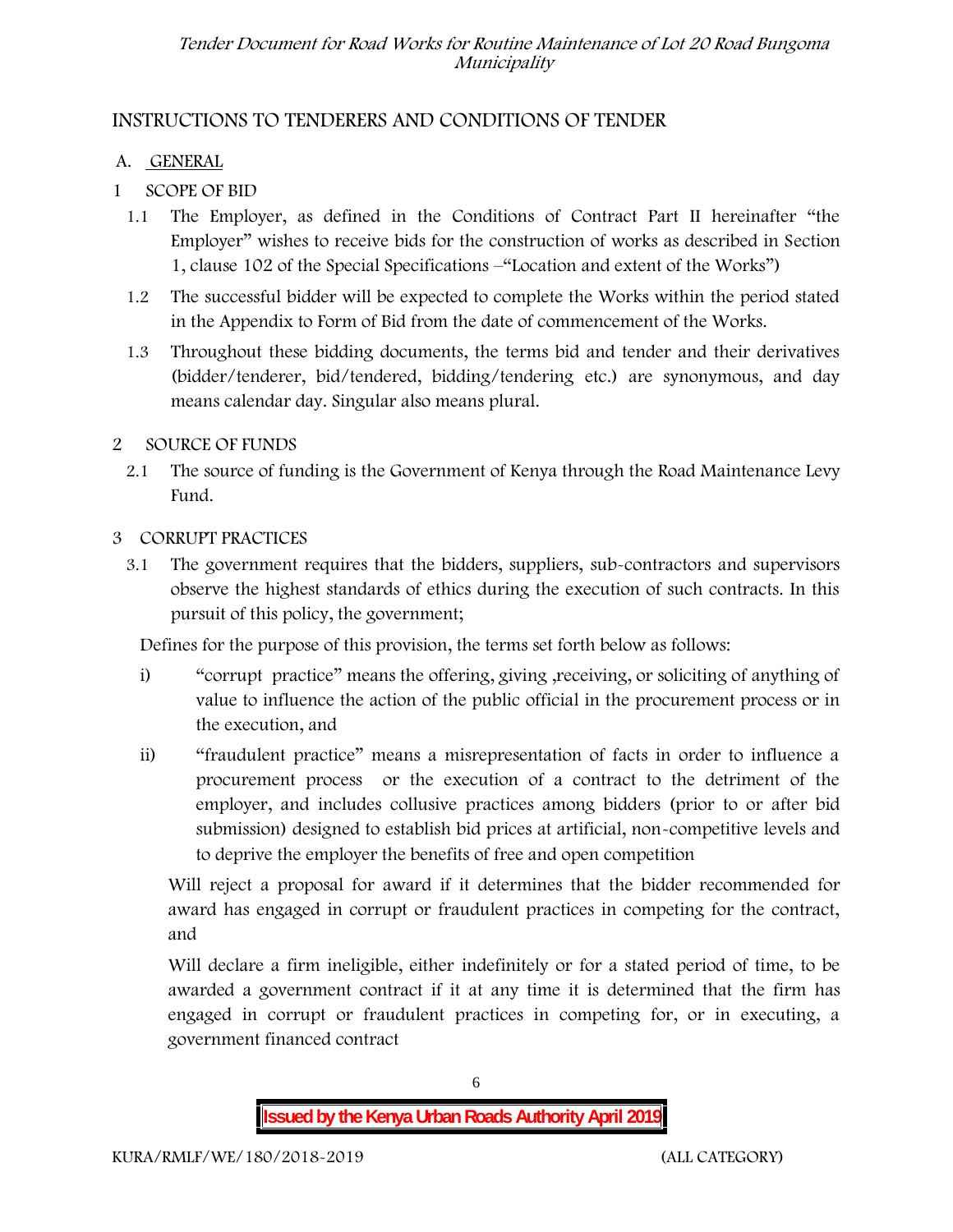## **4 ELIGIBLE BIDDERS**

- 4.1 This invitation to bid is open to all bidders who are legally registered or incorporated in the Republic of Kenya as of the time of bid submission. Registration with National Construction Authority (NCA) as a contractor is mandatory.
- 4.2 Bidders shall not have a conflict of interest. Bidders shall be considered to have conflict of interest, if they participated as a consultant in the preparation of the design, documentation or technical specifications of the works that are the subject of this bidding other than as far as required by the Employer.
- 4.3 A firm that is under a declaration of eligibility by the Employer in accordance with clause 3, at the date of submission of the Bid or thereafter, shall be disqualified.
- 4.4 Bidders shall provide such evidence of their continued eligibility satisfactory to the Employer as the Employer shall reasonably request.

## **5 QUALIFICATION OF THE BIDDER**

- 5.1 Bidders shall as part of their bid:
- (a) Submit a written power of attorney authorizing the signatory of the bid to commit the bidder; and
- (b) Update any information submitted with their bids and update in any case the information indicated in the schedules and continue to meet the minimum threshold criteria set out in the bid documents.
	- 5.2 As a minimum, bidders shall update the following information:
- (a) evidence of access to lines of credit from a bank and availability of other financial resources
- (b) financial predictions for the current year and the two subsequent years, including the effect of known commitments
- (c) work commitments
- (d) current litigation information; and
- (e) availability of critical equipment
	- 5.3 Bidders shall also submit proposals of work methods and schedule in sufficient detail to demonstrate the adequacy of the bidders' proposals to meet the technical specifications and the completion time referred to in Clause 1.2 above.

#### **6 ONE BID PER BIDDER**

- 6.1 Each bidder shall submit only one bid. A bidder who submits or participates in more than one bid will be disqualified.
- **7 COST OF BIDDING**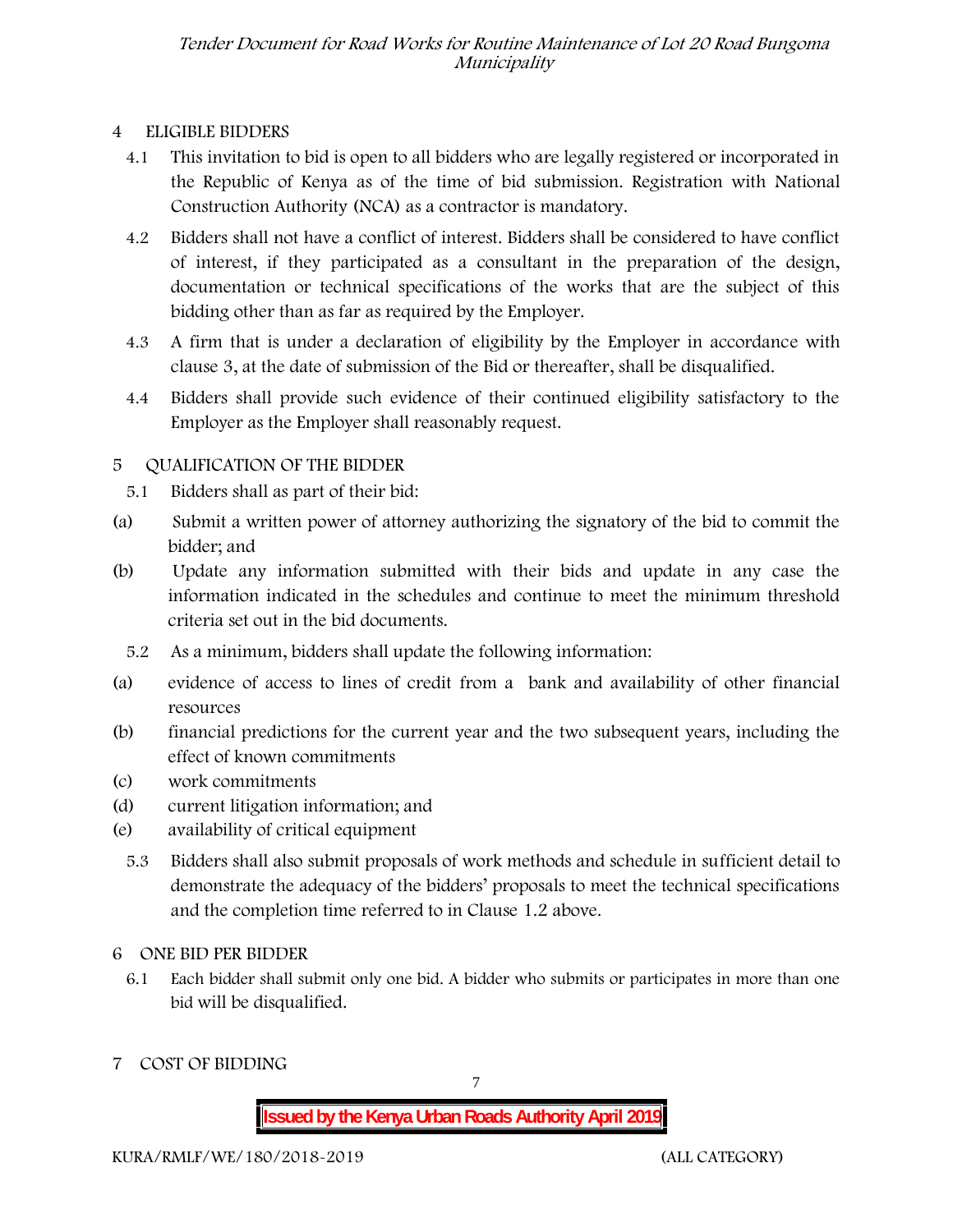- 7.1 The bidder shall bear all costs associated with the preparation and submission of his bid and the Employer will in no case be responsible or liable for those costs, regardless of the conduct or outcome of the bidding process.
- **8 SITE VISIT**
- 8.1 The tenderer is advised to visit and examine the site and its surroundings and obtain for himself on his own responsibility, all information that may be necessary for preparing the tender and entering into a contract. The costs of visiting the site shall be the tenderer's own responsibility.
	- 8.2 The tenderer and any of his personnel or agents will be granted permission by the Employer to enter upon premises and lands for the purpose of such inspection, but only upon the express condition that the tenderer, his personnel or agents, will release and indemnify the Employer from and against all liability in respect of, and will be responsible for personal injury (whether fatal or otherwise), loss of or damage to property and any other loss, damage, costs and expenses however caused, which but for the exercise of such permission, would not have arisen.
	- 8.3 A Mandatory pre-tender site meeting shall be held as specified in the tender notice. A representative of the Employer will be available to meet the intending tenderers at the venue.
	- 8.4 The Employer will conduct a Site Visit concurrently with the pre-bid meeting referred to in Clause 19, attendance for which is necessary for all bidders. Attendance by the tenderers shall be as specified in the tender notice.
	- 8.5 Tenderers must provide their own transport. The representative will not be available at any other time for site inspection visits.
	- 8.6 Each tenderer shall complete the Certificate of Tenderer's Visit to the Site, whether he in fact visits the Site at the time of the organized site visit or by himself at some other time.

#### **B. BIDDING DOCUMENTS**

#### **9 CONTENTS OF BIDDING DOCUMENTS**

- 9.1 The set of documents comprising the tender includes the following together with any addenda issued in accordance with Clause 11:
- (a) Invitation to Bid
- (b) Instructions to Bidders and Conditions of Tender
- (c) Appendix to Instruction to Tenderers
- (d) Conditions of Contract Part I
- (e) Conditions of Contract Part II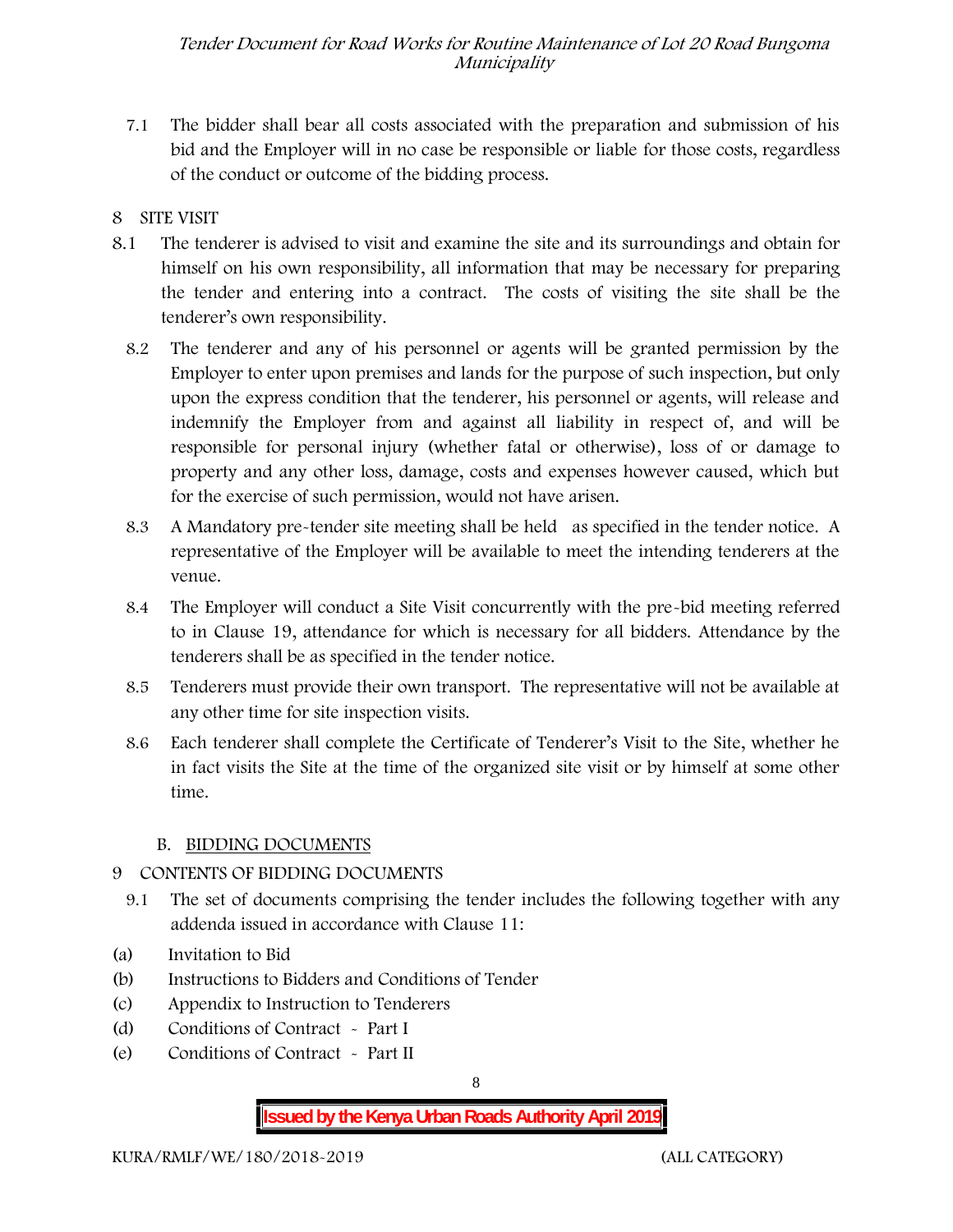- (f) Road Maintenance Manual (May 2010 Edition)
- (g) Standard Specifications
- (h) Special Specifications
- (i) Form of Bid, Appendix to Form of Bid and Bid Security
- (j) Bills of Quantities
- (k) Schedules of Supplementary information
- (l) Form of Contract Agreement
- (m) Form of Performance Security
- (n) Drawings
- (o) BID Addenda (BID Notices)
- (p) Declaration Form
	- 9.2 The bidder is expected to examine carefully all instructions, conditions, forms, terms, specifications and drawings in the bidding documents. Failure to comply with the requirements of bid submission will be at the bidder's own risk. Bids that are not substantially responsive to the requirements of the bidding documents will be rejected.
	- 9.3 All recipients of the documents for the proposed Contract for the purpose of submitting a tender (whether they submit a tender or not) shall treat the details of the documents as "private and confidential".

#### **10 CLARIFICATION OF BIDDING DOCUMENTS**

- 10.1 The prospective bidder requiring any clarification of the bidding documents may notify the Employer in writing, cable or by e-mail (hereinafter the term cable is deemed to include telex and facsimile) at the Employer's mailing address indicated in the Bidding Data.
- 10.2 The Employer will respond in writing to any request for clarification that he receives earlier than 7 days prior to the deadline for the submission of bids. Copies of the Employer's response to queries raised by bidders (including an explanation of the query but without identifying the sources of the inquiry) will be sent to all prospective bidders who will have purchased the bidding documents.

#### **11 AMENDMENT OF BIDDING DOCUMENTS**

- 11.1 At any time prior to the deadline for submission of bids, the Employer may, for any reason, whether at his own initiative or in response to a clarification requested by a prospective bidder, modify the bidding documents by issuing subsequent Addenda.
- 11.2 The Addendum thus issued shall be part of the bidding documents pursuant to Sub- Clause 10.1 and shall be communicated in writing or cable to all purchasers of the bidding documents. Prospective bidders shall promptly acknowledge receipt of each Addendum in writing or by cable to the Employer.

**Issued by the Kenya Urban Roads Authority April 2019**

9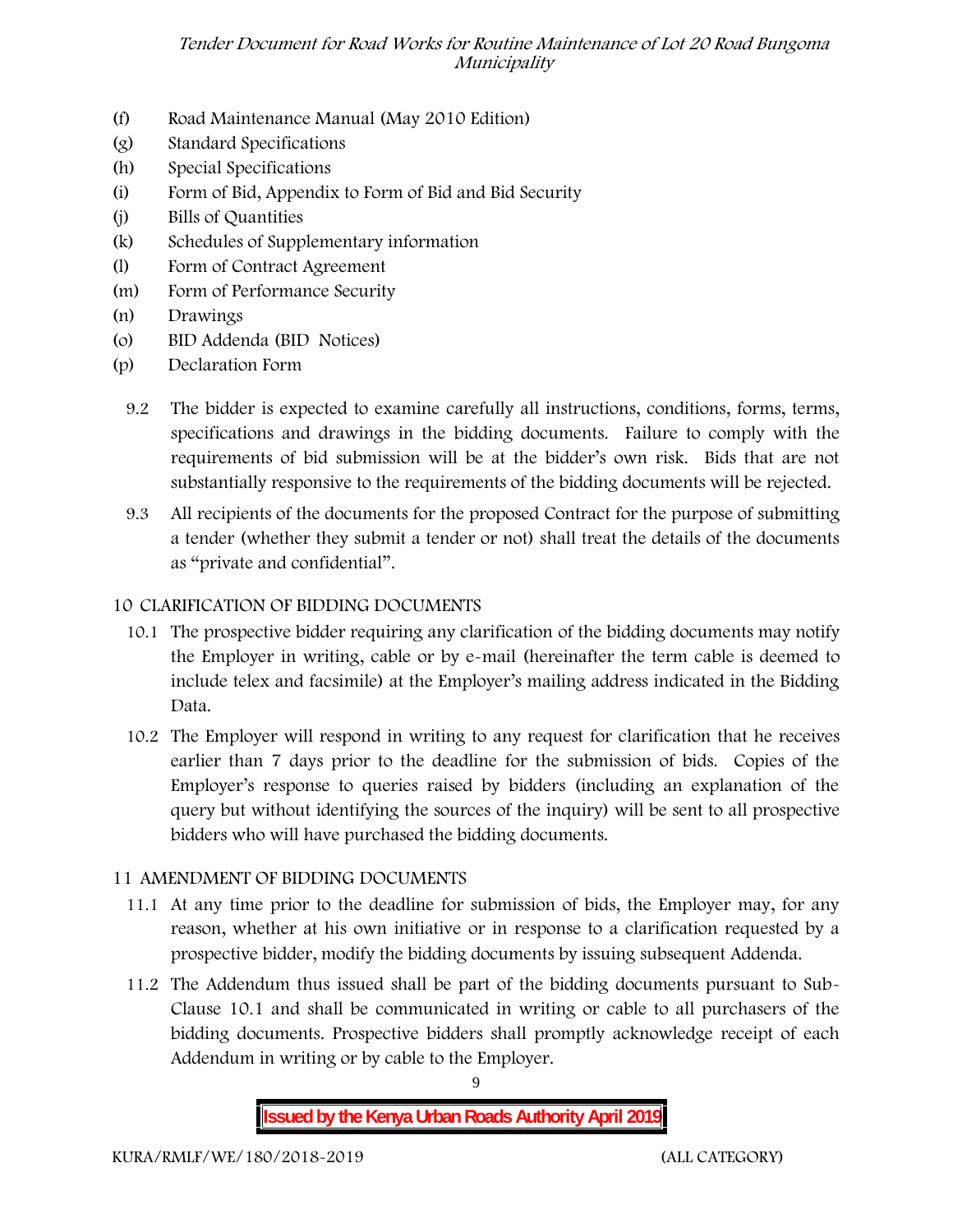11.3 In order to afford prospective bidders reasonable time in which to take an Addendum into account in preparing their bids, the Employer may, at his discretion, extend the deadline for the submission of bids in accordance with Clause 16.2.

## **C. PREPARATION OF BIDS**

## **12 LANGUAGE OF BID**

12.1 The bid prepared by the bidder and all correspondences and documents relating to the bid exchanged by the bidder and the Employer shall be written in the English Language. Supporting documents and printed literature furnished by the bidder may be in another language provided they are accompanied by an appropriate translation of pertinent passages in the above stated language. For the purpose of interpretation of the bid, the English language shall prevail.

## **13 DOCUMENTS COMPRISING THE BID**

13.1 The bid to be prepared by the bidder shall comprise:

- (a) Duly filled-in Form of Bid and Appendix to form of bid;
- (b) Bid security;
- (c) Priced Bills of Quantities;
- (d) Schedules of information
- (e) Qualification criteria
- (f) Any other materials required to be completed and submitted in accordance with the Instructions to Bidders embodied in these bidding documents.
	- 13.2 These Forms, Bills of Quantities and Schedules provided in these bidding documents shall be used without exception (subject to extensions of the Schedules in the same format).

#### **14 BID PRICES**

- 14.1 Unless explicitly stated otherwise in the bidding documents, the contract shall be for the whole works as described in Sub-Clause 1.1, based on the basic unit rates and prices in the Bill of Quantities submitted by the bidder.
- 14.2 The bidder shall fill in rates and prices for all items of Works described in the Bills of Quantities, whether quantities are stated or not.
- 14.3 All duties, taxes (including VAT) and other levies payable by the Contractor under the Contract, or for any other cause as of the date 7 days prior to the deadline for submission of bids, shall be included in the rates and prices and the total Bid Price submitted by the bidder.
- 14.4 Unless otherwise provided in the Bidding Data and Conditions of Particular Application the rates and prices quoted by the bidder are subject to adjustment during the

10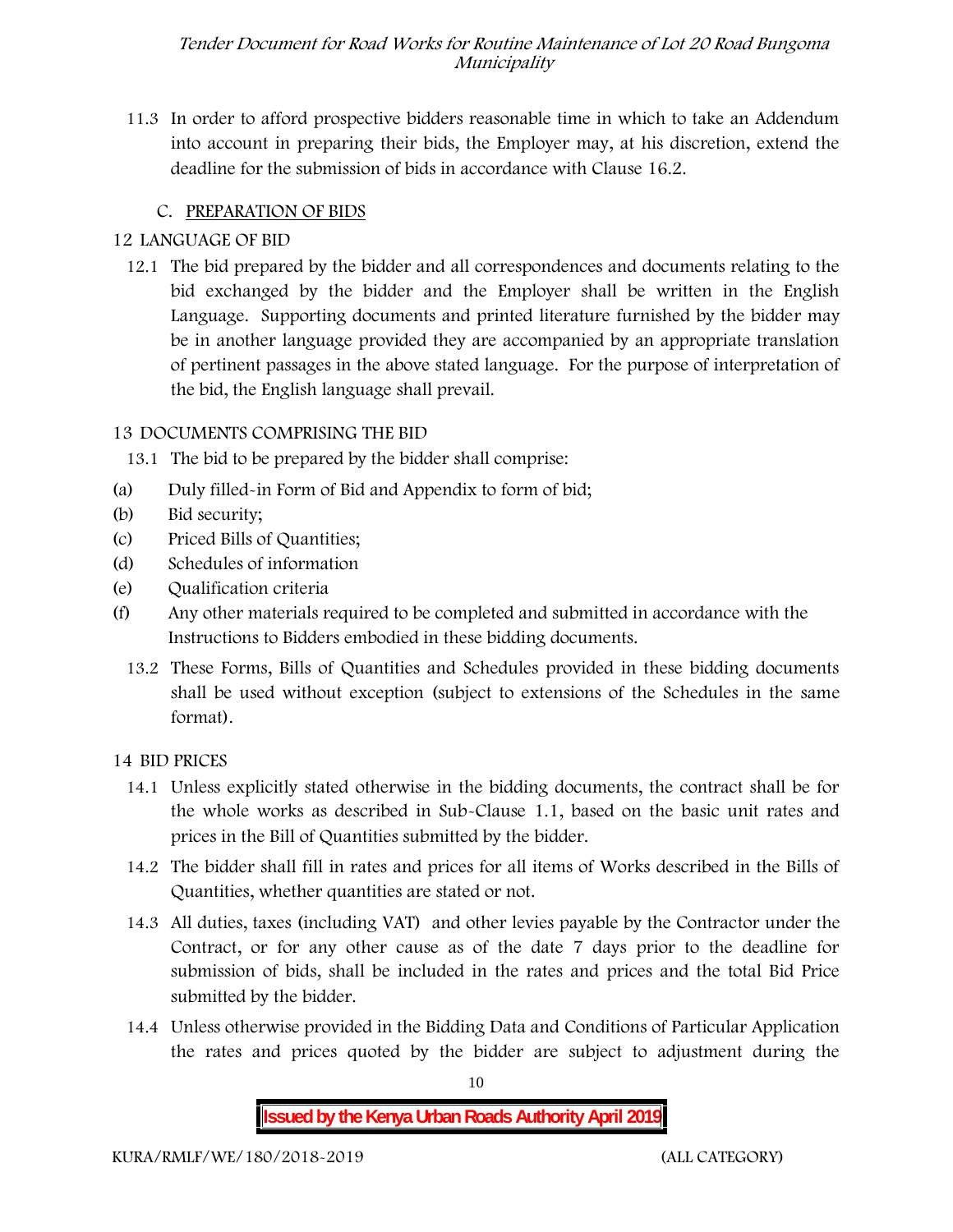performance of the contract in accordance with the provisions of Clause 70 of the Conditions of Contract.

- **15 CURRENCIES OF BID AND PAYMENT**
	- 15.1 Bids shall be priced in Kenya Shillings.

#### **16 BID VALIDITY**

- 16.1 The bid shall remain valid and open for acceptance for a period of 90 calendar days from the specified date of bid opening specified in Clause 22.
- 16.2 In exceptional circumstances prior to expiry of the original bid validity period, the Employer may request that the bidders extend the period of validity for a specified additional period. The request and the responses thereto shall be made in writing or by cable. A bidder may refuse the request without forfeiting his bid security. A bidder agreeing to the request will not be required nor permitted to modify his bid, but will be required to extend the validity of his bid security for the period of the extension, and in compliance with Clause 17 in all respects.
- **17 BID SECURITY**
	- **17.1** The bidder shall furnish, as part of his bid, a bid security in the amount shown in the Appendix to instruction to tenderers. **The bid security must be in form of unconditional Bank guarantee.**
	- 17.2 The bid security shall be in the form of unconditional bank guarantee from a reputable bank selected by the bidder and located in Kenya. The format of the bank guarantee shall be in accordance with bid security included in Section 3. The bid security shall remain valid for a period of thirty (30) days beyond the original validity period for the bid, and beyond any period of extension subsequently requested under Sub-Clause 16.2.
	- 17.3 Any bid not accompanied by an acceptable bid security will be rejected by the Employer as non-responsive.
	- 17.4 The bid securities of unsuccessful bidders will be discharged/ returned as promptly as possible as but not later than 30 days after the expiration of the period of bid security validity.
	- 17.5 The bid security of the successful bidder will be discharged upon the bidder signing the Contract Agreement and furnishing the required performance security.
	- 17.6 The bid security may be forfeited:
- (a) if a bidder withdraws his bid, except as provided in Sub-Clause 24.2.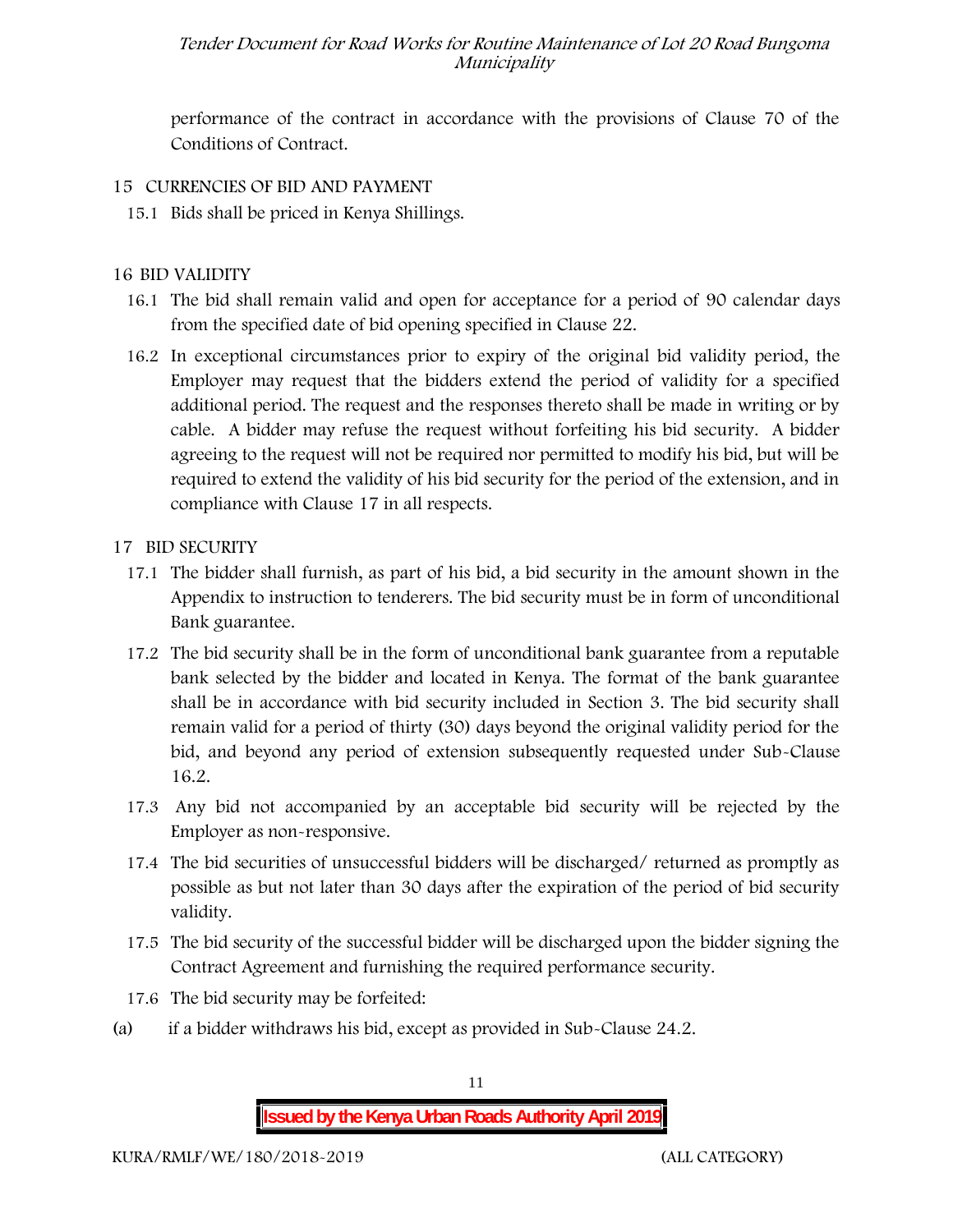- (b) if the bidder does not accept the correction of any errors, pursuant to Sub-Clause 28.2 or
- (c) in the case of a successful bidder, if he fails within the specified time limit to:
	- (i) sign the Contract Agreement or
	- (ii) furnish the necessary performance security

#### **18 NO ALTERNATIVE OFFERS**

- 18.1 The bidder shall submit one offer, which complies fully with the requirements of the bidding documents.
- 18.2 The bid submitted shall be solely on behalf of the bidder. A bidder who submits or participates in more than one bid will be disqualified.
- 18.3 A price or rate shall be entered in indelible ink against every item in the Bills of Quantities with the exception of items which already have Prime Cost or Provisional sums affixed thereto. The bidders are reminded that no "nil" or "included" rates or "lump-sum" discounts will be accepted. The rates for various items should include discounts if any. Bidders who fail to comply will be disqualified.

#### **19 PRE-BID MEETING**

- 19.1 The bidder's designated representative is invited to attend a mandatory pre-bid meeting, which will take place as specified in the Tender notice. The purpose of the meeting will be to clarify issues and to answer questions on any matter that may be raised at that stage.
- 19.2 The bidder is requested as far as possible to submit any questions in writing or by cable, to reach the Employer not later than one week before the meeting. It may not be practicable at the meeting to answer questions received late, but questions and responses will be transmitted in accordance with the Minutes of the meeting, including the text of the questions raised and the responses given together with any responses prepared after the meeting, will be transmitted without delay to all purchasers of the bidding documents. Any modification of the bidding documents listed in Sub-Clause 9.1, which may become necessary as a result of the pre-bid meeting shall be made by the Employer exclusively through the issue of an Addendum pursuant to Clause 10 or through the minutes of the pre-bid meeting.

#### **20 FORMAT AND SIGNING OF BIDS**

20.1 The bidder shall prepare one original of the documents comprising the bid as described in Clause 13 of these Instructions to Bidders, bound with the section containing the Form of Bid and Appendix to Bid, and clearly marked "ORIGINAL". In addition, the bidder shall submit another copy of the bid clearly marked "COPY OF ORIGINAL". In the event of discrepancy between them, the original shall prevail.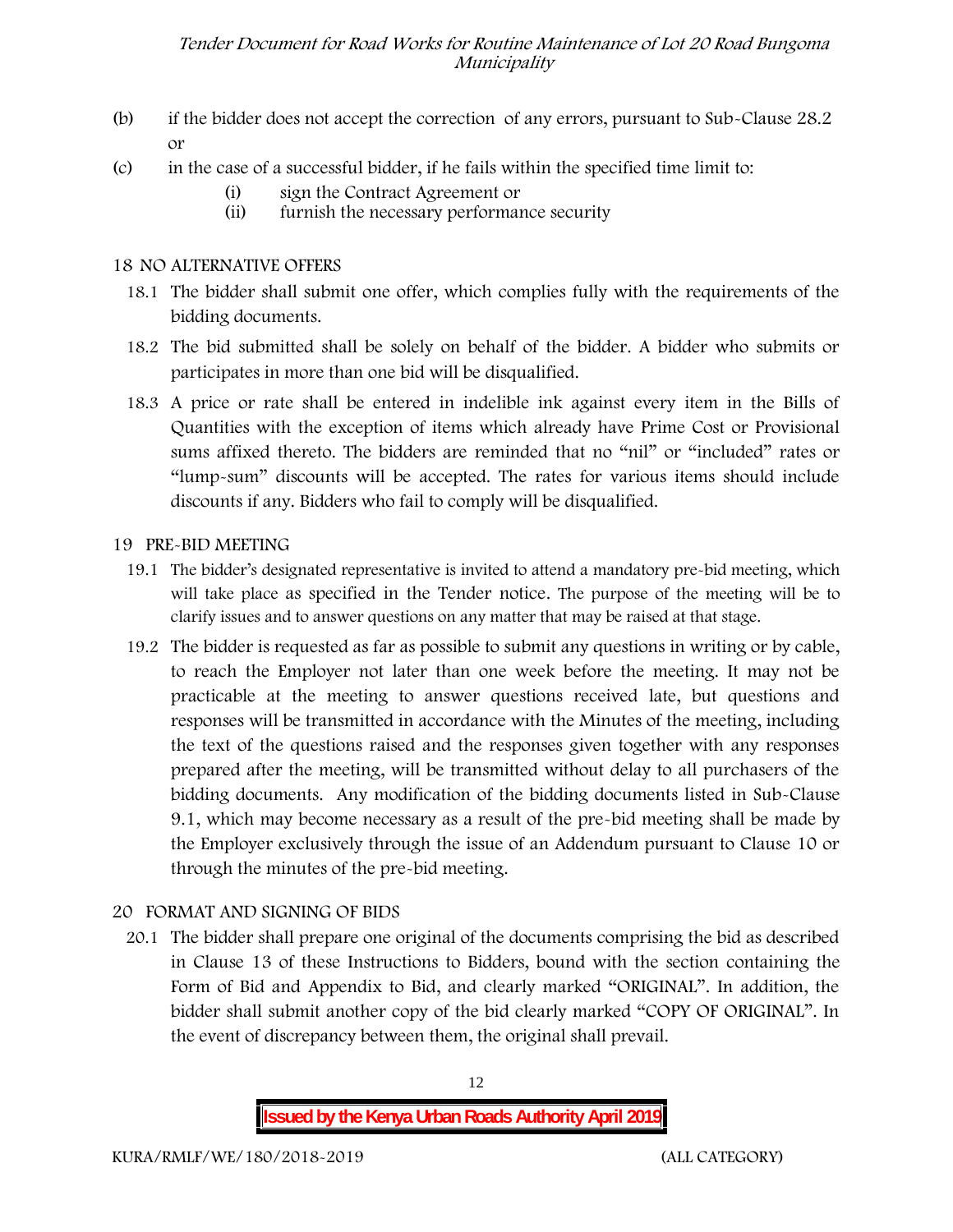- 20.2 The original and copies of the bid shall be typed or written in indelible ink (in the case of copies, photocopies are also acceptable) and shall be signed by a person or persons duly authorized to sign on behalf of the bidder pursuant to Sub-Clause 5.1(a) OR 4.3 (c) as the case may be. The person or persons signing the bid shall initial all pages of the bid where entries or amendments have been made.
- 20.3 The bid shall be without alterations, omissions or conditions except as necessary to correct errors made by the bidder, in which case such corrections shall be initialled by the person or persons signing the bid.

#### **D. SUBMISSION OF BIDS**

#### **21 SEALING AND MARKING OF BIDS**

- 21.1 The bidder shall seal the original and each copy of the bid in separate envelopes duly marking the envelopes "ORIGINAL" and "COPY". The envelopes shall then be sealed in an outer separate envelope.
- 21.2 The inner and outer envelopes shall be:
	- (a) Addressed to the Employer at the address provided in the Appendix to Form of Bid.
	- (b) Bear the name and identification number of the contract. In addition to the identification required in sub-Clause 21.2, the inner envelopes shall indicate the name and address of the bidder to enable the bid to be returned unopened in case it is declared "late" pursuant to Clause 23.1, and for matching purposes under Clause 24.
- 21.3 If the outer envelope is not sealed and marked as instructed above, the Employer will assume no responsibility for the misplacement or premature opening of the bid. If the outer envelope discloses the bidder's identity the Employer will not guarantee the anonymity of the bid submission, but this shall not constitute grounds for rejection of the bid.

#### **22 DEADLINE FOR SUBMISSION OF BIDS**

22.1 Bids must be received by the Employer at the address specified in Sub Clause 21.2 not later than **the date indicated in the tender notice.**

Tenders delivered by hand must be placed in the "tender box" provided in the office of the employer.

Proof of posting will not be accepted as proof of delivery and any tender delivered after the above stipulated time, from whatever cause arising will not be considered.

22.2 The Employer may, at his discretion, extend the deadline for the submission of bids through the issue of an Addendum in accordance with Clause 11 in which case all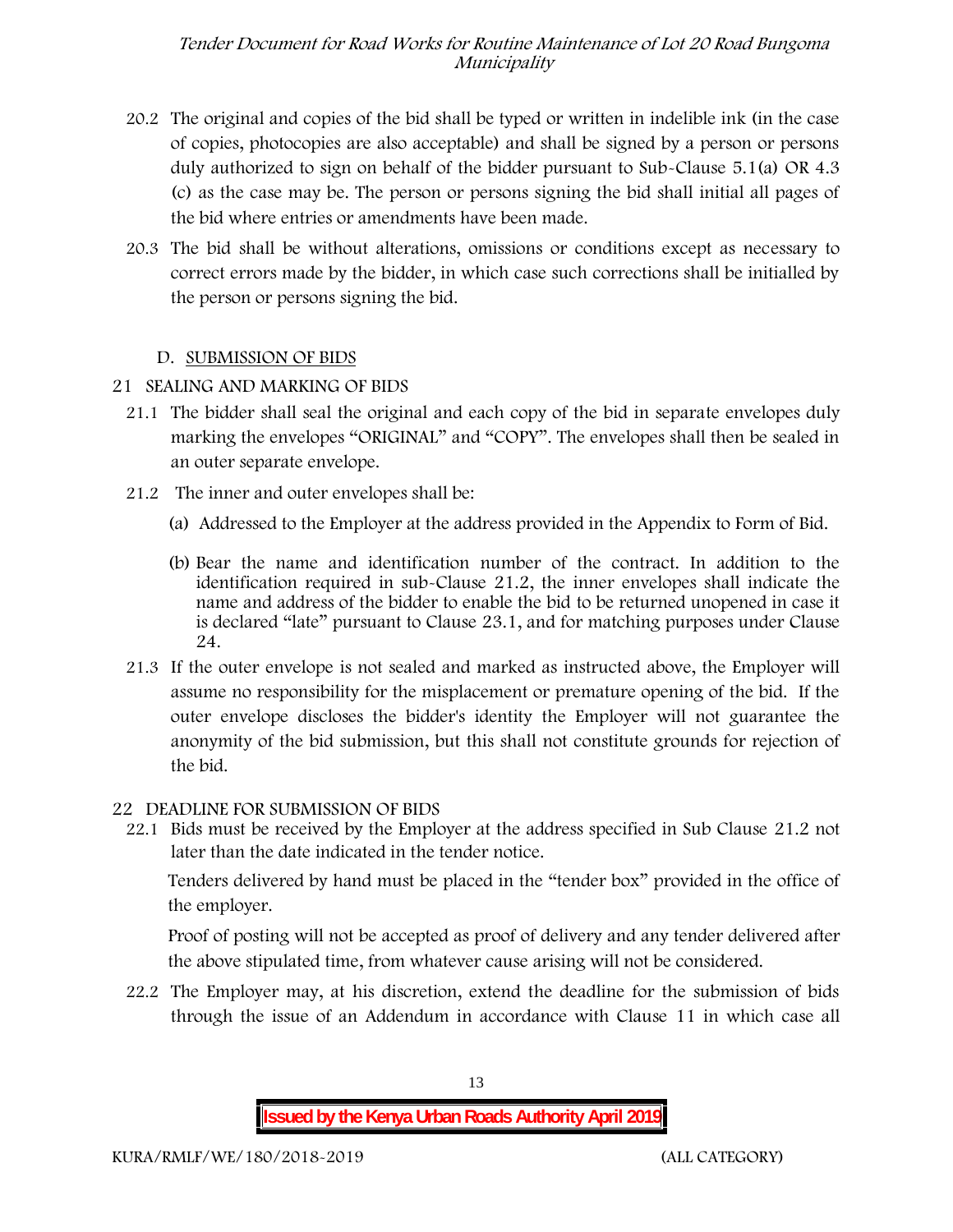rights and obligations of the Employer and the bidders previously subject to the original deadline shall thereafter be subject to the new deadline as extended.

#### **23 LATE BIDS**

23.1 Any bid received by the Employer after the deadline for submission of bids prescribed in Clause 22 will be returned unopened to the bidder.

#### **24 MODIFICATION, SUBSTITUTION AND WITHDRAWAL OF BIDS**

- 24.1 The bidder may modify, substitute or withdraw his bid after bid submission, provided that written notice of modification or withdrawal is received by the Employer prior to the prescribed deadline for submission of bids.
- 24.2 The bidder's modification, substitution or withdrawal notice shall be prepared, sealed, marked and delivered in accordance with the provisions of Clause 21, with the outer and inner envelopes additionally marked "MODIFICATION" or "WITHDRAWAL" as appropriate.
- 24.3 No bid may be modified subsequent to the deadline for submission of bids, except in accordance with Sub-Clause 29.2.
- 24.4 Any withdrawal of a bid during the interval between the deadline for submission of bids and expiration of the period of bid validity specified in Clause 17 may result in the forfeiture of the bid security pursuant to Sub-Clause 17.6.

#### **E. BID OPENING AND EVALUATION**

- **25 BID OPENING**
	- 25.1 The Employer will open the bids, including withdrawals and modifications made pursuant to Clause 24, in the presence of bidders' designated representatives who choose to attend, at the time, date, and location stipulated in the letter of invitation. The bidders' representatives who are present shall sign a register evidencing their attendance.
	- 25.2 Envelopes marked "WITHDRAWAL" and "SUBSTITUTION" shall be opened first and the name of the bidder shall be read out. Bids for which an acceptable notice of withdrawal has been submitted pursuant to Clause 24 shall not be opened.
	- 25.3 The bidder's name, the Bid Prices, including any bid modifications and withdrawals, the presence (or absence) of bid security, and any such details as the Employer may consider appropriate, will be announced by the Employer at the opening. Subsequently, all envelopes marked "MODIFICATION" shall be opened and the submissions therein read out in appropriate detail. No bid shall be rejected at bid opening except for late bids pursuant to Clause 22.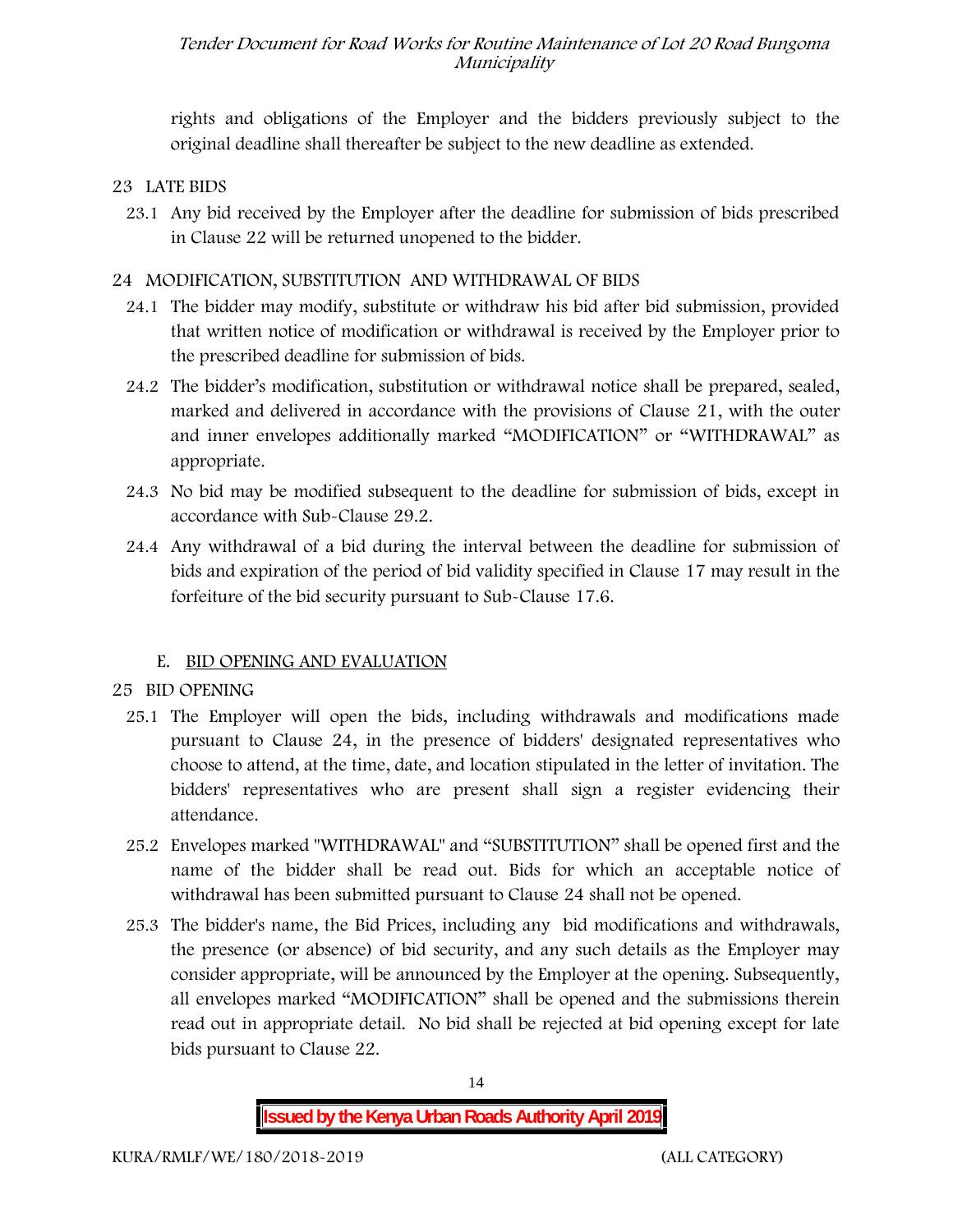- 25.4 The Employer shall prepare minutes of the bid opening, including the information disclosed to those present in accordance with Sub-Clause 24.3.
- 25.5 Bids not opened and read out at bid opening shall not be considered further for evaluation, irrespective of the circumstances.

#### **26 PROCESS TO BE CONFIDENTIAL**

26.1 Information relating to the examination, evaluation and comparison of bids, and recommendations for the award of contract shall not be disclosed to bidders or any other persons not officially concerned with such process until the award to the successful bidder has been announced. Any effort by a bidder to influence the Employer's processing of bids or award decisions may result in the rejection of the bidder's bid.

#### **27 CLARIFICATION OF BIDS AND CONTACTING OF THE EMPLOYER**

- 27.1 To assist in the examination, evaluation, and comparison of bids, the Employer may, at its discretion, ask any bidder for clarification of its bid, including breakdowns of unit rates. The request for clarification and the response shall be in writing or by cable, but no change in the price or substance of the bid shall be sought, offered, or permitted except as required to confirm the correction of arithmetic errors discovered by the Employer in the evaluation of the bids in accordance with Clause 29.
- 27.2 Subject to Sub-Clause 26.1, no bidder shall contact the Employer on any matter relating to its bid from the time of the bid opening to the time the contract is awarded. If the bidder wishes to bring additional information to the notice of the Employer, should do so in writing.
- 27.3 Any effort by the bidder to influence the Employer in the Employer's bid evaluation, bid comparison or contract award decisions may result in the rejection of the bidder's bid.

#### **28 EXAMINATION OF BIDS AND DETERMINATION OF RESPONSIVENESS**

- 28.1 Prior to the detailed evaluation of bids, the Employer will determine whether each bid (a) has been properly signed; (b) is accompanied by the required securities; (c) is substantially responsive to the requirements of the bidding documents; and (d) provides any clarification and/or substantiation that the Employer may require to determine responsiveness pursuant to Sub-Clause 28.2.
- 28.2 A substantially responsive bid is one that conforms to all the terms, conditions, and specifications of the bidding documents without material deviation or reservation and has a valid tender bank guarantee. A material deviation or reservation is one

(a) Which affects in any substantial way the scope, quality, or performance of the works;

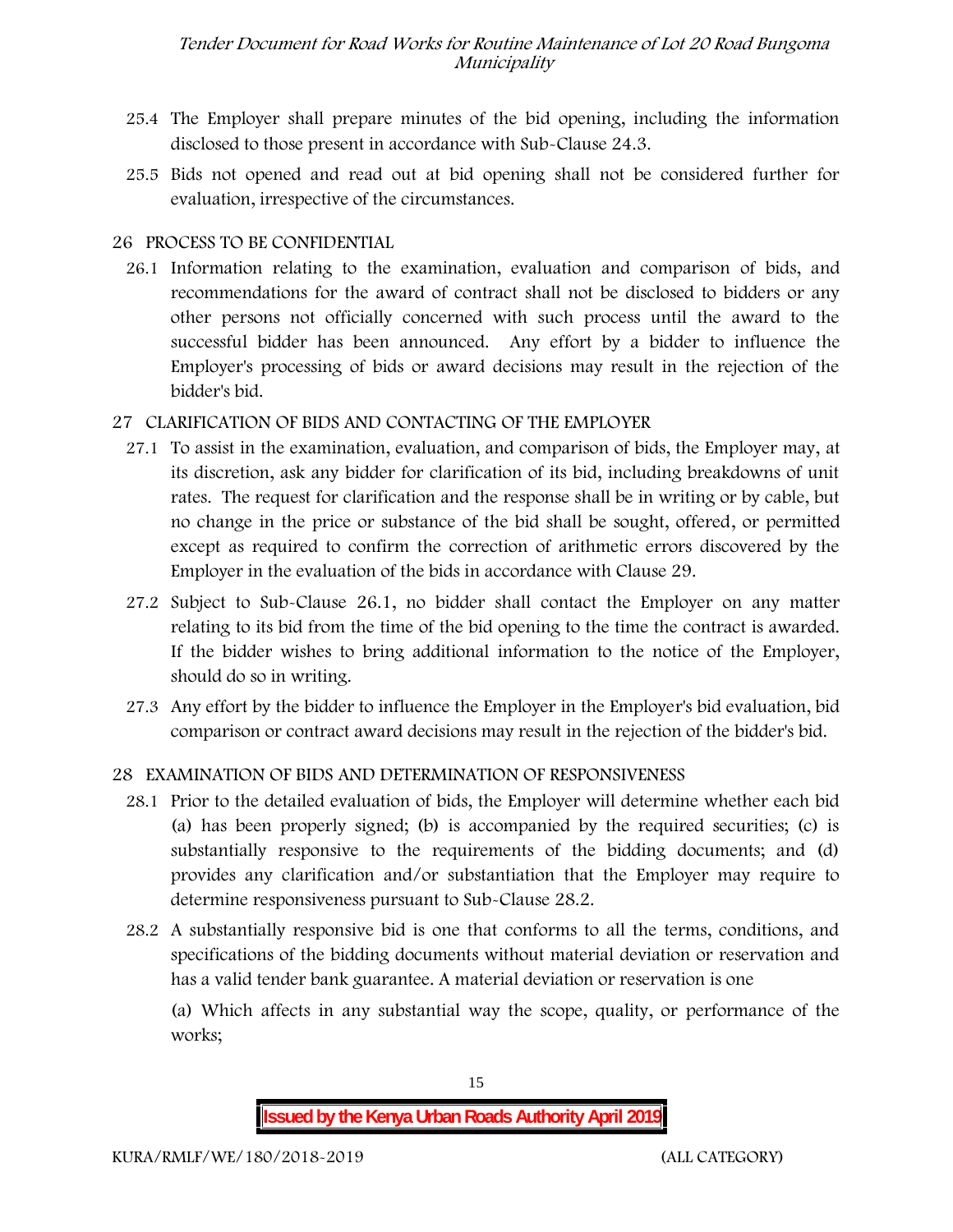(b) Which limits in any substantial way, inconsistent with the bidding documents, the Employer's rights or the bidder's obligations under the contract; or

(c) Whose rectification would affect unfairly the competitive position of other bidders presenting substantially responsive bids.

28.3 If a bid is not substantially responsive, it will be rejected by the Employer and may not subsequently be made responsive by correction or withdrawal of the nonconforming deviation or reservation.

#### **29 CORRECTION OF ERRORS**

Tenders determined to be substantially responsive shall be checked by the Employer for any arithmetic errors in the computations and summations. Errors will **NOT** be corrected by the Employer.

#### **30 EVALUATION AND COMPARISON OF BIDS**

- 30.1 The Employer will carry out evaluation of details and information provided in post- Qualification Questionnaire and any bidder who does not qualify shall not have his/her bid evaluated further.
- 30.2 The Employer will then evaluate and compare only the bids determined to be substantially responsive in accordance with Clauses 27 and 28.
	- 30.3 The procuring entity may at any time terminate procurement proceedings before contract award and shall not be liable to any person for the termination.
	- 30.4 A tenderer who gives false information in the tender document about its qualification or who refuses to enter into a contract after notification of contract award shall be considered for debarment from participating in future public procurement.

#### **31 QUALIFICATION AND EVALUATION CRITERIA**

- 31.1 Post-qualification will be based on meeting all of the following minimum point scale criteria regarding the Applicant's general and particular experience, personnel and equipment capabilities as well as financial position. The Employer reserves the right to waive minor deviations, if they do not materially affect the capacity of an applicant to perform the contract. Subcontractor's experience and resources shall not be taken into account in determining the Applicant's compliance with qualifying criteria.
- **31.2** *General Experience***.**

The Applicant shall meet the following minimum criteria: -

(a) Average annual turnover for the last 2 years – **KShs.4,000,000.00/-.**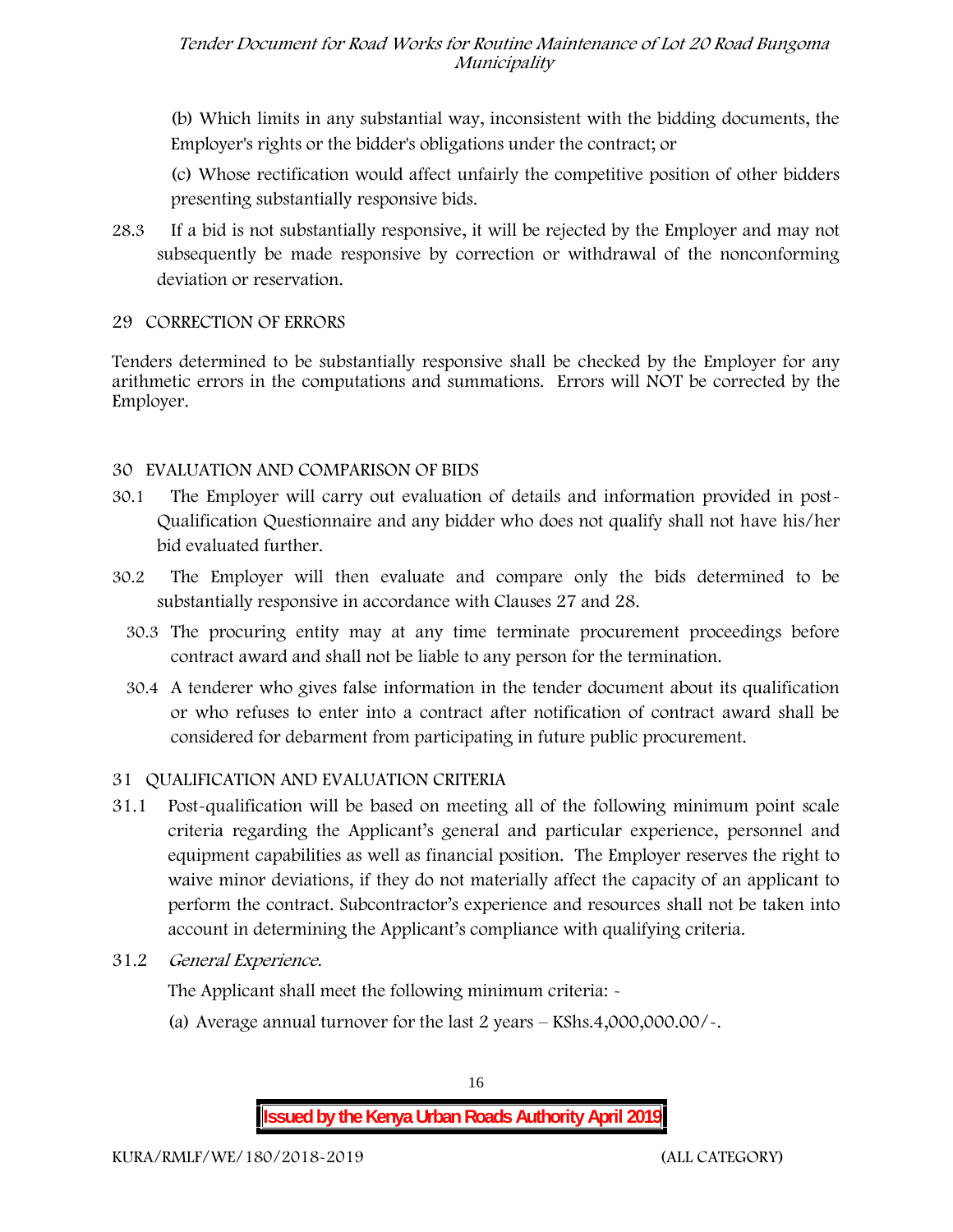- (b) Successful completion as a prime contractor or sub-contractor in the execution of at least two roads maintenance/rehabilitation/new construction projects of a similar nature and comparable in complexity to the proposed contract within the last two years, for which at least one was located in an urban environment in Kenya.
- 31.3 *Personnel Capabilities***.** The Applicant should list down personnel of minimum qualification of Ordinary Diploma in Civil Engineering for Site Agent, Ordinary Diploma for the surveyor and other supervisory staff.
- 31.4 *Equipment Capabilities.* The Applicant should list down, the plants and equipment that are in his ownership and the ones proposed for hire which should be suitable for executing contract works. – Applicants must attaché evidence of ownership or hiring arrangements.
- 31.5 *Cash flow statement.* The Applicant should demonstrate that the firm has access to or has available, liquid assets, unencumbered real assets, lines or credit, and other financial means sufficient to meet the construction cash flow for a period of 2 months, estimated at 20% of the estimated tender sum.
- **31.6 Balance Sheets***.* Signed and stamped Audited balance sheets for the last two years should be submitted and must demonstrate the soundness of the Applicant's financial position, availability of working capital and net worth.
- **31.7 Financial position/Ratios.** The applicant's financial information will be assessed in terms of ROCE, current ratio and return on equity, and the must meet criteria on their financial position given on this basis. Where necessary, the Employer may make inquiries with the Applicant's bankers.
- 31.8 *Litigation History.* The Applicant should provide accurate information on any litigation or arbitration resulting from contracts complete or under execution by him over the last five years. A consistent history of litigation against the Applicant may result in failure of the application.
- 31.9 Post-qualification criteria are as provided in the Appendix to instruction to tenderers. The bidders who pass the technical criteria will be subjected to financial evaluation.

#### **F. FINANCIAL EVALUATION**

31.8 Comparison of major rates of items of construction & credibility of tenderers rates

The Employer will compare the tenderers' rates with the Engineer's estimates for major items of construction. If some bids are seriously unbalanced or front loaded in relation to the Engineer's estimates for the major items of work to be performed under the contract, the Employer may require the bidder to produce detailed price analyses for any or all items of the Bills of Quantities, to demonstrate the internal consistency of those prices with the construction methods and schedule proposed. After evaluation of the price



17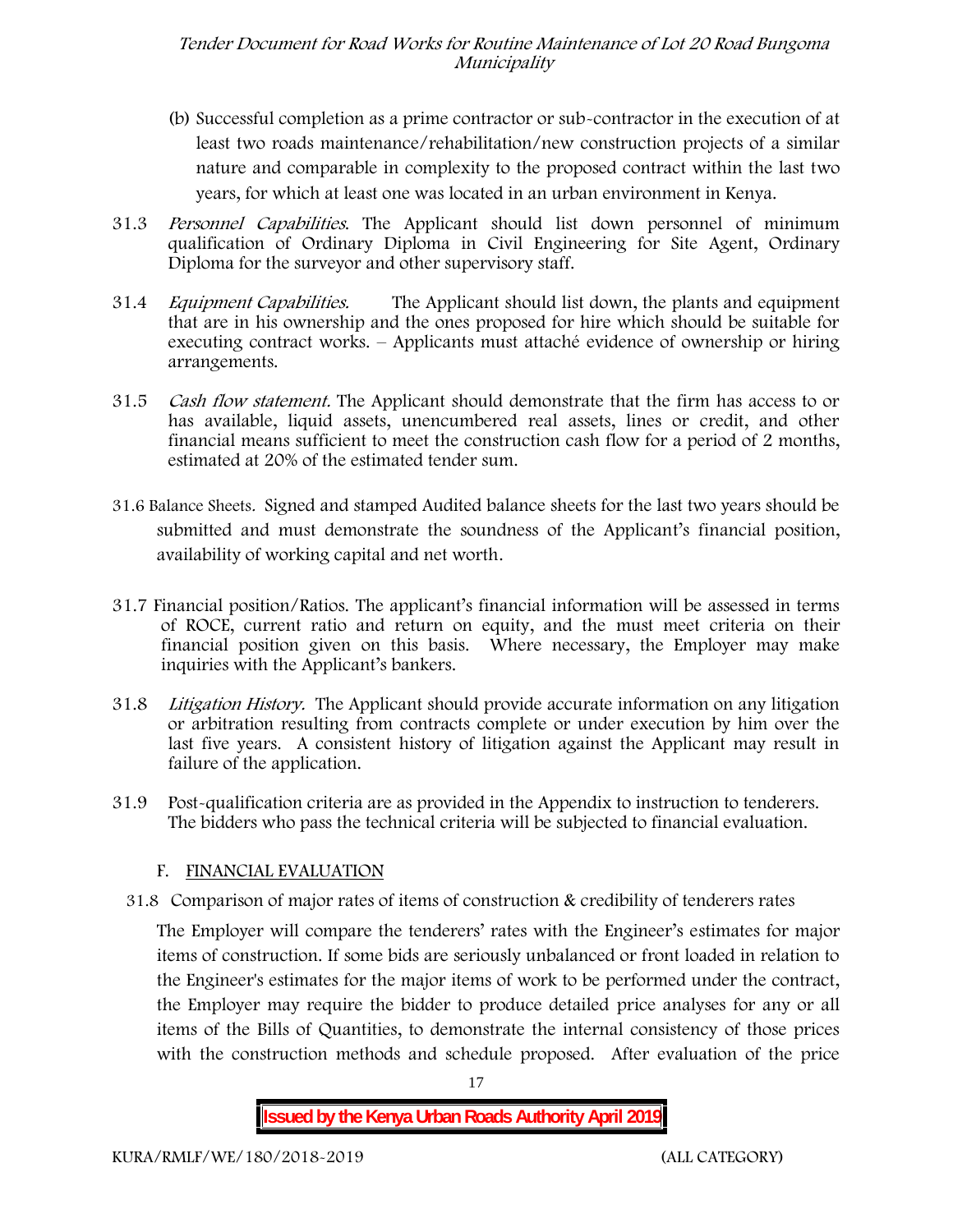analyses, taking into consideration the schedule of estimated contract payments, the Employer may require that the amount of the Performance Security set forth in Clause 35 be increased at the expense of the bidder to a level sufficient to protect the Employer against financial loss in the event of default of the successful bidder under the contract.

#### **G. AWARD OF CONTRACT**

#### **32 AWARD**

32.1 Subject to Clause 32, the Employer will award the contract to the bidder whose bid has been determined to be substantially responsive to the bidding documents and who has offered the lowest Evaluated Bid Price pursuant to Clause 29, provided that such bidder has been determined to be (a) eligible in accordance with the provisions of Sub-Clause 3.1, and (b) qualified in accordance with the provisions of Clause 4.

#### **33 EMPLOYER'S RIGHT TO ACCEPT ANY BID AND TO REJECT ANY OR ALL BIDS**

33.1 The Employer reserves the right to accept or reject any bid, and to annul the bidding process and reject all bids, at any time prior to award of contract, without thereby incurring any liability to the affected bidder or bidders or any obligation to inform the affected bidder or bidders of the grounds for the Employer's action.

#### **34 NOTIFICATION OF AWARD**

- 34.1 Prior to expiration of the period of bid validity prescribed by the Employer, the Employer will notify the successful bidder in writing or by cable confirmed by registered letter that its bid has been accepted. This letter (hereinafter and in the Conditions of Contract called "Letter of Acceptance") shall specify the sum, which the Employer will pay the Contractor in consideration of the execution and completion of the works and the remedying of any defects therein by the Contractor as prescribed by the contract (hereinafter and in the Conditions of Contract called "the Contract Price").
- 34.2 At the same time that the Employer notifies the successful bidder that his bid has been accepted, the Employer shall notify the other bidders that their bids have been unsuccessful and that their bid security will be returned as promptly as possible, in accordance with sub clause 17.4.

#### **35 SIGNING OF AGREEMENT**

- 35.1 Within 21 days of receipt of the Notification of Award, the successful bidder shall sign the Form of Agreement and return it to the Employer, together with the required performance security.
- **36 PERFORMANCE SECURITY**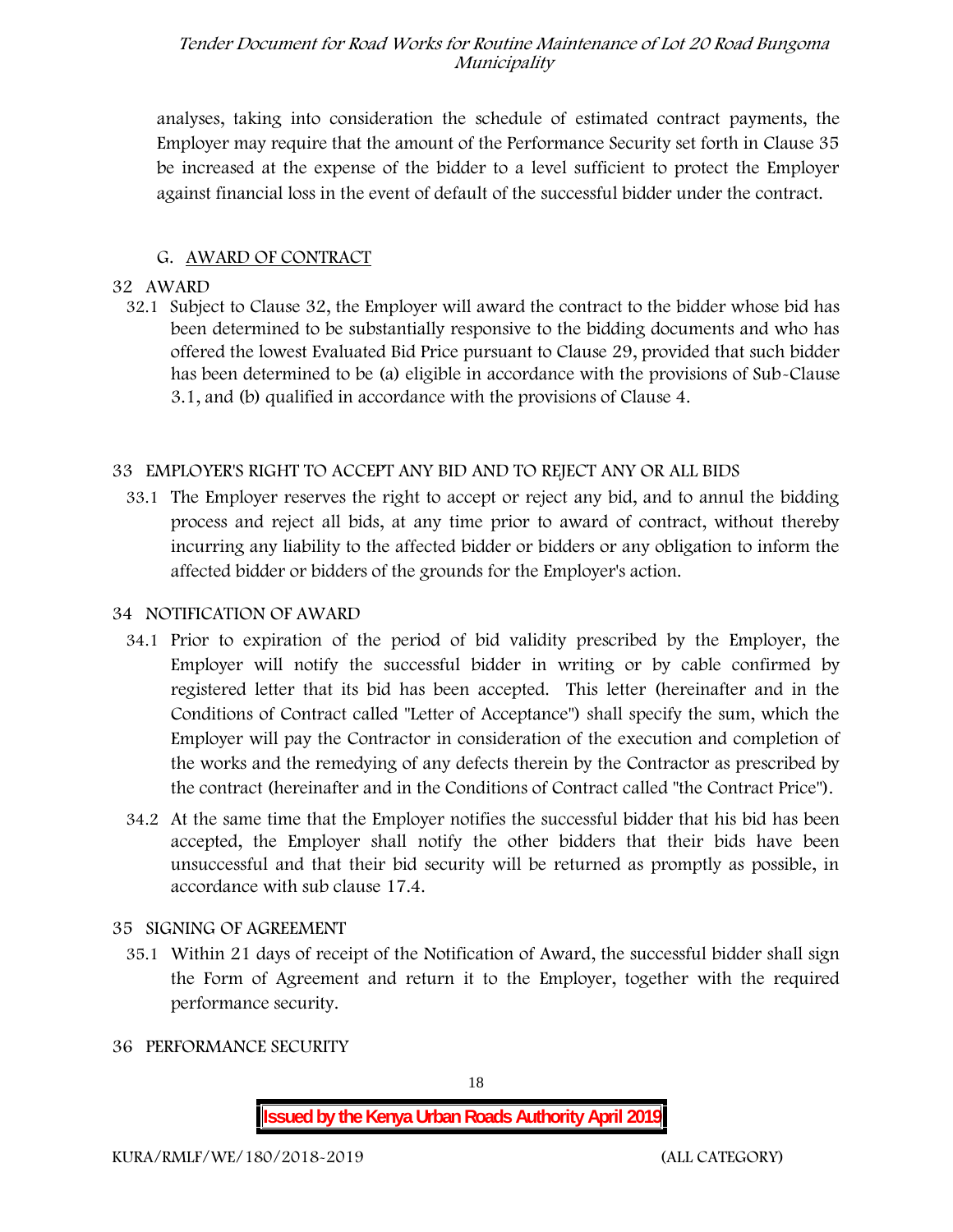- 36.1 Within 21 days of receipt of the Letter of Acceptance from the Employer, the successful bidder shall furnish to the Employer a performance security in the form stipulated in the Conditions of contract. The form of performance security provided in Section 9 of the bidding documents shall be used.
- 36.2 The successful bidder shall provide a performance security in the form of an Unconditional Bank Guarantee from a reputable bank located in Kenya.
- 36.3 Failure by successful bidder to lodge the required performance Guarantee within 21 days of the receipt of the letter of Acceptance shall constitute sufficient grounds for annulment of the award and forfeiture of the bid surety; in which event the Employer may make the award to another bidder or call for new bids.

#### **37 CONTRACT EFFECTIVENESS**

37.1 The Contract will be effective only upon signature of the Agreement between the Contractor and the Employer.

19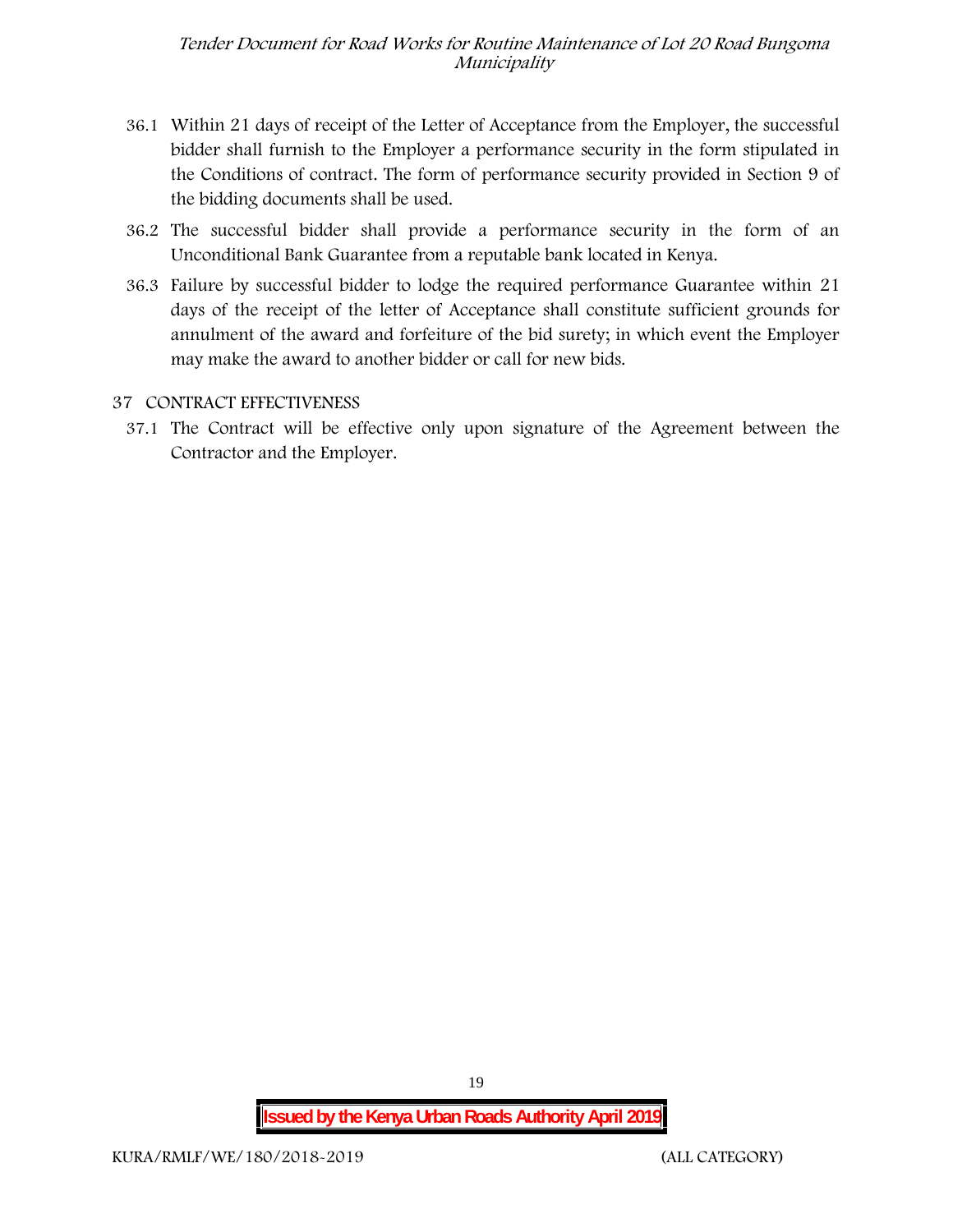## **QUALIFICATION CRITERIA**

This Section contains all the factors, methods and criteria that the Employer shall use to evaluate applications. The information to be provided in relation to each factor and the definitions of the corresponding terms are included in the respective Application Forms.

#### **Contents**

| 7. Schedule of the Major Items of Plant/Equipment Available for Proposed Contract. 20 |  |
|---------------------------------------------------------------------------------------|--|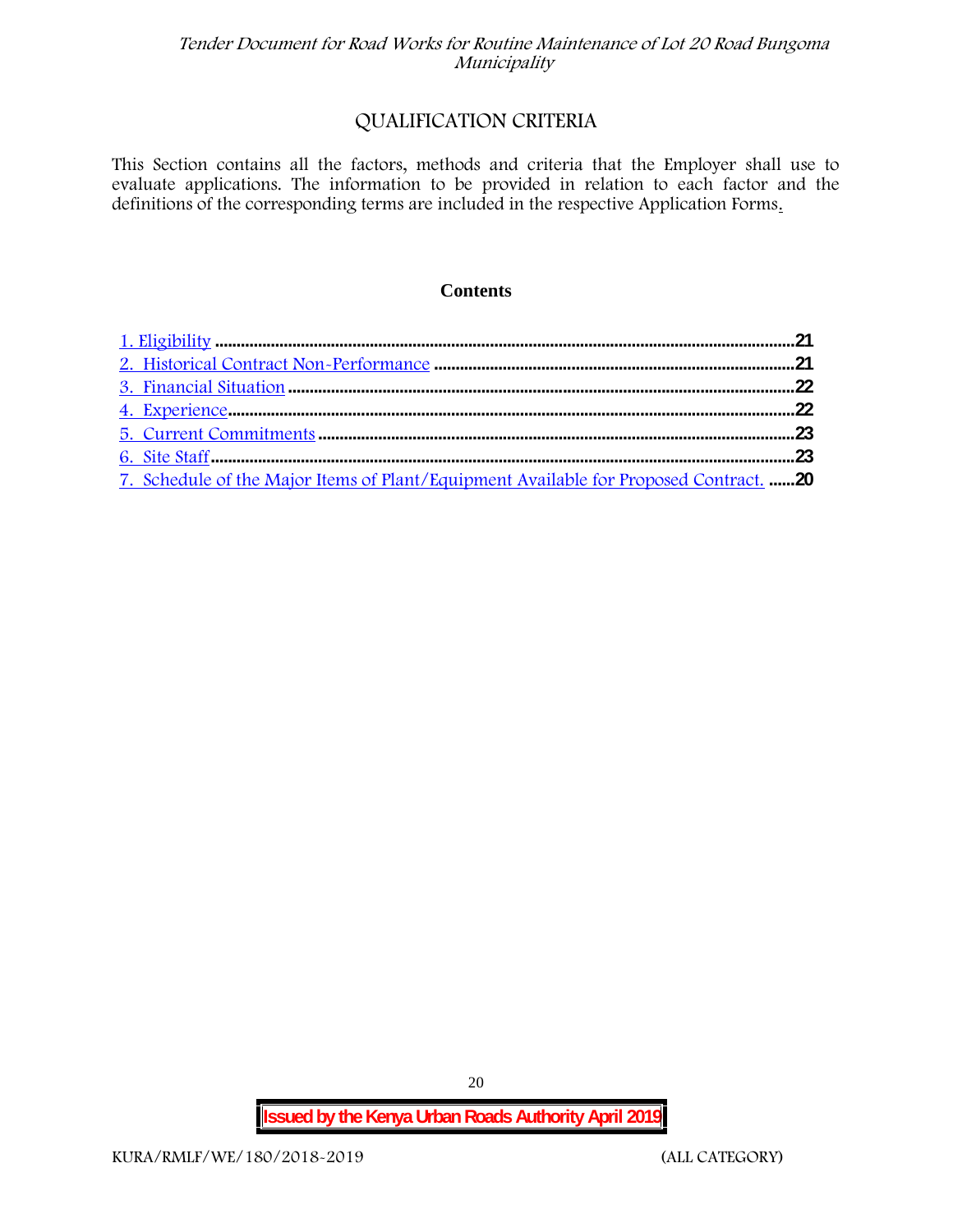| No.                                                                     | Subject                                    | Requirement                                                                                                                                                                                                                                                                                                                                                                                                                                                                   | Bidder                | Submission<br>Requirements |
|-------------------------------------------------------------------------|--------------------------------------------|-------------------------------------------------------------------------------------------------------------------------------------------------------------------------------------------------------------------------------------------------------------------------------------------------------------------------------------------------------------------------------------------------------------------------------------------------------------------------------|-----------------------|----------------------------|
|                                                                         | 1. Eligibility                             |                                                                                                                                                                                                                                                                                                                                                                                                                                                                               |                       |                            |
| Eligibility<br>1.1<br>Nationality in accordance with<br>Sub-Clause 4.1. |                                            | Must meet requirement                                                                                                                                                                                                                                                                                                                                                                                                                                                         | Section 2, Schedule 1 |                            |
| 1.2                                                                     | Conflict of Interest                       | No conflicts of interest in Sub-<br>Clause 4.2.                                                                                                                                                                                                                                                                                                                                                                                                                               | Must meet requirement | Section 2, Schedule 1      |
| 1.3                                                                     | Debarment                                  | Not having been declared<br>ineligible by the Employer, as<br>described in Sub-Clause 4.3.                                                                                                                                                                                                                                                                                                                                                                                    | Must meet requirement | Section 2, Schedule 11     |
| 1.4                                                                     | Incorporation &<br>Registration            | Pursuant to sub-clause 4.1 the<br>following shall be provided;<br>- Copy of Certificate of<br>incorporation certified by a<br>Commissioner of Oaths or<br>issuing authority to show that<br>the applicant is a registered<br>company and legally authorised<br>to do business in Kenya<br>- Proof of registration with the<br>National Construction Authority<br>(NCA) in the categories<br>indicated in the tender notice.                                                   | Must meet requirement | Section 2, Schedule 1      |
|                                                                         | 2. Historical Contract Non-Performance     |                                                                                                                                                                                                                                                                                                                                                                                                                                                                               |                       |                            |
| 2.1                                                                     | History of Non-<br>Performing<br>Contracts | Non-performance of a contract<br>did not occur within the last<br>five (5) years prior to the<br>deadline for application<br>submission based on all<br>information on fully settled<br>disputes or litigation. A fully<br>settled dispute or litigation is<br>one that has been resolved in<br>accordance with the Dispute<br>Resolution Mechanism under<br>the respective contract, and<br>where all appeal instances<br>available to the applicant have<br>been exhausted. | Must meet requirement | Section 2, Schedule 5      |

21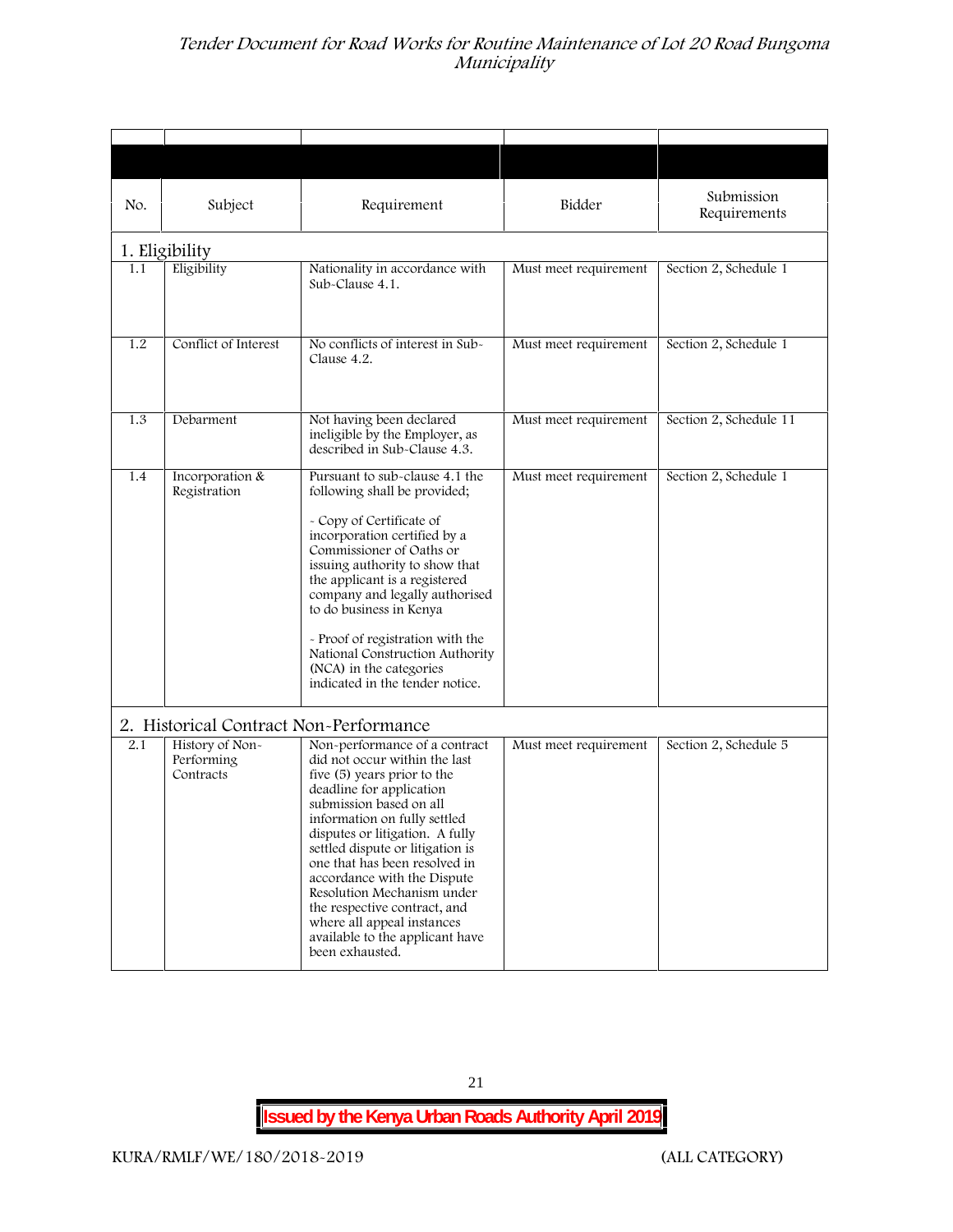| Subject<br>No.                                                 |                           | Requirement                                                                                                                                                                                                                                                                                                                                                                                               | Bidder                                                                                                                              | Submission<br>Requirements                                                                                                                                                                                                                                                                                                                                                                                                                                                              |
|----------------------------------------------------------------|---------------------------|-----------------------------------------------------------------------------------------------------------------------------------------------------------------------------------------------------------------------------------------------------------------------------------------------------------------------------------------------------------------------------------------------------------|-------------------------------------------------------------------------------------------------------------------------------------|-----------------------------------------------------------------------------------------------------------------------------------------------------------------------------------------------------------------------------------------------------------------------------------------------------------------------------------------------------------------------------------------------------------------------------------------------------------------------------------------|
| 2.2<br>Pending Litigation                                      | the Applicant.            | All pending litigation shall in<br>total not represent more than<br>fifty percent (50%)] of the<br>Applicant's net worth and shall<br>be treated as resolved against                                                                                                                                                                                                                                      | Must meet requirement                                                                                                               | Section 2, Schedule 10                                                                                                                                                                                                                                                                                                                                                                                                                                                                  |
| 3. Financial Situation                                         |                           |                                                                                                                                                                                                                                                                                                                                                                                                           |                                                                                                                                     |                                                                                                                                                                                                                                                                                                                                                                                                                                                                                         |
| 3.1<br>Financial<br>Performance                                | profitability, and<br>sum | (a) Submission of audited<br>balance sheets or other financial<br>statements acceptable to the<br>Employer, for the last two [2]<br>years and authenticated bank<br>statement for the last six (6)<br>months to demonstrate:<br>(b) the current soundness of the<br>applicants financial position<br>and its prospective long term<br>(c) capacity to have a cash flow<br>equivalent to 20% of the tender | Must submit as<br>required and bidders<br>who meet the<br>requirement are<br>marked YES, those<br>that do not meet are<br>marked NO | Attach evidence on<br>the requirement of<br>Section 2, Schedule 8<br>a) All pages must be<br>initialized and<br>stamped by both a<br>practicing Auditor<br>registered with<br>ICPAK and one of the<br>Directors. Auditor's<br>practicing<br>membership number<br>from ICPAC must be<br>indicated. Non-<br>adherence to this to<br>part a, b and c leads<br>to disqualification.<br>(b) All pages in the<br>bank statement must<br>be initialized and<br>stamped by the<br>issuing bank. |
| $\overline{3.2}$<br>Average Annual<br>Construction<br>Turnover |                           | (d) Average annual<br>construction turnover of KShs.4<br>Million [ Four million],<br>calculated as total certified<br>payments received for contracts<br>in progress or completed,<br>within the last two $[(2)]$ years                                                                                                                                                                                   | Must submit as<br>required and bidders<br>who meet the<br>requirement are<br>marked YES, those<br>that do not meet are<br>marked NO | Section 2, Schedule 8                                                                                                                                                                                                                                                                                                                                                                                                                                                                   |
| 4. Experience                                                  |                           |                                                                                                                                                                                                                                                                                                                                                                                                           |                                                                                                                                     |                                                                                                                                                                                                                                                                                                                                                                                                                                                                                         |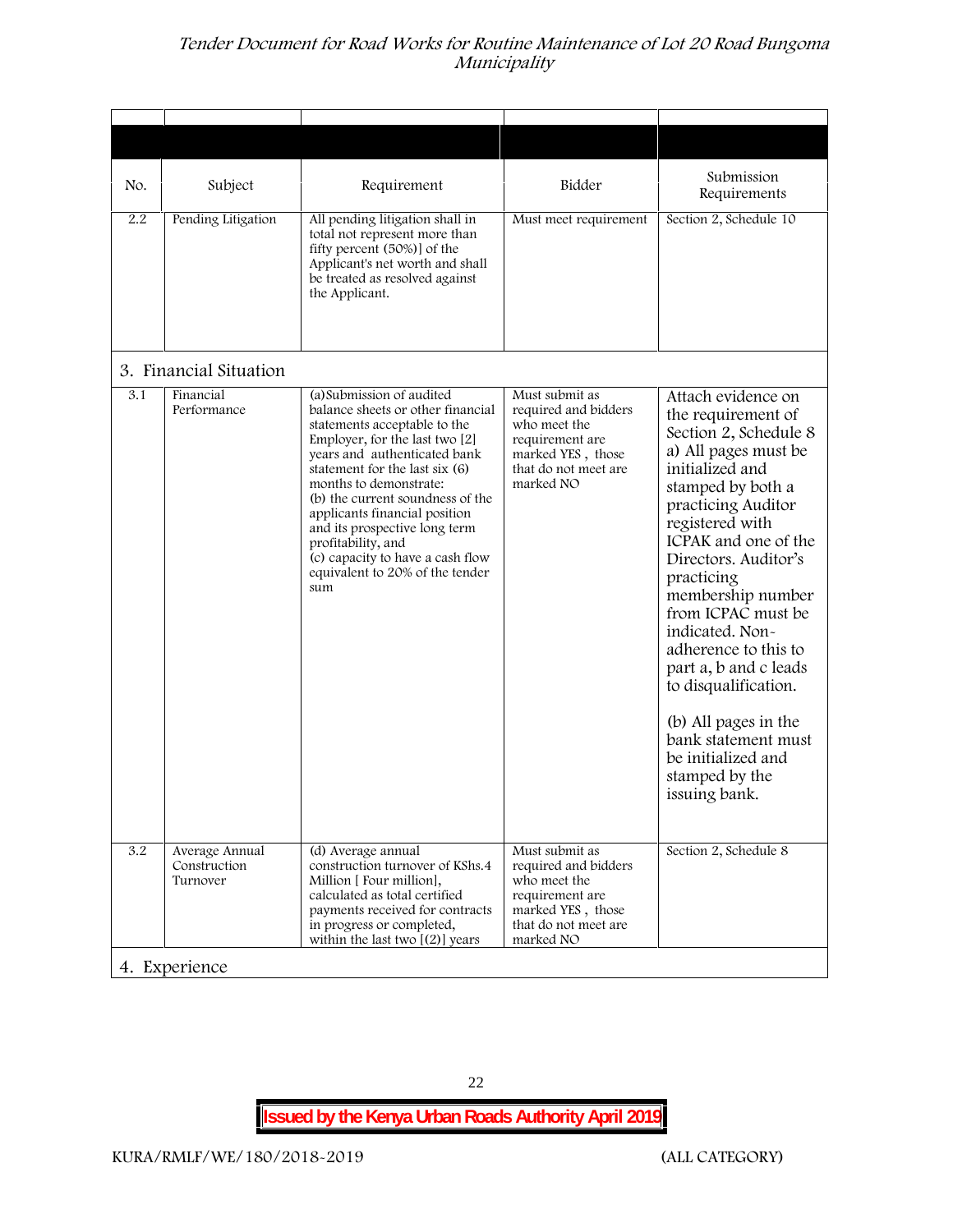| No.    | Subject                                | Requirement                                                                                                                                                                                                                                                                                                                                                                                                                                                                                      | Bidder                                                                                                                              | Submission<br>Requirements |
|--------|----------------------------------------|--------------------------------------------------------------------------------------------------------------------------------------------------------------------------------------------------------------------------------------------------------------------------------------------------------------------------------------------------------------------------------------------------------------------------------------------------------------------------------------------------|-------------------------------------------------------------------------------------------------------------------------------------|----------------------------|
| 4.1(a) | General<br>Construction<br>Experience  | Experience under construction<br>contracts in the role as a main<br>contractor or subcontractor for<br>at least the last three [3] years<br>prior to the applications<br>submission deadline                                                                                                                                                                                                                                                                                                     | Must submit as<br>required and bidders<br>who meet the<br>requirement are<br>marked YES, those<br>that do not meet are<br>marked NO | Section 2, Schedule 6A     |
| 4.2(b) | Specific<br>Construction<br>Experience | Participation as a roads<br>contractor, management<br>contractor or subcontractor, in<br>at least two (2) contracts each<br>with a value of at least<br>KShs. 3 Million (three million),<br>successfully and substantially<br>completed. One (1) of the<br>contracts should be in a City<br>and that are similar to the<br>proposed works. The similarity<br>shall be based on the physical<br>size, complexity,<br>methods/technology or other<br>characteristics as described in<br>Section 2. | Must submit as<br>required and bidders<br>who meet the<br>requirement are<br>marked YES, those<br>that do not meet are<br>marked NO | Section 2, Schedule6A      |
|        | 5. Current Commitments                 |                                                                                                                                                                                                                                                                                                                                                                                                                                                                                                  |                                                                                                                                     |                            |
| 5.1    | On-going contracts                     | The total value of outstanding<br>works on the on-going<br>contracts should not exceed the<br>average annual turnover for the<br>last two years.                                                                                                                                                                                                                                                                                                                                                 | Must submit as<br>required and bidders<br>who meet the<br>requirement are<br>marked YES, those<br>that do not meet are<br>marked NO | Section 2, Schedule 6B     |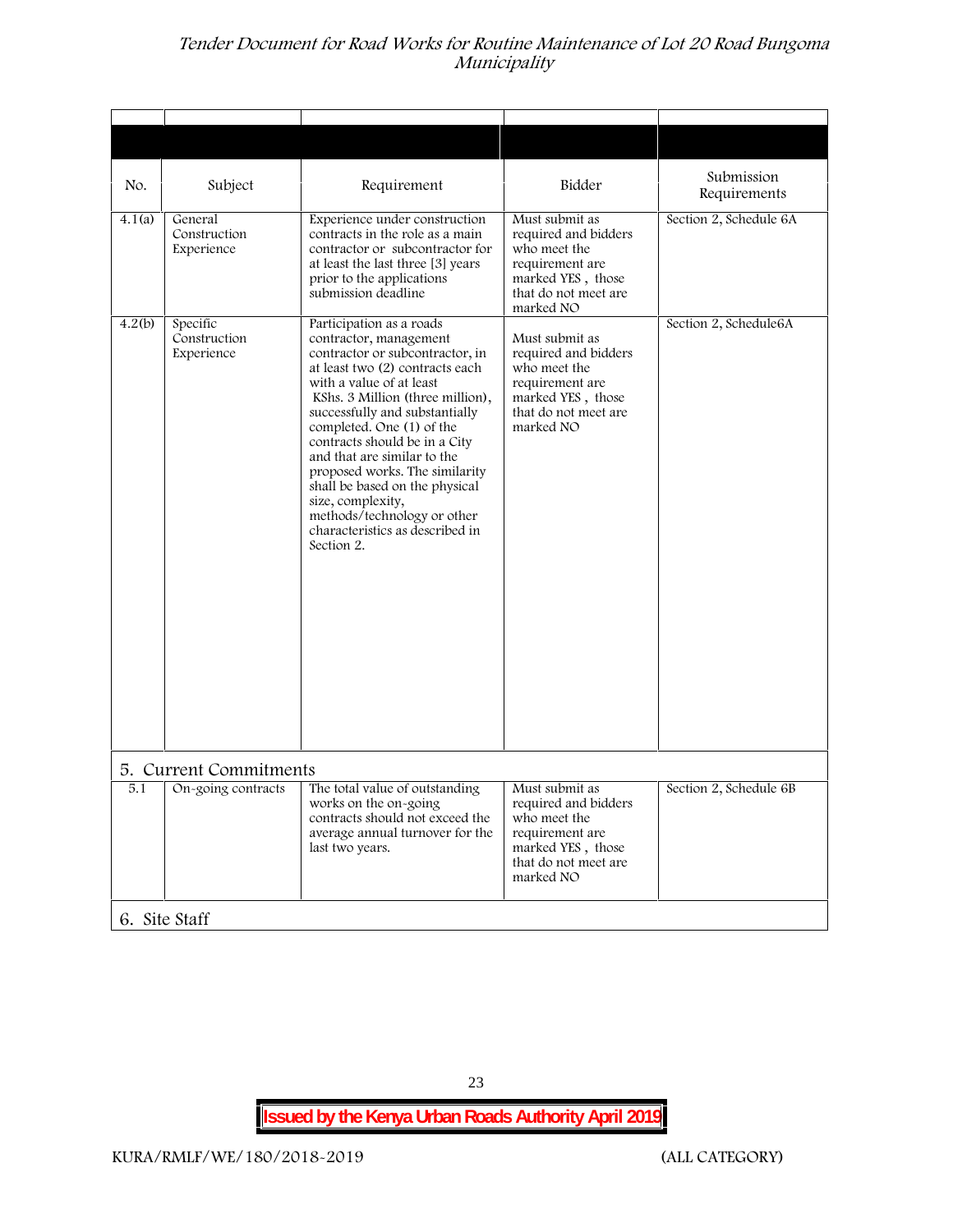| No. | Subject                                | Requirement                                                                                                                                                    | Bidder                                                                                                                              | Submission<br>Requirements |
|-----|----------------------------------------|----------------------------------------------------------------------------------------------------------------------------------------------------------------|-------------------------------------------------------------------------------------------------------------------------------------|----------------------------|
|     | HQ Staff                               | The site staff shall posses<br>minimum levels of<br>qualifications set below;<br>Qualification $=$<br>Diploma in Civil<br>Engineering/Building<br>construction | Must submit as<br>required and bidders<br>who meet the                                                                              | Section 2, Schedule 5      |
|     | Site Agent                             | $Qualification = Dip. Civil$<br>Engineering<br>General Experience = 5 yrs<br>Specific Experience $=$ 3 Yrs                                                     | requirement are<br>marked YES, those<br>that do not meet are<br>marked NO                                                           |                            |
|     | Foreman                                | Qualification = $Dip$ . Civil<br>Engineering<br>General Experience = 5 yrs<br>Specific Experience $=$ 3 Yrs                                                    | Must submit as<br>required and bidders<br>who meet the                                                                              |                            |
|     | Site Surveyor                          | Qualification = $Diploma$ in<br>Survey<br>General Experience = $3 \text{ yrs}$<br>Specific Experience $= 2$ Yrs                                                | requirement are<br>marked YES, those<br>that do not meet are<br>marked NO                                                           |                            |
| 5.  | PLANT AND EQUIPMENT                    |                                                                                                                                                                |                                                                                                                                     |                            |
|     | See description<br>below in Schedule 7 |                                                                                                                                                                |                                                                                                                                     |                            |
| 6.  | Work Methodology                       | Submission of a brief work<br>methodology in accordance with<br>sub-clause 5.3                                                                                 | Must submit as<br>required and bidders<br>who meet the<br>requirement are<br>marked YES, those<br>that do not meet are<br>marked NO | Section 2                  |
| 7.  | Business permit and<br>office location | Should have a physical address<br>and Current business Permit                                                                                                  | Must submit as<br>required and bidders<br>who meet the<br>requirement are<br>marked YES, those<br>that do not meet are<br>marked NO | Section 2, Schedule 1      |
| 8.  | Litigation History                     | The applicant to provide a valid<br>Sworn affidavit for the tender.                                                                                            | Must submit as<br>required and bidders<br>who meet the<br>requirement are<br>marked YES, those<br>that do not meet are<br>marked NO | Section 2, Schedule 10     |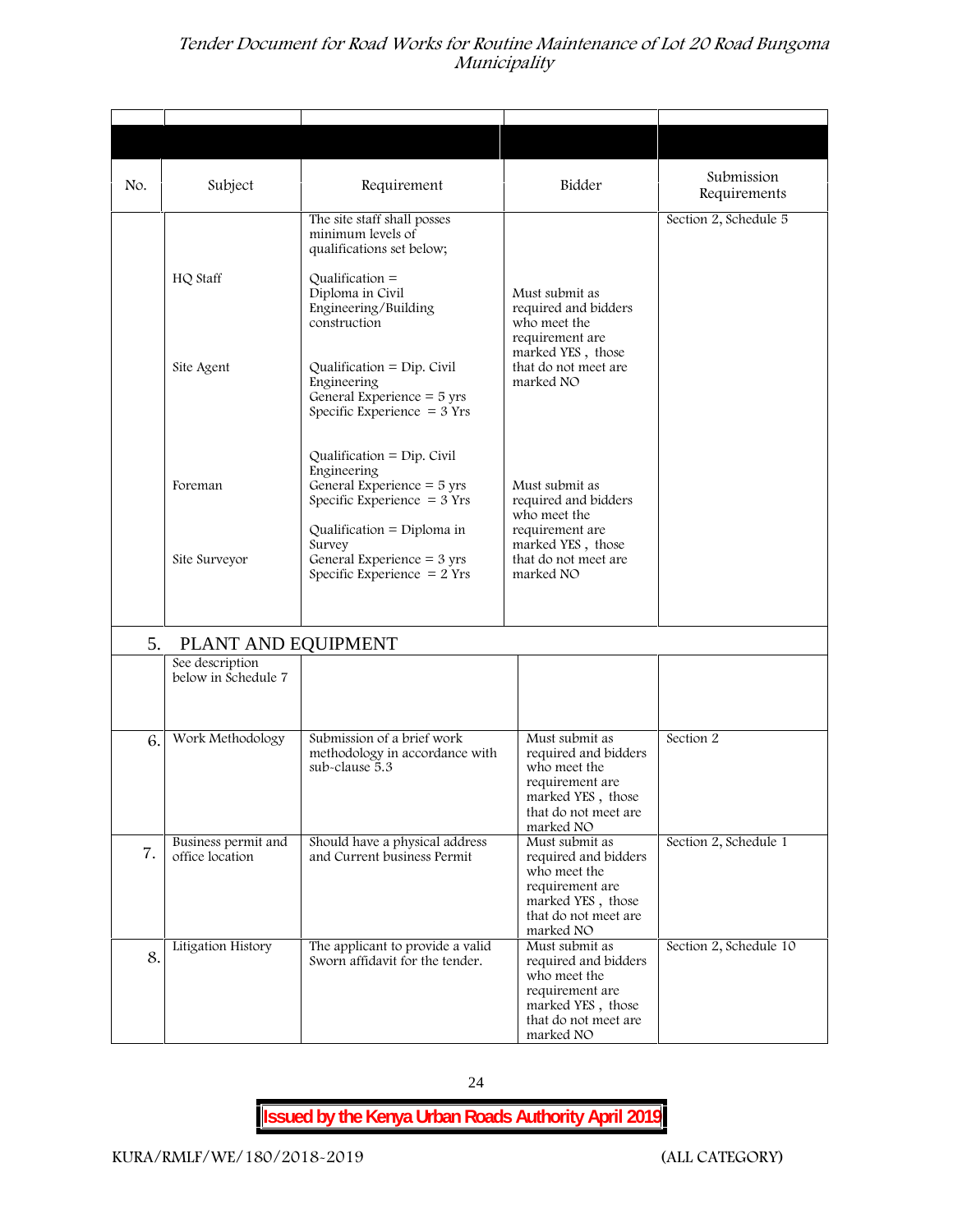#### **7. Schedule of the Major Items of Plant/Equipment Available for Proposed Contract.**

The Bidder must indicate the core plant and equipment considered by the company to be necessary for undertaking the project together with proof of ownership /lease. The lease must be current i.e dated from April 2019. Leases which are out-dated will not be accepted. (\* Mandatory minimum number of equipment required by the Employer for the execution of the project that the bidder must make available for the Contract).

| Item<br>No.               | Equipment Details                                   | *Minimum<br>Number<br>Required<br>for the<br>Contract<br>Execution | Compliance<br>Requirement | No of<br>Equipment<br>Owned by<br>the Bidder | No. of<br>equipment<br>to be<br>hired/<br>purchased<br>by the<br>Bidder | No. of<br>equipment<br>to be made<br>available for<br>the Contract<br>by the<br>Bidder |
|---------------------------|-----------------------------------------------------|--------------------------------------------------------------------|---------------------------|----------------------------------------------|-------------------------------------------------------------------------|----------------------------------------------------------------------------------------|
| A                         | General Plant<br>Asphalt Concrete patching<br>plant | optional                                                           |                           |                                              |                                                                         |                                                                                        |
| $\, {\bf B}$              | Milling Machine                                     |                                                                    |                           |                                              |                                                                         |                                                                                        |
|                           | Asphalt Milling Machine                             | optional                                                           |                           |                                              |                                                                         |                                                                                        |
| $\mathcal{C}$             | <b>Bituminous Plants</b>                            |                                                                    |                           |                                              |                                                                         |                                                                                        |
|                           | Bitumen Pressure distributor                        | optional                                                           |                           |                                              |                                                                         |                                                                                        |
|                           | Asphalt concrete paver                              | optional                                                           |                           |                                              |                                                                         |                                                                                        |
| D                         | Compactors                                          |                                                                    |                           |                                              |                                                                         |                                                                                        |
|                           | Vibrating compaction plate<br>300 mm wide           | optional                                                           |                           |                                              |                                                                         |                                                                                        |
|                           | Vibrating compaction plate<br>600 mm wide           | optional                                                           |                           |                                              |                                                                         |                                                                                        |
| $\rm E$                   | Pot hole repair machines                            |                                                                    |                           |                                              |                                                                         |                                                                                        |
|                           | Colas Sprayer                                       | $\mathcal{O}$                                                      |                           |                                              |                                                                         |                                                                                        |
|                           | <b>Pavement Cutter Machine</b>                      | $\mathcal{O}$                                                      |                           |                                              |                                                                         |                                                                                        |
|                           | Paver Braker Machine                                | $\mathcal{O}$                                                      |                           |                                              |                                                                         |                                                                                        |
|                           | Pedestrian Roller                                   | $\mathcal{O}$                                                      |                           |                                              |                                                                         |                                                                                        |
| $\boldsymbol{\mathrm{F}}$ | Concrete Equipment<br>Mobile concrete mixers        | $\mathbf{1}$                                                       | Yes/no                    |                                              |                                                                         |                                                                                        |
|                           |                                                     |                                                                    |                           |                                              |                                                                         |                                                                                        |

25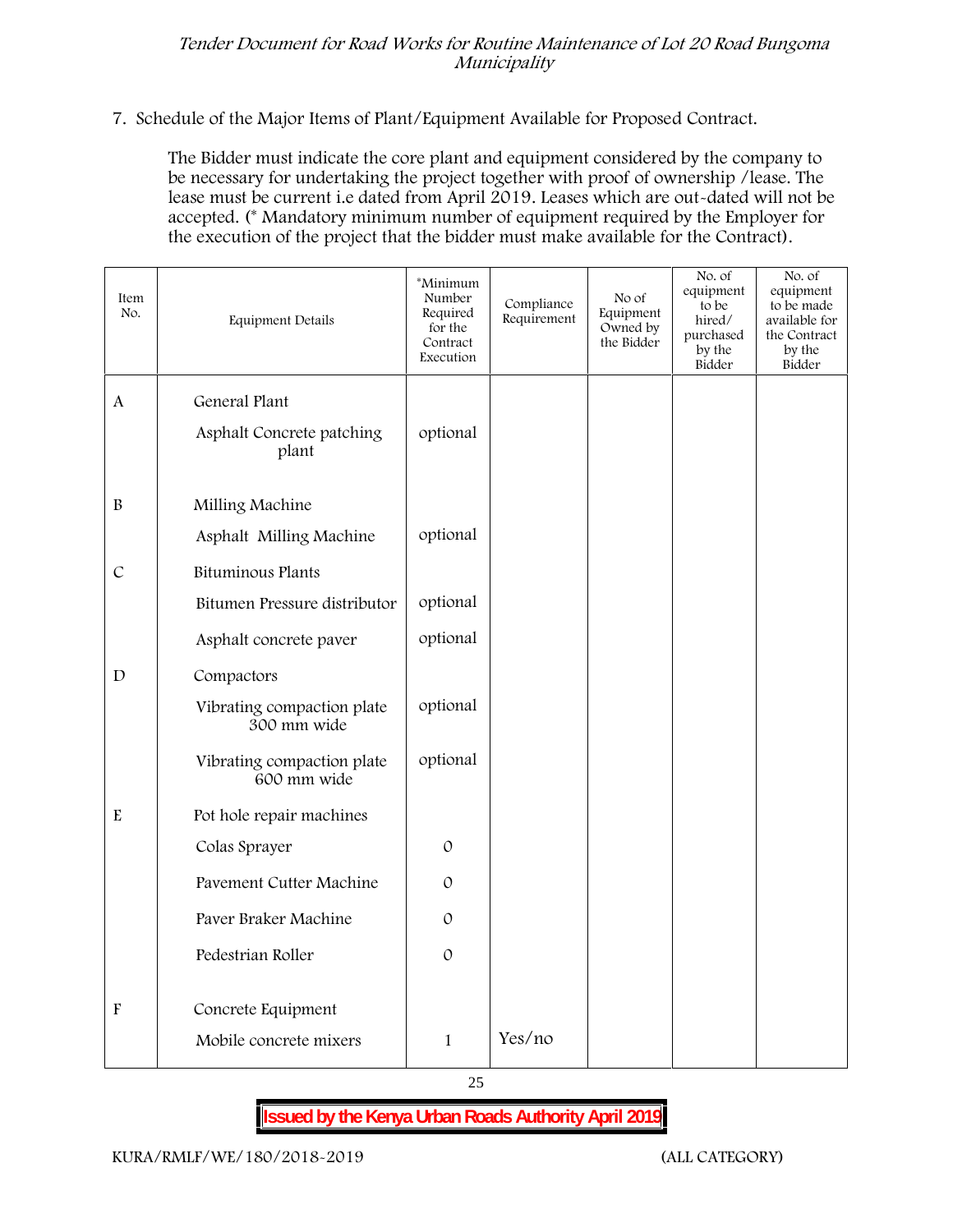| Item<br>No. | <b>Equipment Details</b>                                                                          | *Minimum<br>Number<br>Required<br>for the<br>Contract<br>Execution | Compliance<br>Requirement | No of<br>Equipment<br>Owned by<br>the Bidder | No. of<br>equipment<br>to be<br>hired/<br>purchased<br>by the<br>Bidder | No. of<br>equipment<br>to be made<br>available for<br>the Contract<br>by the<br>Bidder |
|-------------|---------------------------------------------------------------------------------------------------|--------------------------------------------------------------------|---------------------------|----------------------------------------------|-------------------------------------------------------------------------|----------------------------------------------------------------------------------------|
|             | Concrete vibrators                                                                                | 1                                                                  | Yes/no                    |                                              |                                                                         |                                                                                        |
|             |                                                                                                   |                                                                    |                           |                                              |                                                                         |                                                                                        |
| $\mathsf G$ | Transport (Tippers,<br>dumpers, water tankers)                                                    |                                                                    |                           |                                              |                                                                         |                                                                                        |
|             | $4X2$ tippers payload $7 - 12$<br>tonnes                                                          |                                                                    |                           |                                              |                                                                         |                                                                                        |
|             | 6X4 tippers payload $16 - 20$<br>tonnes                                                           |                                                                    |                           |                                              |                                                                         |                                                                                        |
|             | 8X4 tippers payload $16 - 20$<br>tonnes                                                           |                                                                    |                           |                                              |                                                                         |                                                                                        |
|             | Flat bed lorries                                                                                  |                                                                    |                           |                                              |                                                                         |                                                                                        |
|             | Subtotal for $G$ – tippers &<br>dumpers                                                           | 3                                                                  | Yes/no                    |                                              |                                                                         |                                                                                        |
|             | Water tankers $(18,000 -$<br>20,000 litres<br>capacity)                                           | optional                                                           |                           |                                              |                                                                         |                                                                                        |
| H           | Earth - Moving Equipment                                                                          |                                                                    |                           |                                              |                                                                         |                                                                                        |
|             | Wheeled loaders                                                                                   |                                                                    |                           |                                              |                                                                         |                                                                                        |
|             | Motor graders (93 -<br>205kW)                                                                     |                                                                    |                           |                                              |                                                                         |                                                                                        |
|             | Trench excavator                                                                                  |                                                                    |                           |                                              |                                                                         |                                                                                        |
|             | Subtotal for $H$ – Earth<br>moving equipment                                                      | $\mathbf{1}$                                                       | Yes/no                    |                                              |                                                                         |                                                                                        |
|             |                                                                                                   |                                                                    |                           |                                              |                                                                         |                                                                                        |
|             |                                                                                                   |                                                                    |                           |                                              |                                                                         |                                                                                        |
|             |                                                                                                   |                                                                    |                           |                                              |                                                                         |                                                                                        |
| I           |                                                                                                   |                                                                    |                           |                                              |                                                                         |                                                                                        |
|             | Excavators                                                                                        |                                                                    |                           |                                              |                                                                         |                                                                                        |
|             | Hydraulic crawler mounted<br>$(7 - 10 \text{ tonnes}) - 0.25 - 0.4$<br>m <sup>3</sup> SAE bucket. |                                                                    |                           |                                              |                                                                         |                                                                                        |

26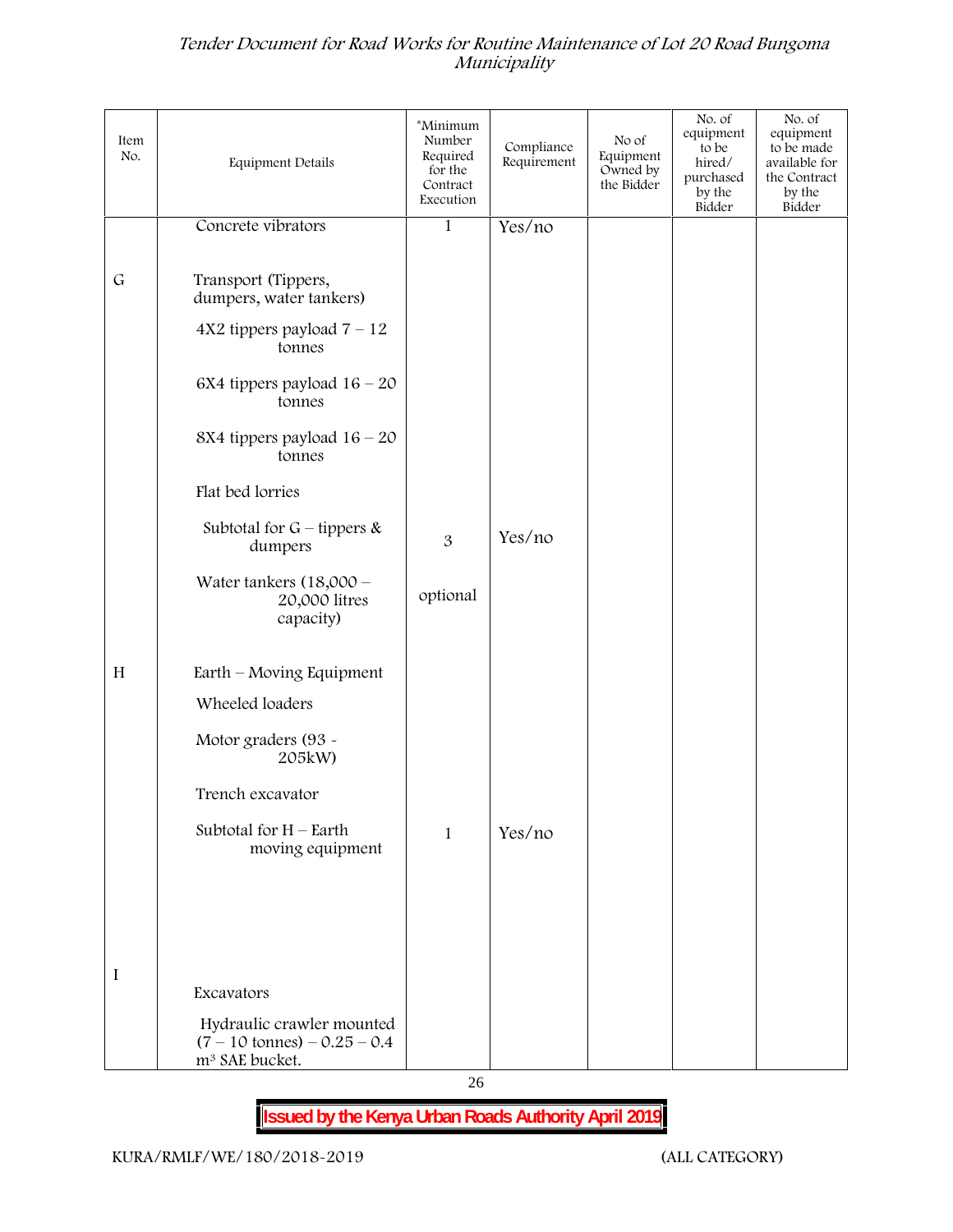| Item<br>No. | Equipment Details                                                                                           | *Minimum<br>Number<br>Required<br>for the<br>Contract<br>Execution | Compliance<br>Requirement | No of<br>Equipment<br>Owned by<br>the Bidder | No. of<br>equipment<br>to be<br>hired/<br>purchased<br>by the<br>Bidder | No. of<br>equipment<br>to be made<br>available for<br>the Contract<br>by the<br>Bidder |
|-------------|-------------------------------------------------------------------------------------------------------------|--------------------------------------------------------------------|---------------------------|----------------------------------------------|-------------------------------------------------------------------------|----------------------------------------------------------------------------------------|
|             | Hydraulic crawler mounted<br>$(10 - 16 \text{ tonnes}) - 0.40 -$<br>0.60 m <sup>3</sup> SAE bucket.         |                                                                    |                           |                                              |                                                                         |                                                                                        |
|             | Hydraulic wheel mounted<br>$(7 - 10 \text{ tonnes}) - 0.25 - 0.4$<br>m <sup>3</sup> SAE bucket.             |                                                                    |                           |                                              |                                                                         |                                                                                        |
|             | Hydraulic wheel mounted<br>$(10 - 16 \text{ tonnes}) - 0.40 -$<br>0.6 m <sup>3</sup> SAE bucket.            |                                                                    |                           |                                              |                                                                         |                                                                                        |
|             | Hydraulic wheel mounted<br>backloader $(7 - 10 \text{ tonnes})$<br>$-0.25 - 0.4$ m <sup>3</sup> SAE bucket. |                                                                    |                           |                                              |                                                                         |                                                                                        |
|             | Subtotal for I (Excavators)                                                                                 | $\mathbf{1}$                                                       | Yes/no                    |                                              |                                                                         |                                                                                        |
| J           | Rollers                                                                                                     |                                                                    |                           |                                              |                                                                         |                                                                                        |
|             | Self-propelled single drum<br>vibrating (various types)                                                     | $\mathbf{1}$                                                       | Yes/no                    |                                              |                                                                         |                                                                                        |
|             | Pneumatic rubber tyre (1-2<br>tonnes/wheel)                                                                 | $\mathbf{1}$                                                       | Yes/no                    |                                              |                                                                         |                                                                                        |
|             | Double drum vibrating<br>pedestrian roller                                                                  | Optional                                                           |                           |                                              |                                                                         |                                                                                        |
|             |                                                                                                             |                                                                    |                           |                                              |                                                                         |                                                                                        |
|             |                                                                                                             |                                                                    |                           |                                              |                                                                         |                                                                                        |

**Issued by the Kenya Urban Roads Authority April 2019**

27

 $\overline{a}$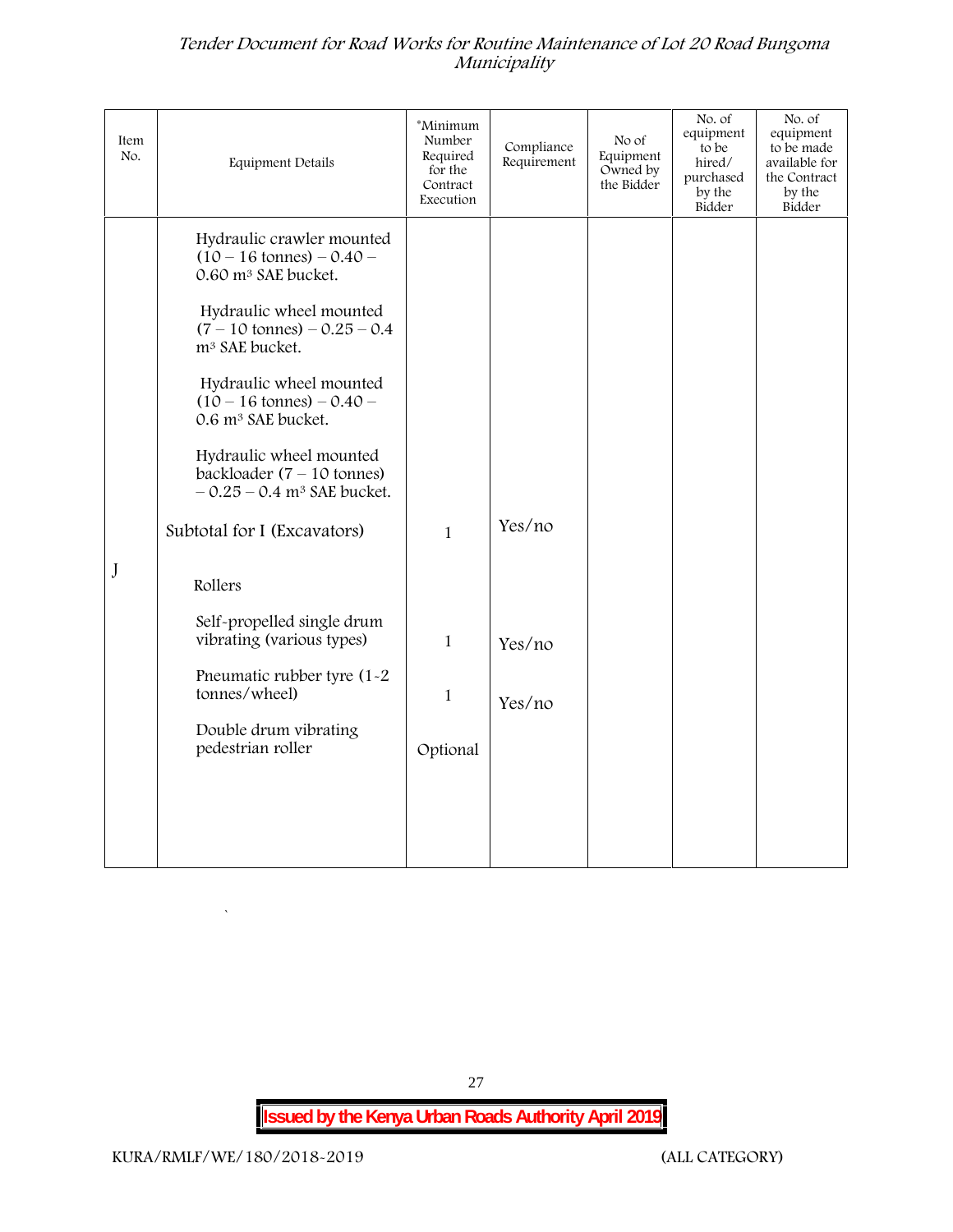## **Appendix to Instruction to Tenderers**

| $S/NO$ . | Completeness and<br>Responsiveness<br>Criteria                | References                                   | Requirement                                                                                                                                |
|----------|---------------------------------------------------------------|----------------------------------------------|--------------------------------------------------------------------------------------------------------------------------------------------|
| 1.       | Form of Bid                                                   | Section II<br>Clause 20.2                    | - Amount must be indicated<br>Properly stamped, filled and signed<br>$\tilde{\phantom{a}}$                                                 |
| 2.       | Appendix to Form of<br>Bid                                    | Section II<br>Clause 20.2                    | Properly stamped, filled and signed<br>$\tilde{\phantom{a}}$                                                                               |
| 3.       | <b>Bid Security</b>                                           | Section II<br>Clause 17                      | - Unconditional bank guarantee<br>In the format provided with all<br>conditions<br>- must be valid for 30 days after bid<br>validity       |
| 4.       | Confidential Business<br>Questionnaire                        | Section IX;<br>Schedule 1                    | Properly filled, stamped and signed<br>Provide all required information                                                                    |
| 5.       | Form of Power of<br>Attorney                                  | Section IX;<br>Schedule 2<br>Clause $5.1(a)$ | Properly filled, stamped and signed                                                                                                        |
| 6.       | Tax Compliance<br>Certificate                                 | Tender notice                                | - Provide valid tax compliance certificate                                                                                                 |
| 7.       | Registration with<br>National Construction<br>Authority (NCA) | Tender notice<br>Item 1.4 of QC              | Copy of valid certificate and practicing<br>license                                                                                        |
| 8.       | Certificate of<br>Incorporation                               | Tender notice<br>Item 1.4 of $QC$            | - Copy of certificate Certified by<br>Commissioner for Oaths                                                                               |
| 9.       | Priced Bill of<br>Quantities                                  | Clause 14.1<br>Section IX                    | - Fill all rates, prices and amounts and<br>counter sign any alteration(s)<br>Stamp and initial all pages of BOQ's                         |
| 10.      | Eligibility                                                   | Section II;<br>Schedule 1<br>Clause 4.1      | - Legible copies of National ID or passport<br>for all directors<br>System generated Form CR12 (12<br>$\widetilde{\phantom{m}}$<br>months) |
| 11.      | Conflict of interest                                          | Section II;<br>Schedule 1<br>Clause 4.2      | - to state explicitly                                                                                                                      |

## **Table 1: Pre- Qualification Checklist for Completeness and Responsiveness.**

28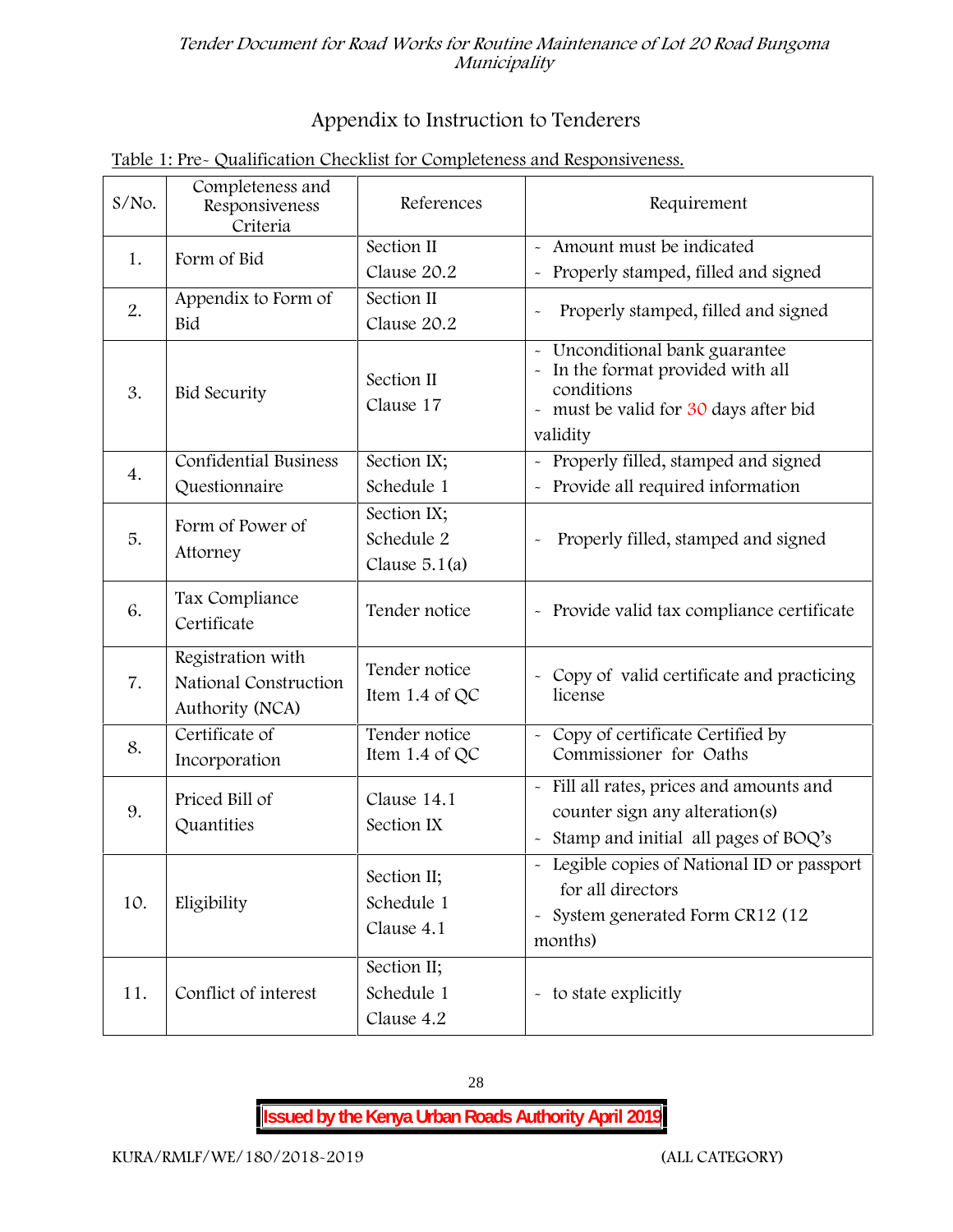| 12.            | Debarment                                                                  | Section II<br>Clause 30.4;<br>Schedule 11<br>Item 1.3 of QC | Properly filled, stamped and signed                                                                            |
|----------------|----------------------------------------------------------------------------|-------------------------------------------------------------|----------------------------------------------------------------------------------------------------------------|
| 13.            | Pending Litigation                                                         | Item $2.2$ of QC                                            | Provide original sworn affidavit for the<br>specific tender                                                    |
| 14.            | Litigation History                                                         | Section II Clause<br>31.8; Schedule 10                      | Properly filled, stamped and signed                                                                            |
| 15.            | History of Non<br>performance                                              | Schedule 6B<br>Item $2.1$ of QC                             | - Fill information on non-completed<br>works                                                                   |
| 16.            | Certificate of<br>Tenderers Visit to Site                                  | Section II;<br>Clause 8.3                                   | - Attend pre-bid meeting/visit<br>- Certificate must be signed and stamped<br>by the Employer's representative |
| 17.            | Schedule of Major<br>Items of Plant                                        | Section XI<br>Item 5 of QC;<br>Schedule 7                   | Properly filled, stamped and signed                                                                            |
| 18.            | Schedule of Key<br>Personnel                                               | Section XI<br>Item 6 of QC;<br>Schedule 5                   | Properly filled, stamped and signed<br>$\widetilde{\phantom{m}}$                                               |
| 19.            | Roadwork Completed<br>Satisfactorily                                       | Section XI;<br>Item 4 of QC<br>Schedule 6A                  | Properly filled, stamped and signed<br>$\tilde{\phantom{a}}$                                                   |
| 20.            | Schedule of Ongoing<br>Projects                                            | Section XI;<br>Item 5.1 of QC<br>Schedule 7                 | Properly filled, stamped and signed                                                                            |
| 21.            | Schedule of other<br>Supplementary<br>Information /<br>Financial Standings | Section XI;<br>Item $5.1$ of QC<br>Schedule 9               | Properly filled, stamped and signed                                                                            |
| 22             | Declaration form for<br>bankrupt or insolvent                              | Schedule 11                                                 | Properly filled, stamped and signed                                                                            |
| 23             | Anti-corruption form                                                       | Schedule 12                                                 | Properly filled, stamped and signed<br>$\tilde{\phantom{a}}$                                                   |
| 24.            | Copy of Bid Document                                                       | Clause 20.1                                                 | Replica of the original                                                                                        |
| 25             | Serialization                                                              | Section 74 (i)                                              | Must be fully serialized                                                                                       |
| <b>REMARKS</b> |                                                                            | Clause 13.1/20.2                                            | Bid document to be complete, properly<br>filled and signed.                                                    |

**Key:** QC – Qualification Criteria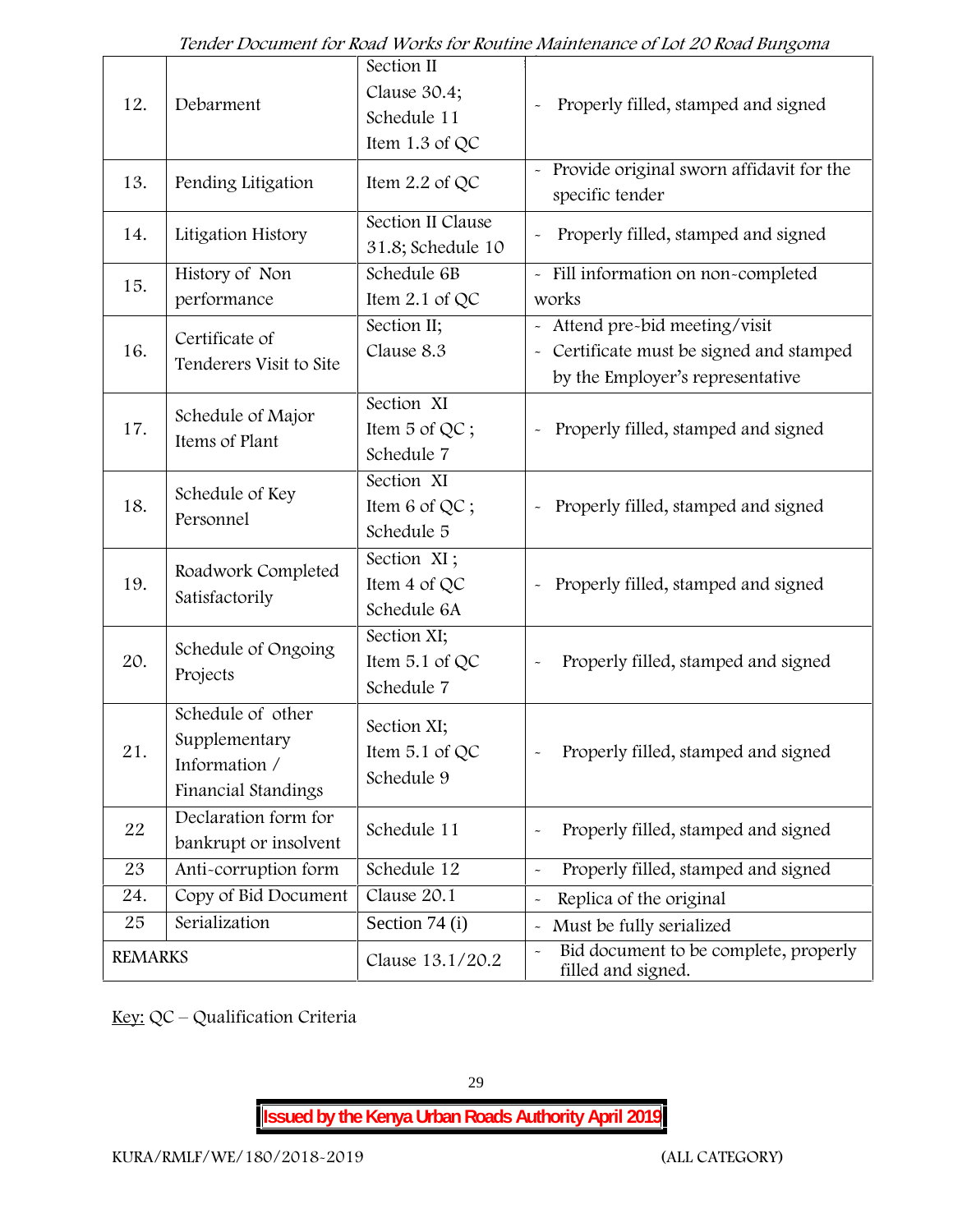**Table 2: Post- qualification Score**

| <b>ITEM</b>    |               | <b>DESCRIPTION</b>                   | <b>MUST</b><br><b>MEET</b> |  |
|----------------|---------------|--------------------------------------|----------------------------|--|
|                |               |                                      | <b>CRITERIA</b>            |  |
| 1              |               | <b>FINANCIAL CAPACITY</b>            |                            |  |
|                | a             | <b>Audited Statements</b>            | YES/NO                     |  |
|                | $\mathbf b$   | Cash flow statement (forecasts)      | YES/NO                     |  |
|                | $\mathcal{C}$ | Financial position/Ratios            | YES/NO                     |  |
|                | d             | Turnover                             | YES/NO                     |  |
| 2              |               | <b>EXPERIENCE</b>                    |                            |  |
|                |               | General Experience                   | YES/NO                     |  |
|                |               | Specific experience in related works | YES/NO                     |  |
| 3              |               | <b>CURRENT COMMITMENTS</b>           |                            |  |
|                |               | On-going works                       | YES/NO                     |  |
| $\overline{4}$ |               | <b>KEY PERSONNEL</b>                 |                            |  |
|                |               | HQ Staff                             | YES/NO                     |  |
|                |               | Site Agent                           | YES/NO                     |  |
|                |               | Surveyor                             | YES/NO                     |  |
|                |               | Foreman                              | YES/NO                     |  |
| 5              |               | PLANT AND EQUIPMENT                  |                            |  |
|                |               | Equipment capabilities               | YES/NO                     |  |
| 6              |               | WORK METHODOLOGY                     | YES/NO                     |  |
| $\overline{7}$ |               | LITIGATION HISTORY                   | YES/NO                     |  |
| 8              |               | Business permit and office location  | YES/NO                     |  |
|                |               | <b>REMARKS</b>                       | YES/NO                     |  |
|                |               |                                      |                            |  |

- Bidders must achieve YES in all the measured parameters to qualify.
- The bidders who pass the technical criteria will be subjected to financial evaluation

30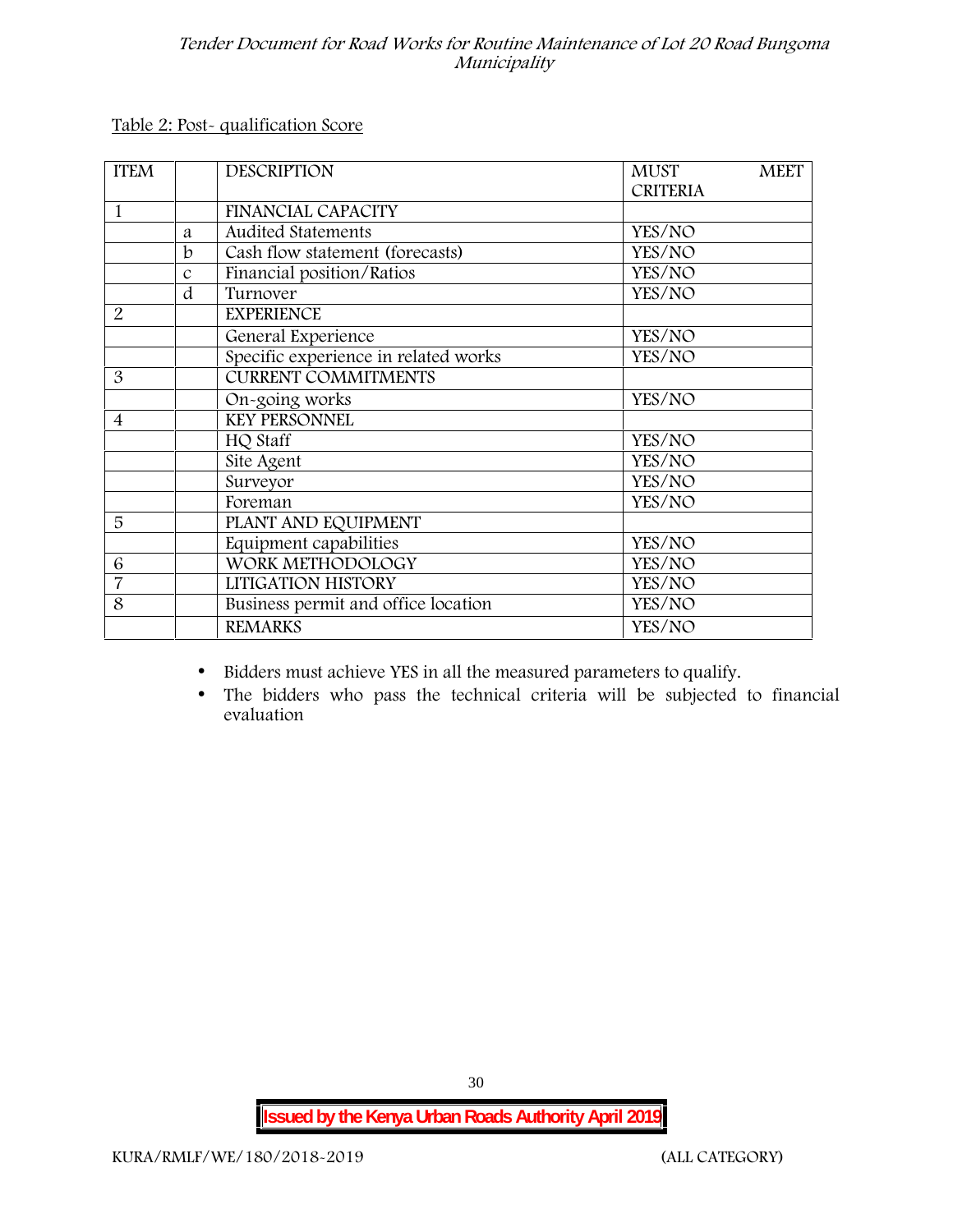### **SECTION IV: CONDITIONS OF CONTRACT**

#### **PART I: GENERAL CONDITIONS OF CONTRACT**

The Conditions Of Contract Part  $1$  – General Conditions shall be those forming Part 1 of the Conditions Of Contract for works of Civil engineering construction Fourth Edition 1987, reprinted in 1992 with further amendments, prepared by the Federation Internationale des Ingenieurs Conseils (FIDIC)

Copies of the FIDIC Conditions of Contract can be obtained from:

FIDIC Secretariat P.O.Box 86 1000 Lausanne 12 **Switzerland** Fax: 41 21 653 5432 Telephone: 41 21 653 5003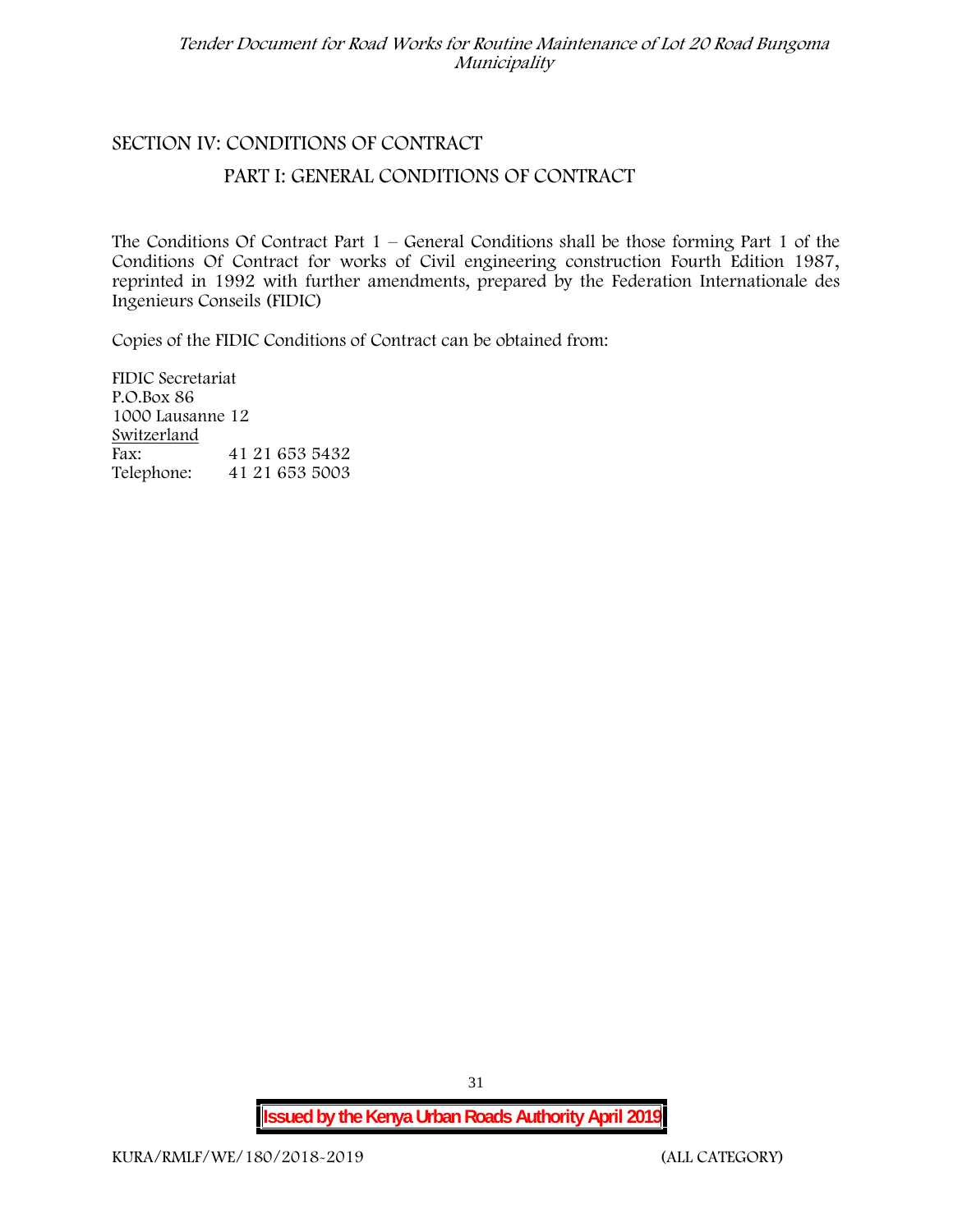#### **PART II: CONDITIONS OF PARTICULAR APPLICATION**

The following Conditions of Particular Application shall supplement the General Conditions of Contract. Whenever there is a conflict, the provisions herein shall prevail over those in the General Conditions of Contract. The Particular Condition is preceded by the corresponding clause number of the General Conditions to which it relates.

**Issued by the Kenya Urban Roads Authority April 2019**

32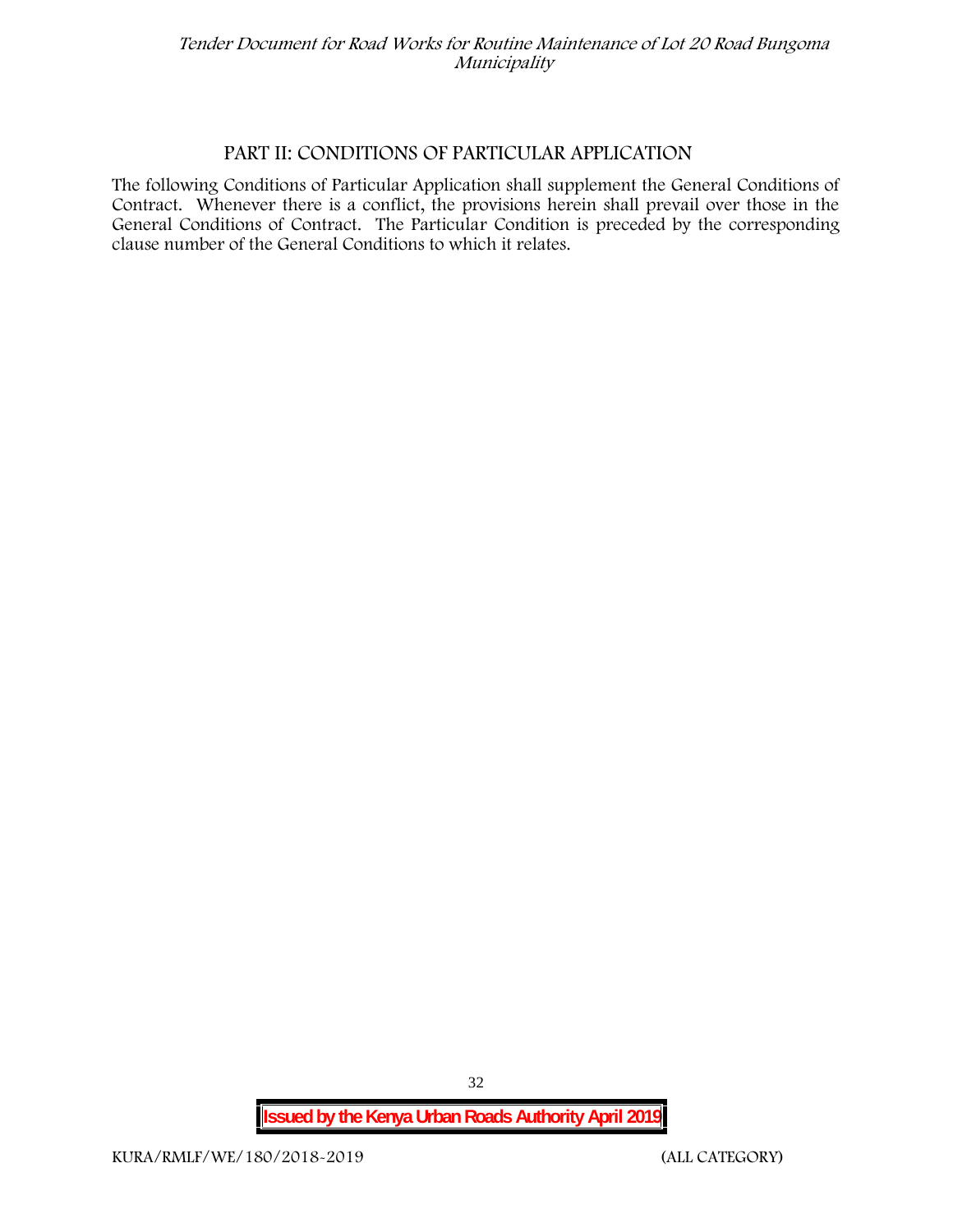#### **CONTENTS**

| SUBCLAUSE 8.2 - SITE OPERATIONS AND METHODS OF CONSTRUCTION 36             |  |
|----------------------------------------------------------------------------|--|
|                                                                            |  |
|                                                                            |  |
|                                                                            |  |
|                                                                            |  |
|                                                                            |  |
|                                                                            |  |
|                                                                            |  |
|                                                                            |  |
| SUBCLAUSE 15.2~ LANGUAGE ABILITY AND QUALIFICATIONS OF CONTRACTOR'S        |  |
|                                                                            |  |
|                                                                            |  |
| SUBCLAUSE 16.3- QUALIFICATION AND LANGUAGE ABILITY OF SUPERINTENDING STAFF |  |
| 39                                                                         |  |
| SUBCLAUSE 19.1 - SAFETY, SECURITY AND PROTECTION OF THE ENVIRONMENT 40     |  |
|                                                                            |  |
| SUBCLAUSE 21.1 - INSURANCE OF WORKS AND CONTRACTOR 'S EQUIPMENT 40         |  |
|                                                                            |  |
|                                                                            |  |
|                                                                            |  |
|                                                                            |  |
|                                                                            |  |
|                                                                            |  |
|                                                                            |  |
|                                                                            |  |
| SUBCLAUSE 29.2 - REINSTATEMENT AND COMPENSATION FOR DAMAGES TO PERSONS     |  |
|                                                                            |  |
|                                                                            |  |
|                                                                            |  |
|                                                                            |  |
|                                                                            |  |
|                                                                            |  |
|                                                                            |  |
|                                                                            |  |
|                                                                            |  |

33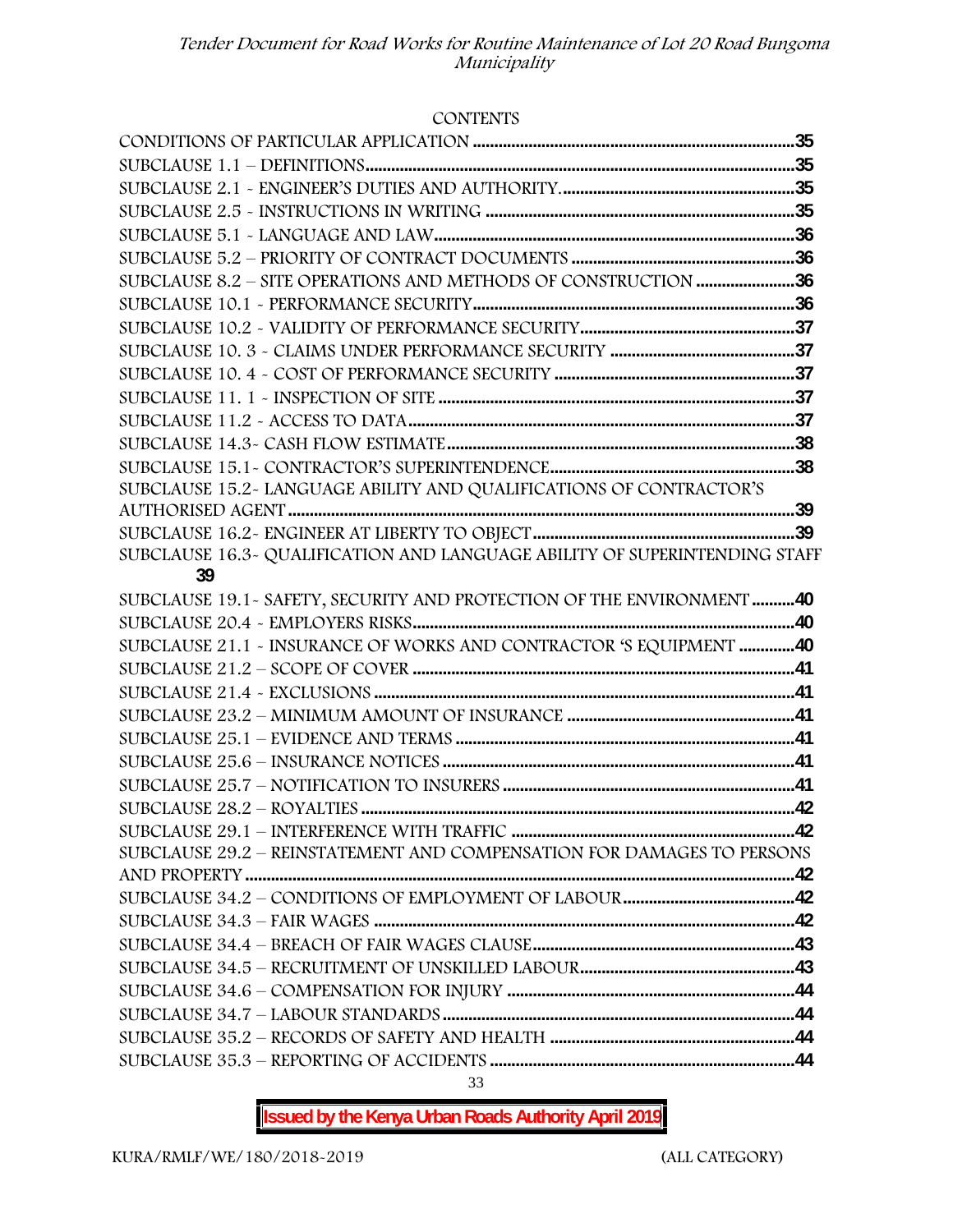| SUBCLAUSE 54.1 - CONTROCTOR'S EQUIPMENT, TEMPORARY WORKS AND MATERIALS |  |
|------------------------------------------------------------------------|--|
| 46                                                                     |  |
|                                                                        |  |
|                                                                        |  |
|                                                                        |  |
|                                                                        |  |
| SUBCLAUSE 60.3 - RETENTION MONEY AND PAYMENT OF RETENTION MONEY47      |  |
|                                                                        |  |
|                                                                        |  |
|                                                                        |  |
|                                                                        |  |
|                                                                        |  |
|                                                                        |  |
|                                                                        |  |
|                                                                        |  |
|                                                                        |  |
|                                                                        |  |
|                                                                        |  |
|                                                                        |  |
|                                                                        |  |
|                                                                        |  |
|                                                                        |  |
|                                                                        |  |
|                                                                        |  |
|                                                                        |  |
|                                                                        |  |
|                                                                        |  |
|                                                                        |  |
|                                                                        |  |
|                                                                        |  |
|                                                                        |  |
|                                                                        |  |
|                                                                        |  |

**Issued by the Kenya Urban Roads Authority April 2019**

34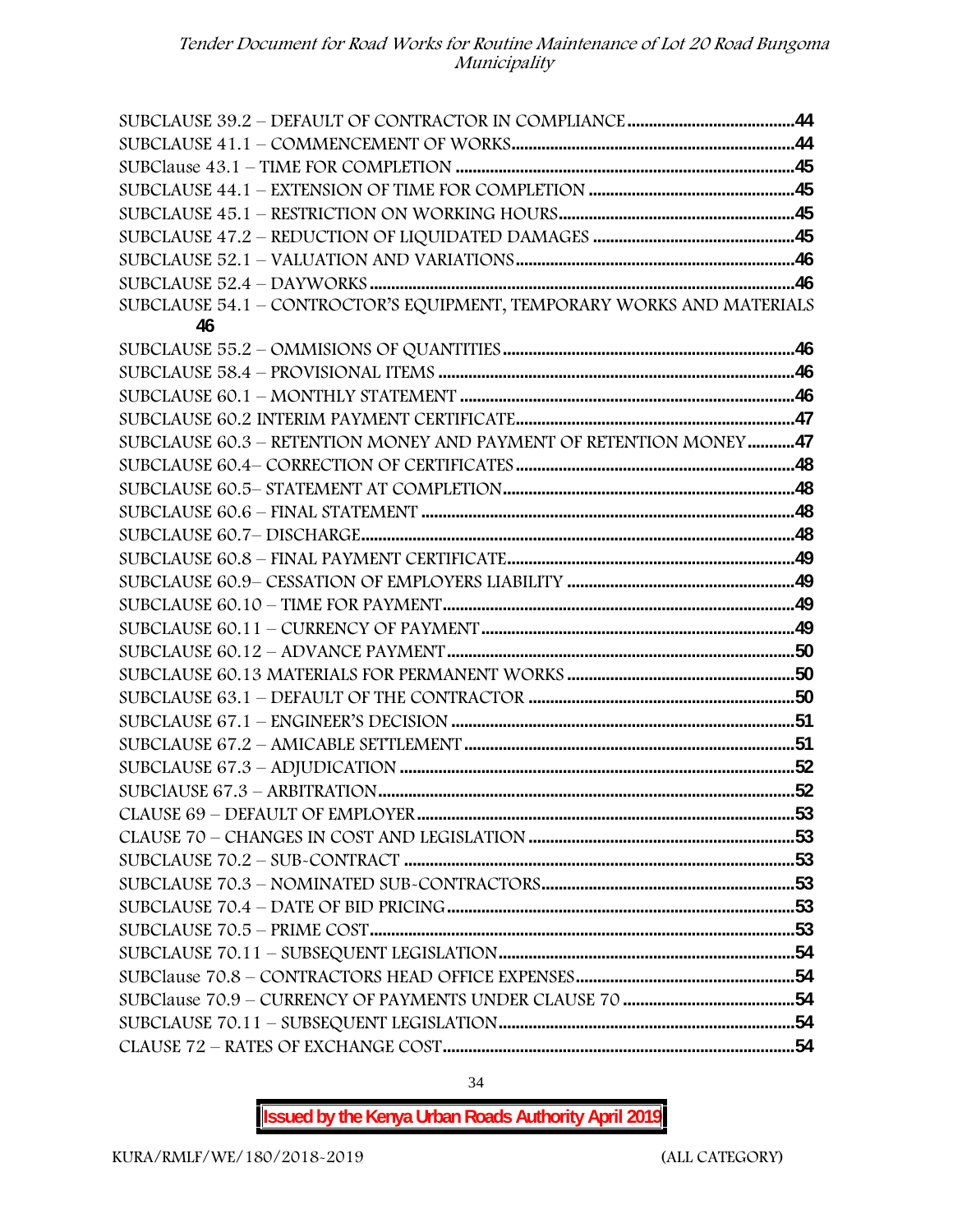CONDITIONS OF PARTICULAR APPLICATION

SUBCLAUSE 1.1 – DEFINITIONS

Amend this sub-clause as follows:

(a) (i) The "Employer" is the Kenya Urban Roads Authority, represented by the Director General - Kenya Urban Roads Authority.

(ii) The "Engineer" is the General Manager (Maintenance) - Kenya Urban Roads Authority.

.(b) (i) Insert in line 2 after the Bills Of Quantities", the following, "the rates entered by the Contractor (whether or not such rate be employed in computation of the Contract Price),"

Amend subparagraph (b) (v) of Sub-Clause 1.1 by adding the following words at the end: The word "BID" is synonymous with "bid" and the word "Appendix to BID" with "Appendix to Bid" and the word "BID documents" with "bidding documents".

Add the following at the end of this sub-clause:

(h) "Materials" means materials and other things intended to form or forming part of the Permanent Works.

(i) "Quantified site instructions" means Site instructions from the Engineer or his representative to the Contractor instructing him to carry out quantified works drawn from the contract to be carried out within a specified period.

SUBCLAUSE 2.1 - ENGINEER'S DUTIES AND AUTHORITY.

With reference to Sub-Clause 2.1 (b), the following shall also apply: The Engineer shall obtain the specific approval of the Employer before taking any of the following actions specified in Part 1:

(a) Consenting to the subletting of any part of the works under Clause 4;

(b) Certifying additional cost determined under Clause 12;

(c) Determining an extension of time under Clause 44;

(d) Issuing a variation under Clause 51;

(e) Fixing rates or prices under Clause 52

#### SUBCLAUSE 2.5 - INSTRUCTIONS IN WRITING

Add at the end of sub-clause 2.5 the following: "The site instructions shall be in the form of quantified site instructions and the contractor shall commence execution of the site instructions within three (3) days and complete within the completion period as stipulated in the instructions.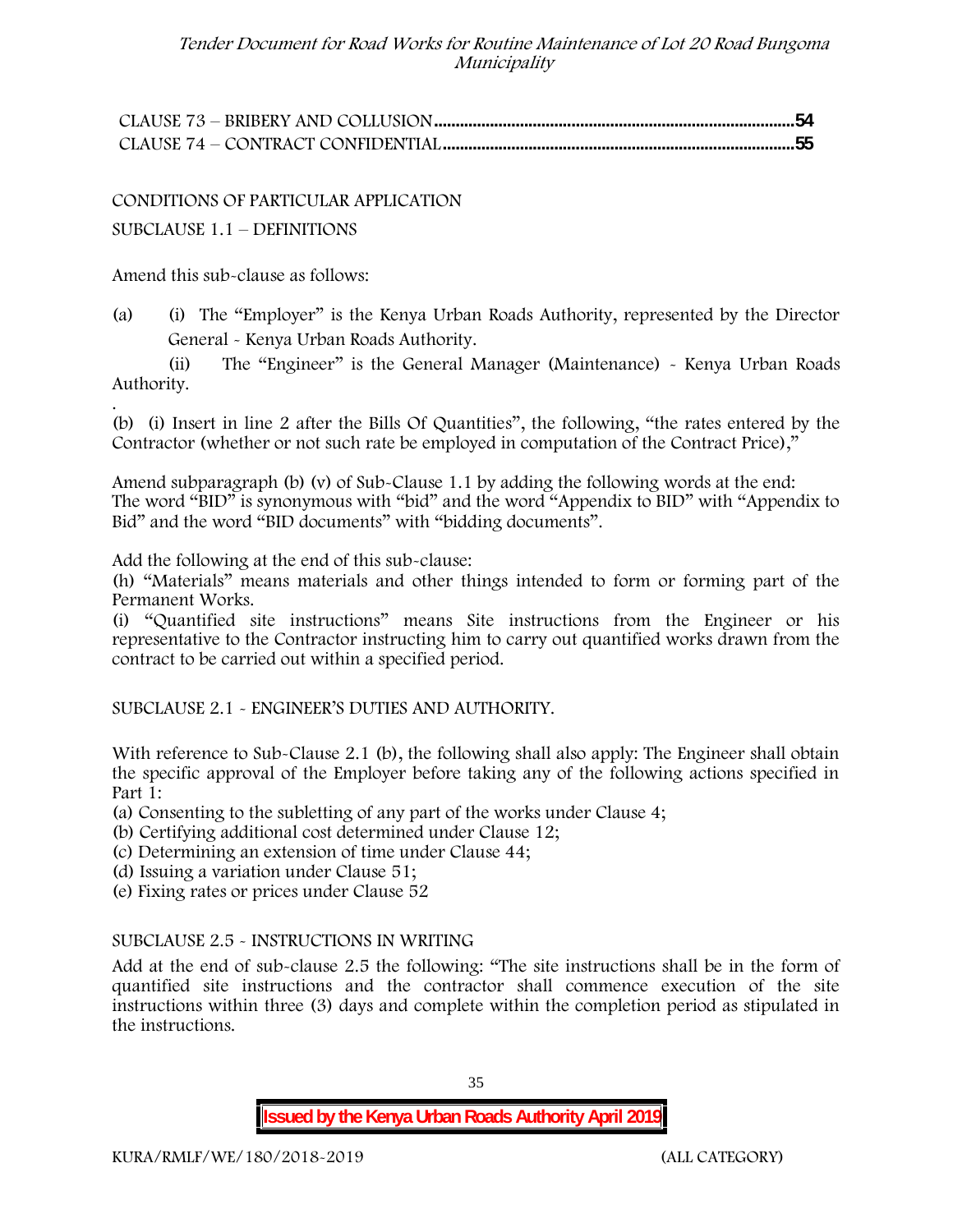## SUBCLAUSE 5.1 - LANGUAGE AND LAW

The Contract document shall be drawn up in the ENGLISH LANGUAGE. Communication between the Contractor and the Engineer's Representative shall be in this given language.

The Laws applicable to this Contract shall be the Laws of the Republic of Kenya.

## SUBCLAUSE 5.2 – PRIORITY OF CONTRACT DOCUMENTS

Delete the documents listed 1-6 and substitute:

- (1) The Contract Agreement (if completed)
- (2) The Letter Of Acceptance;
- (3) The Bid and Appendix to Bid;
- (4) The Conditions of Contract Part II;
- (5) The Conditions of Contract Part I;
- (6) The Special Specifications;
- (7) The Standard Specification for Road and Bridge Construction, 1986;
- (8) The Drawings;
- (9) The priced Bills of Quantities
- (10) Other documents as listed in the Appendix to form of Bid

## SUBCLAUSE 8.2 – SITE OPERATIONS AND METHODS OF CONSTRUCTION

Add sub- clause 8.2(b) at the end as follows:

"The Contractor shall submit to the Engineer Works Methodology not later than 14 days from the date of award of the contract and general description of his proposed arrangements and methods for the execution of the Works. This shall include inter-alia temporary office, buildings, access roads, construction plant and its intended production output, working shift arrangements, labour strength, skilled and unskilled, and supervision arrangements, power supply arrangements, supply of materials including a materials utilisation programme, stone crushing, aggregate production and storage, cement handling, concrete mixing and handling, methods of excavation, dealing with water, testing methods and facilities."

## SUBCLAUSE 10.1 - PERFORMANCE SECURITY

Replace the text of Sub-clause 10.1 with the following:

"The Contractor shall provide security for his proper performance of the Contract within 28 days after receipt of the Letter of Acceptance. The Performance Security shall be in the form of a bank guarantee as stipulated by the Employer in the Appendix to Bid. The Performance Security shall be issued by a bank incorporated in Kenya. The Contractor shall notify the Engineer when providing the Performance Security to the Employer.

"Without limitation to the provisions of the preceding paragraph, whenever the Engineer determines an addition to the Contract Price as a result of a change in cost, the Contractor, at

36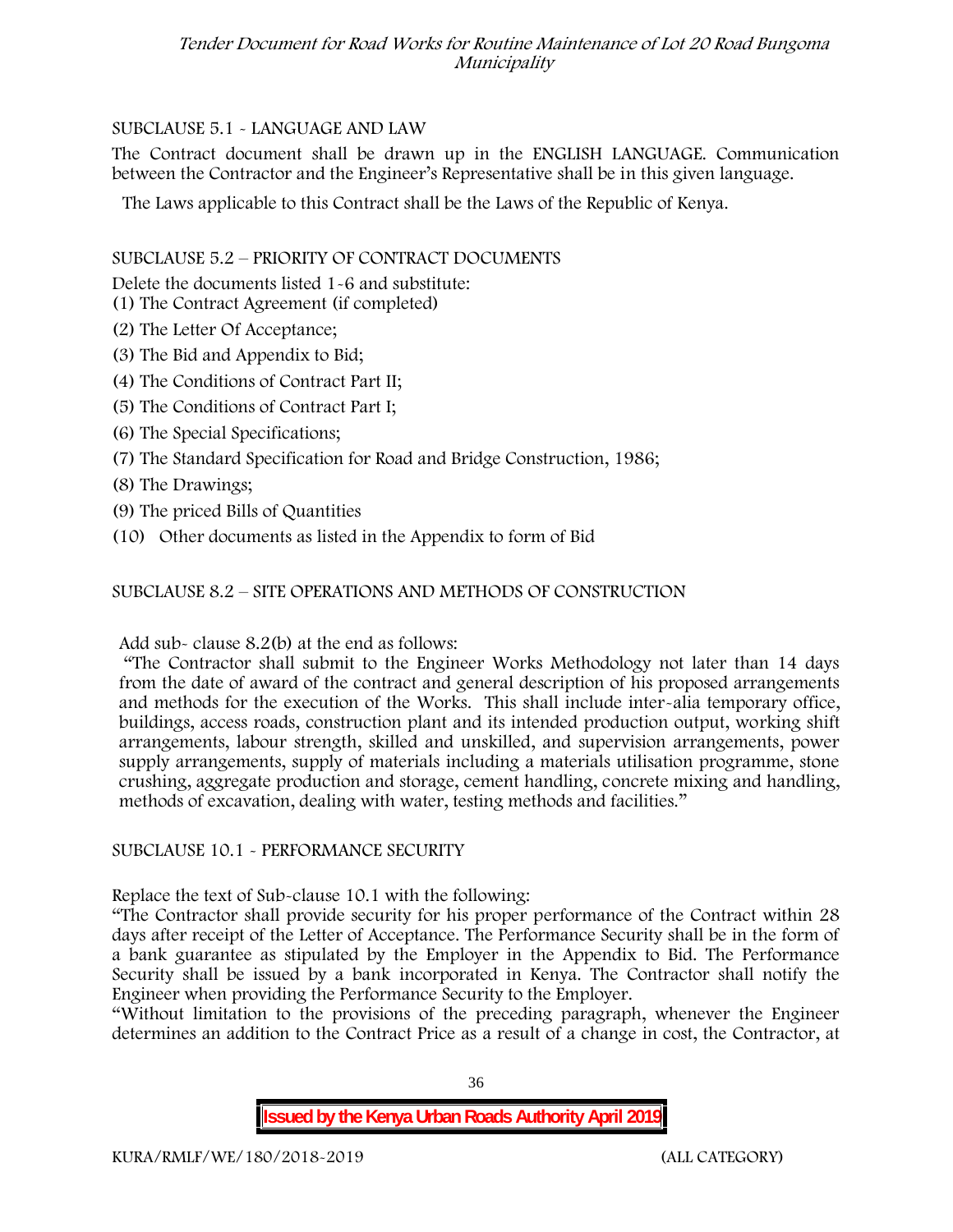the Engineers written request, shall promptly increase the value of the Performance Security by an equal percentage.

SUBCLAUSE 10.2 - VALIDITY OF PERFORMANCE SECURITY

The Performance Security shall be valid until a date 28 days after the date of issue of the Defects Liability Certificate. The security shall be returned to the Contractor within 14 days of expiration.

SUBCLAUSE 10. 3 - CLAIMS UNDER PERFORMANCE SECURITY

Delete the entire sub-clause 10.3.

### SUBCLAUSE 10. 4 - COST OF PERFORMANCE SECURITY

The cost of complying with the requirements of this clause shall be borne by the Contractor.

SUBCLAUSE 11. 1 - INSPECTION OF SITE

In line 17 after "affect his BID" add

"and the Contractor shall be deemed to have based his BID on all the aforementioned"

Delete the last paragraph completely and replace with the following:

"The Employer in no way guarantees completeness nor accuracy of the soil, materials, subsurface and hydrological information made available to the Contractor at the time of BIDing or at any other time during the period of the Contract, and the Contractor shall be responsible for ascertaining for himself all information as aforesaid for the execution of works and his BID shall be deemed to have been priced accordingly.

SUBCLAUSE 11.2 - ACCESS TO DATA

Data made available by the Employer in accordance with Clause 11.1 shall be deemed to include data listed elsewhere in the Contract as open for inspection at the address stipulated in the Appendix to Bid.

#### SUBCLAUSE 14.1 PROGRAM TO BE SUBMITTED

The time within which the program shall be submitted shall be fourteen (14) days from the issuance of order to commence**.**

The programme shall be in the form of a Critical Path Method Network (CPM network) showing the order of procedure and description of the construction methods and arrangements by which he proposes to carry out the works. It should also be supplemented by a time – bar chart of the same programme.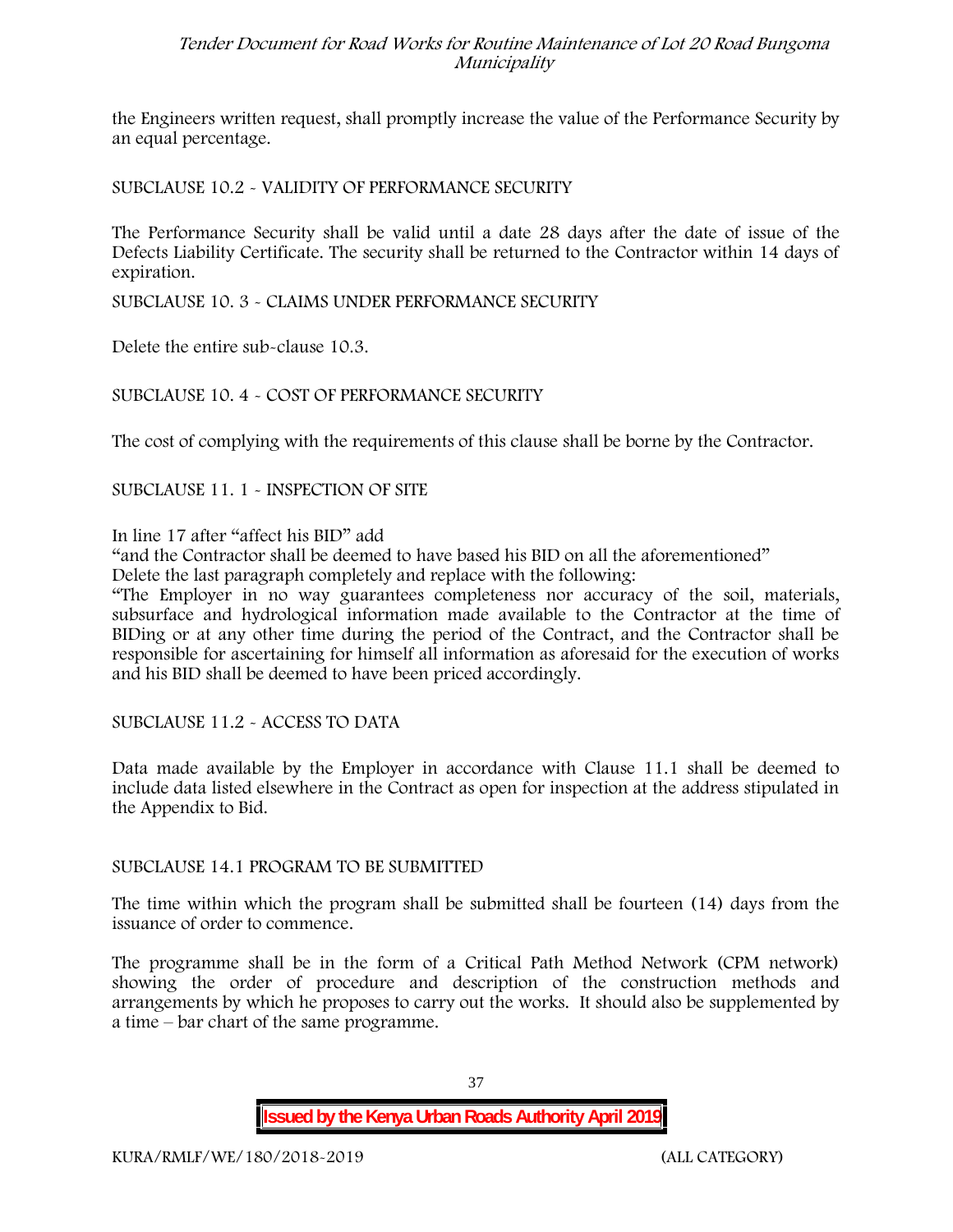The programme shall be coordinated with climatic, groundwater and other conditions to provide for the completion of the Works in the instruction and by the time specified. The programme shall be revised on demand by the Engineer or his representative.

During the execution of the works, the Contractor shall submit to the Engineer full and detailed particulars of any proposed amendments to the arrangements and methods submitted in accordance with the foregoing. If details of the Contractor's proposals for Temporary Works are required by the Engineer for his own information the Contractor shall submit such details within seven days of being requested to do so.

The various operations pertaining to the works shall be carried out in such a progressive sequence as will achieve a continuous and consecutive output of fully completed road works inclusive of all bridge works and culverts within the time limits specified in the Contract and the instructions. Generally the Contractor shall carry out works within the sections stated in the instructions.

The Contractor shall allow in his programme for the following 10 public holidays per calendar year in Kenya.

- New Years Day (1<sup>st</sup> January)
- Good Friday
- Easter Monday
- Labour day  $(1<sup>st</sup>$  May)
- Madaraka Day (1st June)
- Idd Ul Fitr
- Mashujaa Day (20<sup>th</sup> October)
- $\bullet$  Jamhuri day (12<sup>th</sup> December)
- Christmas Day  $(25<sup>th</sup> December)$
- Boxing day (26<sup>th</sup> December)

The Contractor should also allow per calendar year for a further 2 unspecified public holidays which may be announced by the Government of Kenya with no prior notification.

Add the following at the end of this sub-clause: -

The Employer shall have the right to withhold payment at any time if the contractor fails to submit the programme or revised programme due to his negligence, failure or omission.

## SUBCLAUSE 14.3- CASH FLOW ESTIMATE

The cash flow estimates shall be submitted together with the works programme.

#### SUBCLAUSE 15.1- CONTRACTOR'S SUPERINTENDENCE

Add the following at the end of the first paragraph of sub-clause 15.1:

38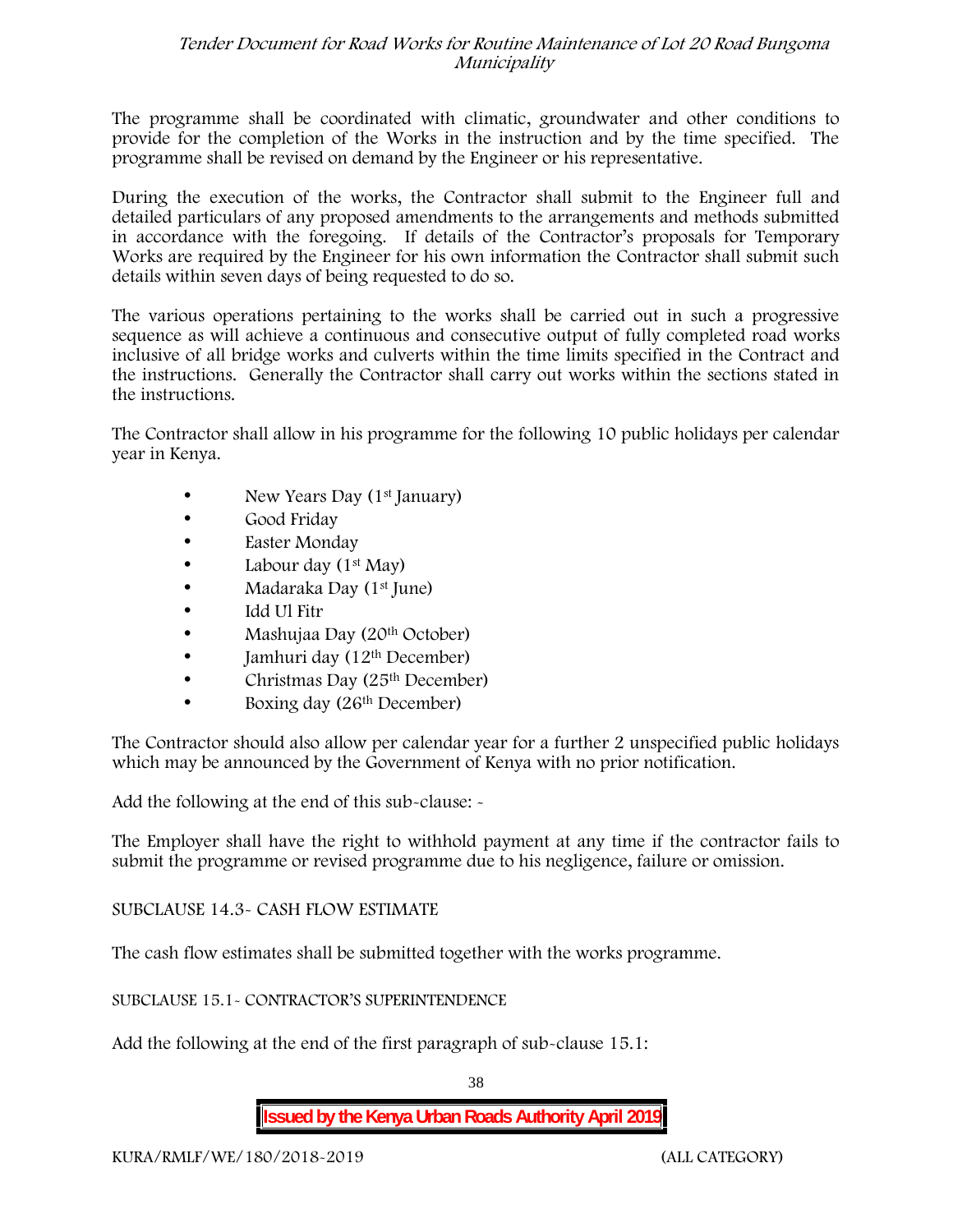"The Contractor shall, within seven (7) days of receipt of the Engineer's order to commence the works inform the Engineer in writing the name of the Contractor's Representative and the anticipated date of his/her arrival on site."

Add the following Sub-clause 15.2

#### SUBCLAUSE 15.2- LANGUAGE ABILITY AND QUALIFICATIONS OF CONTRACTOR'S AUTHORISED AGENT

The Contractor's Agent or Representative on the site shall have as a minimum an ordinary diploma in civil Engineering or building construction or have equivalent status approved by the Engineer and shall be able to read and write English fluently.

The Contractor's Agent or Representative shall have at least 3 years related experience.

### SUBCLAUSE 16.2- ENGINEER AT LIBERTY TO OBJECT

At the end of this Clause add

"by a competent substitute approved by the Engineer and at the Contractors own expense." Add the following Sub-Clauses 16.3 and 16.4:

### SUBCLAUSE 16.3- QUALIFICATION AND LANGUAGE ABILITY OF SUPERINTENDING STAFF

The Contractor's superintending staff shall meet the following minimum qualifications: Should have a working knowledge of English or Kiswahili. Should any of the superintending staff not be able to meet this condition, the Contractor shall propose to the Engineer arrangements for provision of a sufficient number of interpreters of approved qualifications. The Engineer, at his discretion, may amend, approve or reject such arrangements or reject deployment of superintending staff not meeting the language requirements. The Engineer may at any time during the duration of the Contract amend any approved arrangements made for interpreters, which shall be implemented at the Contractors expense.

The key staff listed below must have academic qualifications from government-recognised institutions or equivalent institutions of the levels set out in Section 5, Part 6.

- Site Agent
- Site Engineer
- Site Surveyor
- Foremen

The key staff listed below must have minimum experience set out in Section 5, Part 6:

- Site Agent
- Site Engineer
- Site Surveyor
- Foremen

Qualifications as above shall be subject to verification and approval on site by the Engineer or his representative on site before commencement of the said works.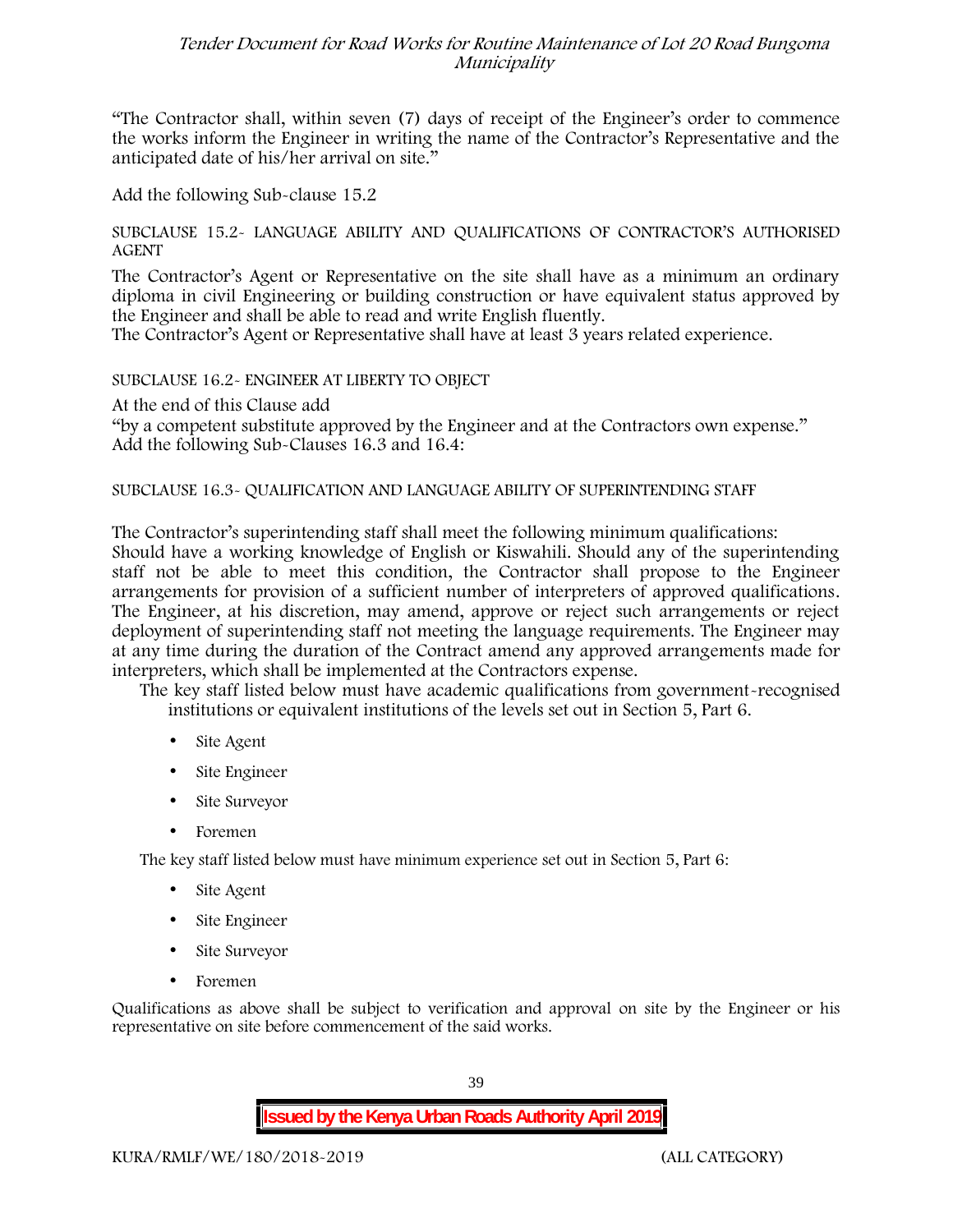### SUBCLAUSE 19.1- SAFETY, SECURITY AND PROTECTION OF THE ENVIRONMENT

Add Sub-Clause-paragraph (d) of Sub-Clause 19 as follows:

Notwithstanding the Contractor's obligation under Sub-Clause-paragraph (a), (b) and 9(c) of Sub-Clause 19.1 of the Conditions Of Contract, the Contractor shall observe the following measures with a view to reducing or elimination adverse environmental effects by the site works:

- (i) All quarries and borrow pits shall be filled and landscaped to their original state after extraction of construction material
- (ii) Soil erosion due to surface runoff or water from culverts or other drainage structures should be avoided by putting in place proper erosion control measures that shall include, but are not limited to grassing and planting if trees
- (iii) Long traffic diversion roads shall be avoided so as to minimize the effect of dust on the surrounding environment. In any case all diversions shall be kept damp and dust free
- (iv) Spillage of oils, fuels and lubricants shall be avoided and if spilt, shall be collected and disposed off in such a way as not to adversely affect the environment
- (v) Rock blasting near settlement areas shall be properly coordinated with the relevant officers of the Government so as to minimize noise pollution and community interference.

### SUBCLAUSE 20.4 - EMPLOYERS RISKS

Delete Sub-Clause (h) and substitute with;

- (h) any operation of the forces of nature (insofar as it occurs on site) which an experienced contractor:
	- (i) could not have reasonably foreseen, or
	- (ii) could reasonably have foreseen, but against which he could not reasonably have taken at least one of the following measures:
		- (A) prevent loss or damage to physical property from occurring by taking appropriate measures or
		- (B) insure against such loss or damage

## SUBCLAUSE 21.1 - INSURANCE OF WORKS AND CONTRACTOR 'S EQUIPMENT

Add the following words at the end of Sub-paragraph (a) and immediately before the last word of Sub-paragraph (b) of Sub-Clause 21.1:

"It being understood that such insurance shall provide for compensation to be payable in the types and proportions of currencies required to rectify the loss or damage incurred"

Delete the first sentence of this Clause and replace with he following:

"prior to commencement of the Works the Contractor shall, without limiting his or the Employer's obligations and responsibilities under Clause 20, insure to the satisfaction of the Employer:"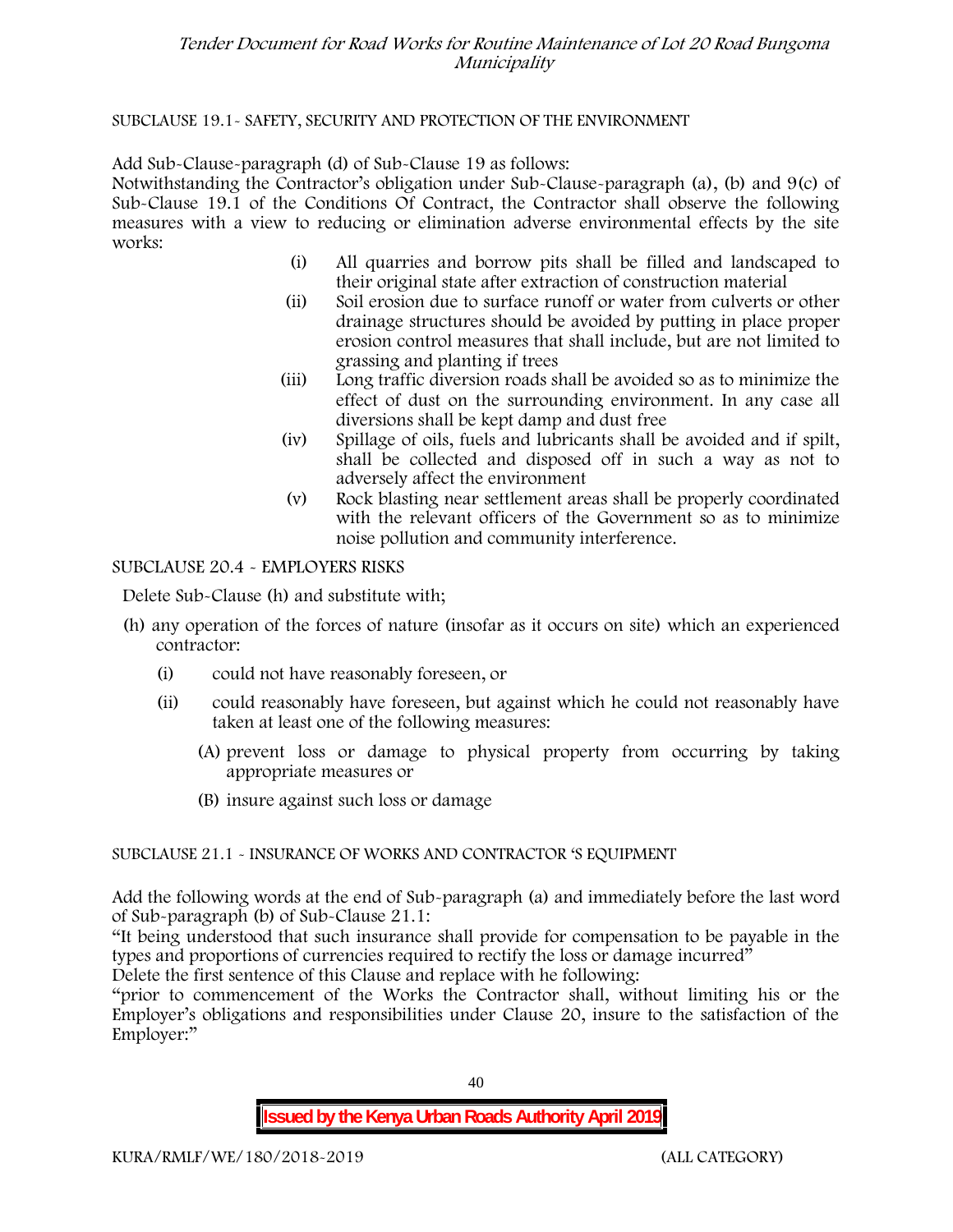SUBCLAUSE 21.2 – SCOPE OF COVER

Amend sub-paragraph (a) of Sub-Clause 21.2 as follows:

Delete words "from the start of work at the site" and substitute the words "from the first working day after the Commencement Date"

Add the following as Sub-Clause (c) under Sub-Clause-Clause 21.2

(c ) It shall be the responsibility of the Contractor to notify the insurance company of any change in the nature and extent of the Works and to ensure the adequacy of the insurance coverage at all times during the period of the Contract.

SUBCLAUSE 21.4 - EXCLUSIONS

Amend Sub-Clause 21.4 to read as follows:

"There shall be no obligation for the insurances in Sub-Clause 21.1 to include loss or damage caused by the risks listed under Sub-Clause 20.4 sub-paragraph (a) (i) to(iv) of the Conditions of Particular Application."

SUBCLAUSE 23.2 – MINIMUM AMOUNT OF INSURANCE

Add the following at the end of this Clause: "... with no limits to the number of occurrences".

SUBCLAUSE 25.1 – EVIDENCE AND TERMS

Amend Sub-Claus OF INSURANCE 25.1 as follows: Insert the words "as soon as practicable after the respective insurances have been taken out but in any case" before the words "prior to the start of work at the site" Add the following Sub-Clauses 25.6, 25.7

SUBCLAUSE 25.6 – INSURANCE NOTICES

Each policy of insurance effected by the Contractor for purposes of the Contract shall include a provision to the effect that the Insurer shall have a duty to give notice in writing to the Contractor and Employer of the date when a premium becomes payable. This shall not be more than thirty (30) days before that date and the policy shall remain in force until thirty (30) days after the giving of such notice.

## SUBCLAUSE 25.7 – NOTIFICATION TO INSURERS

It shall be the responsibility of the Contractor to notify insurers under any of the insurance referred to in the preceding clauses 21, 23 and 24 on any matter or event, which by the terms of such insurance are required to be so notified. The Contractor shall indemnify and keep indemnified the Employer against all losses, claims, demands, proceedings, costs, charges and expenses whatsoever arising out of or in consequence of any default by the Contractor in complying with the requirements of this Sub-Clause whether as a result of avoidance of such insurance or otherwise.

41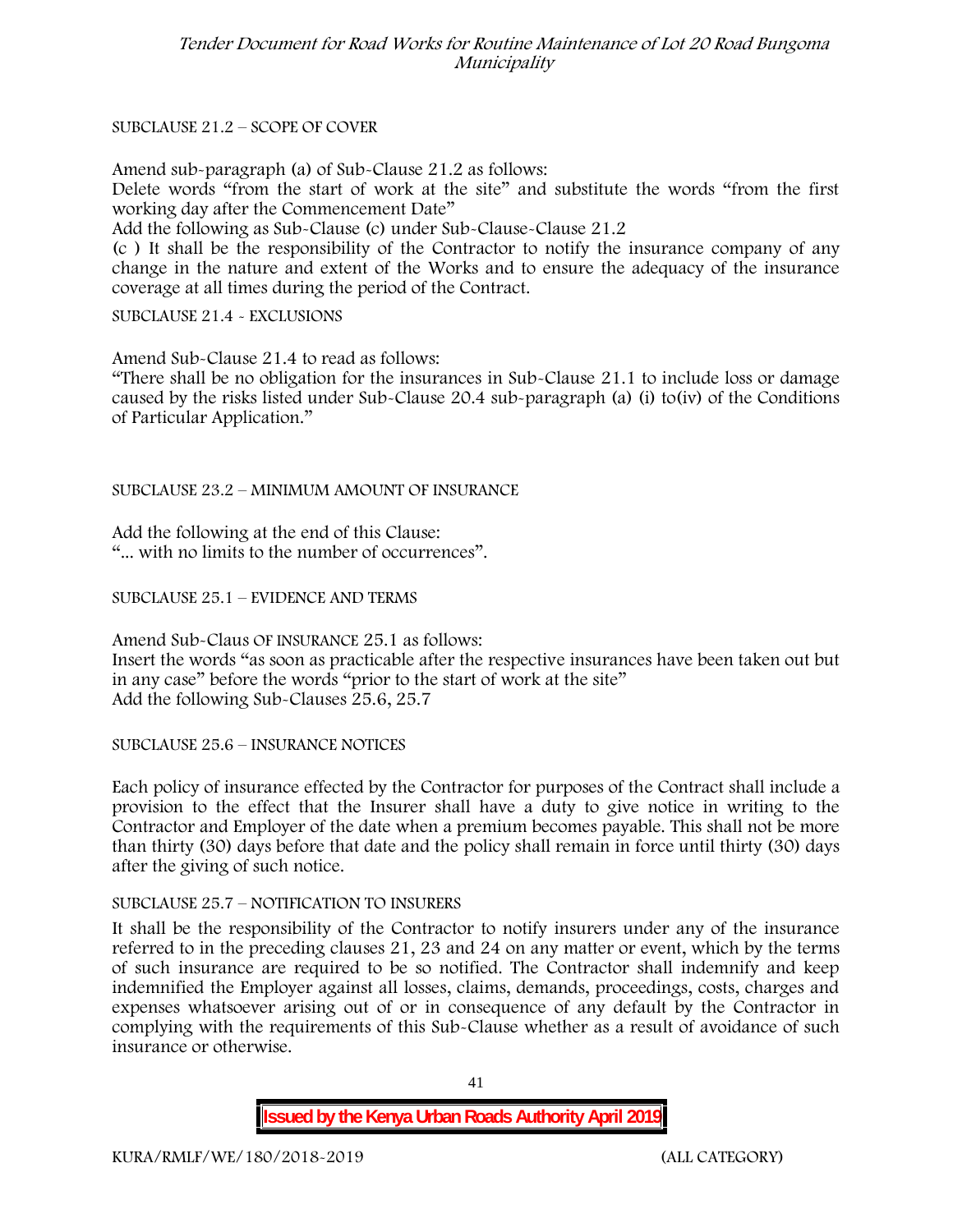#### SUBCLAUSE 28.2 – ROYALTIES

Add at the end of this Sub-Clause the following sentence:

"The Contractor shall also be liable for all payments or compensation if any that are levied in connection with the dumping of part or all of any such material."

### SUBCLAUSE 29.1 – INTERFERENCE WITH TRAFFIC

Supplement Sub-Clause 29.1 by adding the following sentence at the end:

"The Contractor will be permitted to use existing public roads for access to the site. The Contractor shall pay vehicle license tax and road maintenance duty in accordance with relevant regulations and shall obtain any necessary permits or licenses from relevant authorities for transporting his equipment."

Add the following subclause 29.2:

#### SUBCLAUSE 29.2 – REINSTATEMENT AND COMPENSATION FOR DAMAGES TO PERSONS AND **PROPERTY**

The Contractor shall reinstate all properties whether public or private which are damaged in consequence of the construction and, maintenance of the works to a condition as specified and at least equal to that prevailing before his first entry on them.

If in the opinion of the Engineer the Contractor shall have failed to take reasonable and prompt action to discharge his obligations in the matter of reinstatement, the Engineer will inform the Contractor in writing of his opinion, in which circumstances the Employer reserves the right to employ others to do the necessary work of reinstatement and to deduct the cost thereof from any money due or which shall become due to the Contractor.

The Contractor shall refer to the Employer without delay all claims which may be considered to fall within the provisions of Clause 22.1.

Add the following Sub-Clause 34.2 to 34.8

## SUBCLAUSE 34.2 – CONDITIONS OF EMPLOYMENT OF LABOUR

The Contractor shall be responsible for making all arrangements for and shall bear all costs relating to recruitment, obtaining of all necessary visas, permits or other official permission for movements of staff and labour.

#### SUBCLAUSE 34.3 – FAIR WAGES

The Contractor shall, in respect of all persons employed anywhere by him in the execution of the Contract, and further in respect of all persons employed by him otherwise than in the execution of the Contract in every factory, Workshop or place occupied or used by him for the execution of the Contract, observe and fulfil the following conditions:

(a) The Contractor shall pay rates of wages, observe hours of labour and provide conditions of labour, housing, amenities and facilities not less favourable than those required by the latest Regulation of Wages (Building and Construction Industry) Order as of the time of bid submission, and subsequent amendments thereto, or in any wage scales, hours of work or conditions agreed by the Ministry of Labour or other Government Department in consultation with the appropriate wage fixing authority and generally

42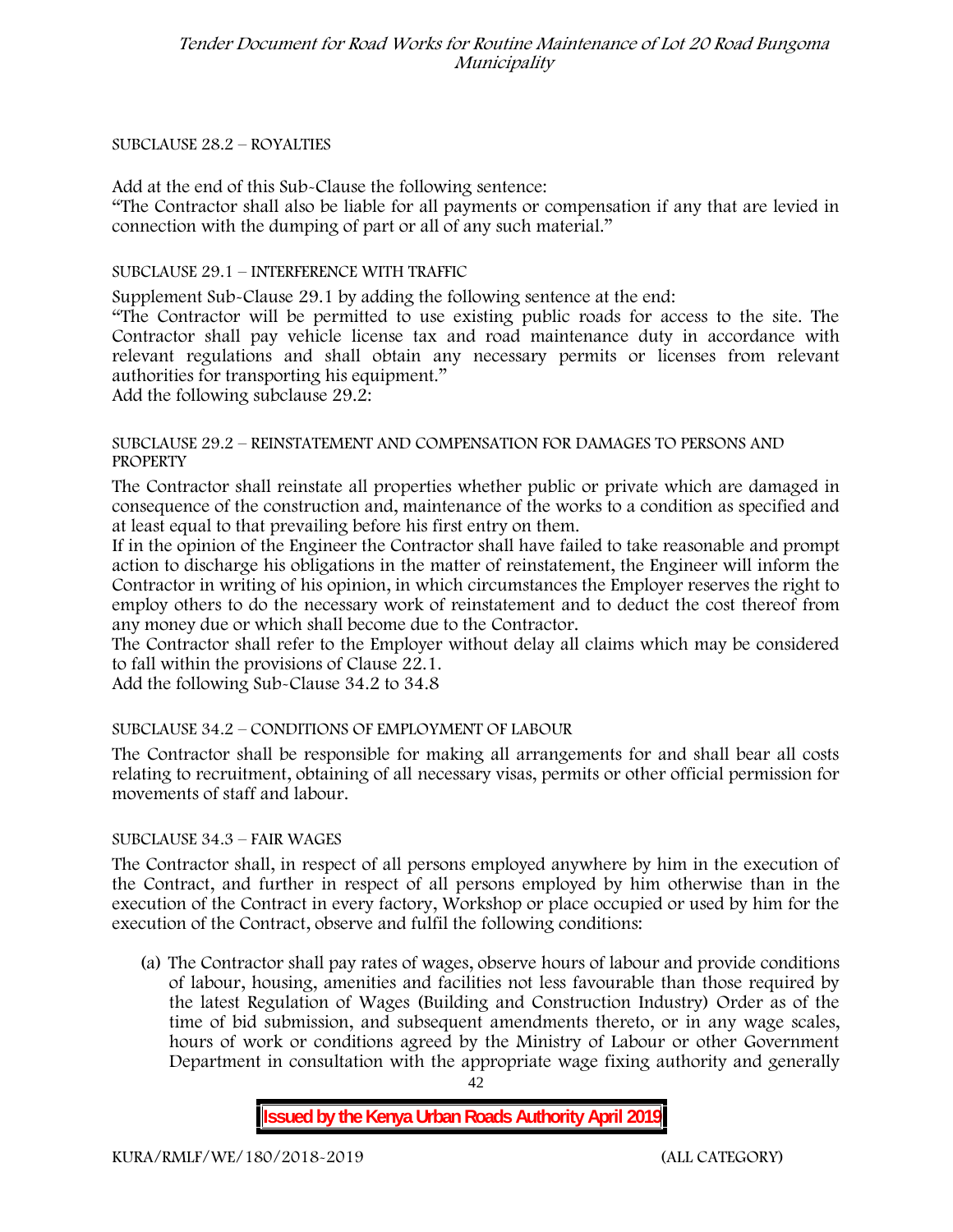recognized by other employees in the district whose general circumstances in the trade or industry in which the Contractor is engaged are similar.

- (b) In the absence of any rates of wages, hours or conditions of labour so established the Contractor shall pay rates of wages and observe hours and conditions of labour which are not less favourable than the general level of wages, hours and conditions observed by other Employers whose general circumstances in the trade or industry in which the Contractor is engaged are similar.
- (c) Where the absence of established rates of wages, hours and conditions of labour or the dissimilarity of the general circumstances in the trade of industry in which the Contractor is engaged prevent the Contractor from observing rates of wages, hours and conditions of labour ascertained under sub-paragraph (a) and (b) above the Contractor in fixing the rates of wages, hours and conditions of labour of his employees shall be guided by the advice of the Labour Department.
- (d) The Contractor shall recognize the freedom of his employees to be members of trade unions.
- (e) The Contractor shall maintain records in English of the time worked by, and the wages paid to, his employees. The Contractor shall furnish to the Engineer or Employer, if called upon to do so, such particulars of the rates, wages and conditions of labour as the Employer or Engineer may direct.
- (f) The Contractor shall at all times during the continuance of the contract display, for the information of his employees in every factory, workshop or place occupied or used by him for the execution of the Contract, a copy of this clause together with a notice setting out the general rates of wages, hours and conditions of labour of his employees.
- (g) The Contractor shall be responsible for the observance of this clause by sub-Contractors employed in the execution of the works.

## SUBCLAUSE 34.4 – BREACH OF FAIR WAGES CLAUSE

Any Contractor or Sub-Contractor who is found to be in breach of Fair Wages Clause shall cease to be approved as a Contractor or Sub-Contractor for such period as the Permanent Secretary for the Ministry of Roads may determine.

Should a claim be made to the Employer alleging the Contractor's default in payment of Fair Wages of any workman employed on the Contract and if proof thereof satisfactory to the Employer is furnished by the Labour Authority, the Employer may, failing payment by the Contractor, pay the claims out of any monies due or which may become due to the Contractor under the Contract.

SUBCLAUSE 34.5 – RECRUITMENT OF UNSKILLED LABOUR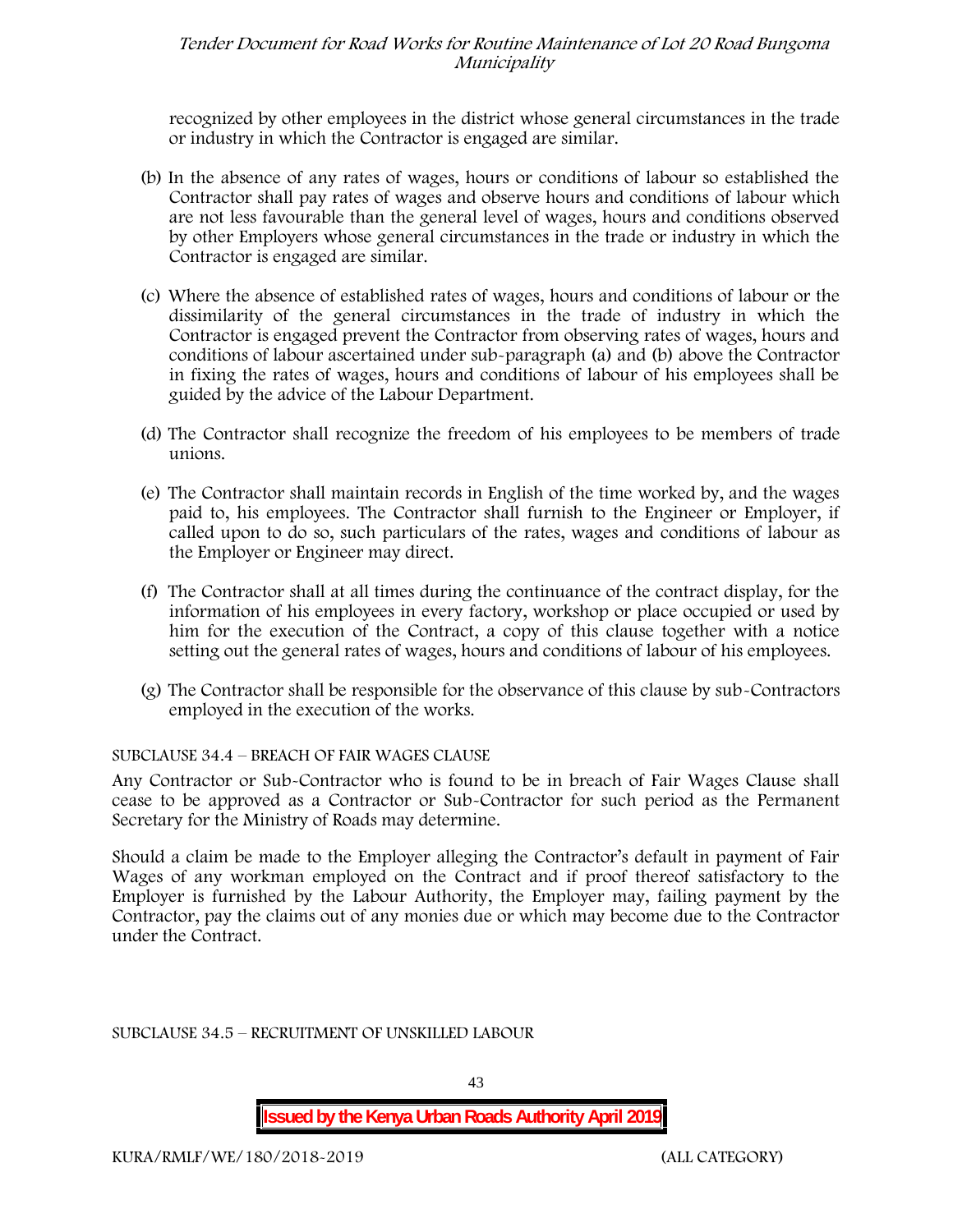Any additional unskilled labour which is required by the Contractor for the works and which is not in his employment at the time of the acceptance of the BID shall be recruited by the Contractor from the Labour Exchange or Exchange or Exchanges nearest to the site or sites of the work.

#### SUBCLAUSE 34.6 – COMPENSATION FOR INJURY

The Contractor shall in accordance with the Workmen's Compensation Act of the Laws of Kenya and any other regulations in force from time to time pay compensation for loss or damage suffered in consequence of any accident or injury or disease resulting from his work to any workman or other person in the employment of the Contractor or any Subcontractor.

SUBCLAUSE 34.7 – LABOUR STANDARDS

(a) the Contractor shall comply with the existing local labour laws, regulations and labour standards

(b) the Contractor shall formulate and enforce an adequate safety program with respect to all work under his contract, whether performed by the Contractor or subcontractor. The Contractor has assurance from the Employer of cooperation where the implementation of these safety measures requires joint cooperation.

(c) Upon written request of the Employer the Contractor shall remove or replace any of his employees employed under this Contract.

Add the following Sub-Clause 35.2 and 35.3.

#### SUBCLAUSE 35.2 – RECORDS OF SAFETY AND HEALTH

The Contractor shall maintain such records and make such reports concerning safety, health and welfare of persons and damage to property as the Engineer may from time to time prescribe.

#### SUBCLAUSE 35.3 – REPORTING OF ACCIDENTS

The Contractor shall report to the Engineer details of any accident as soon as possible after its occurrence. In the case of any fatality or serious accident, the Contractor shall, in addition, notify the Engineer immediately by the quickest available means. The Contractor shall also notify the relevant authority whenever the Laws of Kenya require such a report.

SUBCLAUSE 39.2 – DEFAULT OF CONTRACTOR IN COMPLIANCE

Add at the end of Sub-Clause 39.2 the following: "Where the contractor has no pending payments with the employer and the retention funds are less than the value of works to be carried out by the employer, the employer shall apply funds as per clause 10.3". The contract shall then stand determined clause 63 notwithstanding.

SUBCLAUSE 41.1 – COMMENCEMENT OF WORKS

44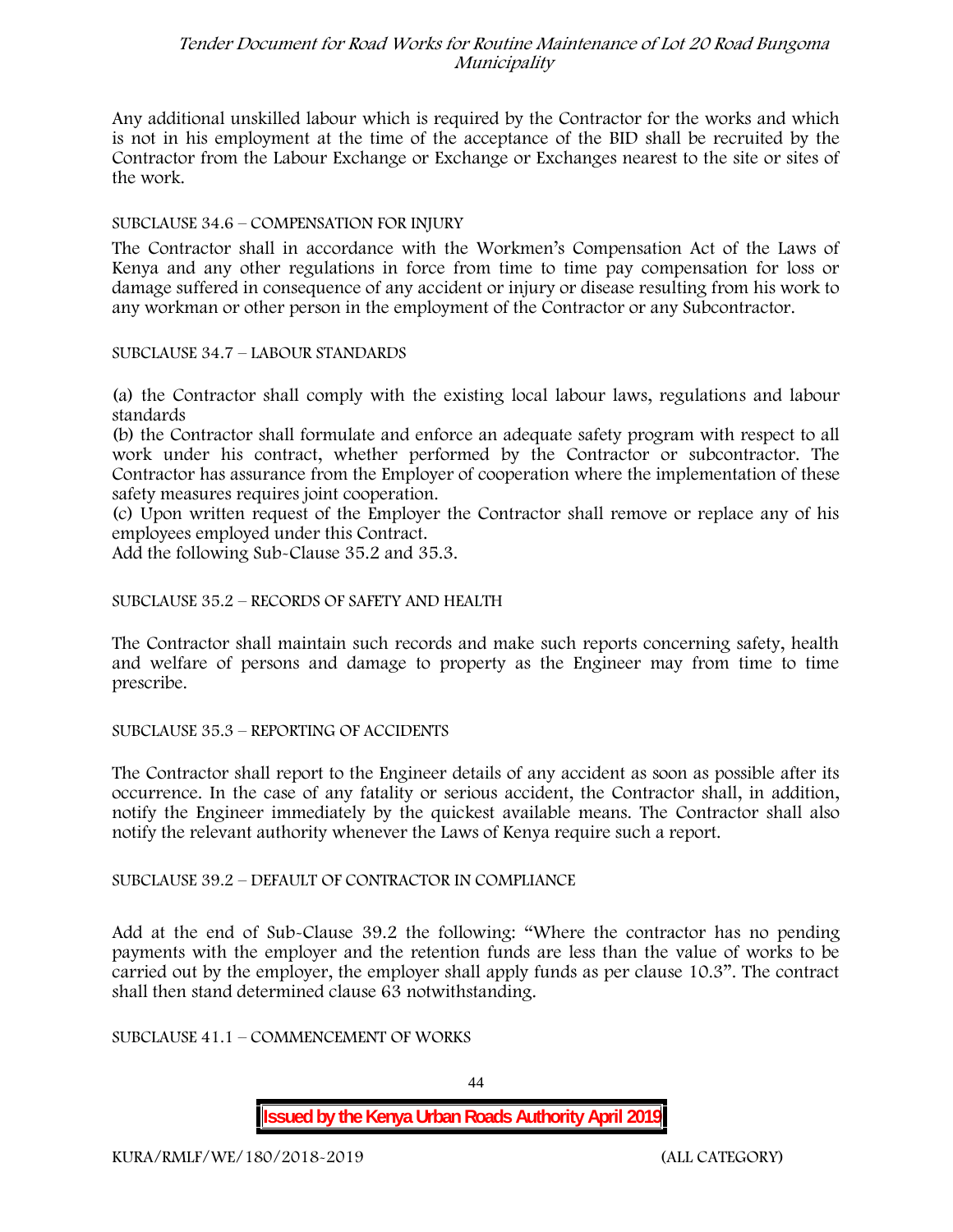#### Amend Sub-Clause 41.1 as follows:

Delete the words "as soon as is reasonably possible" in the first sentence and replace with "within the period stated in the Appendix to Bid".

For the purposes of this clause the quantified site instructions shall be treated as the works and delay in commencement in the instructed works shall constitute breach of contract that will lead to institution of remedies under clause 63 of these conditions.

#### SUBCLAUSE 43.1 – TIME FOR COMPLETION

Amend Sub-Clause 43.1 as follows:

Delete the words "within the time" to "such extended time" and substitute "by the date or dates stated or implied in Clause 14 of these Conditions of Particular Application.

#### SUBCLAUSE 44.1 – EXTENSION OF TIME FOR COMPLETION

Add at the end of Sub-Clause 44.1 the following:

"Neither rains falling within the rainy seasons as occurs in Kenya nor floods caused by such rains shall be deemed exceptional weather conditions such as may fairly entitle the Contractor to an extension of time for the completion of the work."

### SUBCLAUSE 45.1 – RESTRICTION ON WORKING HOURS

Add at the end of Sub-Clause 45.1 the following:

"If the Contractor requests permission to work by night as well as by day, then if the Engineer shall grant such permission the Contractor shall not be entitled to any additional payments for so doing. All such work at night shall be carried out without unreasonable noise or other disturbance and the Contractor shall indemnify the Employer from and against any liability for damages on account of noise or other disturbance created while or in carrying out night work and from and against all claims, demands, proceedings, costs, charges and expenses whatsoever in regard or in relation to such liability.

"In addition the Contractor will be required to provide, for any work carried out at night or recognized days of rest, adequate lighting and other facilities so that the work is carried out safely and properly.

"In the event of the Engineer granting permission to the Contractor to work double or rotary shifts or on Sundays, the Contractor shall be required to meet any additional costs to the Employer in the administration and supervision of the Contract arising from the granting of this permission."

#### SUBCLAUSE 47.2 – REDUCTION OF LIQUIDATED DAMAGES

Add the following paragraphs at the end of this Sub-Clause:

"There shall be no reduction in the amount of liquidated damages in the event that a part or a section of the Works within the Contract is certified as completed before the whole of the Works comprising that Contract.

The Employer shall pay no bonus for early completion of the Works to the Contractor.

45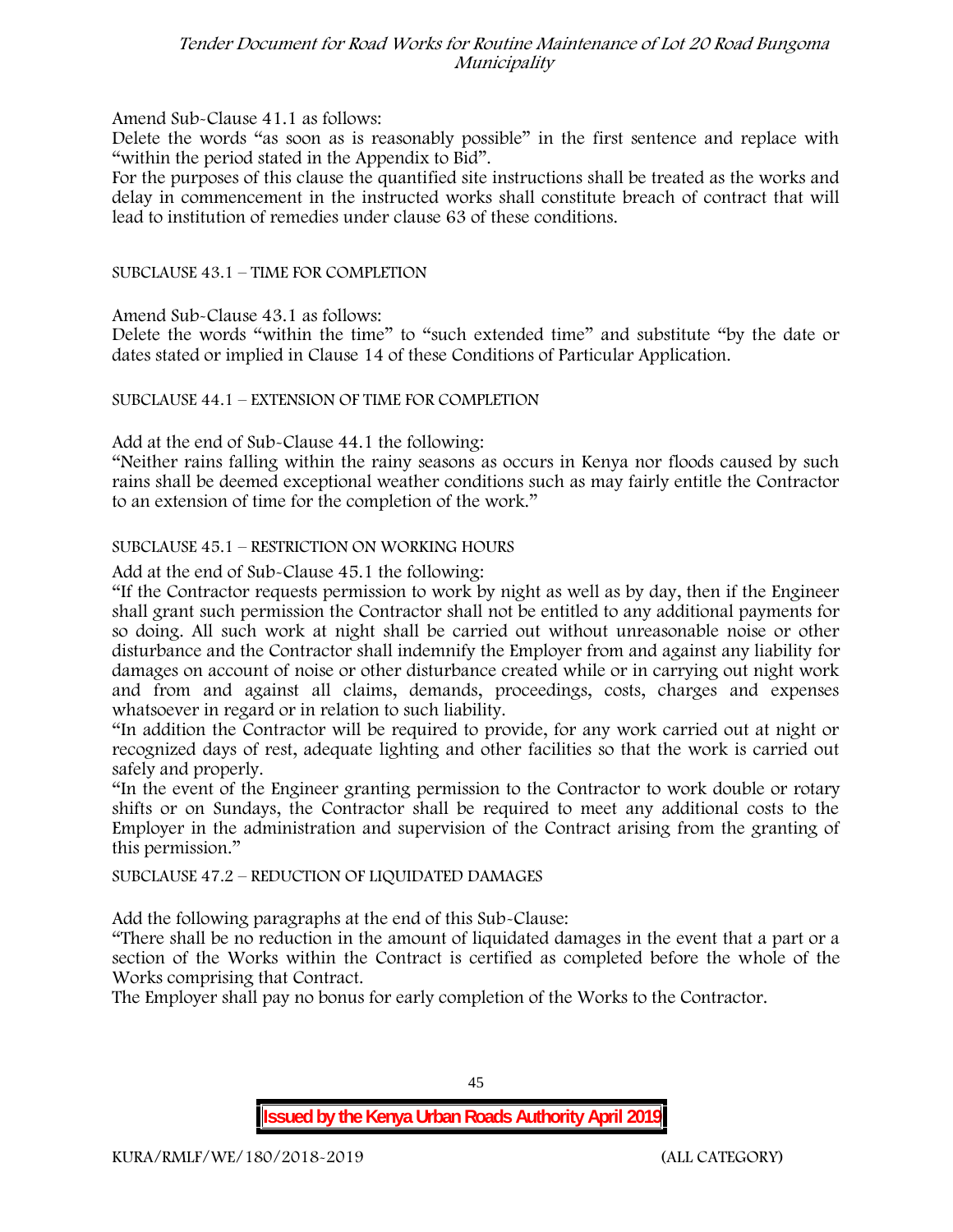#### SUBCLAUSE 52.1 – VALUATION AND VARIATIONS

Add new Clause 52.2(c )

No change in the unit rates or prices quoted shall be considered for items included in the schedule of Dayworks rates, or Provisional Sums and items, or for any item in the BOQ.

SUBCLAUSE 52.4 – DAYWORKS

Add the following at the end of Sub-Clause 52.4:

The work so ordered shall immediately become part of the works under the contract. The Contractor shall, as soon as practicable after receiving the Dayworks order from the Engineer undertake the necessary steps for due execution such work. Prior to commencement of any work to be done on a Dayworks basis, the Contractor shall give an advance notice to the Engineer stating the exact time of such commencement.

## SUBCLAUSE 54.1 – CONTROCTOR'S EQUIPMENT, TEMPORARY WORKS AND MATERIALS : Exclusive use for the works

Amend Sub-Clause 54.1 as follows: Line 5: add "written" between "the" and "consent". Delete Sub-Clauses 54.2 and 54.5.

SUBCLAUSE 55.2 – OMMISIONS OF QUANTITIES

Items of Works described in the Bills of Quantities for which no rate or price has been entered in the Contract shall be considered as included in other rates and prices in the Contract and will not be paid for separately by the Employer.

Add the following Sub-Clause 58:

Add the words "or Engineer's representative" where the word "Engineer" appears in clause 58.

SUBCLAUSE 58.4 – PROVISIONAL ITEMS

Provisional items shall be read as Provisional Sums and shall be operated as such in accordance with Sub-Clauses 58.1 to 58.3.

Clause 60 of the General Conditions is deleted and substituted with the following:-

SUBCLAUSE 60.1 – MONTHLY STATEMENT

The Contractor shall submit a statement to the Engineer at the end of each month, in a tabulated form approved by the Engineer, showing the amounts to which the Contractor considers himself to be entitled. The statement shall include the following items, as applicable;

- the value of the Permanent Work executed up to the end of previous month

46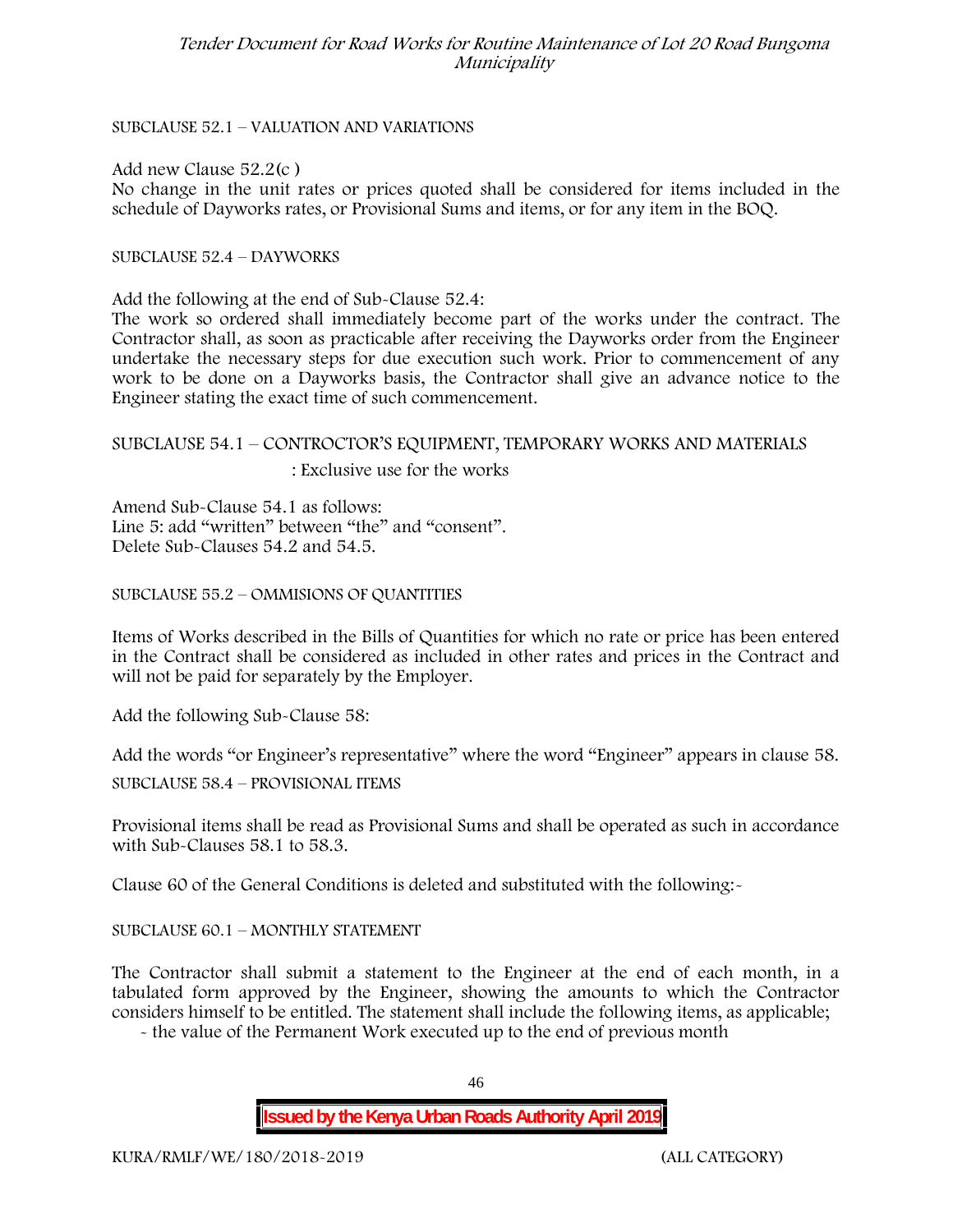- such amount as the Engineer may consider fair and reasonable for any Temporary Works for which separate amounts are provided in the Bill of Quantities

- any amount to be withheld under retention provisions of Sub-clause 60.3
- any other sum to which the Contractor may be entitled under the Contract

If the Engineer disagrees with or cannot verify any part of the statement, the Contractor shall submit such further information as the Engineer may reasonably require and shall make such changes and corrections in the statement as may be directed by the Engineer. In cases where there is difference in opinion as to the value of any item, the Engineer's view shall prevail.

#### SUBCLAUSE 60.2 INTERIM PAYMENT CERTIFICATE

The Contractor shall forward to the Engineer an Interim Payment Certificate based on the statement as corrected above and, should it be necessary in the Engineers opinion, shall promptly make any further amendments and corrections to the Interim Payment Certificate.

The Engineer shall not unreasonably withhold certifying an Interim Payment Certificate and in case of likely delay in establishing the value of an item, such item may be set aside and the remainder certified for payment.

Within 14 days after receipt of the Interim Payment Certificate and subject to the Contractor having made such further amendments and corrections as the Engineer may require, the Engineer will forward to the Employer the certified Interim Payment Certificate.

Provided that the Engineer shall not be bound to certify any payment under this Clause if the net amount thereof, after all retentions and deductions, would be less than the minimum amount of Interim Payment Certificate's stated in the Appendix to Form of Bid. However in such a case, the uncertified amount will be added to the next interim payment, and the cumulative unpaid certified amount will be compared to the minimum amount of interim payment.

#### SUBCLAUSE 60.3 – RETENTION MONEY AND PAYMENT OF RETENTION MONEY

A retention amounting to the percentage stipulated in the Appendix to Bid shall be made by the Engineer in the first and following Interim Payment Certificates until the amount retained shall reach the "Limit of Retention Money" named in the Appendix to Form of BID.

Upon the issue of the Taking-Over Certificate, with respect to the whole of the works one half of the retention money shall become due and shall be paid to the Contractor when the Engineer shall certify in writing that the last section of the whole works has been substantially completed.

Upon expiration of the Defects Liability Period for the works, the other half of the Retention Money shall be certified by the Engineer for payment to the Contractor.

Provided that in the event of different Defects Liability Periods being applicable to different Sections of the Permanent Works pursuant to Clause 48, the expression "expiration of the Defects Liability Period " shall, for the purpose of this sub-clause, be deemed to mean the expiration of the latest of such periods.

Provided also that if at such time, there remain to be executed by the Contractor any work instructed, pursuant to Clause 49 and 50, in respect of the works, the Engineer shall be entitled

47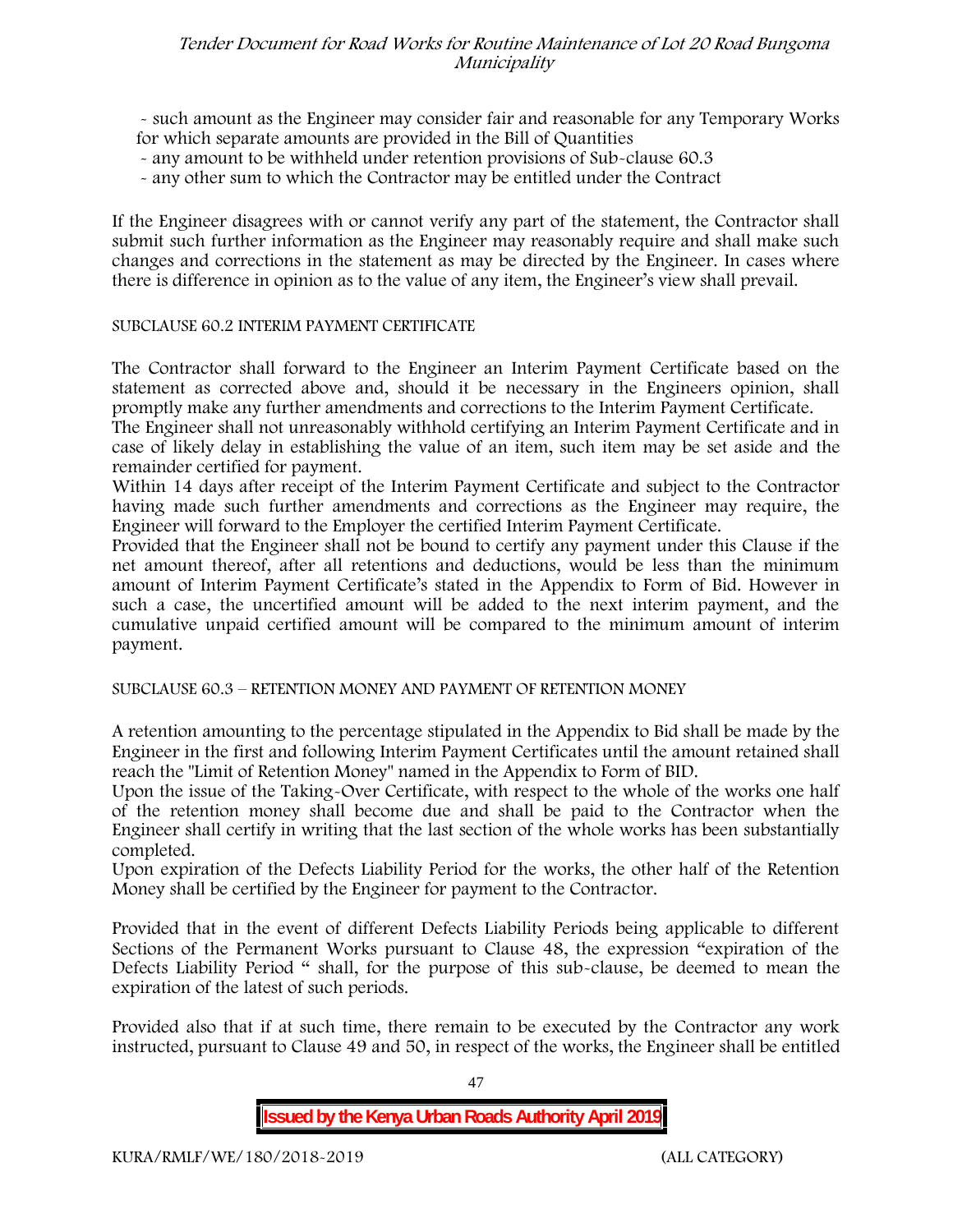to withhold certification until completion of any such work or so much of the balance of the Retention money as shall in the opinion of the Engineer, represents the cost of the remaining work to be executed.

### SUBCLAUSE 60.4– CORRECTION OF CERTIFICATES

The Engineer may in any Interim Payment Certificate make any correction or modification to any previous Interim Payment Certificate signed by him and shall have authority, if any work is not being carried out to his satisfaction to omit or reduce the value of such work in any Interim Payment Certificate.

#### SUBCLAUSE 60.5– STATEMENT AT COMPLETION

Not later than 84 days after the issue of the Taking-Over Certificate in respect of the whole of the works, the Contractor shall submit to the Engineer a statement at completion showing in detail, in a form approved by the Engineer;

The final value of all work done in accordance with the Contract up to the date stated in such Taking-Over Certificate.

Any further sums which the Contractor considers to be due; and

An estimate of amounts that the Contractor considers will become due to him under the Contract.

Estimate amounts shall be shown separately in the Statement at Completion. The Contractor shall amend and correct the Statement as directed by the Engineer and submit a Certificate at Completion to be processed as in Sub-Clause 60.2.

#### SUBCLAUSE 60.6 – FINAL STATEMENT

Not later than 56 days after the issue of the Defects Liability Certificate pursuant to Sub-Clause 62.1, the Contractor shall submit to the Engineer for consideration a draft final statement with supporting documents showing in detail, in the form approved by the Engineer; The final value of all work done in accordance with the Contract;

Any further sums which the Contractor considers to be due to him.

If the Engineer disagrees with or cannot verify any part of the draft final statement, the Contractor shall submit such further information as the Engineer may reasonable require and shall make such changes in the draft as may be required.

#### SUBCLAUSE 60.7– DISCHARGE

Upon submission of the Final Statement, the Contractor shall give to the Employer, with a copy to the Engineer, a written discharge confirming that the total of the Final statement represents full and final settlement of all monies due to the Contractor arising out of or in respect of the Contract. Provided that such discharge shall become effective only after payment under the Final Payment Certificate issued pursuant to Sub-Clause 60.8 has been made and the Performance Security referred to in Sub-Clause 10.1 has been returned to the Contractor.

48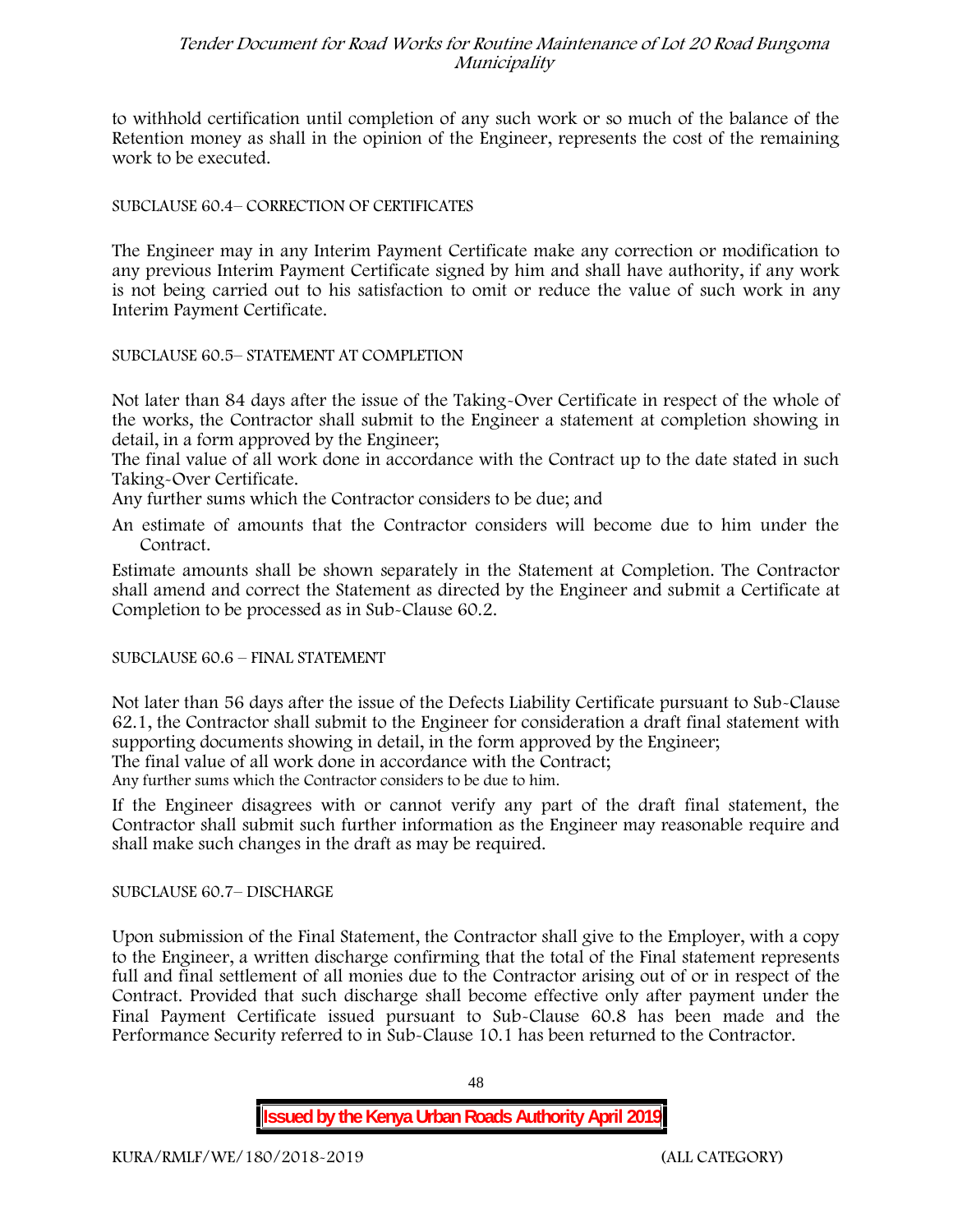#### SUBCLAUSE 60.8 – FINAL PAYMENT CERTIFICATE

Upon acceptance of the Final Statement as given in Sub-Clause 60.6, the Engineer shall prepare a Final Payment Certificate which shall be delivered to the Contractor's authorized agent or representative for his signature. The Final Payment Certificate shall state:

The final value of all work done in accordance with the Contract;

After giving credit to the Employer for all amounts previously paid by the Employer, the balance, if any, due from the Employer to the Contractor or the Contractor to the Employer.

Final Certificate shall be issued for any sum due to the Contractor even if such is less than the sum named in the Appendix to the Form of BID.

#### SUBCLAUSE 60.9– CESSATION OF EMPLOYERS LIABILITY

unless the Contractor notifies the Engineer of his objection to the Final Certificate within fourteen days of delivery thereof he shall be deemed to have agreed that he accepts the total Contract Price as set out in the Final Certificate as full settlement for all Work Done under the Contract including any variations and omissions thereof but excluding any variations and claims previously made in writing.

#### SUBCLAUSE 60.10 – TIME FOR PAYMENT

The amount due to the Contractor under any Interim Payment Certificate or Final Payment Certificate issued pursuant to this Clause or to any other term of the Contract, shall, subject to Clause 47, be paid by the Employer to the Contractor as follows:

- (i) In the case of Interim Payment Certificate, within the time stated in the Appendix to Form of Bid, after the Engineer has signed the Interim Payment Certificate.
- (i) In the case of the Final Payment Certificate pursuant to Sub clause 60.8, within the time stated in the Appendix to Form Of Bid, after the Engineer has signed the Final Payment Certificate.
- (ii) In the event of the failure of the Employer to make payment within the times stated, the Employer shall make payment to the Contractor of simple interest at a rate equal to two percentage points above the averaged Base Lending Rate of three leading banks namely Kenya Commercial Bank, Standard Chartered Bank and Barclays Bank for the time being or as shall be the case from the time to time obtained from the Central Bank of Kenya. The provisions of this Sub clause are without prejudice to the Contractor's entitlements under Clause 69 or otherwise.

SUBCLAUSE 60.11 – CURRENCY OF PAYMENT

The Contract Price shall be designated in Kenyan Currency.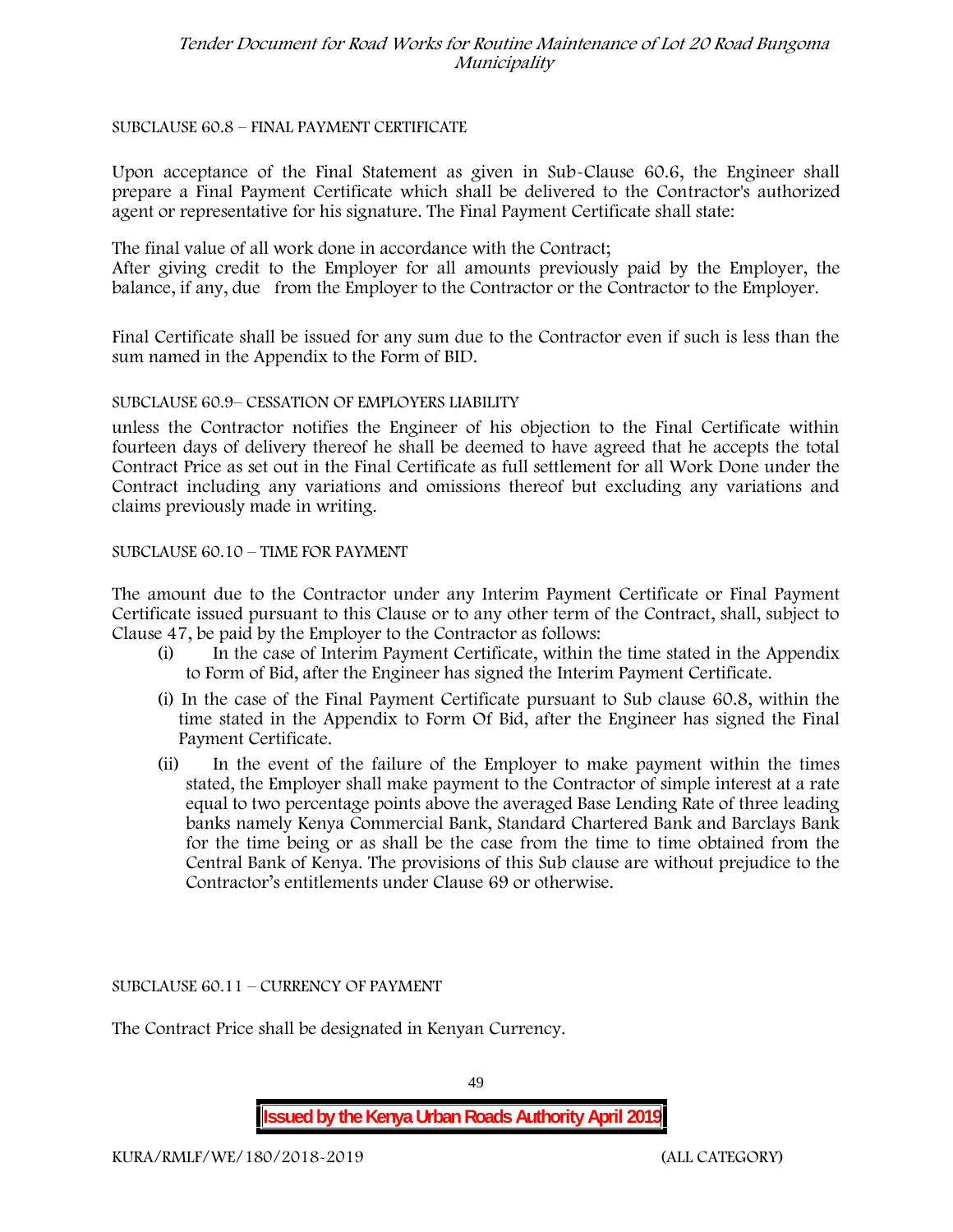All work performed by the Contractor under the Contract shall be valued in Kenya Shillings using the rates and prices entered in the Bills of Quantities together with such other increases to the Contract Price, except for variation of price payments in accordance with Clause 70.1.

### SUBCLAUSE 60.12 – ADVANCE PAYMENT

Advance payment shall not be offered in this Contract.

#### SUBCLAUSE 60.13 MATERIALS FOR PERMANENT WORKS

With respect to materials brought by the Contractor to the site for incorporation into the permanent works, the Contractor shall,

-Receive a credit in the month in which these materials are brought to site,

-Be charged a debit in the month in which these materials are incorporated in the permanent works.

Both such credit and debit to be determined by the Engineer in accordance with the following provisions.

No credit shall be given unless the following conditions shall have been met to the Engineers satisfaction

- The materials are in accordance with the specifications for the works;
- The materials have been delivered to site and are properly stored and protected against loss, damage or deterioration;
- The Contractors record of the requirements, orders receipts and use of materials are kept in a form approved by the Engineer, and such records are available for inspection by the Engineer;
- The Contractor has submitted a statement of his cost of acquiring and delivering the materials and plant to the Site, together with such documents as may be required for the purpose of evidencing such cost;
- The materials are to be used within a reasonable time.
- The amount to be credited to the Contractor shall not be more than 75% of the Contractor's reasonable cost of the materials delivered to site, as determined by the Engineer after review of the documents listed in subparagraphs (a) (iv) above;
- The amount to be debited to the Contractor for any materials incorporated into the works shall be equivalent to the credit previously granted to the Contractor for such materials pursuant to Clause (b) above as determined by the Engineer.

SUBCLAUSE 63.1 – DEFAULT OF THE CONTRACTOR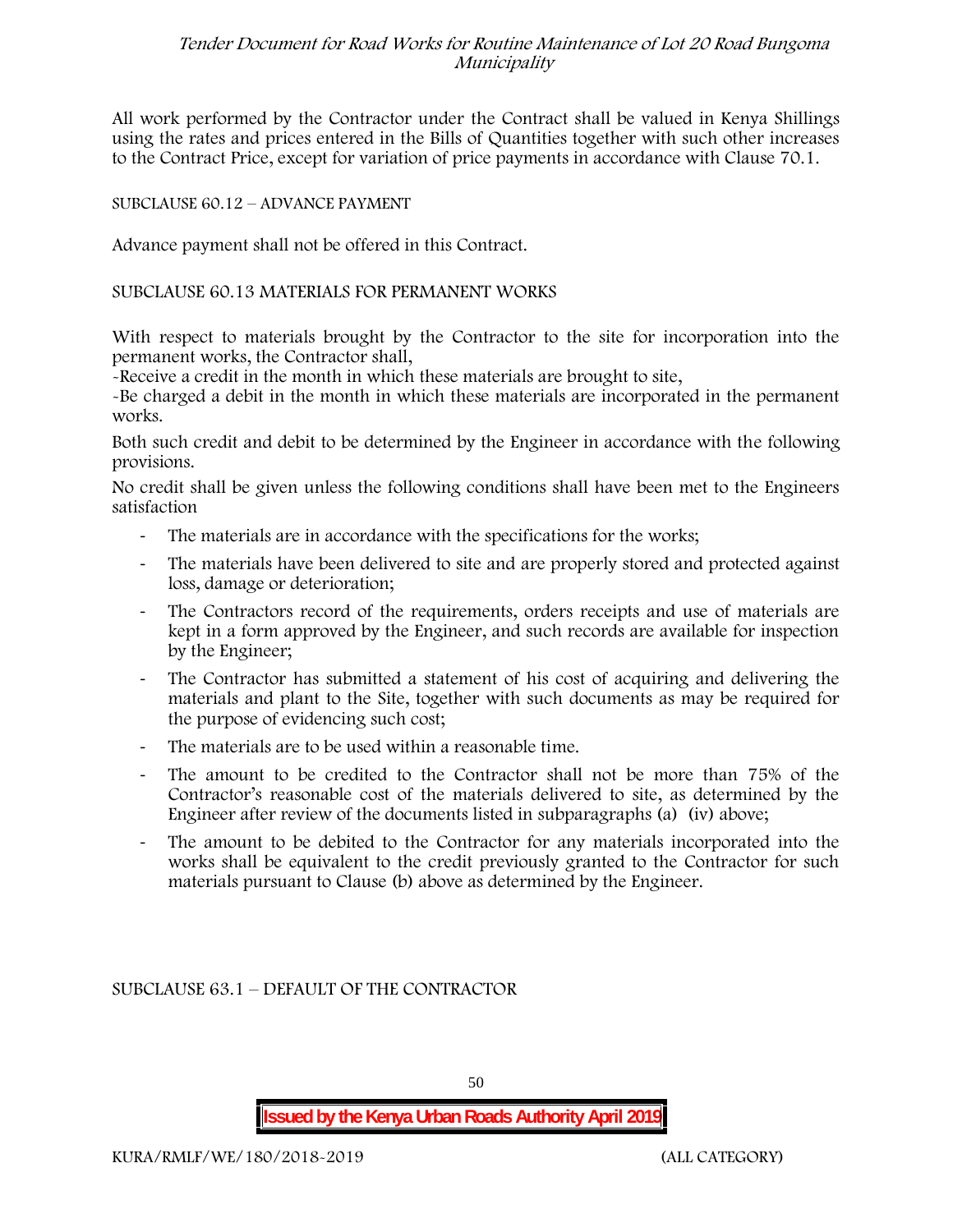#### SUBCLAUSE 67.1 – ENGINEER'S DECISION

Delete the entire Sub clause 67.1 and add the following;

"If a dispute of any kind whatsoever arises between the Employer and the Contractor in any connection with, or arising out of, the Contract or the execution of the works, whether during the execution of the works or after their completion and whether before or after repudiation or other termination of the Contract including any dispute as to any opinion, instruction, determination, certificate or valuation of the Engineer, the matter in dispute shall, in the first place, be referred in writing to the Engineer, with a copy to the other party. Such reference shall state it is made pursuant to this clause. No later than 28 (twenty eight) day after the day on which he received such reference the Engineer shall give notice of his decision to the Employer and the Contractor. Such decision shall state it is made pursuant to this clause.

Unless the Contract has already been repudiated or terminated, the Contractor shall, in every case, continue to proceed with the works with all due diligence and the Contractor and the Employer shall give effect forthwith to every such decision of the Engineer unless and until the same shall be revised, as hereinafter provided, in an Amicable Settlement, Adjudicator's or Arbitrator's award.

If either the Employer or the Contractor be dissatisfied with the any decision of the Engineer, or if the Engineer fails to give notice of his decision on or before the 28th (twenty eighth) after the day on which he received the reference, then either the Employer or the Contractor may, on or before the 28th (twenty eighth) day after the day the day on which he received notice of such decision, or on or before the 28th (twenty eighth) day after the day the day on which the said period of 28 days expired, as the case may be, give notice to the other party, with a copy for information to the Engineer, of his intention to commence Adjudication, as hereinafter provided, as to the matter in dispute. Such notice shall establish the entitlement of the party giving the same to commence Adjudication, as hereinafter provided, as to such dispute; no adjudication in respect thereof may be commenced unless such notice is given.

If the Engineer has given notice of his decision as to a matter in dispute to the Employer and the Contractor and no notice of intention to commence adjudication as to such dispute has been given by either the Employer or the Contractor on or before the twenty eighth day after the day on which the parties received notice as to such decision from the Engineer, the said decision shall become final and binding upon the Employer and the Contractor. "

#### SUBCLAUSE 67.2 – AMICABLE SETTLEMENT

Delete the entire subclause 67.2 and add the following;

"Where notice to of intention to commence adjudication as to a dispute has been in accordance with subclause 67.1, the parties shall attempt to settle such dispute in amicably before the commencement of Adjudication; provided that, unless the parties otherwise agree, Adjudication may be commenced on or after the 14th (fourteenth) day after the day on which notice of intention to commence adjudication of such dispute was given, even if an attempt at amicable settlement thereto has been made."

**Issued by the Kenya Urban Roads Authority April 2019**

51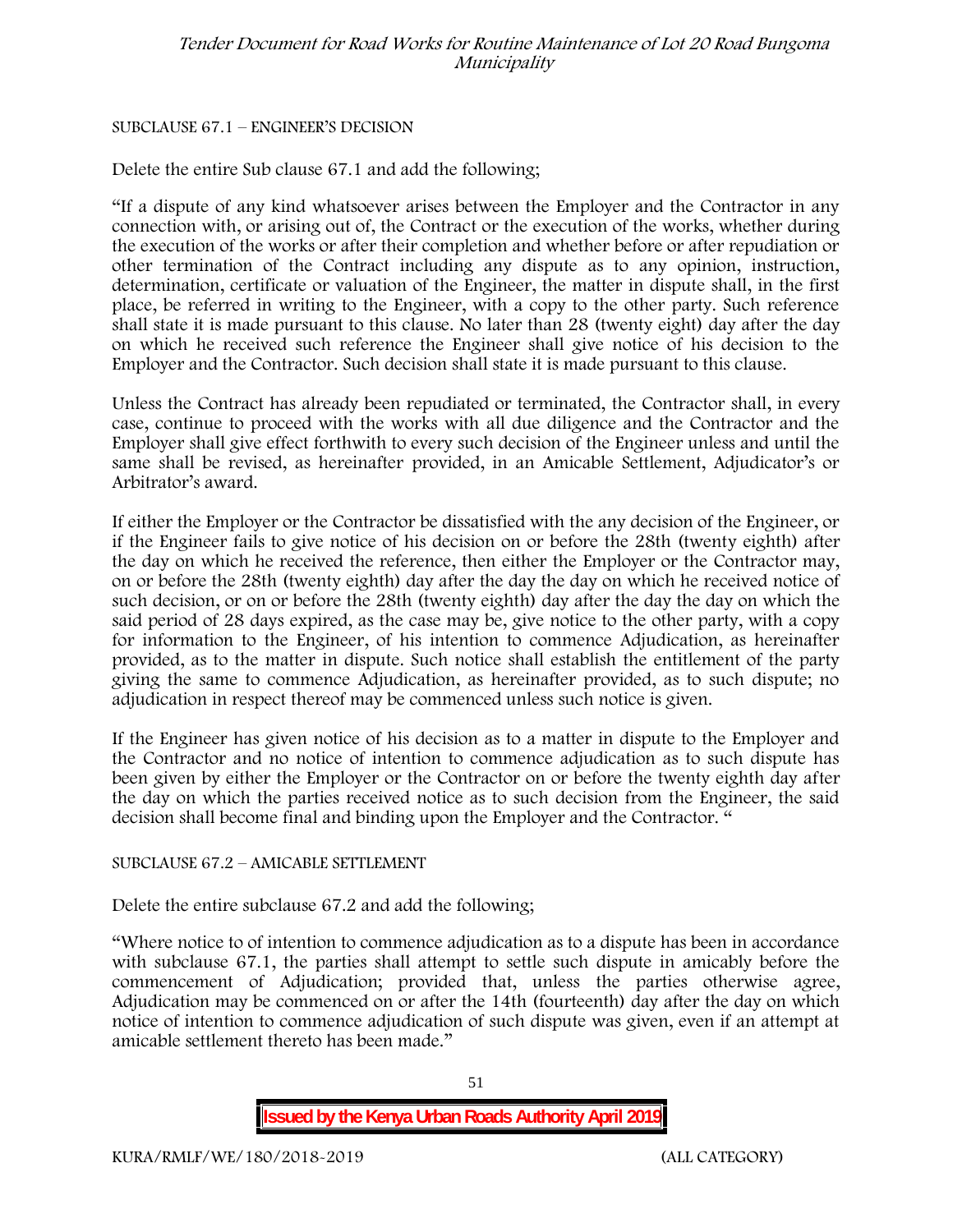SUBCLAUSE 67.3 – ADJUDICATION

Delete the entire subclause 67.3 and add the following;

"The Adjudicator shall be appointed by the Chartered Institute of Arbitrators (Kenya) unless the appointment is agreed by the parties within 7 (seven) days of the notice to adjudication.

The adjudication process shall be conducted according to the Laws of Kenya and the Rules of the Chartered Institute of Arbitrators (Kenya)."

SUBCLAUSE 67.3 – ARBITRATION

Delete the entire subclause 67.3 and add the following;

"Any dispute in respect of which:

The decision, if any, of the Adjudicator has not become final and binding pursuant to subclause 67.1, and Amicable settlement has not been reached within the period stated in subclause 67.2,

shall be finally settled, under the Laws of Kenya and the Arbitration Rules of the Chartered Institute of Arbitrators (Kenya Branch) by one or more arbitrators appointed by the Chartered Institute of Arbitrators (Kenya Branch).

Neither party shall be limited in the in the proceedings before such arbitrator/s to the evidence or arguments put before the Adjudicator for the purpose of obtaining his said decision pursuant to subclause 67.1.

Arbitration may be commenced prior to or after completion of the works, provided that the obligations of the Employer, the Engineer and the Contractor shall not be altered by reason of the arbitration being conducted during the progress of the works.

SUBCLAUSE 68.2 – NOTICES TO EMPLOYER AND ENGINEER

Delete in Sub-Clause 68.2 the words "nominated for that purpose in Part II of these conditions".

- a. The Employer's address is: The Director General, Kenya Urban Roads Authority (KURA), P.O. Box 41727 - 00100 **NAIROBI**
- b. The Engineer's address is: General Manager (Maintenance), Kenya Urban Roads Authority (KURA), P.O. Box 41727 - 00100

52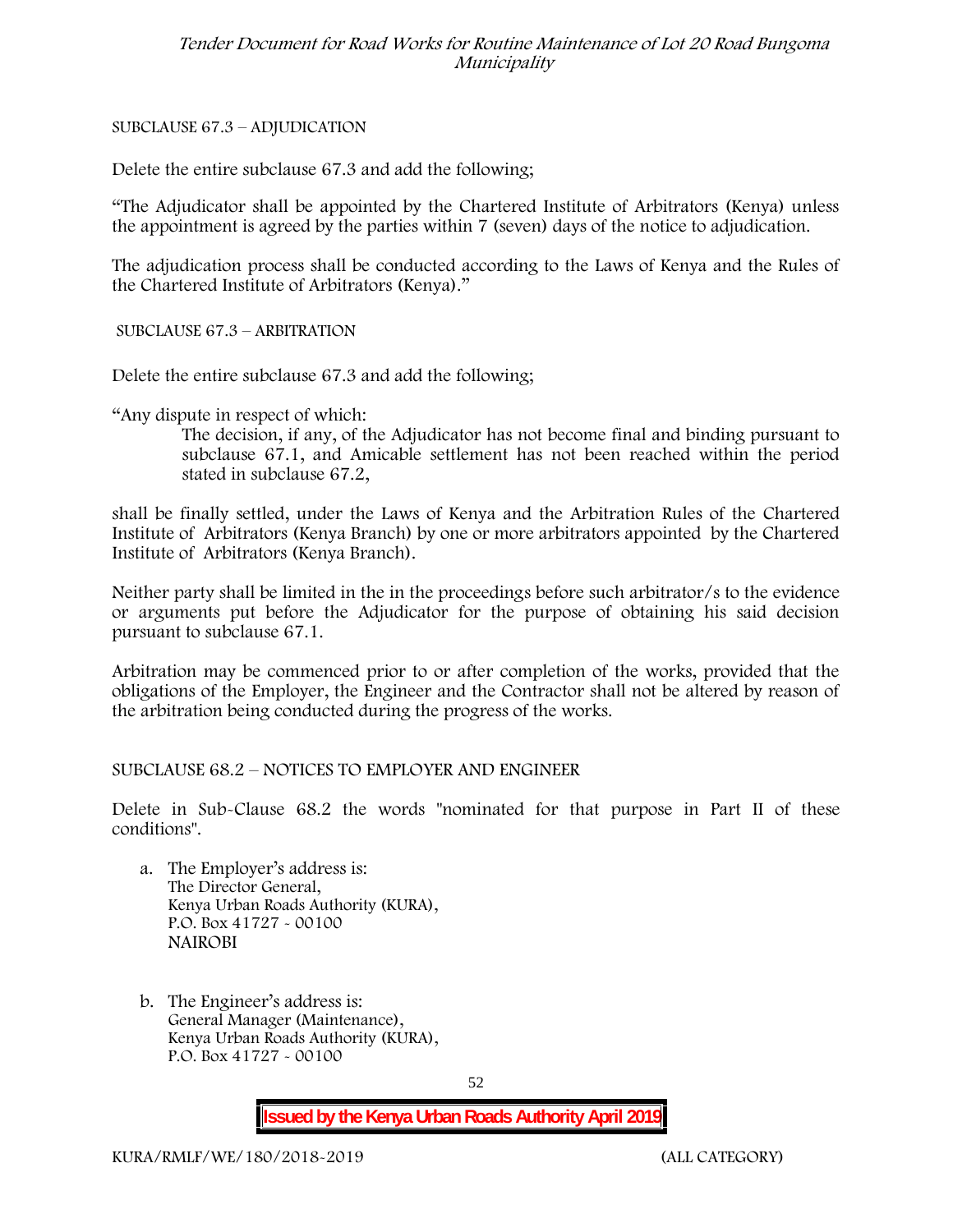## **NAIROBI**

SUBCLAUSE 68.4 – All letters and notices from the Contractor to the Employer and/Engineer must be signed by the Managing Director or the person given written power of Attorney.

## CLAUSE 69 – DEFAULT OF EMPLOYER

Delete Sub-Clause 69.1 (c)

In Sub-Clause 69.4 add at the end of first paragraph the following "the period of such suspension shall be as agreed upon by both parties and in any case not more than six (6) months".

In Subclause 69.4 of General Conditions of Contract Part I, insert at the end -----"The amounts of such costs which shall be added to the Contrct Price shall exclude any cost due to idle time for equipment, plant and labour."

CLAUSE 70 – CHANGES IN COST AND LEGISLATION

There shall be no claims of payments for Variation of Prices (VOP) or changes in cost for legislation.

SUBCLAUSE 70.2 – SUB-CONTRACT

(a) If the Contractor shall decide subject to Clause 4 thereof to sub-let any portion of the work he shall incorporate in the sub-contract provisions to the like effect as those contained in sub clause (1) of this Clause;

(b) If the price payable under a sub-contract as aforesaid is increased above or decreased below the price in such sub-contract by reason of the operation of the incorporated provisions of sub- clause (1) of this clause then the net amount of such increase or decrease shall as the case may be, be paid to or allowed by the Contractor under this contract.

SUBCLAUSE 70.3 – NOMINATED SUB-CONTRACTORS

This clause shall not apply in respect of work executed by any nominated sub-Contractor (fluctuation in relation to nominated sub-Contractors shall be dealt with under provisions in relation thereto which may be included in the appropriate sub-contract or contract of sale).

SUBCLAUSE 70.4 – DATE OF BID PRICING

The expression "the date of BID pricing" as used in this Clause means the date 30 days prior to the final date for submission of BIDs as determined by the Employer in the BID documents

SUBCLAUSE 70.5 – PRIME COST

For imported materials, the supplier's/ manufacturer's Prime costs shall be C.I.F. cost at point of entry by the same means of transport as determined by the Contractor's Basic Rate. For locally produced materials, the supplier's or manufacturer's prime costs shall be at their nearest depot or the nearest railway station relevant to the works.

53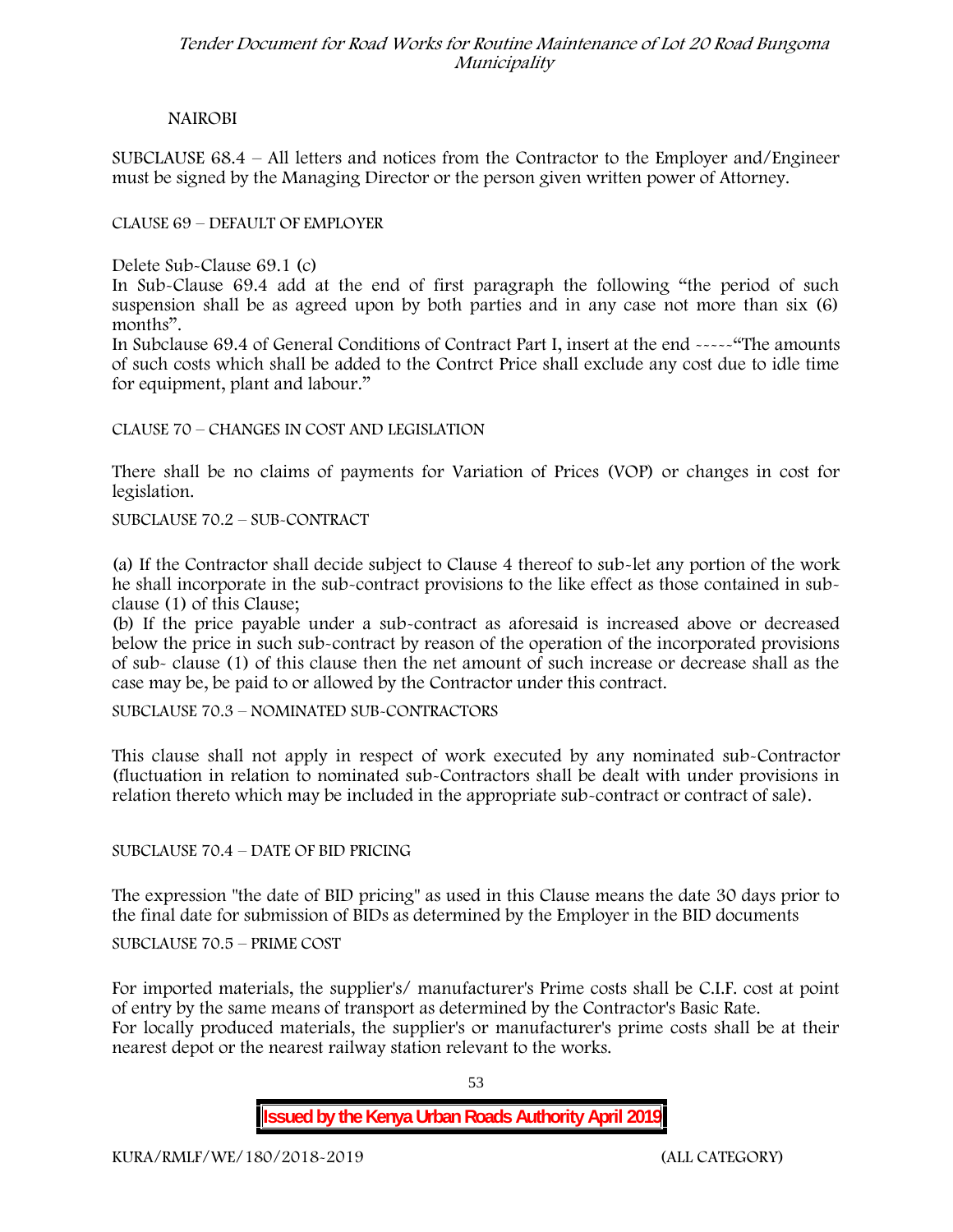For materials that are subject to Government Price Control, payments for price variations will be determined from the difference between the control price in force at a date 30 days prior to the final date for submission of BIDs and the price in force on the date of purchase.

## SUBCLAUSE 70.11 – SUBSEQUENT LEGISLATION

No payment shall be paid for changes in the prices of the materials and labour.

SUBCLAUSE 70.8 – CONTRACTORS HEAD OFFICE EXPENSES

No payments will be made for price variation related to expenses incurred by the Contractor in his Head Office in Kenya, or overseas.

SUBCLAUSE 70.9 – CURRENCY OF PAYMENTS UNDER CLAUSE 70

All payments made pursuant to Clause 70 shall be in Kenya Shillings.

SUBCLAUSE 70.11 – SUBSEQUENT LEGISLATION

Renumber sub-clause 70(2) of part I as sub-clause 70.11 and add the following:

"Notwithstanding the foregoing, such additional or reduced cost shall not be separately paid or credited as aforesaid if the same shall already have been taken into account in accordance with the provisions of sub-clause 70.1 through 70.10 of this clause.

CLAUSE 72 – RATES OF EXCHANGE COST

Delete clause 72 in its entirety and substitute the following: The currency of BID and payment is Kenya Shillings and rates of exchange requirements are not applicable.

CLAUSE 73 – BRIBERY AND COLLUSION

Add new Clause 73.1:

"The Contractor shall not:

(a) Offer or give or agree to give to any person in the service of the Government of Kenya any gift or consideration or any kind as an inducement or reward for doing or forbearing to do or for having done or forborne to do any act in relation to the obtaining or execution of this or any other contract to which the Government of Kenya is a party or for showing or forbearing to show favour or disfavour to any person in relation to this or any other contract for the Government of Kenya.

(b) Enter into this or any other contract with the Government of Kenya in connection with which commission has been paid or agreed to be paid by or on his behalf or to his knowledge, unless before the contract is made particulars of any such commission and of the terms and

54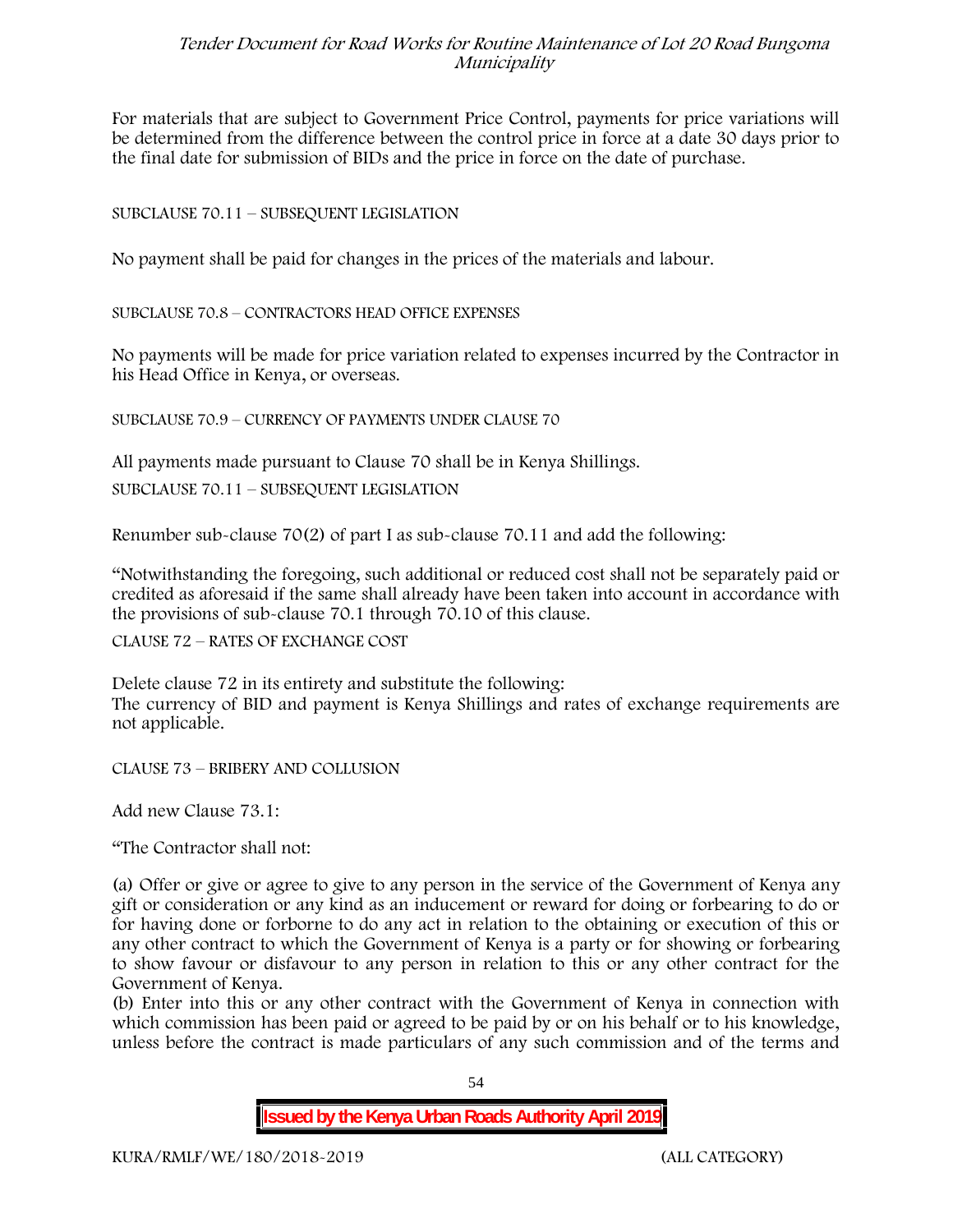conditions of any agreement for the payment thereof have been disclosed in writing to the Employer.

Any breach of this condition by the Contractor or by anyone employed by him or acting on his behalf (whether with or without the knowledge of the Contractor) or the commission of any offence by the Contractor or by anyone employed by him or acting on his behalf in relation to this or any other contract to which the Government of Kenya is a party shall entitle the Employer to determine the Contract (See Condition 63 hereof) and/ or to recover from the Contractor the amount or value of any such gift, consideration or commission.

Any dispute or difference of opinion arising in respect of either the interpretation, effect or application of this condition or of the amount recoverable hereunder by the Employer from the Contractor shall be decided by the Employer, whose decision shall be final and conclusive.

CLAUSE 74 – CONTRACT CONFIDENTIAL

Add new Clause 74.1:

The Contractor shall treat the details of this Contract as Private and Confidential and shall not publish or disclose the same or any particulars thereof in any trade or technical paper or elsewhere (save in so far as may be necessary for the purpose thereof) without the previous consent in writing of the Government. If any dispute arises as to the necessity of any publication or disclosures for the purposes of this Contract the same shall be referred to the decision of the Engineer mentioned in the said Conditions of Contract whose award shall be final.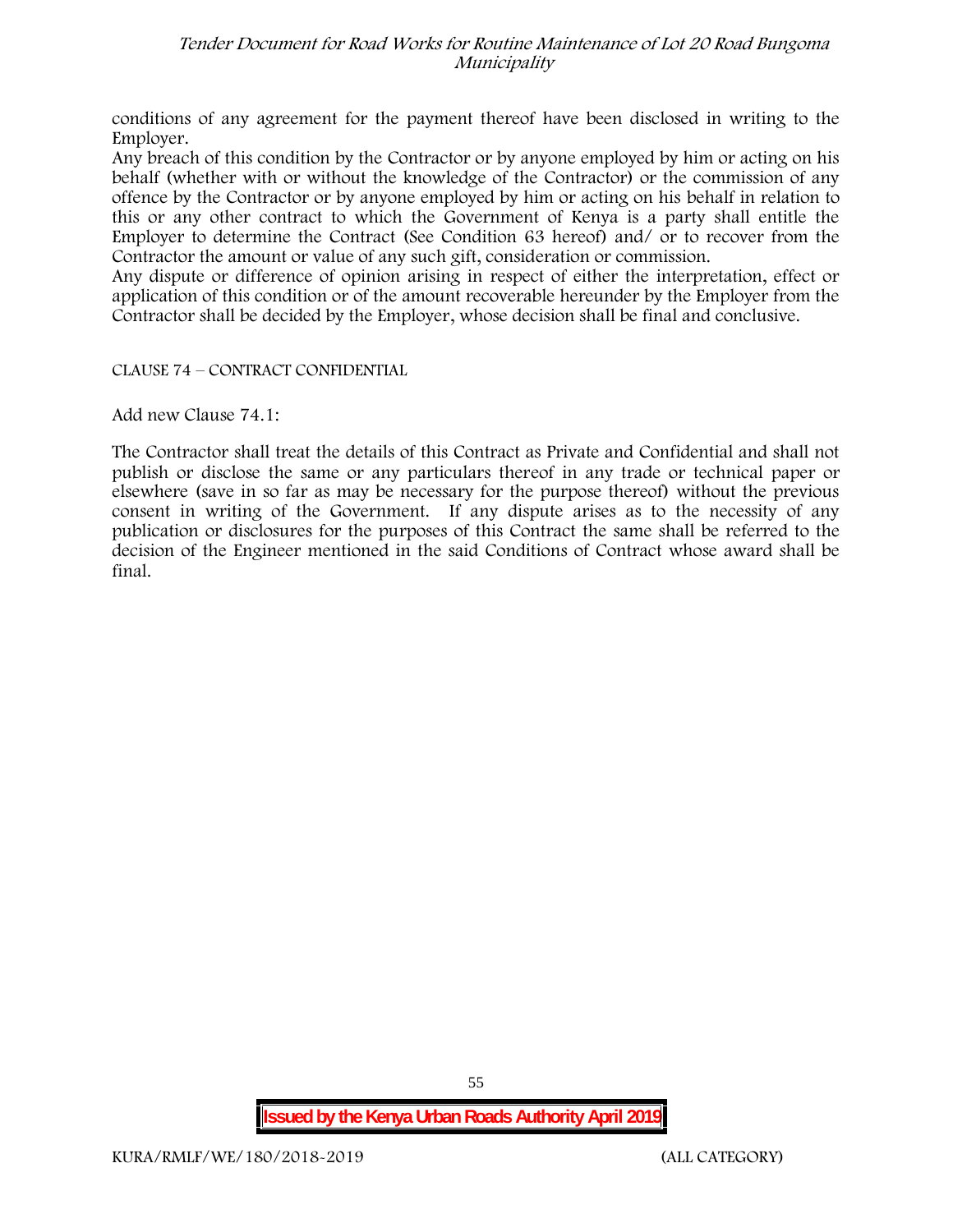# **SECTION V: SPECIAL SPECIFICATIONS**

**Issued by the Kenya Urban Roads Authority April 2019**

56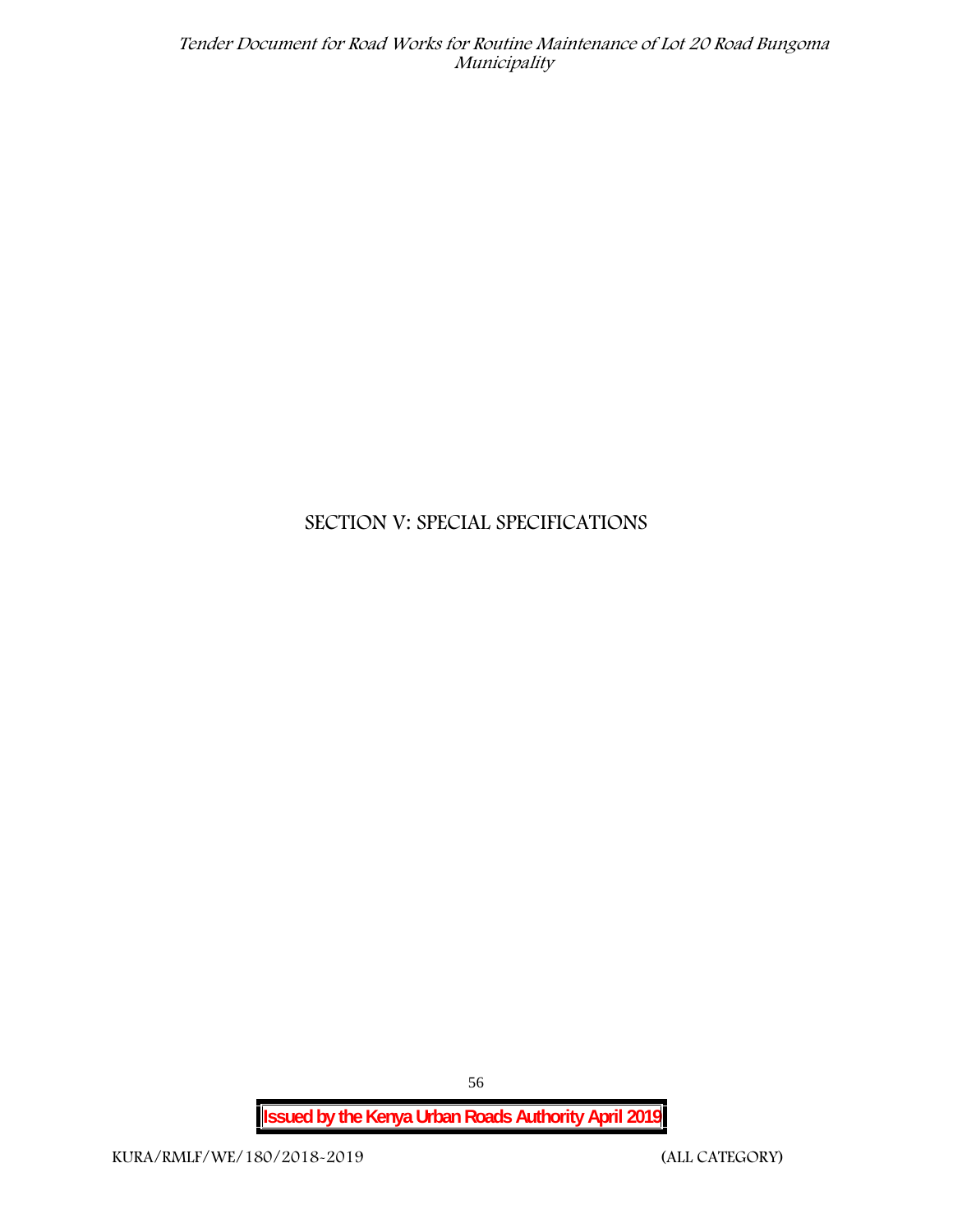## **SPECIAL SPECIFICATIONS**

**SECTION 1 – GENERAL**

## **101 SPECIAL SPECIFICATIONS**

Special specification is supplementary to the Standard Specifications and the two must be read in conjunction. In any case where there appears to be conflict between the two then the Special Specifications will take precedence.

## **102 LOCATION OF CONTRACT.**

The works are located in Western Region within Bungoma Municipality.

The roads contained in LOT 20 are as detailed below:

| S/no | Road        | Length KM         |  |
|------|-------------|-------------------|--|
|      | Lusaka Road | - C<br><u>_ _</u> |  |

The length of the roads is approximately 2.2 km

## **103 EXTENT OF CONTRACT**

The works to be executed under the Contract comprise mainly of but not limited to the following:-

- **1. Road Works**
- Clearance of road reserve
- Cut to spoil/fill
- Pothole patch
- Speed bumps installation
- Installation of handrails on existing box culvert.
- Road Marking
- **2. Drainage Works**
- Excavation/cleaning of drains and culverts
- Installation/repair of culverts
- Culvert cleaning
- Protection works: Stone pitching etc.
- **3. Maintenance of passage of traffic through and around the works.**
- **4. Relocation of services.**
- **5. Maintenance of works during Contract Period – Defect Liability Period shall be 1 month.**

57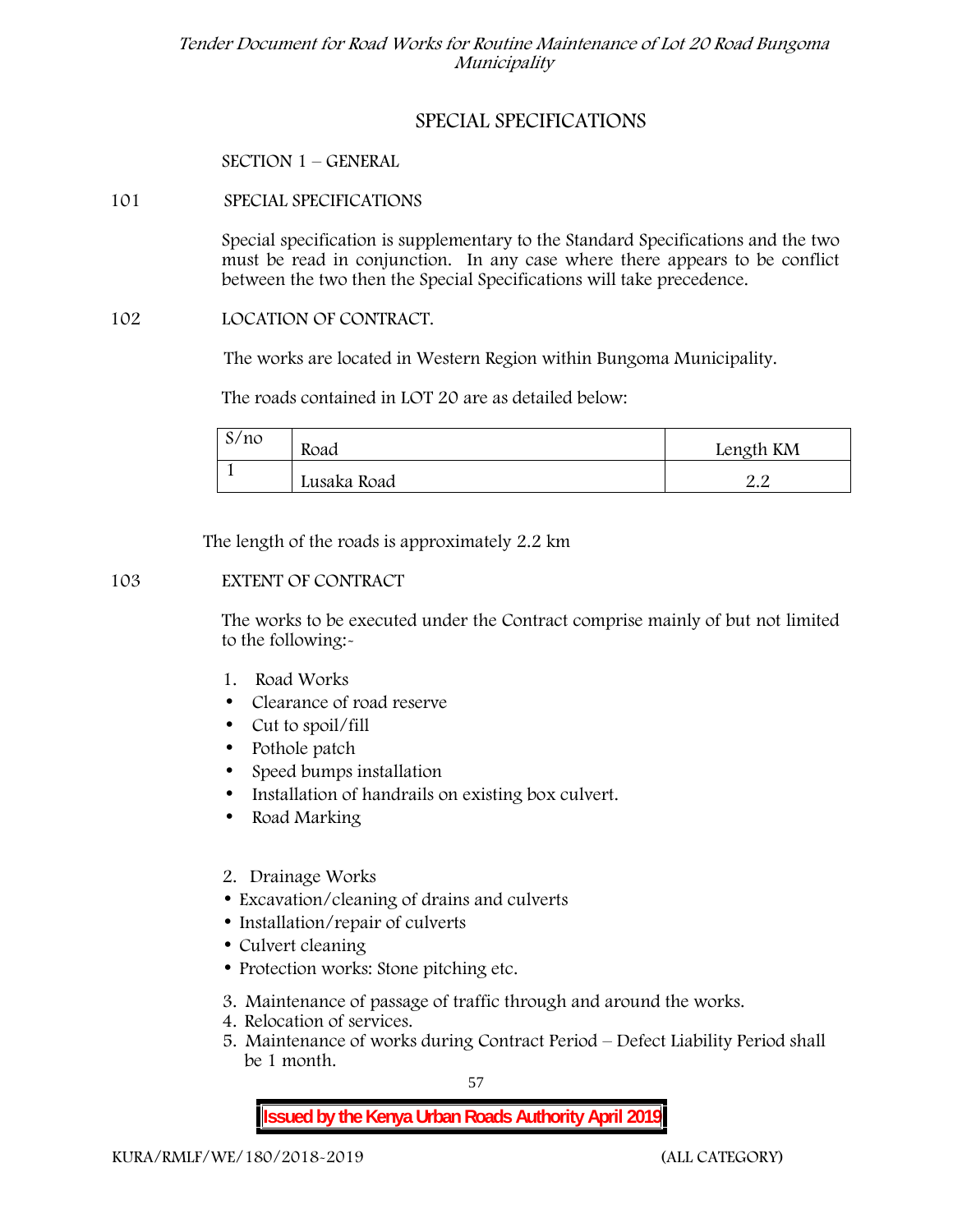Any other activity not listed above in either category but deemed to be necessary by the Engineer, shall be subject to the Engineer's formal instructions within the mode of payment stipulated either by day works or on a measured basis.

#### **105 ORDER OF EXECUTION OF WORKS**

In addition to Clause 105 of the Standard Specification the Contractor shall carry out the Works such that a continuous and consecutive output of fully completed work is achieved.

#### **107 TAKING OVER CERTIFICATE**

The minimum length of the road for which a certificate will be issued under clause 48 of the conditions of Contract shall be the whole length of each section of the road substantially completed.

### **109 NOTICE OF OPERATIONS**

Add the following sub- Clause.

### Notification Terms

It shall be the Contractor's responsibility to notify the Engineer when any item of works scheduled are completed and ready for approval, and the contractor shall give sufficient notice to allow control tests to be performed.

#### Explosive and Blasting

- (a) The requirements of the Laws of Kenya governing explosives and other requirements and regulations of Government of Kenya and other authorities shall be complied with.
- (b) No explosives of any kind shall be used without prior written consent of the Engineer.

The Contractor shall be solely responsible for the provision, handling, storage and transporting of all explosives, ancillary materials and all other items of related kind whatsoever required for blasting.

## **117 HEALTH, SAFETY AND ACCIDENTS**

Add the following:

In addition to providing, equipping and maintaining adequate first aid stations throughout the works in accordance with the laws of Kenya, the contractor shall provide and maintain on site during the duration of the Contract, a fully equipped dispensary. This shall be with a qualified Clinical Officer / Nurse who shall offer the necessary medical advice on HIV and related diseases to the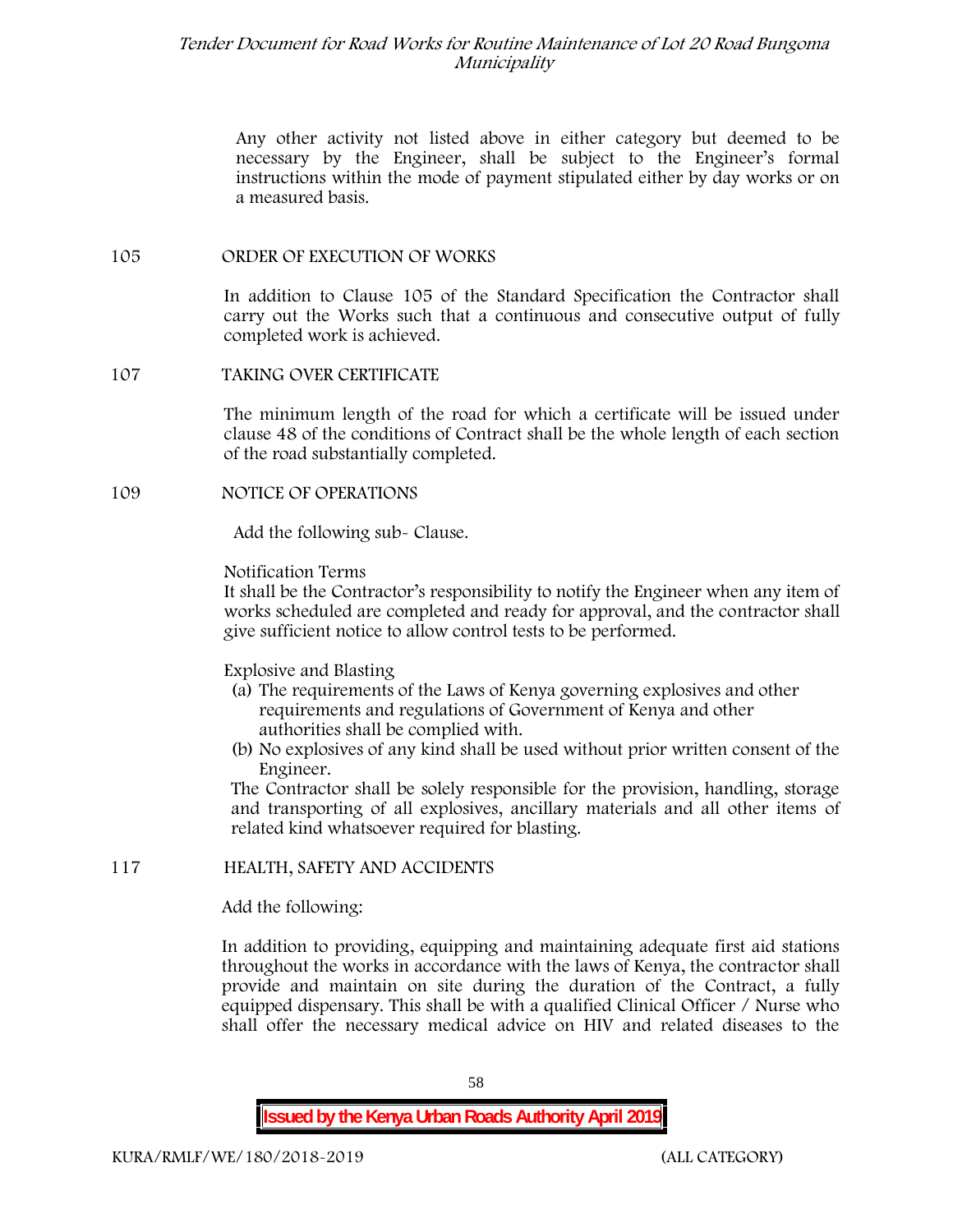Engineer's and Contractor's Site staff. The Contractor shall allow for this in the rates and be responsible for all site welfare arrangements at his own cost.

#### **120 PROTECTION OF EXISTING WORKS AND SERVICES**

The Contractor shall acquaint himself with the position of all existing services such as sewers, water drains, cables for electricity and telephone, lighting and telephone poles, water mains, etc., before commencing any excavation or other work likely to affect the existing services.

The cost of all plant, equipment and materials, labour, technical and professional staff, transport and the like necessary for determining the locations of existing services, including the making good of any damage caused to such services all to the satisfaction of the Engineer, shall be deemed to be included in the tender rates. No other payment shall be made for the costs of such operations, nor for the making good of damage caused thereby to the existing services.

The Contractor shall be held responsible for injury to existing structures, works or services and shall indemnify and keep indemnified the Employer against any claims in this respect (including consequential damages).

### **121 DIVERSION OF SERVICES**

- (a) The Contractor shall acquaint himself with the location of all existing services such as telephone lines, electricity cables, water pipes, sewers etc., before execution of any works that may affect the services. The cost of determining the location of the existing services together with making good or repairing of any damage caused all to the satisfaction of the Engineer shall be included in the BID rates.
- (b) Subject to the agreement with the Engineer, the Contractor shall be responsible for removal of alteration and relocation of existing services.
- (c) The Contractor shall indemnify the Employer against claims originating from damage to existing services or works.

#### **123 LIAISON WITH GOVERNMENT AND POLICE OFFICIALS**

The Contractor shall keep in close touch with the Police and the other Government officials of the area regarding their requirements in the control of traffic or other matters, and shall provide all assistance or facilities, which may be required by such officials in the execution of their duties.

#### **124 LAND FOR ALL CAMPS SITES AND FOR THE CONTRACTOR'S OWN PURPOSES, INCLUDING TEMPORARY WORKS.**

Notwithstanding Clause 124 of the Standard Specification all requirements of land for temporary works and construction purposes shall be to the approval of the Engineer but the Contractor will make all necessary arrangements with the

59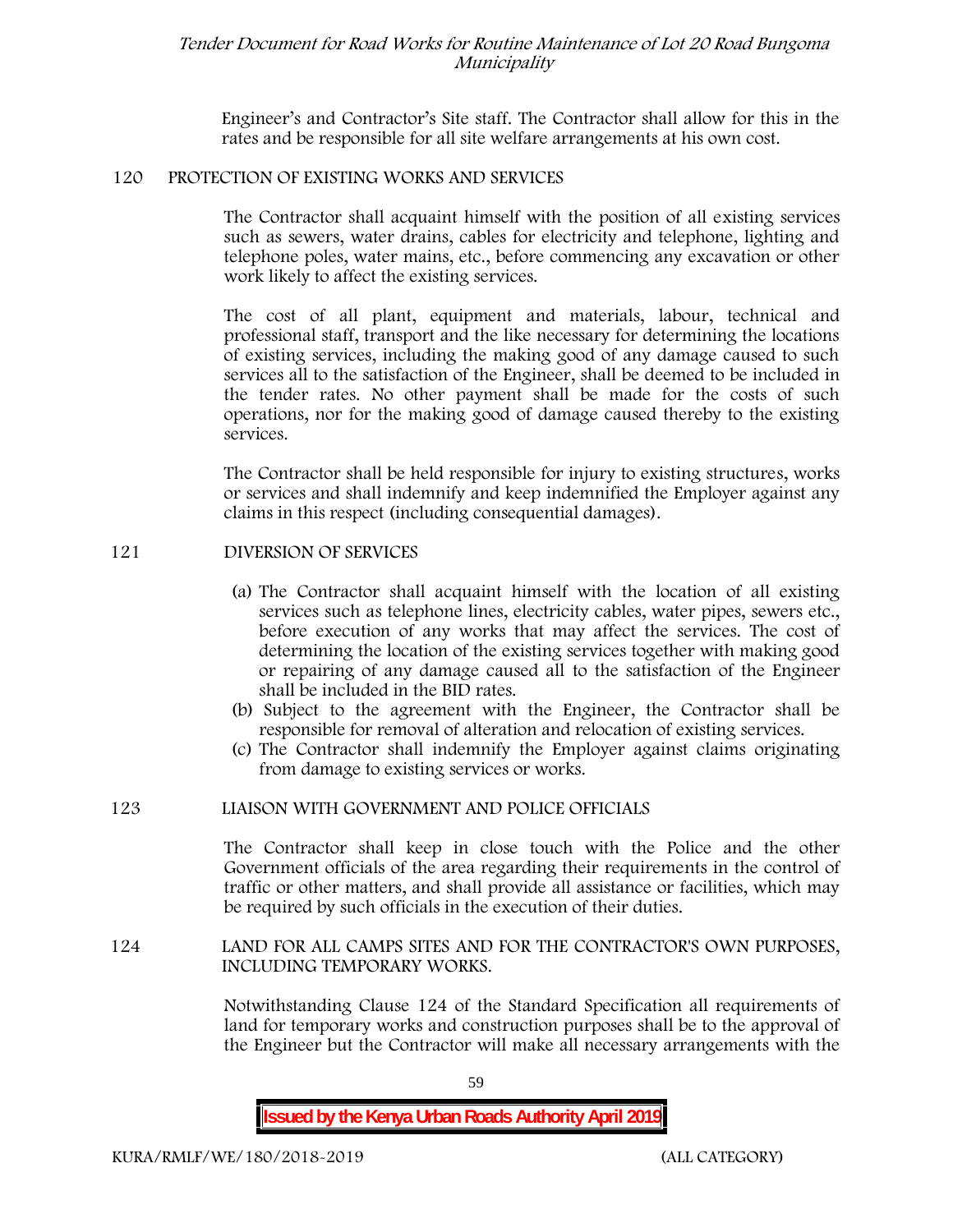property owners concerned and pay all charges arising therefrom. On or before completion of the Contract, the Contractor shall remove all temporary works and shall restore all such land to the condition in which it was immediately prior to the occupation thereof as far as is reasonable and practicable. No separate payment will be made to the Contractor on account of these items and the Contractor must make due allowance for them in his rates.

Notwithstanding Clause 120 of the Standard Specifications, the Contractor shall be required to appoint competent surveyors who will liaise with the Engineer on matters related to the demarcation of the existing road reserve, site measurements, removal and reinstatement of existing services.

#### **128 STORAGE OF MATERIALS**

All materials shall be stored on Site in a manner approved by the Engineer and the Contractor shall carefully protect from the weather all work and materials which may be affected thereby.

### **129 TEST CERTIFICATES**

When instructed by the Engineer the Contractor shall submit certificates of test from the suppliers of materials and goods required in connection with the works as the Engineer may require.

Such certificates shall certify that the materials or goods concerned have been tested in accordance with the requirements of the specifications and shall give the results of all the tests carried out. The Contractor shall provide adequate means of identifying the materials and goods delivered to the site with the corresponding certificates.

## **131 SIGNBOARDS**

The Contractor shall provide and erect two (2) publicity signs on the site as directed. The Engineer shall, as shown in the Drawings, direct the minimum dimensions and thickness of the steel framework and sheet. The framework and sheet shall be prepared and painted black, while the ring at the top of the supporting frames shall be painted white. The wordings and KURA's logo shall be printed on backlit sticker paper resistant to the effects of weather using reflectorised paint or material approved by the Engineer. The sticker shall be placed on both sides of the board. The colours, fonts and heights of the letters shall be as indicated on the typical drawings and as directed by the Engineer.

#### **132 OFFICE FOR THE RESIDENT ENGINEER, SURVEY EQUIPMENT AND FURNITURE**

#### **132.1 ENGINEER'S REPRESENTATIVE OFFICE**

The contractor, when instructed, shall for the duration of the Contract, furnish and equip Resident engineer's office located at the KURA's Regional offices. The

60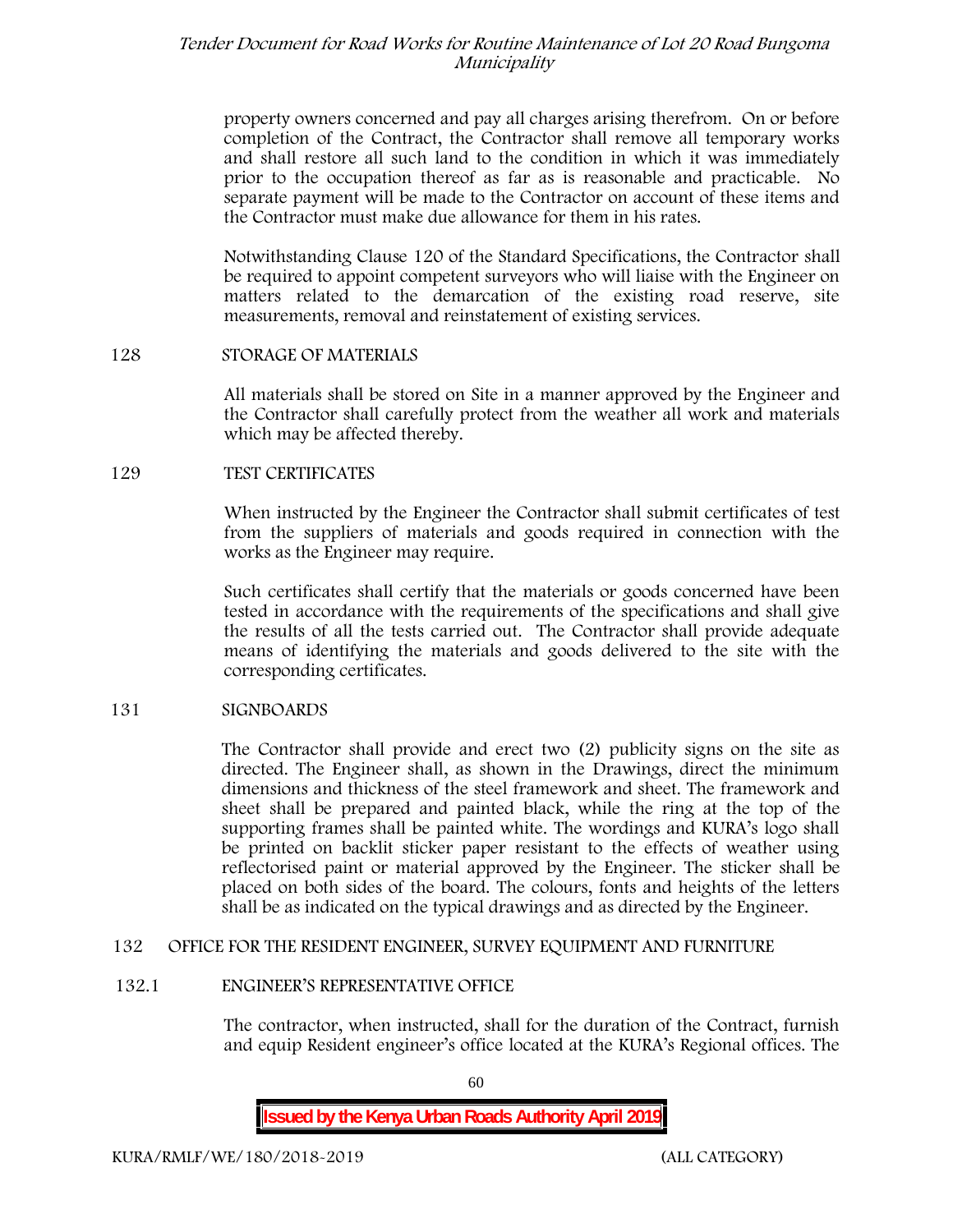room to be occupied by the Engineer's Representative and its front office shall be provided with a floor carpet to be approved by the Engineer. The windows shall be fitted with curtains and blinders.

A telephone shall also be provided for the Resident Engineer's office for his exclusive use. All the charges and fees related to the installation and maintenance of the telephone shall be deemed to have been included in the rates for providing and maintaining the Office. The Contractor will be reimbursed, separately, the cost of operating the telephone under appropriate bill item in the BoQ.

The offices shall be provided with day and night watchmen and security lights, the cost of which shall be deemed to have been included in the rates for the offices.

The Contractor may be instructed by the Engineer under clause 58 of the General Conditions of Contract to make payments of general receipted accounts for such items as stationery, stores, furniture and equipment, claims and allowances for supervision personnel and any miscellaneous claims or the Engineer may direct the Contractor to purchase or pay for the above. The Contractor will, on provision of receipts, be paid under appropriate bill items in the BoQ.

**The survey equipment to be provided would include:**

| 1. Engineer's automatic level Wild NAK 2 or similar           | 2No             |
|---------------------------------------------------------------|-----------------|
| 2. Total station reading 1" with tripod and setting on        |                 |
| pole with datalogger and survey software to match             |                 |
| Total Station Datalogger. Include data transfer program,      |                 |
| and plotting modes, setting out calculations                  |                 |
| and Cogo facilities                                           | 1N <sub>o</sub> |
| 3. Levelling staff 5m. with levelling bubble Wild GNLE        |                 |
| or similar                                                    | 4No             |
| 4. 50 m. steel band measuring tape                            | 2N <sub>O</sub> |
| 5. 30 m. linen measuring tape                                 | 2No.            |
| 6. 3m. aluminium straight edge                                | 2N <sub>O</sub> |
| 7. 1m. stainless steel straight edge                          | 1N <sub>o</sub> |
| 8. 100m. steel band tape                                      | 2No.            |
| 9. Draughtsman's stool                                        | 3No.            |
| 10. Complete set of highway curves                            | 1No             |
| 11. Programmable scientific calculators FX 880P or equivalent | 4No             |
| 12. Survey umbrella                                           | 2No.            |
| 13. Roll of tracing paper                                     | 10No            |
| 14. Protractor 360                                            | 2No             |
| 15. Graph paper A3 size                                       | 100No           |
| 16. Drawing table                                             | 2No.            |
| 17. Erasing shield                                            | 4No.            |
|                                                               |                 |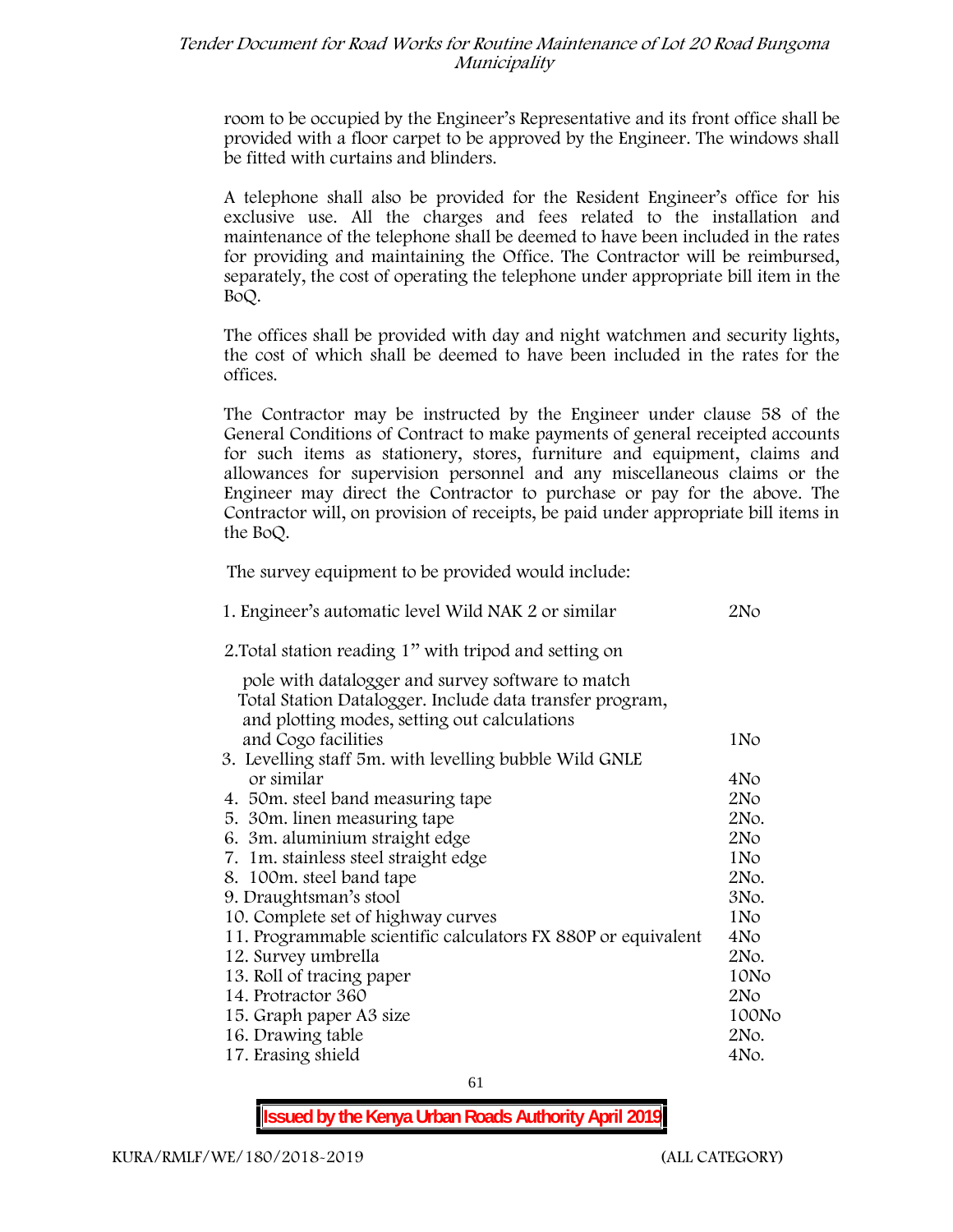| 18. 3m. ranging rods | 9N <sub>O</sub> |
|----------------------|-----------------|
| 19. Marker pens      | 30No.           |

The contractor may be directed to pay for stationery, equipment or reagents that are foresaid and also pay for servicing and repair of the laboratory equipment being used on the project.

The Contractor shall provide, install and maintain in a good state of repair, such survey and other equipment as listed for the duration of the contract.

Such equipment shall be of approved manufacture, and shall be made available to the Engineer for the Engineer's exclusive use throughout the Contract, not later than three (3) weeks after the Engineer's order to supply. All equipment shall be ready to use and complete to perform the tests. The equipment shall revert to the Employer on completion of the Contract.

Any delays to the Contractor or the Contractor's activities caused by the Engineer being unable to perform survey work, field or laboratory tests due to the contractor's failure to supply and/or maintain the said equipment shall be deemed to have been caused entirely by the Contractors own actions, and any consequences of such delays shall be interpreted as such.

The payment to comply with this requirement is provided in the Bill of Quantities and ownership of all equipment paid for as instructed above shall revert to the Employer after the completion of the Works.

Failure by the Contractor to provide or maintain the equipment shall make him responsible to bear all costs that may be incurred as a result of the Engineer's staff using alternative means of communication, including delays in supervision

and approval of Works by the Engineer.

**132.3 COMMUNICATION FOR THE ENGINEEER**

**(a) Mobile phones**

The Contractor shall provide, connect and maintain mobile phones for the exclusive use by the Engineer for the duration of the contract. The Contractor shall include for the cost of providing the mobile units complete with charger unit, "hands free" headset for each unit, connection to the network and all service charges applicable all as directed by the Engineer. The Contractor shall provide air-time with each mobile phone which shall be paid for under prime cost sum allowed for in the bills of quantities. The mobile telephones shall be WAP enabled with e-mail capabilities and integrated camera of a minimum of 3.0 mega pixels. Payment for these mobiles and associated costs is included in the Bill of Quantities, and ownership of mobile phones will revert to the Employer after completion of the Works.

**(b) Internet and e-mail services**

Where directed, the contractor shall provide 24 hours terrestrial or wireless internet connectivity with minimum throughput speed of 128kilobytes per second for the exclusive use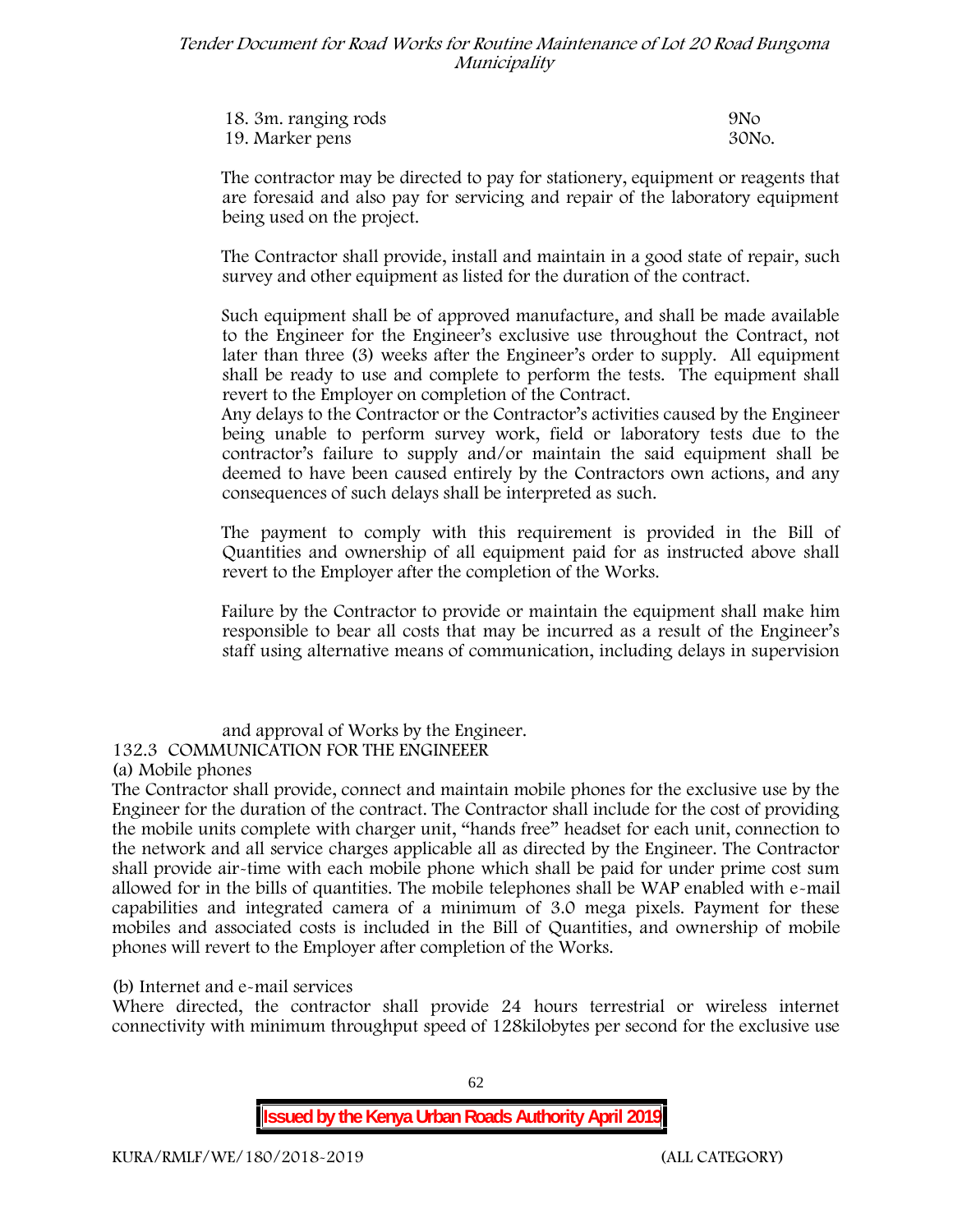by the Engineer, including all accessories and Terminal Equipment and pay for all associated installation, maintenance and usage charges throughout the duration of the contract.

The contractor shall allow for the provision and maintenance of internet connectivity and associated costs as per Appendix to item 1.17 of the Bills of Quantities.

## **137 ATTENDANCE UPON THE ENGINEER AND HIS STAFF**

In addition to the staff stated in Clause 135, the following staff will be provided for the supervision of work: 1No. Artisans, 2No. Labourers, 1No. Office assistants, 2No. Lab attendants. Additional attendant staff, as required by the Engineer, shall be paid for under Item 01-80-030 of the Bill of Quantities.

#### **138 VEHICLES AND DRIVERS FOR THE ENGINEER AND HIS STAFF AND METHOD OF PAYMENT**

In addition to provisions of the Clause 138 of the Standard Specification, the Contractor shall when instructed, provide and maintain in good working condition for the exclusive use of the Engineer and his staff throughout the Contract, the following types and numbers of brand new vehicles or as specified. The Engineer shall approve the type of vehicles and confirm the number of each type to be provided. The Contractor shall insure the vehicles comprehensively for any licensed drivers and shall provide competent drivers during normal working hours and whenever required by the Engineer. The cost of provision of the vehicle shall be inclusive of the first 4,000 kilometers travelled in any month.

.Should any vehicle supplied not be in roadworthy condition, the Contractor shall provide an acceptable equivalent replacement vehicle until such a time as the original vehicle is repaired to the satisfaction of the Engineer and returned for use.

#### **(a) Type 1 Vehicles (Double Cabin 4WD Pick up)**

Type 1 Vehicles should be four Wheel Drive (4WD), with power assisted steering, Double wishbone independent suspension at front axle and rigid axle with leaf springs at rear, diesel propelled engine maximum 2,500 cc. The starting mileage of the vehicles shall not exceed 60,000km odometer reading. The vehicles should be fitted with other accessories below:

- (a) Spare tyre and wheel jack;
- (b) FM radio and CD player;
- (c) Power Windows;
- (d) Full Air-conditioning;
- (e) Immobilizer and antitheft security system;
- (e) Driver and passenger SRS Airbags;
- (f) Canvas cover over the carrying deck at the back.

At the end of the contract, all type 1 vehicles shall revert to the Contractor.

#### **(c) Type 2 Vehicles (station wagon/saloon)**

Specifications for Type 2 Vehicles shall be station wagon/saloon vehicles; petrol propelled engine maximum 1,800 cc. The starting mileage of the vehicles shall not exceed 60,000km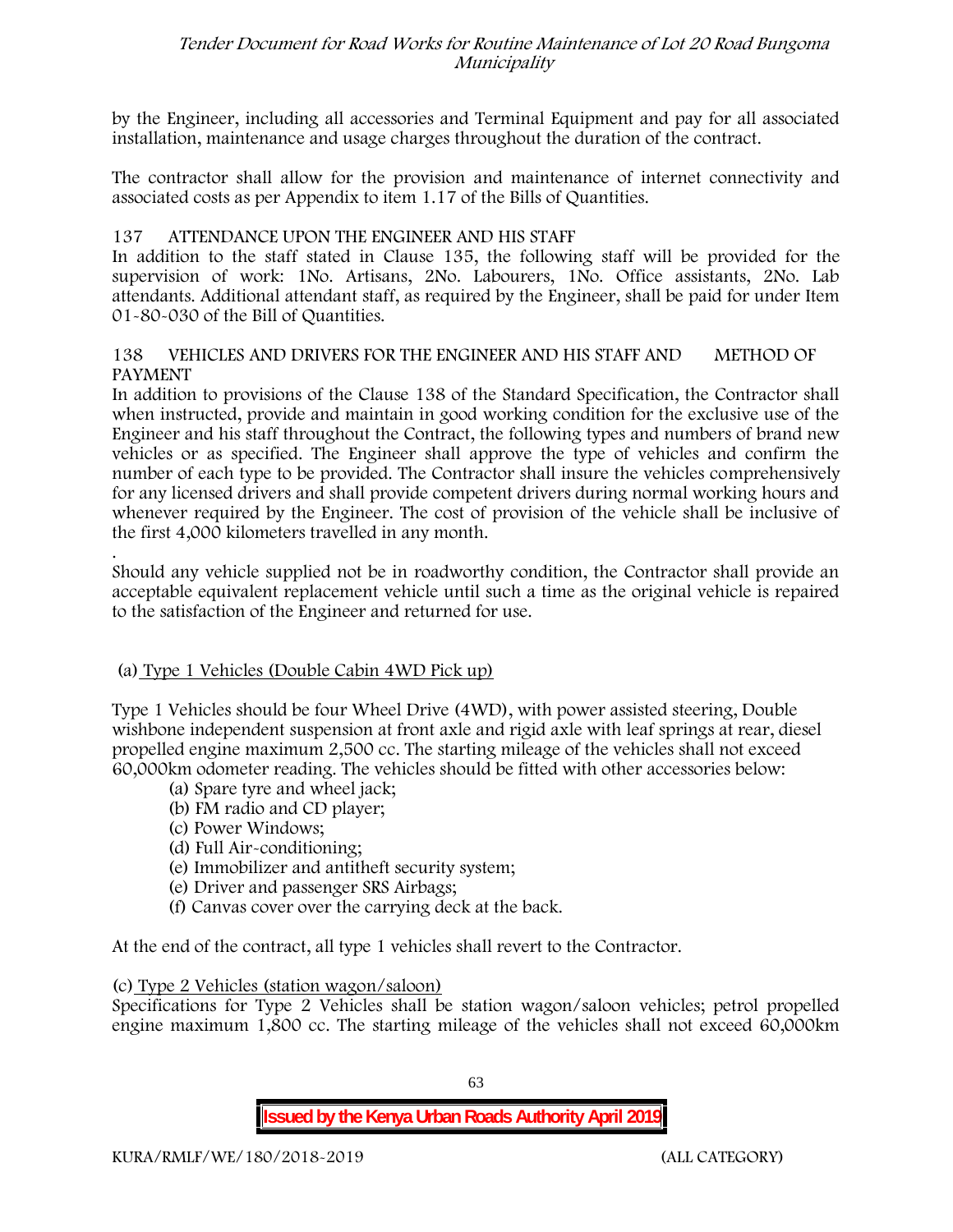odometer reading. shall in addition be fitted with a fibre glass body or similar and two columns of sitting benches on the carting deck at the back.

The Contractor shall insure comprehensively the vehicles for any licensed drivers and shall provide competent drivers during normal working hours and whenever required by the Engineer.

At the end of the contract, all type 2 vehicles shall revert to the Contractor.

Payment of vehicle shall be per vehicle month in item 01-80-017/18 of the BOQ.

## **139 MISCELLANEOUS ACCOUNTS**

The Contractor maybe instructed by the Engineer to make payments of general miscellaneous accounts for such items as stationary, stores and equipment and miscellaneous supervision personnel and claims or the Engineer may direct the Contractor to purchase or pay for the above. The Contractor will be paid on a prime cost basis plus a percentage for overheads and profits under appropriate items in the Bills of Quantities.

## **142 ENVIRONMENTAL PROTECTION**

The Contractor shall comply with the Statutory Regulations in force in Kenya regarding environmental protection and waste disposal, and shall liaise with the National Environmental Management Agency (NEMA).

The Contractor shall ensure so far as is reasonably practicable and to the satisfaction of the Engineer; that the impact of the construction on the environment shall be kept to a minimum and that appropriate measures are taken to mitigate any adverse effects during the construction.

- (a) The Contractor shall exercise care to preserve the natural landscape and shall conduct his construction operations so as to prevent any unnecessary destruction, scarring, or defacing of the natural surroundings in the vicinity of the work. Except where clearing is required for permanent works, all trees, native shrubbery, and vegetation shall be preserved and shall be protected from damage by the Contractor's construction operations and equipment. All unnecessary destruction, scarring, damage or defacing resulting from the Contractor's operations shall be repaired, replanted, reseeded or otherwise corrected as directed by the Engineer, and at the Contractor's expense.
- (b) The Contractor shall ensure that measures are in place to control soil erosion and water pollution, by use of berms, dykes, silt fences, brush barriers, dams, sediment basins, filter mats, netting, gravel, mulches, grasses, slope drains, contour banks, and other erosion control devices and methods. Temporary erosion control provisions shall be coordinated with permanent erosion control features to assure economical, effective and continuous measures throughout the period of the works. The Contractor's attention is drawn to the requirements of Clause 502, in that works need to be progressively finished so that permanent vegetation can establish quickly to mitigate soil erosion and erosion of drains.

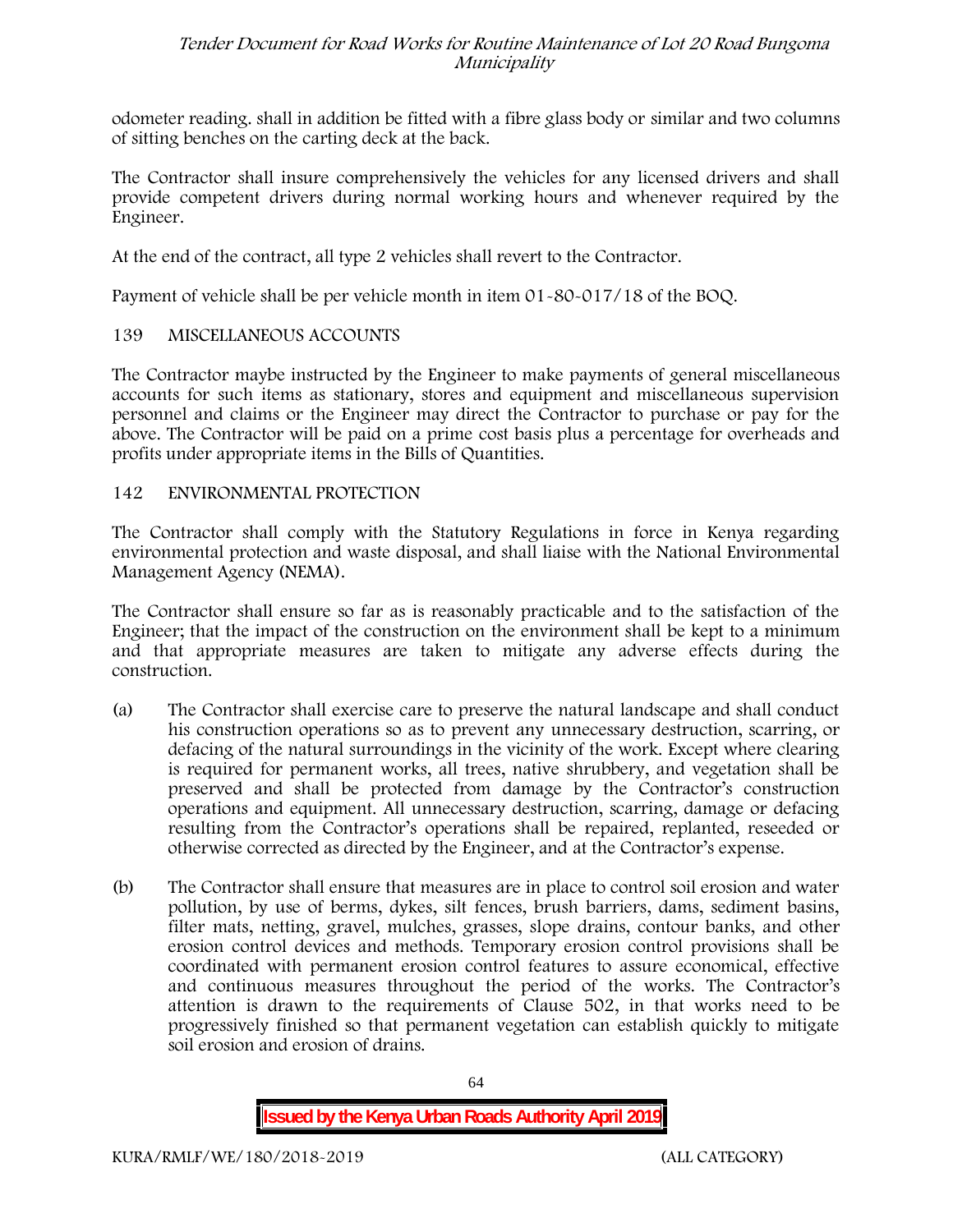- (c) The Contractor shall provide all the labour, equipment, materials, and means required and shall carry out proper and efficient measures wherever and as often as necessary to minimise the dust nuisance.
- (d) The Contractor shall comply with all applicable Kenyan laws, orders and regulations concerning the prevention, control and abatement of excessive noise. Blasting, use of jackhammers, pile driving, rock crushing, or any other activities producing highintensity impact noise may be performed at night only upon approval of the Engineer.
- (e) Immediately after extraction of materials, all borrows pits shall be backfilled to the satisfaction of the Engineer. In particular borrow pits near the project road shall be backfilled in such a way that no water collects in them.
- (f) Spilling of bitumen fuels Oils and other pollutants shall be cleared up.
- (g) The Contractor's attention is drawn to the requirements of the Standard Specification in regard to the environment and in particular to the following clauses: Clause 115: Construction Generally

| Clause 116: Protection from Water                                   |
|---------------------------------------------------------------------|
| Clause 136: Removal of Camps                                        |
| Clause 605: Safety and Public Health Requirements Clause            |
| Clause 607: Site Clearance and Removal of Topsoil and<br>Overburden |

(h) No additional payment will be made to the Contractor to cover costs arising from the requirements for this Clause and the Contractor must include these costs in the rates inserted into the Bills of Quantities.

#### **143 STAFF TRAINING**

The Contractor shall allow for training of engineers, technicians and other support staff as may be instructed by the Engineer.

The payment of the allowances of such staff shall be made as instructed by the Engineer under the relevant provisions in the Bills of Quantities.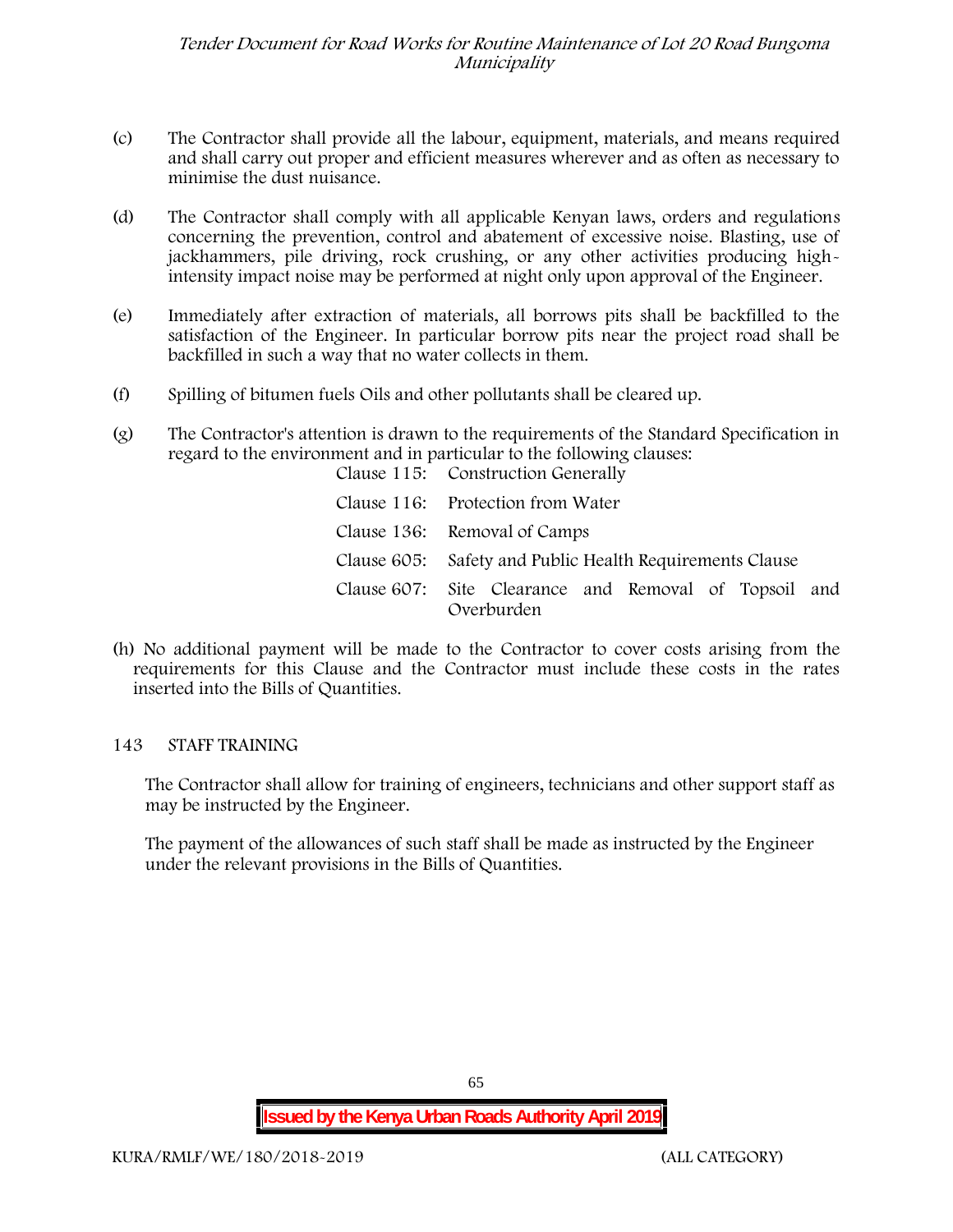#### **SECTION 2 - MATERIALS AND TESTING OF MATERIALS**

All materials testing shall be in accordance with Section 2 of the Standard Specifications.

#### **SECTION 3 - SETTING OUT & TOLERANCES**

- **301 SETTING OUT**
	- a) In addition to the provisions of clause 3.01(a) if the traverse points to be used for the setting out are close to the existing carriageway and interfere with construction works then the Contractor will have to relocate them to a location where they will not be disturbed. The co ordinates and heights of all traverse points so located shall be listed and provided to the Engineer for checking and/or approval. Contractor shall also monument the new centreline every 200m along straight and all salient points along curves by a pin in the concrete beacon before commencement of any works.

The road reserve boundary posts shall have 12mm diameter steel pins embedded in concrete, 200mm long with 25mm exposed to the air, sticking out form its top surface. This pin shall be co-ordinated and heighted and result of the same shall be provided to the Engineer for approval. Cost of these works shall be included in the rates as no separate item has been provided.

Commencement of the works shall not be permitted until this basic survey data has been provided and approved by the Engineer for at least 2 Kms of the road.

#### b) Detailed Setting Out

Reference pegs shall be 50mm by 50mm in section 600mm long driven 400mm firmly into ground and painted white above the ground. The offset from centre line shall be indicated by small nail 20mm to 25mm long with its head driven flush with the top of the peg.

Chainages, offset and reference elevation shall be clearly indicated to the sides of the peg to the satisfaction of the Engineer.

After cutting of benches and prior to commencement of earthworks or subgrade works, Contractor shall take cross-sections again and submit the copy of the same to Engineer for agreement. These cross-sections shall then be used as basis of measurement for all subsequent layers, unless otherwise stated.

66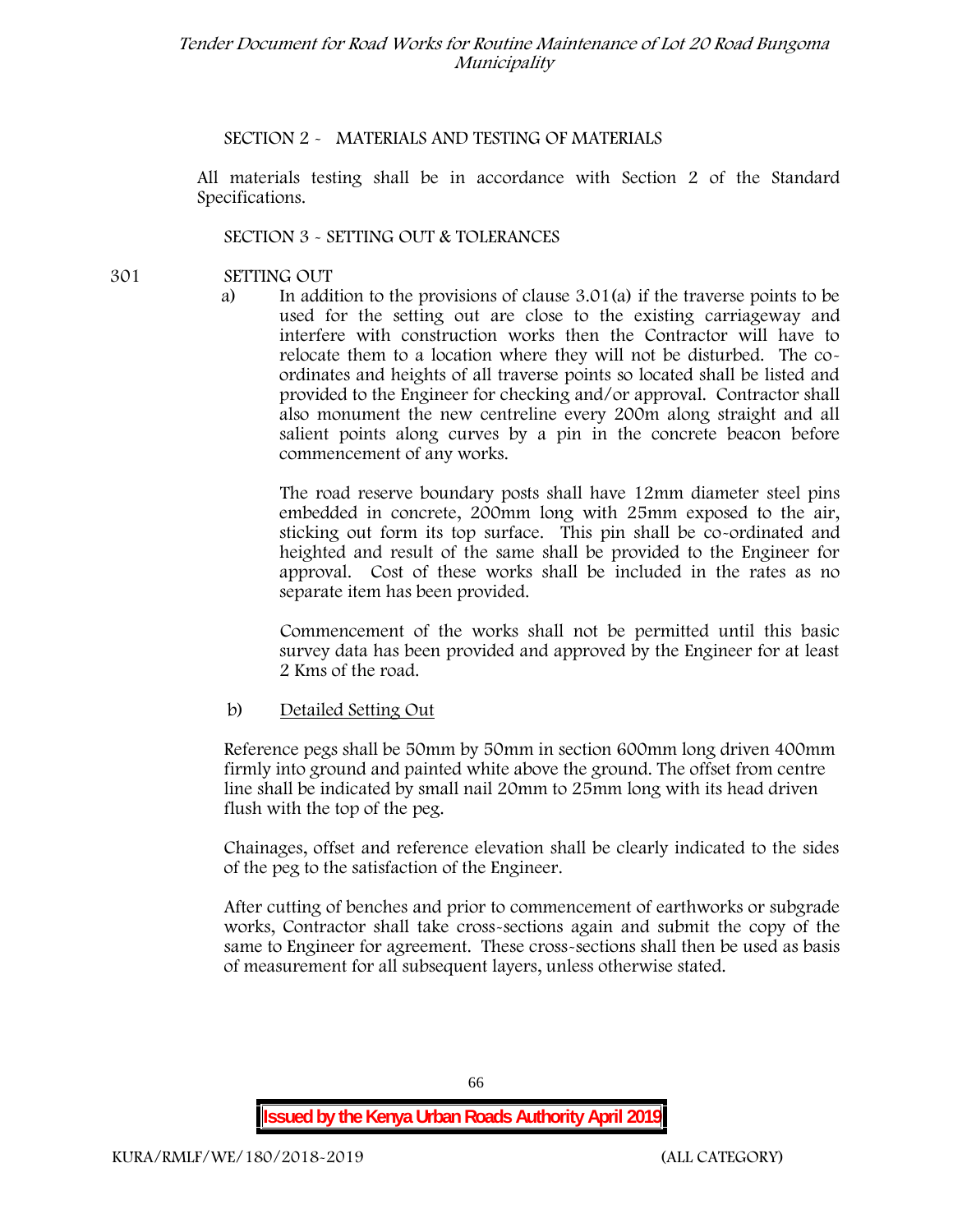**SECTION 4- SITE CLEARANCE AND TOP SOIL STRIPPING**

**401 SITE CLEARANCE**

Site Clearance shall be carried out as directed by the Engineer.

**402 REMOVAL OF TOPSOIL**

Topsoil shall include up to 200mm depth of any unsuitable material encountered in existing or newly constructed drains, drainage channels, and accesses.

**403 REMOVAL OF STRUCTURES, FENCES AND OBSTRUCTIONS**

When instructed by the Engineer, the Contractor shall demolish or remove any structure and payment for this shall be made on day works basis.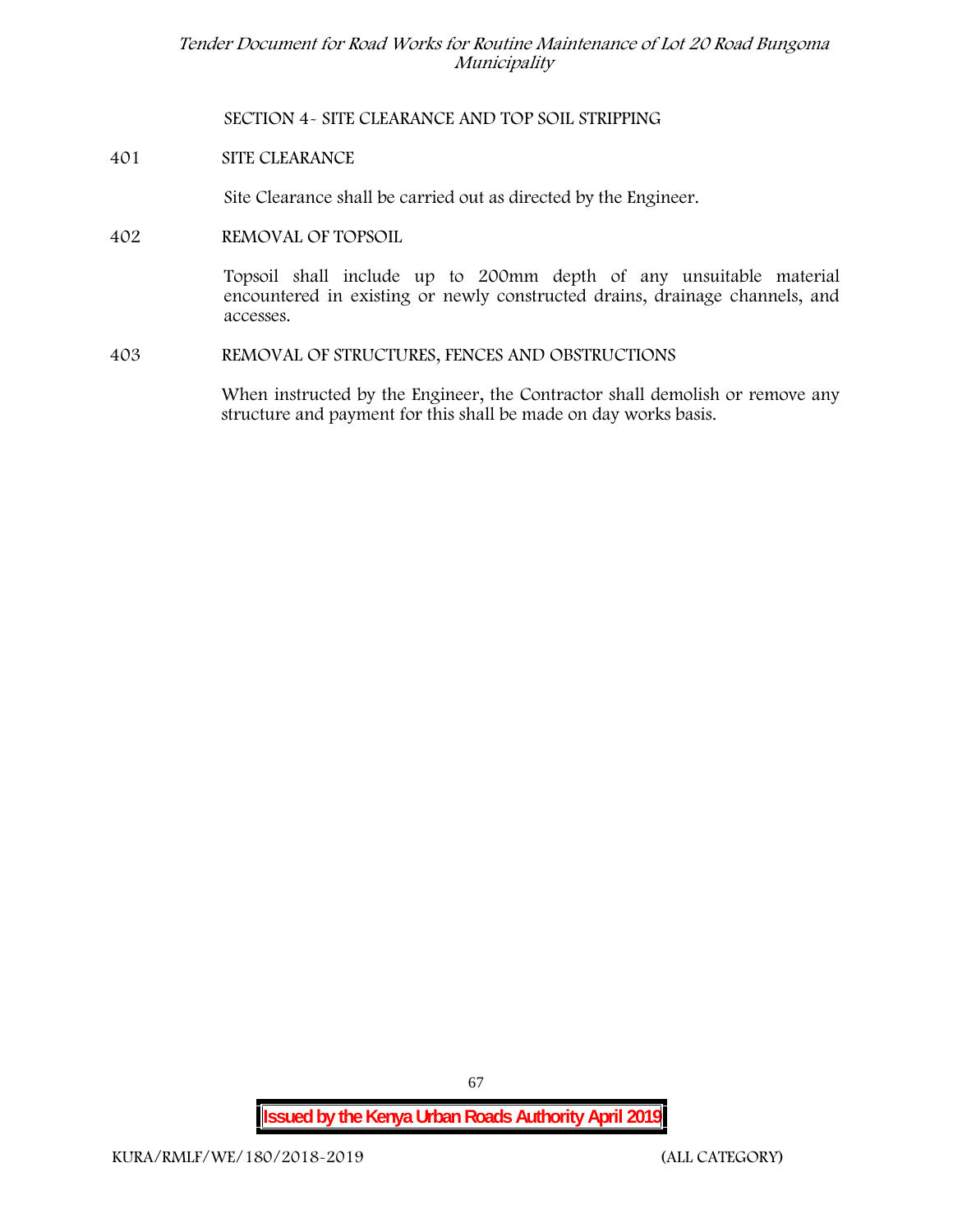## **SECTION 5 - EARTHWORKS**

#### **504 PREPARATION PRIOR TO FORMING EMBANKMENT**

Where benching is required for existing pavement to accommodate earthworks subgrade or subbase for widening the road, the rate for compaction of existing ground shall be deemed to cover this activity.

Excavation in the pavement of the existing road shall be kept dry. In the event of water penetrating the underlying layer, construction of the subsequent layers shall be postponed until the underlying layers are dry enough to accommodate the construction plant without deforming or otherwise showing distress.

Step construction shall be carried out per layer at the joint where excavating both vertically and perpendicular to the direction of the travel. The step shall be 500mm perpendicular to the direction of the travel and 150mm vertical unless otherwise instructed by the Engineer.

Special care shall be taken when compacting the new material at the joint ensuring that specified density is achieved.

#### **505 CONSTRUCTION OF EMBANKMENTS**

Only material approved by the Engineer shall be used for fill in embankments. Material with high swelling characteristics or high organic matter content and any other undesirable material shall not be used, unless specifically directed by the Engineer. Unsuitable material shall include:

- (i) All material containing more than 5% by weight or organic matter (such as topsoil, material from swamps, mud, logs, stumps and other perishable material)
- (ii) All material with a swell of more than 3% (such as black cotton soil)
- (iii) All clay of plasticity index exceeding 50.
- (iv) All material having moisture content greater than 105% of optimum moisture content (Standard Compaction)

Subgrade: Shall mean upper 300mm of earthworks either insitu or in fill and subgrade shall be provided for as part of earthworks operation and payment shall be made as "fill". The material for subgrade shall have a CBR of not less than 8% measured after a 4 day soak in a laboratory mix compacted to a dry density of 100% MDD (AASHTO T99) and a swell of less than 1%.

Subgrade repair: Where directed by the Engineer, any localized failure in the subgrade shall be repaired by filling in selected soft, hard or natural of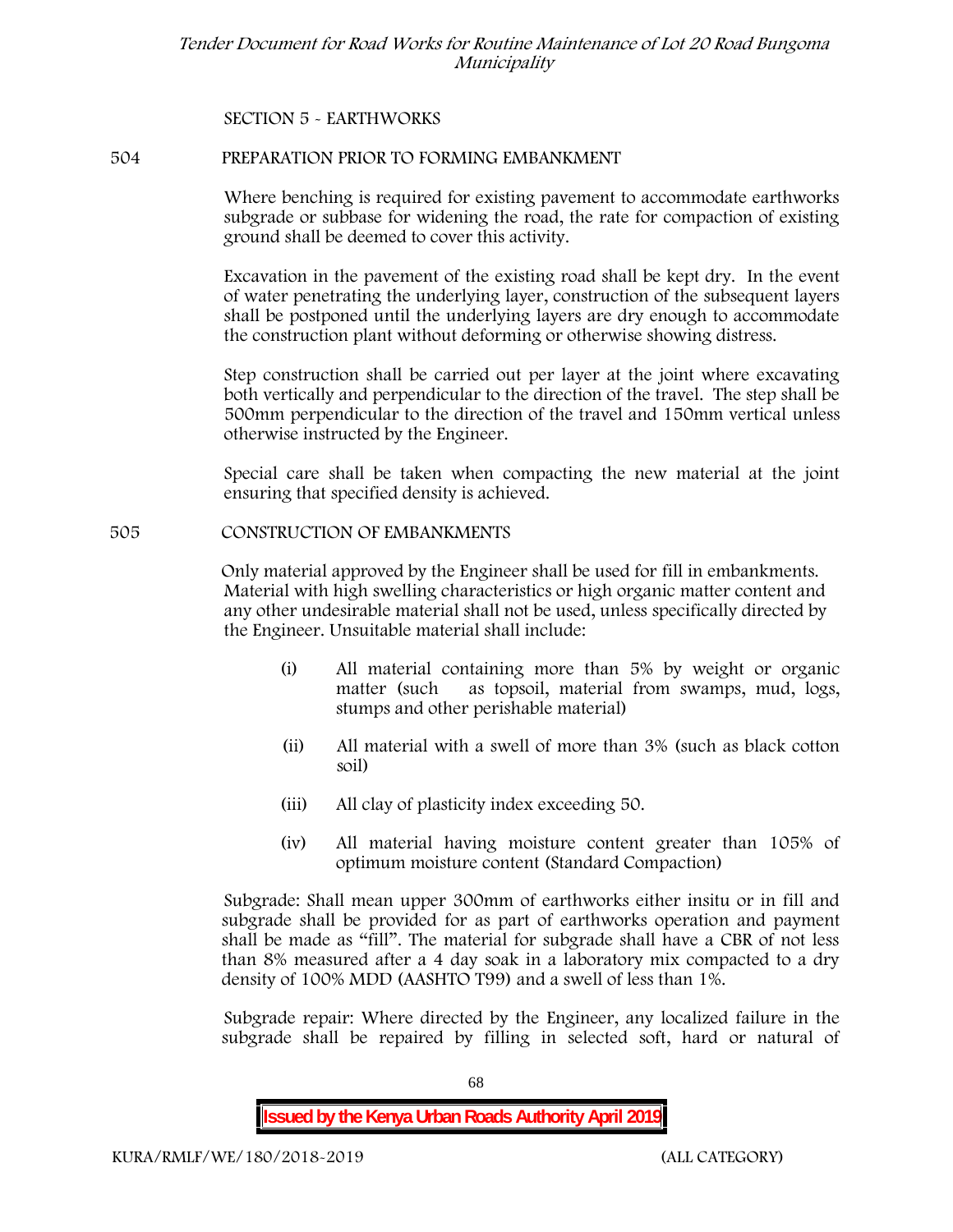minimum CBR 30% and compacted in accordance with clauses in the specifications applying to normal subgrade.

Embankment repair: Where directed by the Engineer, any localized filling in soft, hard or natural; selected material requirements shall be executed in accordance with Clause 505.

### **508 COMPACTION OF EARTHWORKS**

At pipe culverts, all fill above ground level around the culverts shall be compacted to density of 100% MDD (AASHTO T.99) up to the level of the top of the pipes or top of the surround(s), if any and for a width equal to the internal diameter of the pipe on either side of the pipe(s) or surround(s) as applicable.

At locations adjacent to structures, all fill above ground level upto the underside of the subgrade shall be compacted to density of 105% MDD (AASHTO T.99). In case of fill around box culverts this should be carried out for the full width of the fill and for a length bounded by the vertical plane passing through the ends of the wingwalls.

Notwithstanding the provision of clause 503 of the standard Specification, Compaction of subgrade material (i.e. material immediately below formation) in cut areas shall not be carried out by the contractor in areas where the formation is formed in hard material, unless specific instructions to the contrary are issued by the Engineer.

Where improved sub-grade material shall be required, this shall be compacted and finished to the same standards and tolerances as those required for normal subgrade and clauses in the specifications applying to normal subgrade shall also apply.

#### **511 BORROW PITS**

The first part of the Standard Specification is amended as follows:-

Fill material which is required in addition to that provided by excavation shall be obtained from borrow pits to be located and provided by the Contractor but to the approval of the Engineer contrary to what has been stated.

#### **517 MEASUREMENT AND PAYMENT**

Notwithstanding the provisions of clause 517 of the standard specifications, the rate for compaction of fill in soft material shall allow for the requirements of clause 508 of the special specification and no extra payment shall be made for compaction around pipe culverts (100% MDD AASHTO T.99).

69 **SECTION 6 - QUARRIES, BORROW PITS, STOCKPILES AND SPOIL AREAS**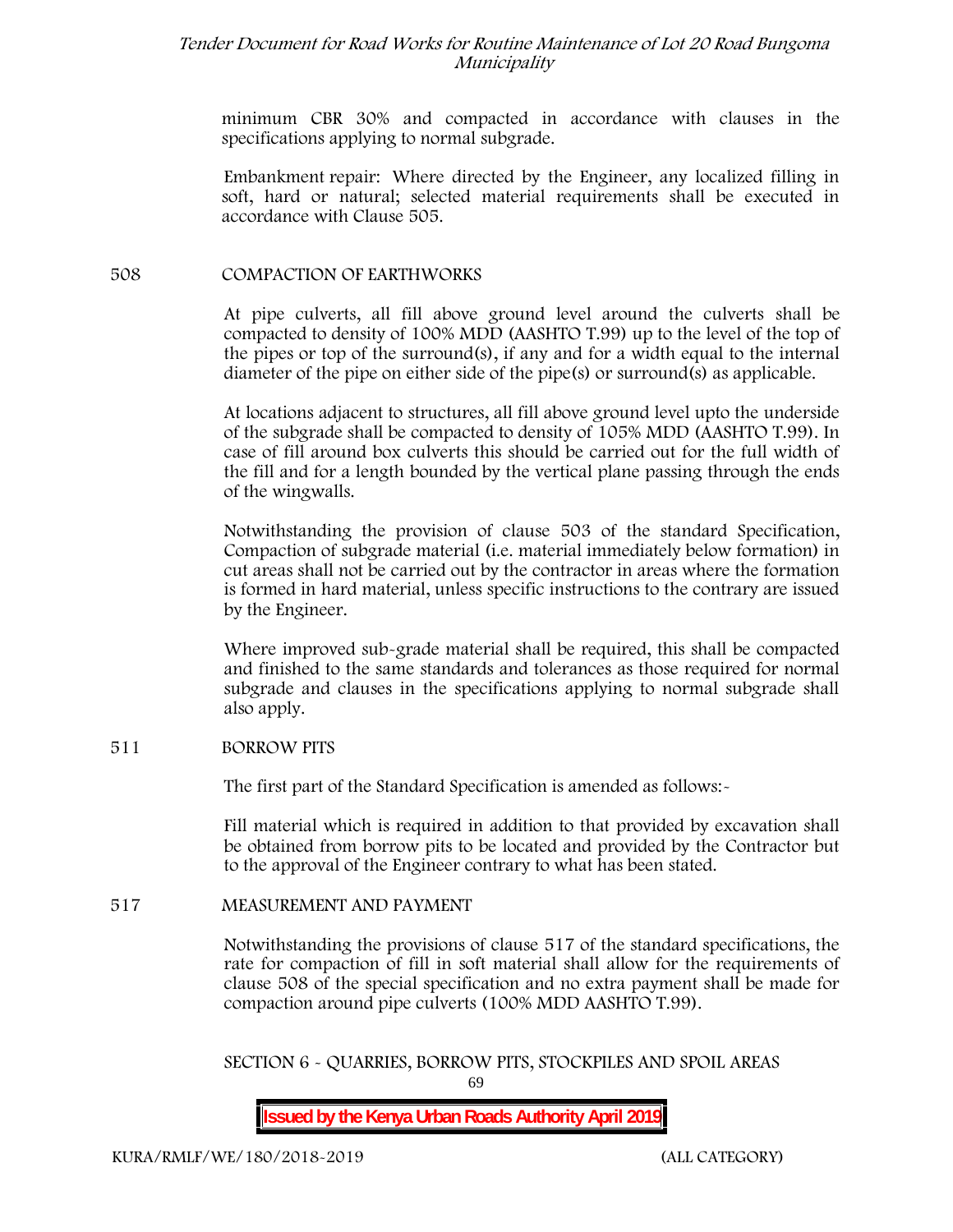#### **601 GENERAL**

Notwithstanding any indications to the contrary in the Standard specification the Engineer will not make available to the Contractor any land for quarries, borrow pits, stockpiles and spoil areas, except for those areas in road reserves specifically approved by him.

The contractor will be entirely responsible for locating suitable sources of materials complying with the Standard and Special Specifications, and for the procurement, Wining, haulage to site of these materials and all costs involved therein. Similarly the contractor will be responsible for the provision and costs involved in providing suitable areas for stockpiling materials and spoil dumps. Should there be suitable sites for spoil dumps or stockpiles within the road reserve forming the site of the works the Contractor may utilise these subject to the approval of the Engineer.

No additional payment will be made to the Contractor to cover costs arising from the requirements for this Clause and the Contractor must include these costs in the rates inserted into the Bills of Quantities.

#### **602 MATERIAL SITES**

The information on possible material sites is given for the general guidance of bidders. Bidders are however advised to conduct their own investigation as the information contained therein is neither guaranteed nor warranted

## **603 PROVISION OF LAND**

Notwithstanding any indications to the contrary in the Standard specification the Engineer will not make available to the Contractor any land for quarries, borrow pits, stockpiles and spoil areas, except for those areas in road reserves specifically approved by him.

The contractor will be entirely responsible for locating suitable sources of materials complying with the Standard and Special Specifications, and for the procurement, Wining, haulage to site of these materials and all costs involved therein. Similarly the contractor will be responsible for the provision and costs involved in providing suitable areas for stockpiling materials and spoil dumps. Should there be suitable sites for spoil dumps or stockpiles within the road reserve forming the site of the works the Contractor may utilise these subject to the approval of the Engineer.

No additional payment will be made to the Contractor to cover costs arising from the requirements for this Clause and the Contractor must include these costs in the rates inserted into the Bills of Quantities.

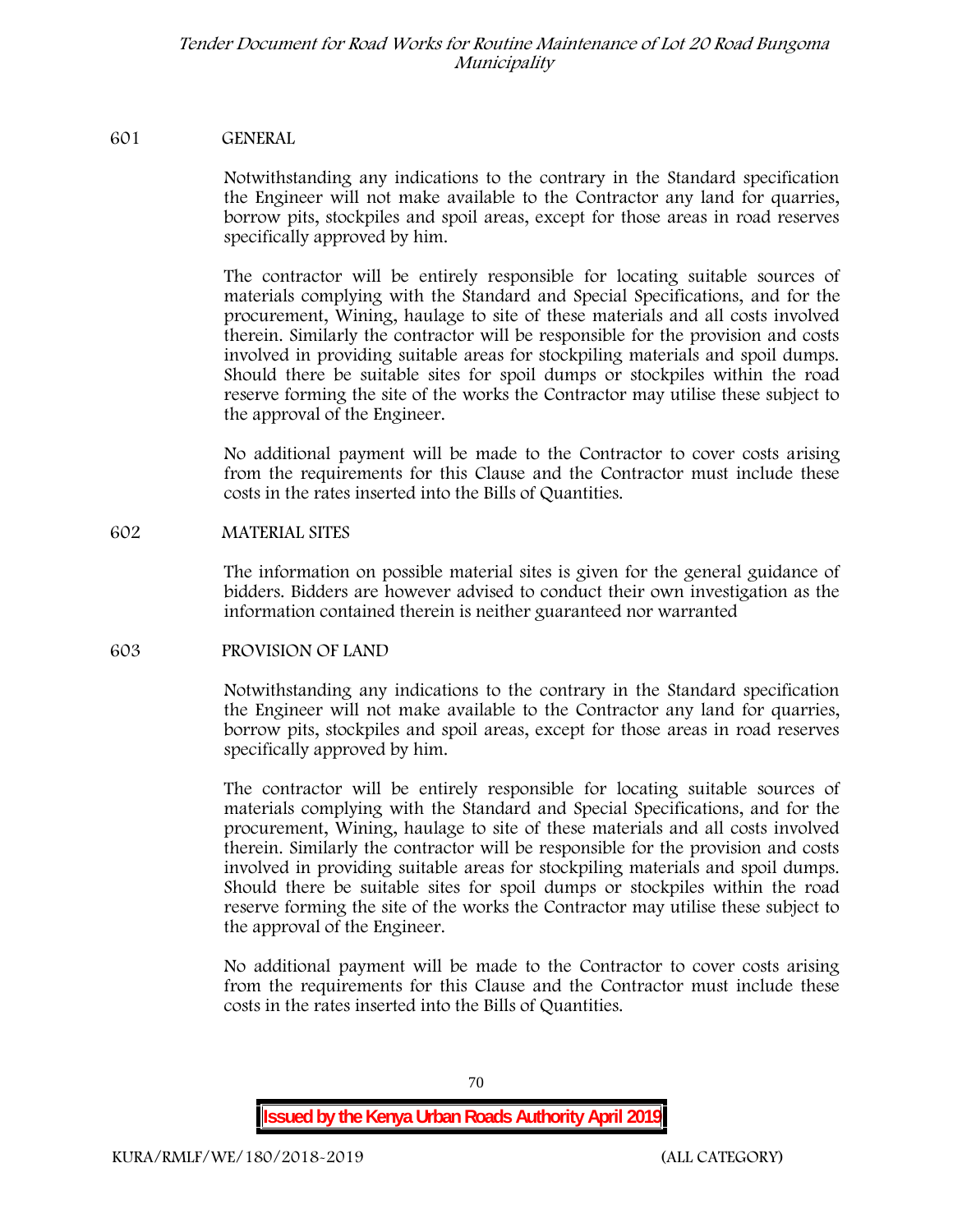## **605 SAFETY AND PUBLIC HEALTH REQUIREMENTS**

In addition to clause 605, the contractor shall allow for professionals to conduct lectures to the workers regarding the spread of HIV/Aids.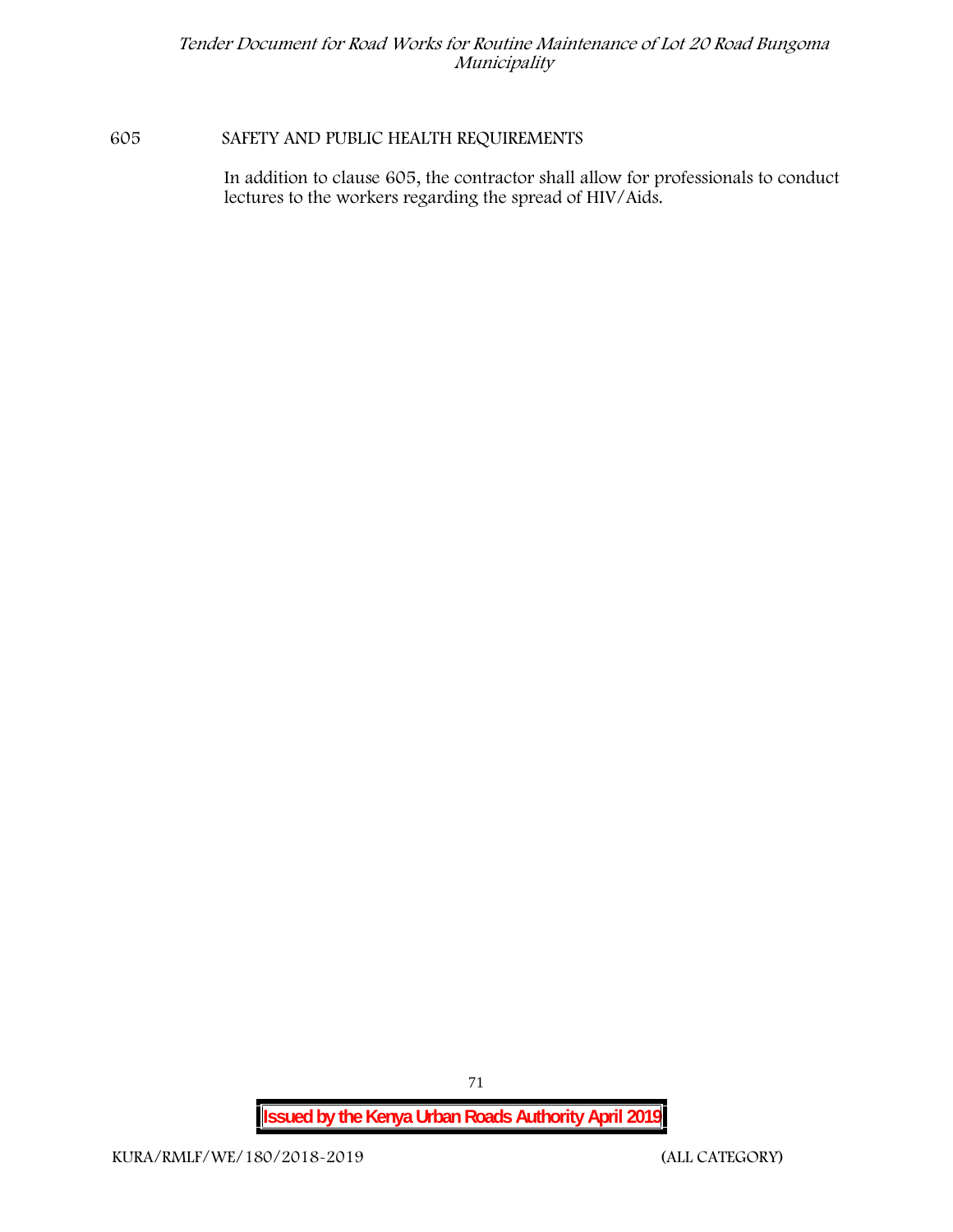# **SECTION 7 - EXCAVATION AND FILLING FOR STRUCTURES**

## **703 EXCAVATION OF FOUNDATIONS FOR STRUCTURES**

Unless otherwise instructed by the Engineer, all excavated surfaces in material other than hard material, on which foundations for structures shall be placed, shall be compacted to 100% MDD (AASHTO T.99) immediately before structures are constructed.

Paragraph 4, last line: - Replace "95%" with "100%".

## **707 BACKFILLING FOR STRUCTURES**

Unless otherwise instructed by the Engineer, all backfilling material shall be compacted to a minimum of 100% MDD (AASHTO T.99).

## **709 EXCAVATIONS FOR RIVER TRAINING AND NEW WATER COURSES**

Payments for river training and establishment of new watercourses shall only be made where such work constitute permanent works. Works done for road deviation or other temporary works shall not qualify for payment.

#### **710 STONE PITCHING**

Stone pitching to drains, inlets and outlets of culverts to embankments and around structure shall consist of sound unweathered rock approved by the Engineer.

The stone as dressed shall be roughly cubical in shape with minimum dimensions of 150 x 150mm for normal thickness of stone pitching.

The surface to receive the pitching shall be compacted and trimmed to slope and the stone laid, interlocked and rammed into the material to give an even finished surface.

In areas where stone pitching has been damaged, the Contractor shall identify such areas and notify the Engineer for his agreement of the extent of the Works required and his approval and instructions to proceed with the Works. Stone Pitching Repair and Reconstruction shall be carried out in accordance with Clause 710 of the Standard Specifications.

The Works shall involve removal of the damaged stone pitching and reconstruction of the said areas in accordance with Clause 710 of the Standard Specifications by use of the sound salvaged material together with any necessary additional material where all such materials shall comply with Section 7 of the Standard Specifications.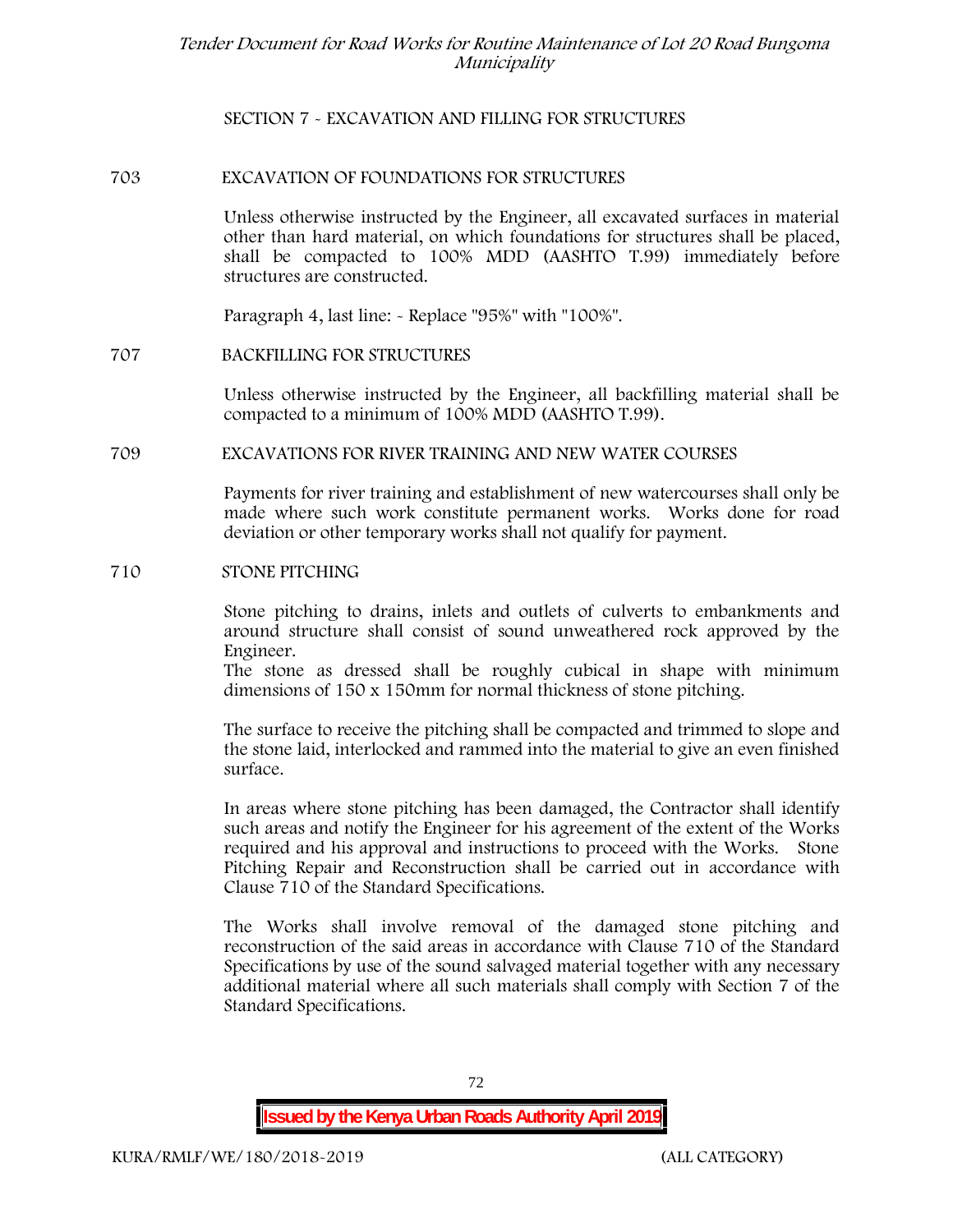Contrary to clause 713 of the standard specifications, the rates inserted for stone pitching shall allow for grouting.

#### **711 GABIONS**

Where instructed by the Engineer the Contractor will install gabions as protection works to washout areas or bridge Piers and or Abutments. Gabions shall be constructed in accordance with Clause 711 of the Standard Specification.

I n cases where existing gabions have been damaged, the Contractor shall identify them and notify the Engineer for his agreement of the extent of the Work required and his approval and instructions to proceed with the Works.

The Works shall involve removal of the damaged gabions / rocks, excavation to the correct levels and grades as directed by the Engineer, and in accordance with Clause 711 of the Standard Specifications and reconstruction with new gabions and other necessary materials as necessary. The damaged gabions shall be recovered and transported to the nearest KURA'S Yard or M.O. R &P.W Department depot.

## **712 RIP-RAP PROTECTION WORK**

Quarry waste or similar approved material shall be used to backfill scoured and eroded side, outfall and cut-off drain. The material shall be compacted to form a flat or curved surface preparatory to stone [pitching of drainage channels, existing and new scour checks as directed by the Engineer.

The surface to receive the pitching shall be compacted and trimmed to slope and the stone hand laid, interlocked and rammed into the material to give an even finished surface. The interstices of the Pitching shall be rammed with insitu material. The insitu material immediately behind the pitching shall be compacted to minimum density of 100% MDD compaction (AASHTO T.99)

## **714 BACKFILL BELOW STRUCTRURES**

Where instructed this shall be carried out in compliance with the requirements of Clause 507 and 804 of the Standard Specification.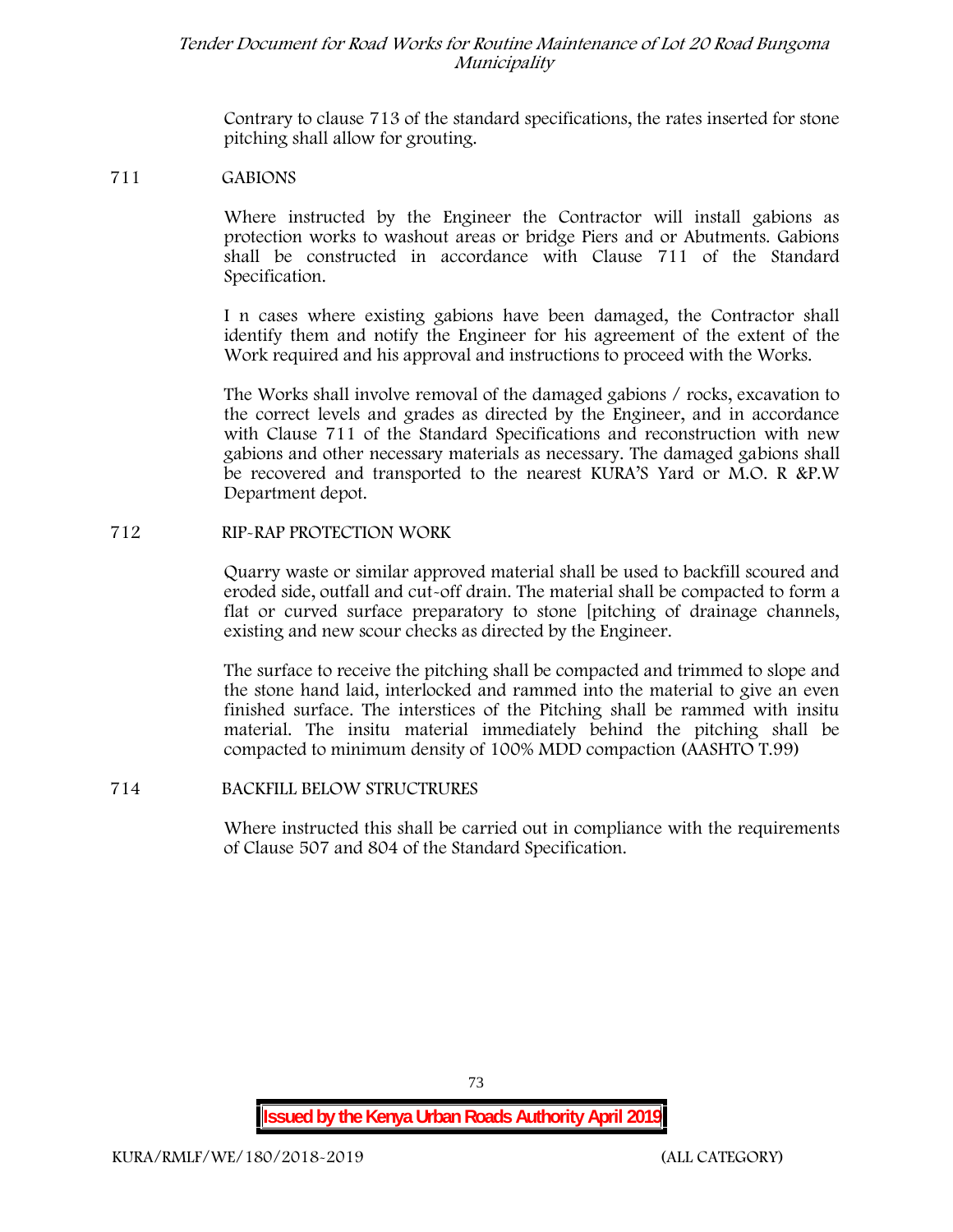## **SECTION 8 - CULVERTS AND DRAINAGE WORKS**

## **801 SCOPE OF SECTION**

The operations specified in this section apply to the installation of drainage works and reinstatement and improvement of the same.

In addition, this Section covers: -

- Extending of existing 450mm, 600mm and 900mm diameter pipes to be compatible with the increased road width or access.
- Desilting and cleaning of existing pipes and outfall drains to make them free flowing.

## **804 EXCAVATION FOR CULVERTS AND DRAINAGE WORKS**

In the Standard Specifications, make the following amendments: -

- (a) In paragraph 6, line 3, and in paragraph 7, line 5 and in paragraph 11, line 6, delete "95%" and insert "100%".
- (b) Removal of Existing Pipe Culverts

Where instructed by the Engineer, the Contractor shall excavate and remove all existing blocked or collapsed culvert pipes of 450mm, 600mm and 900mm diameter including concrete surround, bedding, inlet and outlet structure.

The void left after removal of culvert pipes shall be widened as necessary to accommodate new concrete bedding, pipe and haunching. The payment of this work shall be per linear metre of pipes removed, and the volume in m<sup>3</sup> of inlet/outlet structure removed. The void left by removal of these pipes shall be carefully preserved in order to accommodate replacement of 450mm, 600mm or 900mm diameter pipe culverts as shall be directed by the Engineer.

- (c) Removal of Other Existing Drainage Structures When instructed by the Engineer, the Contractor shall demolish or remove any other structure and payment for this shall be made on day work basis.
- (d) Excavation for Culverts and Drainage Works The Contractor shall carry out all excavations for new culverts and drainage works to the lines, levels, inclinations, and dimensions shown on the drawings or as instructed by the Engineer.

**Issued by the Kenya Urban Roads Authority April 2019**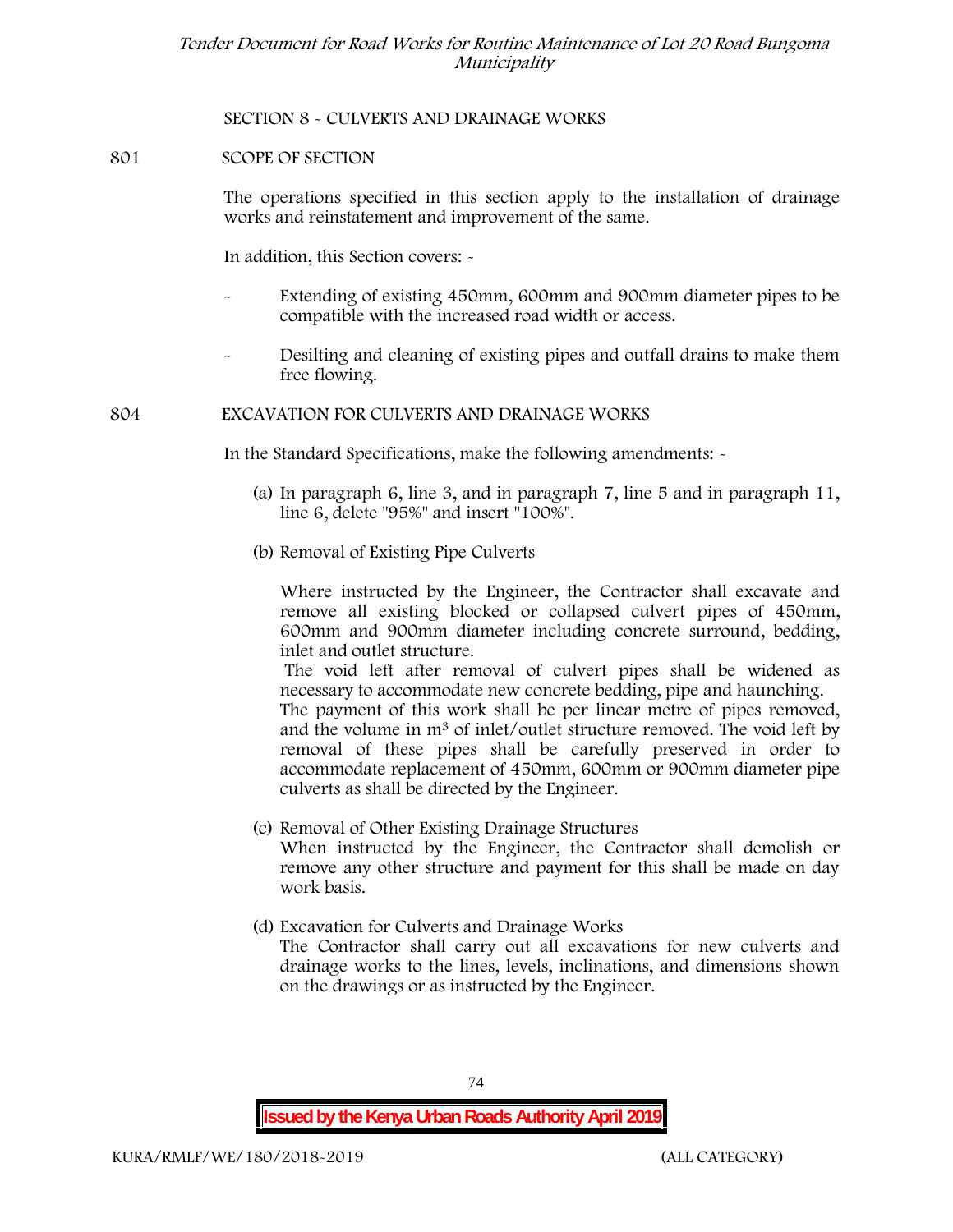## **805 EXCAVATION IN HARD MATERIAL**

In the Standard Specifications, Sub-clauses 805(a) and 805 (b) delete "95%" and insert "100%".

In sub-clause 809(a), paragraph 1, line 1, substitute "95%" with "100%".

In sub-clause 809(c), paragraph 2, line 4, between the words "compacted" and "and shaped" insert the words "to 100% MDD (AASHTO T.99)".

Hard material is material that can be excavated only after blasting with explosives or barring and wedging or the use of a mechanical breaker fitted with a rock point in good condition and operated correctly. Boulders of more than 0.2m<sup>3</sup> occurring in soft material shall be classified as hard material.

## **809 BEDDING AND LAYING OF PIPE CULVERTS**

Concrete pipes shall be laid on a 150mm thick concrete bed of class 15/20 and the pipes shall be bedded on a 1:3 cement: sand mortar at least 50mm thick, 150mm wide and extending the full length of the barrel.

The rates inserted shall allow for compaction of the bottom of excavation to 100% MDD (AASHTO T.99).

## **810 JOINTING CONCRETE PIPES**

The concrete pipes for the culverts shall have ogee joints and will be jointed by 1:2 cement: sand mortar and provided with fillets on the outside as described in clause 810 of the Standard Specification.

# **812 BACKFILLING OVER PIPE CULVERTS**

In the Standard Specifications, clause 812

a) Wherever the expression "dry density of 95% MDD (AASHTO T. 99)" occurs delete and replace with "dry density of 100% MDD (AASHTO T.99)".

The rates entered for laying of pipe culverts shall allow for backfilling to pipe culverts and compacting to 100% MDD (AASHTO T.99) and these works shall not be measured and paid for separately.

## **814 SUBSOIL DRAINS**

In the event of excavation for repairs exposing local seepage, springs or unacceptably high water table, the Engineer may instruct the provision of counter fort or French drains.

75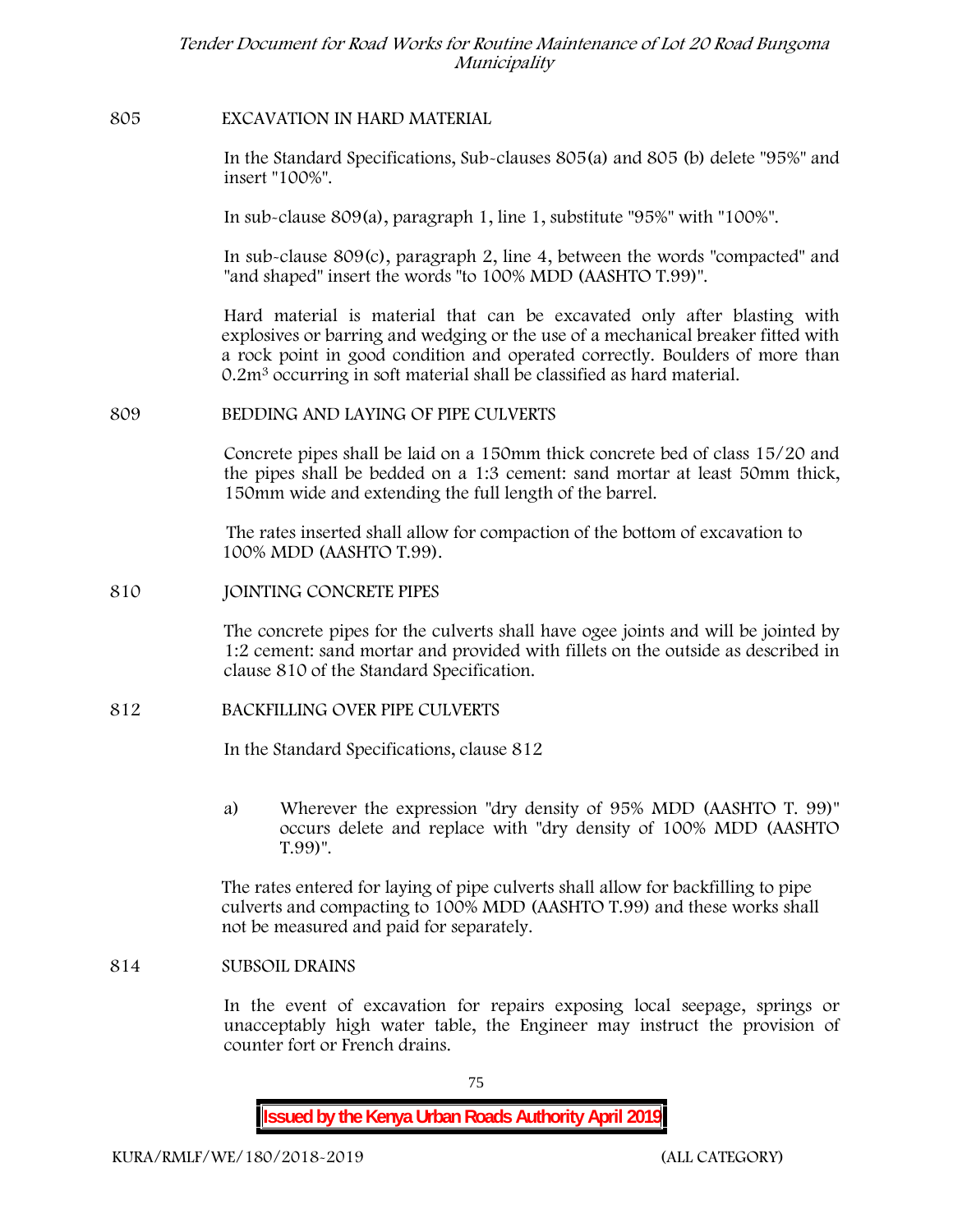These drains shall consist of a trench excavated to the alignment, width, depth and gradient instructed by the Engineer, and backfilled with approved compacted clean hard crushed rock material as specified in clause 815 of the standard specification. Where these drains lie within the carriageway the carriageway shall be reinstated with compacted stabilised gravel and surfaced with hot asphalt or a surface dressing as instructed by the Engineer.

## **815 INVERT BLOCK DRAINS AND HALF ROUND CHANNELS**

Invert Block Drains and Half Round Channels shall be constructed as shown in the drawings provided in accordance with the Standard Specifications where directed by the Engineer.

- **817 REPAIRS TO DRAINS**
- **817.1 Cleaning and Repair of Existing Drains**

In areas of existing side drains, mitre or outfall drains where such are blocked, the Engineer shall instruct the Contractor to clean and clear the drains to free flowing condition.

The work shall consist of:

- (a) Stripping and removal of any extraneous material to spoil including vegetation and roots in the drains to the satisfaction of the engineer.
- (b) Spreading of any spoil to the satisfaction of the Engineer.

Shaping the drains to free flowing condition as directed by the Engineer. Removing any broken side slabs for inverted block drains and replacing with a new removing any broken inverted block drains and replacing with a new one well jointed.

Measurement and Payment for cleaning drains shall be by linear metre of drain cleaned measured as the product of plan area and vertical depth of extraneous material instructed to be removed. No extra payment will be made for removal of vegetation and roots.

**817.2 Channels**

The Engineer may instruct that the Contractor provides open channels in place of existing subdrains where the latter may be damaged or in any other place. The rates entered by the Contractor in the bills of quantities must include for removal and disposal of any subdrain material, excavation to line and level, backfilling and compaction as directed by the engineer. The channels shall be constructed of precast class 20/20 concrete of minimum 80mm thickness and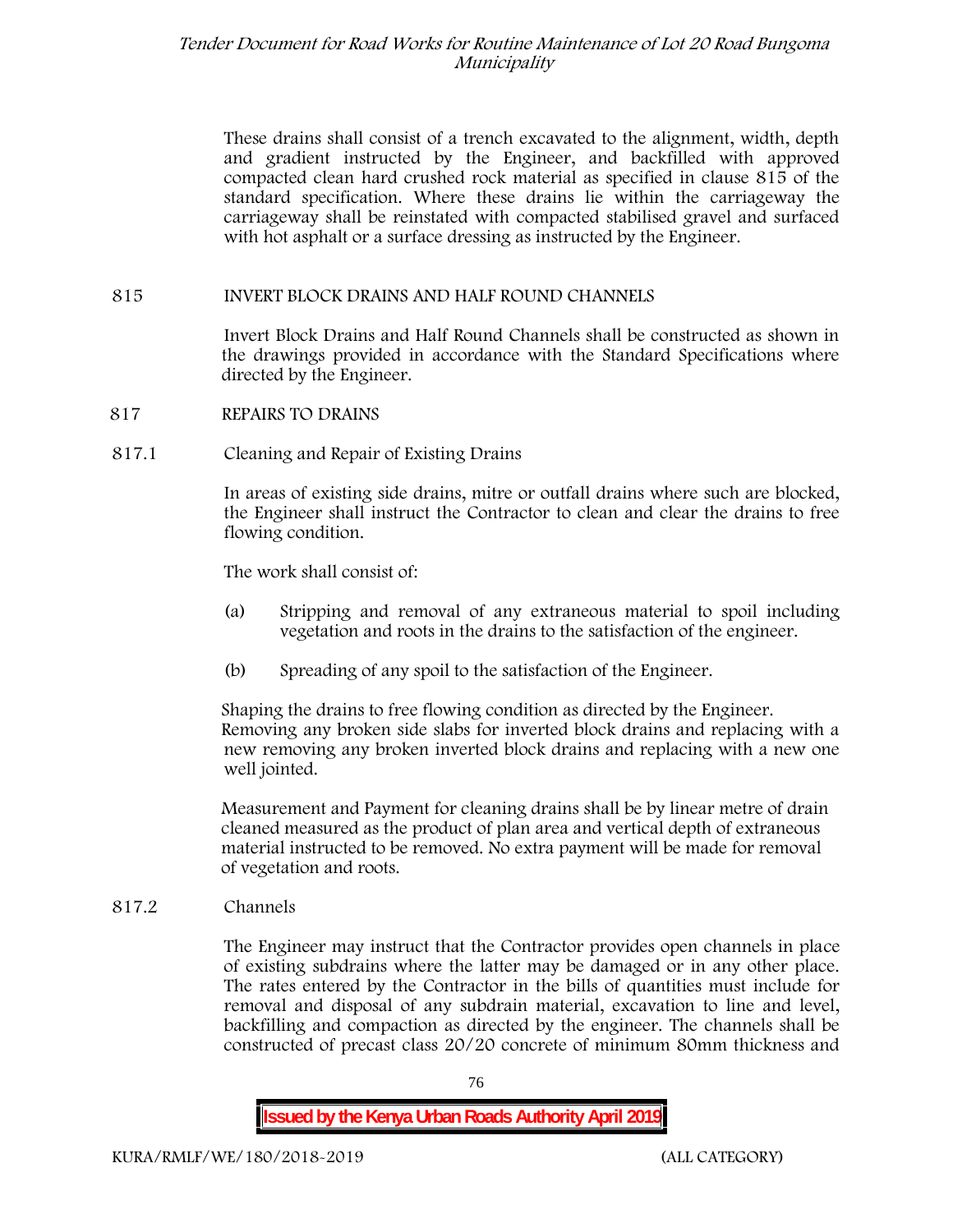lengths or widths not exceeding 1000mm. Joints shall be at least 15mm wide filled with 1:2 cement sand mortar.

**817.3 Rubble fills for protection work**

Quarry waste or similar approved material shall be used to back fill scoured and eroded side, outfall and cut-off drains. The material shall be compacted to form a flat or curved surface preparatory to stone pitching of drainage channels, existing and new scour checks as directed by the Engineer.

**817.4 Stone Pitching**

Stone pitching shall be constructed in accordance with clause 710 of the standard Specification.

**817.5 Gabions**

Gabions shall be constructed in accordance with clause 711 of the standard Specification.

**817.6 Spoil Material**

The Contractor shall be responsible for removal from site of all materials excavated in the course of undertaking works in this section of the specifications, unless suitable for re-use, and deposit of the material in a spoil dump to be approved by the Engineer.

#### **818 SCOUR CHECKS**

Scour checks are to be constructed in mass concrete in accordance with clause 818 of the standard Specifications and the drawings as shall be provided.

- **819 CLEANING AND MAINTENANCE**
- **819.1 Desilting of Pipe Culverts**

Where instructed, Contractor shall desilt the existing pipe culverts by removing all the material from the pipe to make them clean and free flowing.

Measurement and payment shall be by the linear metres of pipes de-silted, regardless of diameter size.

**Issued by the Kenya Urban Roads Authority April 2019**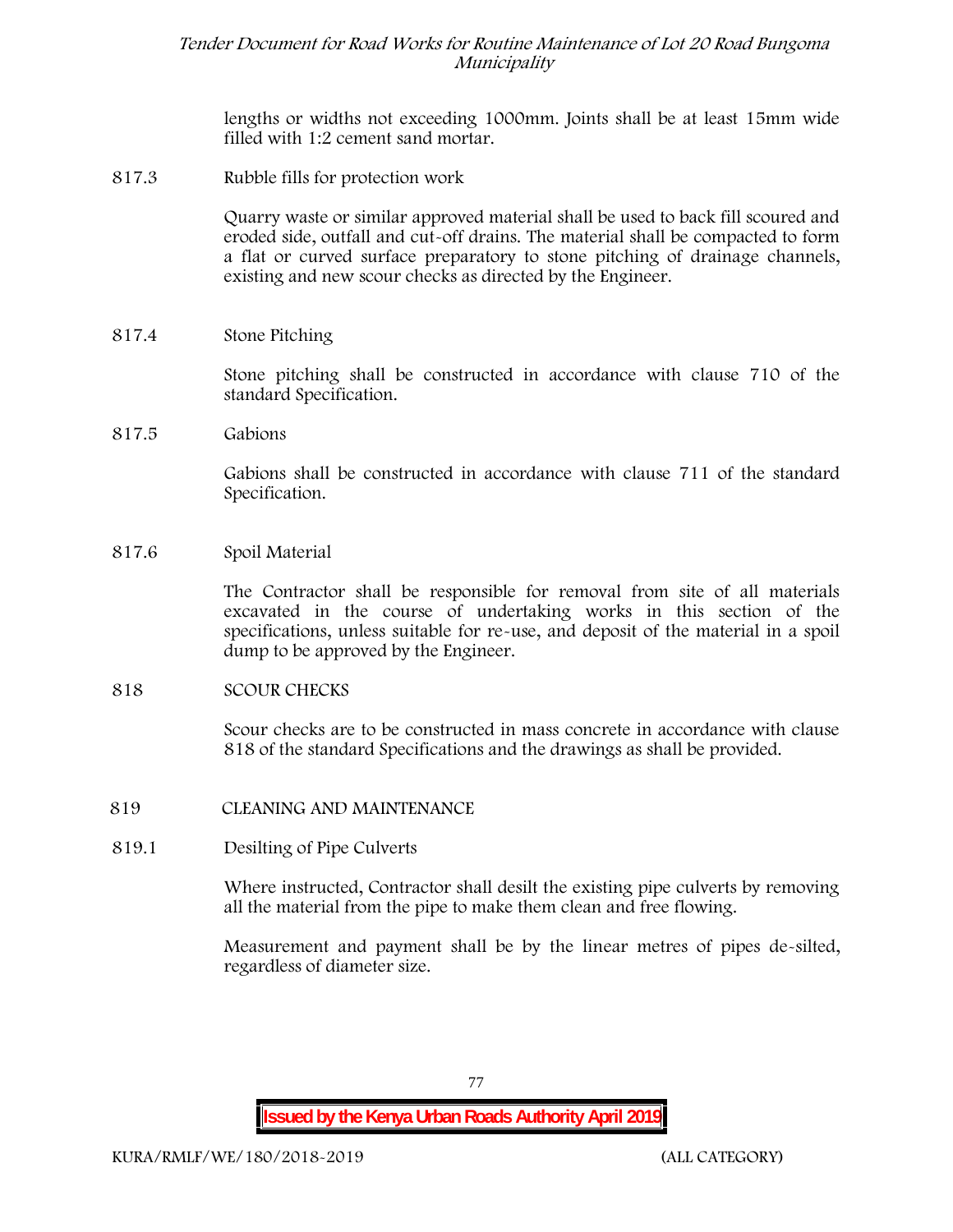## **SECTION 9 - PASSAGE OF TRAFFIC**

## **901 SCOPE OF THE SECTION**

The Contractor shall so arrange his work to ensure the safe passage of the Traffic at all times and if necessary construct and maintain an adequate diversion for traffic complete with all the necessary road traffic signs.

The contractor shall provide to the satisfaction of the Engineer adequate warning signs, temporary restriction signs, advance warning signs, barriers, temporary bumps and any other device and personnel equipped with two way radios to ensure the safe passage of traffic through the works.

When carrying out the Works the Contractor shall have full regard for the safety of all road users.

The Contractor shall also provide sign posts and maintain to the satisfaction of the Engineer all deviations necessary to complete the works. The contractor should allow for the costs of complying with the requirements of this clause in his rates.

The contractor will be deemed to have inspected the site and satisfied himself as to the adequacy of his bid for these works and no additional payments will be made to the contractor for any expenditure on traffic control or the provision of deviations. The employer shall not be liable for inadequate prior investigations of this nature by the contractor.

## **903 MAINTENANCE OF EXISTING ROADS**

The Contractor shall when instructed, maintain the existing project road ahead of works using compacted asphalt concrete type I in accordance with the provisions in clause 1601B – 1607B of the Special Specifications or gravel material depending on the nature of the wearing course surface.

## **904 CONSTRUCTION OF DEVIATIONS**

(a) **General**

In addition to requirement of this clause, the Contractor shall when instructed construct and complete deviations to the satisfaction of the Engineer before commencing any permanent work on the existing road. Also during these works the contractor is supposed to provide a detour of adequate pipe culverts for pedestrian and traffic crossing where there is bridge works.

Subject to the approval by the Employer, the Contractor may maintain and use existing roads for deviation. Payment for this, made in accordance with clause 912 (a) (i), shall be by the Kilometre used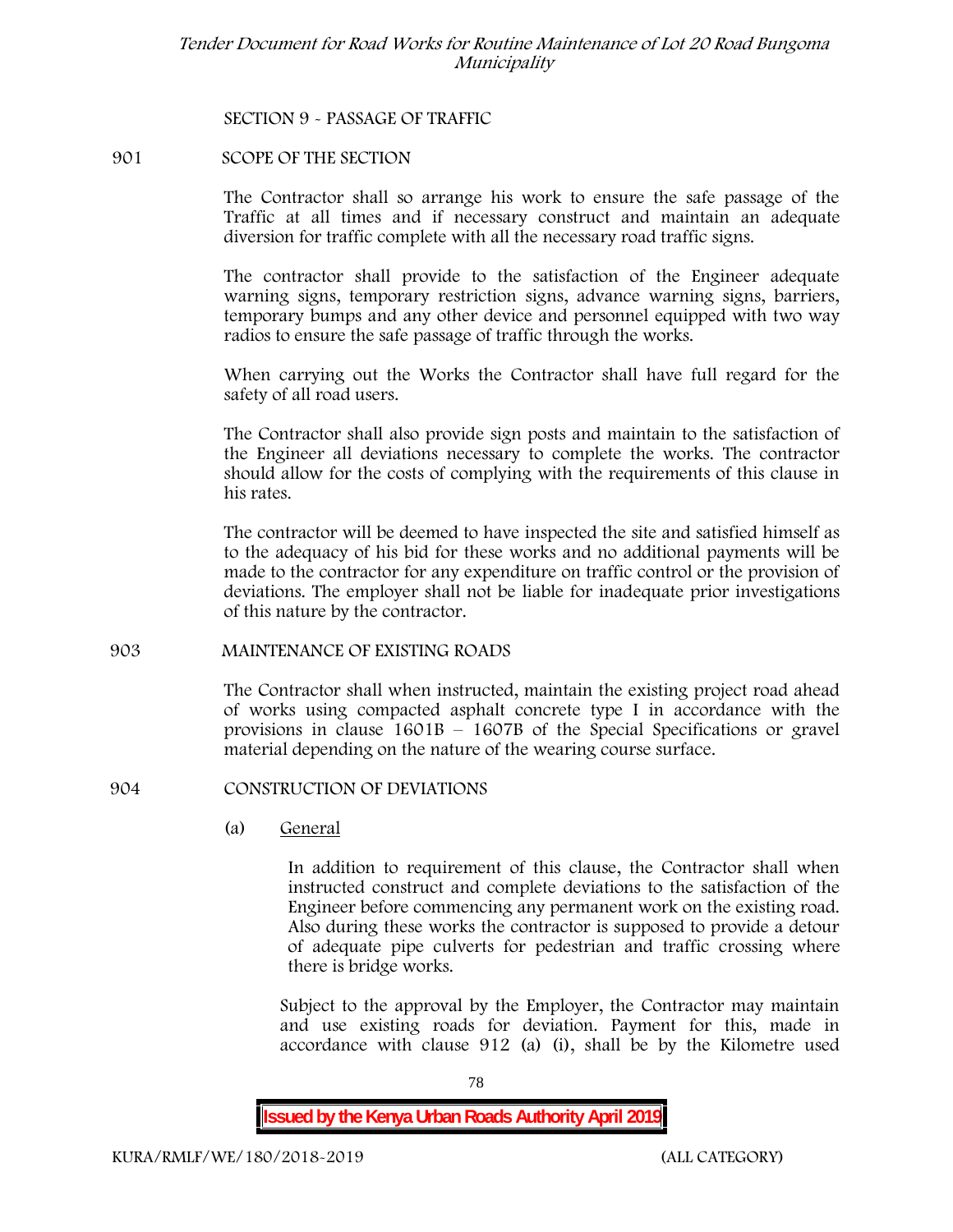depending on the type of road used, whether bituminous or earth/gravel. The rates shall include for the provision of materials and the works involved.

#### b) **Geometry**

The carriageway width of the deviations shall not be less than 6m wide and suitable for 2-way lorry traffic unless otherwise specified.

## c) **Construction**

Unless otherwise instructed gravel wearing course for the deviation shall be 150mm compacted thickness complying with section 10 of the Standard Specification. The Contractor shall allow in his rate for removal of any unsuitable material before placing of gravel wearing course, as this will not be paid for separately.

In addition to provision of this clause, Contractor is required to sprinkle water at least 4 times a day at the rate of  $1$  to  $1.4$  litres/ $M<sup>2</sup>$  in regular interval to minimise the effects of dust. Latest sprinkling time shall be one hour before the sunset.

Where existing neighbouring roads are used as deviation, Contractor shall carry out repairs and maintenance in parent materials used for the existing base and surfacing of the road being used.

## **906 PASSAGE OF TRAFFIC THROUGH THE WORKS**

The Contractor shall arrange for passage of traffic through the works during construction whenever it is not practicable to make deviations.

Any damage caused by passing traffic through the works shall be made good at the contractor's own cost.

#### **907 SIGNS, BARRIERS AND LIGHTS**

Contractor shall provide signs, barriers and lights as shown in the drawing in Book of Drawings at the locations where the traffic is being carried off the existing road to the deviation and back again to existing road. The Contractor shall provide ramps and carry out any other measures as instructed by the Engineer to safely carry traffic from the road to deviation.

Contrary to what has been specified in this clause the road signs provided shall be fully reflectorised and in conformity with clause 9.1 of the "Manual for Traffic Signs in Kenya Part II".

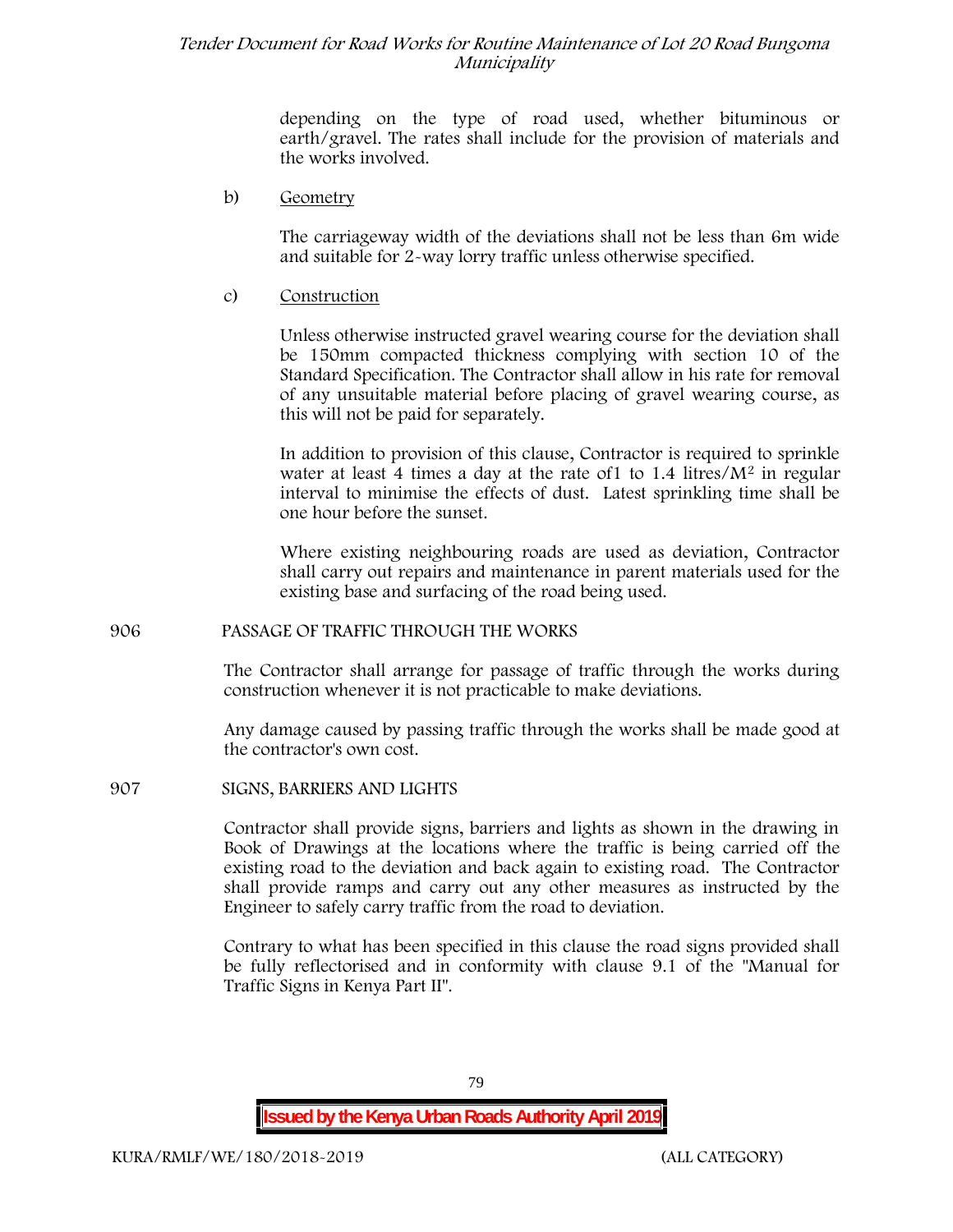#### **909 ASSISTANCE TO PUBLIC**

In addition to provision of clause 909, Contractor shall maintain close liaison with the relevant authorities to clear any broken down or accident vehicles from the deviations and the main road, in order to maintain smooth and safe flow of the traffic. Further, the Contractor shall provide a traffic management plan to be approved by the Engineer before the commencement of any construction works and execute the same, to the satisfaction of the Engineer, during the entire period of project implementation. A draft traffic management plan shall be submitted with Bid.

## **912 MEASUREMENT AND PAYMENT**

#### **Construct Deviation**

#### **Road Deviation**

The Contractor shall be paid only 50% of the rate for this when he completes deviation road to the satisfaction of the Engineer. The balance shall be paid in equal monthly instalments over the contract period, as he satisfactorily maintains the deviation (as per clause 904 and 905 above) when it is in operation.

Where existing neighbouring road has been used as deviation, payment shall be by the kilometre rate and shall include the cost of repairs and maintenance of the road carried out in parent base and subbase materials.

## **Deviation using Pipe Culverts**

The Contractor shall be paid only 50% of the rate for this when he completes deviation to the satisfaction of the Engineer. The balance shall be paid in equal monthly instalments over the contract period, as he satisfactorily maintains the deviation when it is in operation. The Contractor shall be paid full amount when the bridge under construction will be in use.

## **Maintain existing road**

Asphalt Concrete or gravel for maintaining the existing road shall be measured by the cubic metre placed and compacted upon the road

## **Passage of traffic through the works**

Payment shall be made on Lump Sum basis.

## **Assistance to Public**

The Contractor will be deemed to have included cost of this item in other items and no separate payment shall be made.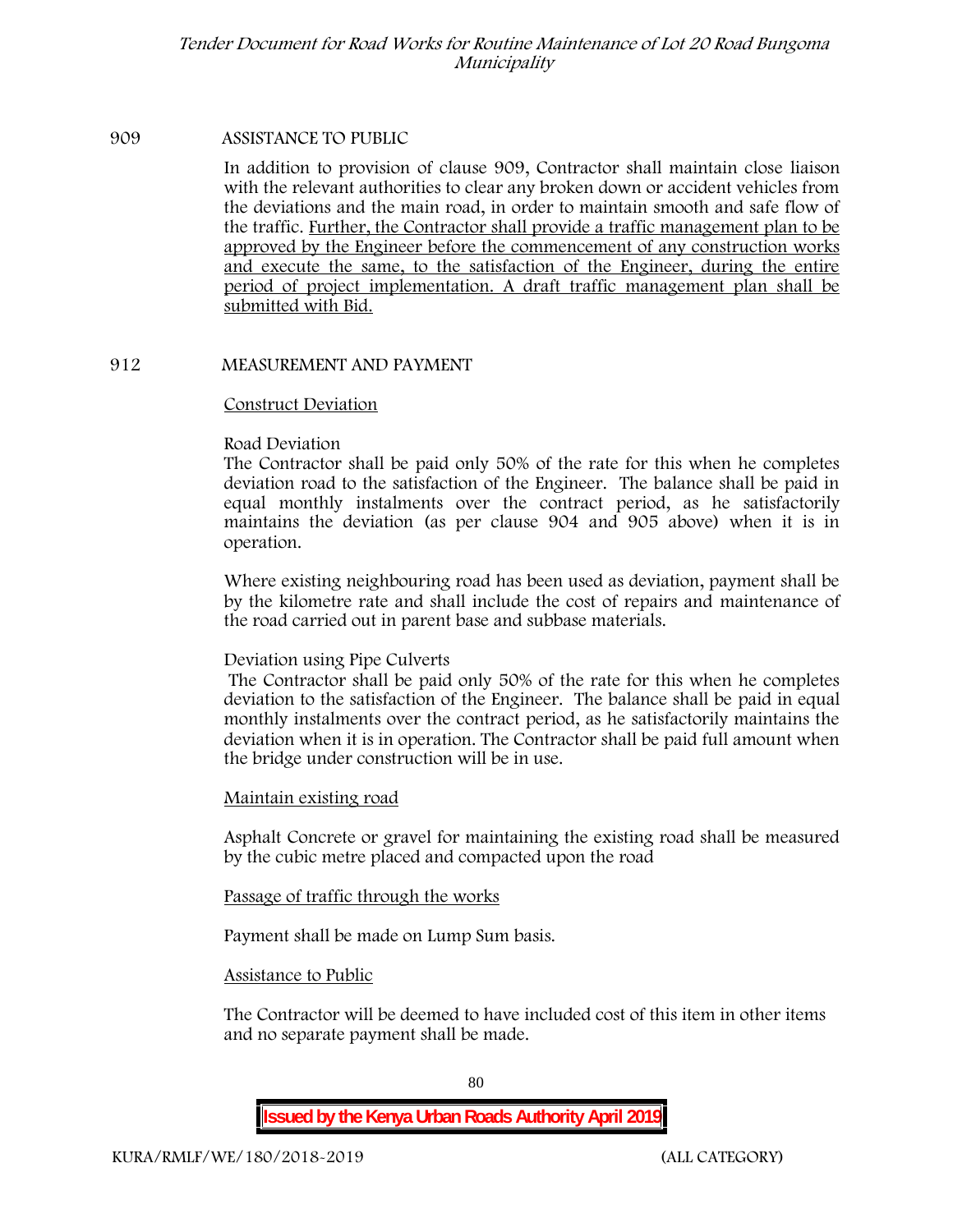# **SECTION 10 – GRADING AND GRAVELLING**

#### **1001 GENERAL**

Grading covers the works involved in the reinstatement of the road carriageway to the camber by removing the high points and filling up gullies, corrugations and wheel ruts to restore smooth running surface. Gravelling consists of excavation, loading, hauling, spreading, watering and compaction of gravel or softstone wearing course material on the formation of the road carriageway.

#### Ditch and Shoulder grading

The activity consists of cutting of a  $V$  – ditch and reinstating or reforming of the shoulders of road using either Towed or Motor grader.

#### Carriageway grading

## **(i) Light grading**

This consists of trimming of the carriageway to control roughness and corrugations using either a towed grader or a motorized grader.

## **(ii) Heavy grading**

This consists of scarifying the existing carriageway surface, cutting high spots and moving materials to fill potholes, corrugations and wheel ruts and reshaping of the surface to the specified camber, using either a towed grader or a motorized grader. All loose rocks, roots, grasses shall be removed and disposed well clear off the drains.

Heavy grading will be considered if 70% of the road has potholes, corrugations and wheel ruts of over 200mm deep.

The material shall be bladed toward the center of the road starting from both edges until the specified camber is achieved.

## **1002 MATERIALS**

Gravel shall include lateritic gravel, quartzitic gravel, calcareous gravel, decomposed rock, softstone/quarry waste material, clayey sand and crushed rock.

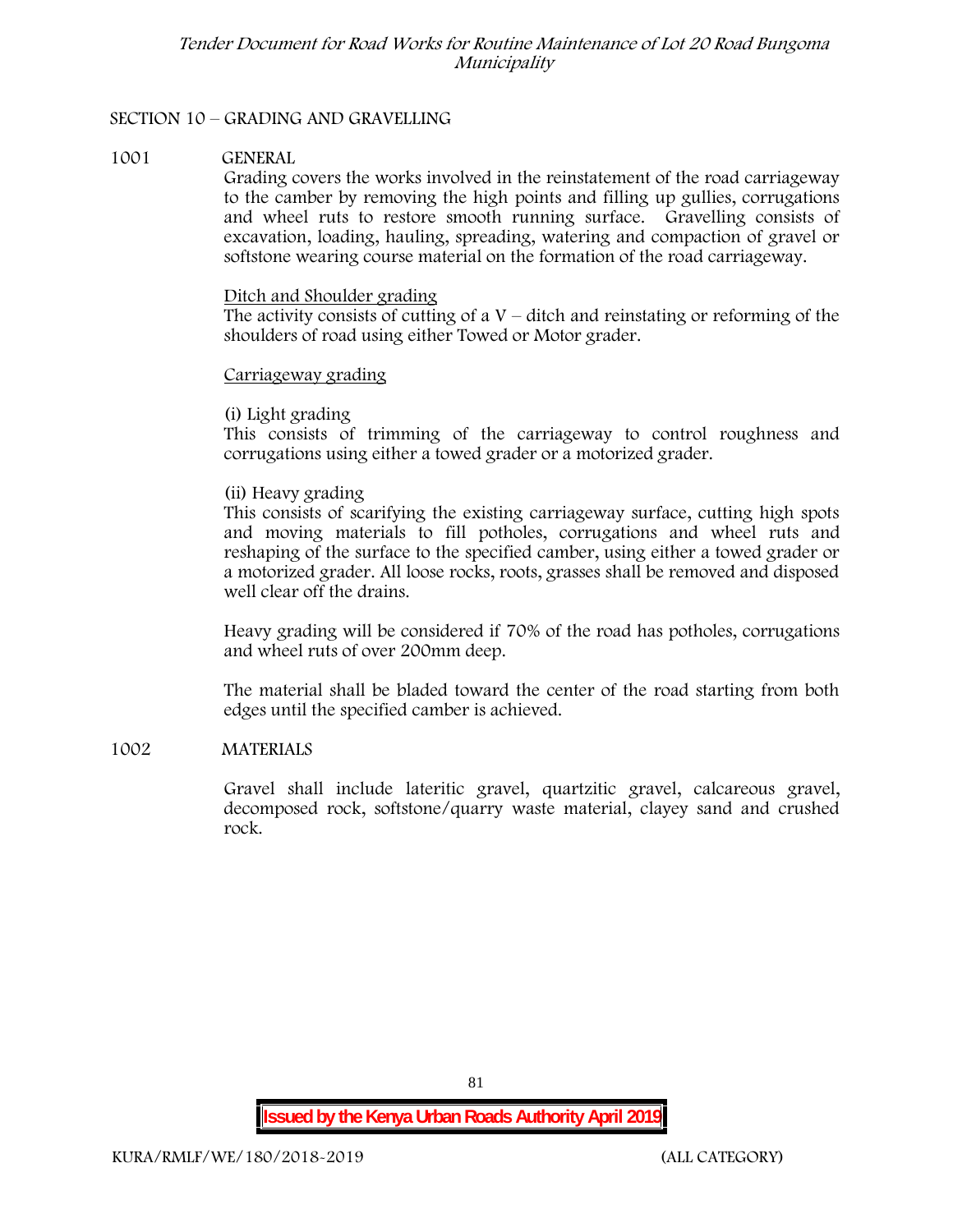## **1003 MATERIAL REQUIREMENTS**

Gravel material shall conform to the requirements given below:

| <b>GRADING REQUIREMENTS</b> |                                  |     |  |
|-----------------------------|----------------------------------|-----|--|
|                             | <b>AFTER COMPACTION</b>          |     |  |
| Sieve                       | % by weight                      |     |  |
| (mm)                        | passing                          |     |  |
| 40                          | 100                              |     |  |
| 28                          | $95 - 100$                       |     |  |
| 20                          | $85 - 100$                       |     |  |
| 14                          | $65 - 100$                       |     |  |
| 10                          | $55 - 100$                       |     |  |
| 5                           | $35 - 92$                        |     |  |
| $\overline{2}$              | $23 - 77$                        |     |  |
|                             | $18 - 62$                        |     |  |
| 0.425                       | $14 - 50$                        |     |  |
| 0.075                       | $10 - 40$                        |     |  |
|                             | PLASTICITY INDEX REQUIREMENTS PI |     |  |
| Zone                        | Min                              | Max |  |
| <b>WET</b>                  | 5                                | 15  |  |
| DRY                         | 10                               | 25  |  |

| BEARING STRENGTH REQUIREMENTS                   |                                    |                |  |  |  |
|-------------------------------------------------|------------------------------------|----------------|--|--|--|
| Traffic                                         | <b>CBR</b>                         | DCP Equivalent |  |  |  |
| Commercial                                      |                                    | mm/Blow        |  |  |  |
| VPD                                             |                                    |                |  |  |  |
| Greater than                                    | $2\Omega$                          | 11             |  |  |  |
| 15                                              |                                    |                |  |  |  |
| Less than 15                                    | 15                                 | 14             |  |  |  |
| CBR at 95% at MDD, Modified AASHTO and 4        |                                    |                |  |  |  |
| days soak                                       |                                    |                |  |  |  |
| Lower quality material (CBR 15) may be accepted |                                    |                |  |  |  |
|                                                 | if no better material can be found |                |  |  |  |

NB: Wet Zone – mean annual rainfall greater than 500mm Dry Zone – mean annual rainfall less than 500mm

**SECTION 11 – SHOULDERS TO PAVEMENT**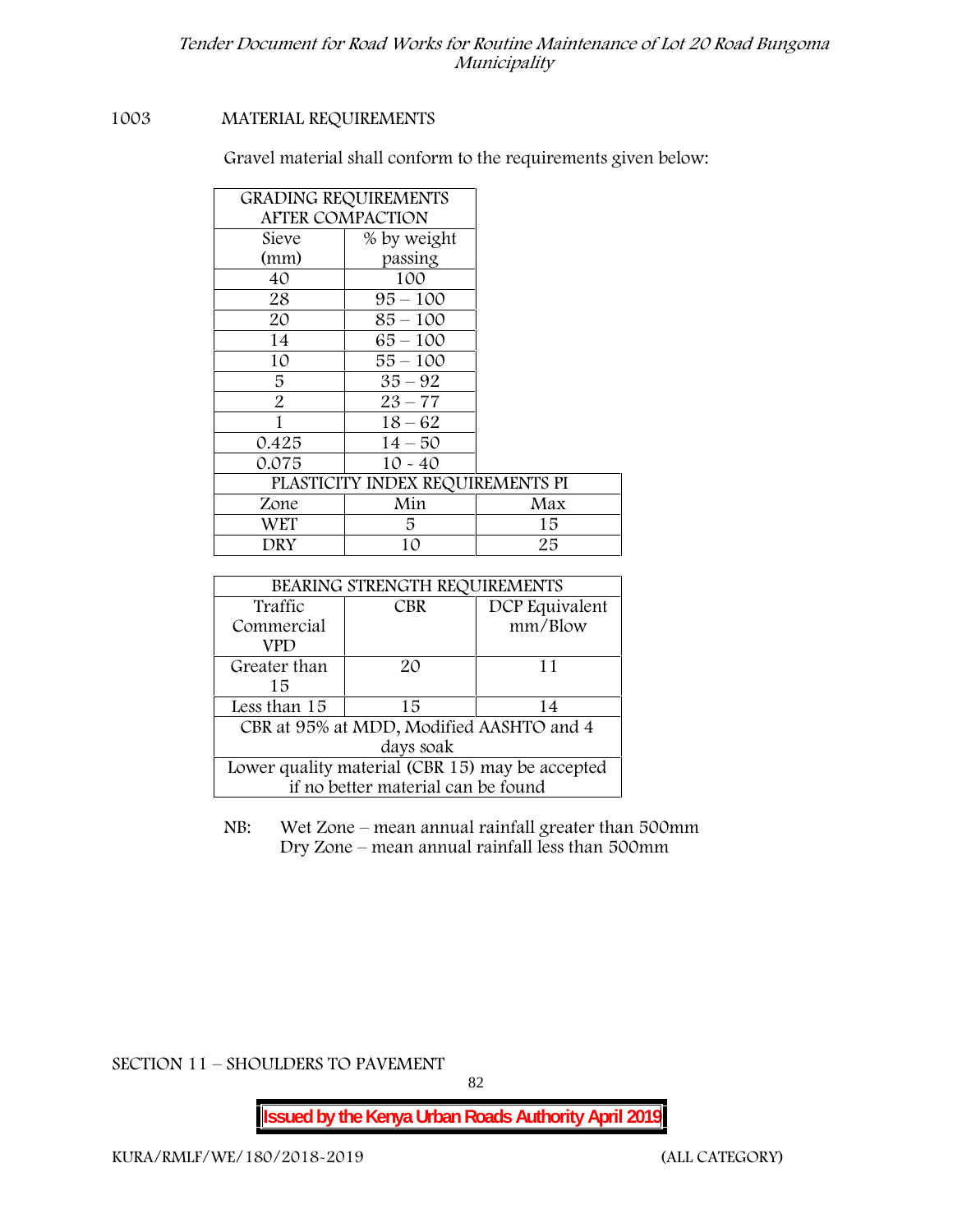#### **1101 GENERAL**

Shoulders shall be constructed in accordance with guidelines given in 1102 and as directed by the Engineer.

For sections where shoulders are extremely low and requires fill material before the shoulder is reconstructed, the construction of fill embankment shall be in accordance with Section 5 of this specification.

#### **1102 MATERIAL FOR CONSTRUCTION OF SHOULDERS**

The shoulders shall be 1.0m wide both sides and shall be formed of 150mm thick well compacted soft stone material and topsoiled with red coffee soil and planted with grass.

Low shoulder shall be reconstructed by cutting benches, filling and compacting approved fill material to form the formation to the shoulders.

Shoulder reconstruction shall be same in all sections including the slip roads.

## **1105 SURFACE TREATMENT OF SHOULDERS**

The shoulders shall be planted with creeping type kikuyu grass.

## **1106 MEASUREMENT AND PAYMENT**

Payment for shoulder construction shall be in accordance with the relevant clauses in sections 11, 12, 14, 15 and 23 of the relevant Specifications. Payment for fill material on shoulder shall be in accordance with Section 5 of this specification.

**Issued by the Kenya Urban Roads Authority April 2019**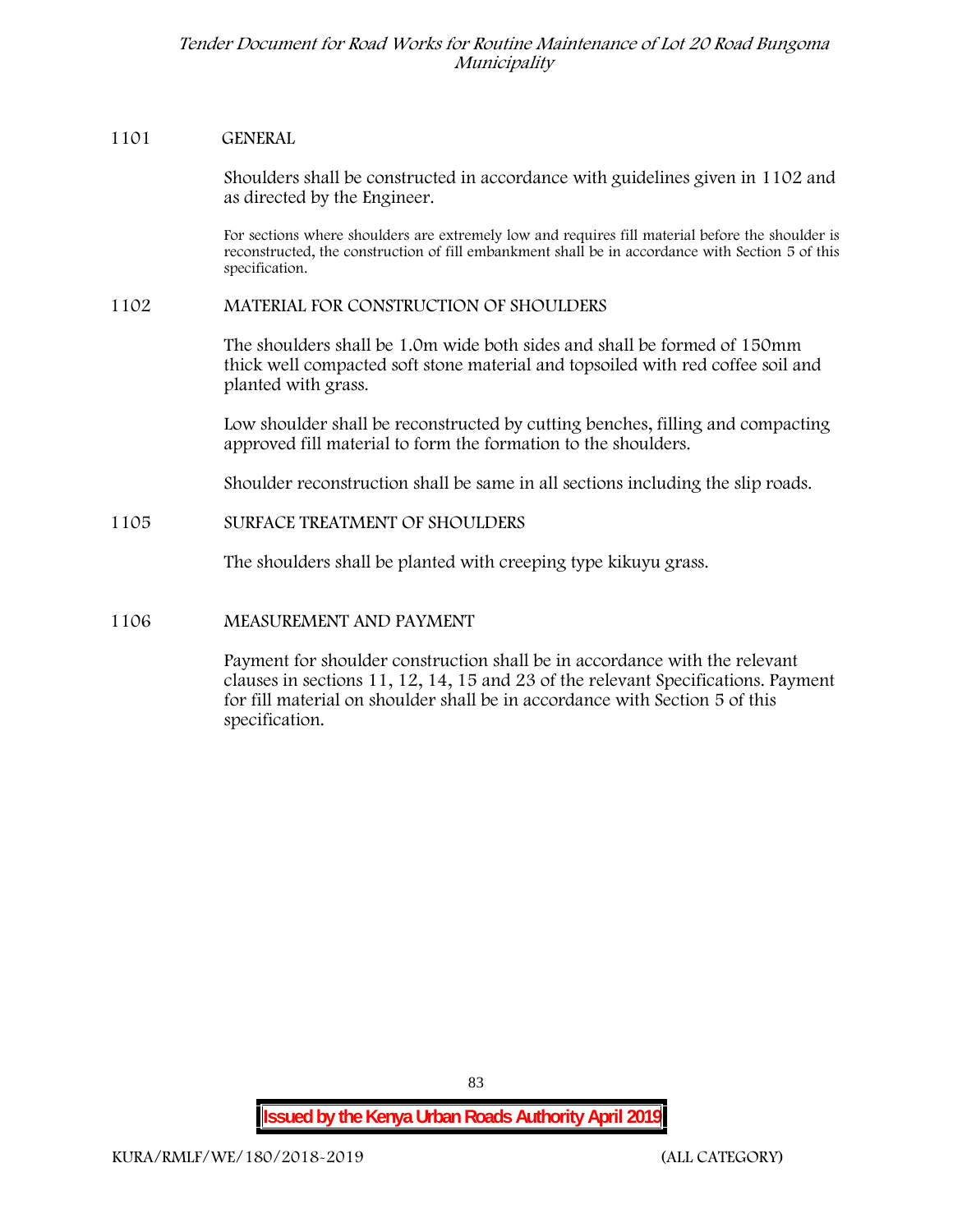## **SECTION 12 - NATURAL MATERIAL SUBBASE AND BASE**

## **1201 GENERAL**

Where instructed by the Engineer, the Contractor shall undertake repairs, widening and reprocessing to the existing carriageway and shoulders in accordance with sections 12 and 14 of the Special Specifications.

**a) Areas to be scarified and reprocessed**

The contractor will scarify, add new material and reprocess sections as determined by the Engineer.

**b) Pavement repairs**

The Contractor will carry out repairs to base and subbase as directed by the Engineer and according to Specifications given in Sections 12 and 14 of the Standard Specifications.

**c) Pavement widening**

The Contractor shall, as directed by the Engineer, bench and compact the subgrade to 100% MDD (AASHTO T99), provide lay and compact material for subbase and base as directed by the Engineer and in accordance with Sections 5 and 12 of the Standard Specifications.

## **1203 MATERIAL REQUIREMENTS**

Natural materials for base and subbase shall conform to the specifications given in Section 12 of the Standard Specifications for Road and Bridge Construction for cement and lime improved base and subbase.

## **1209 MEASUREMENT AND PAYMENT**

Natural material for subbase and base shall be measured by the cubic metre placed and compacted upon the road calculated as the product of the compacted sectional area laid and the length.

## **1210 HAND PACKED STONE**

Hand packed stone base is a layer of hand laid stone of defined size and durable in nature, laid in a manner such that when proof rolled and compacted it forms a stable and dense matrix as a road base.

84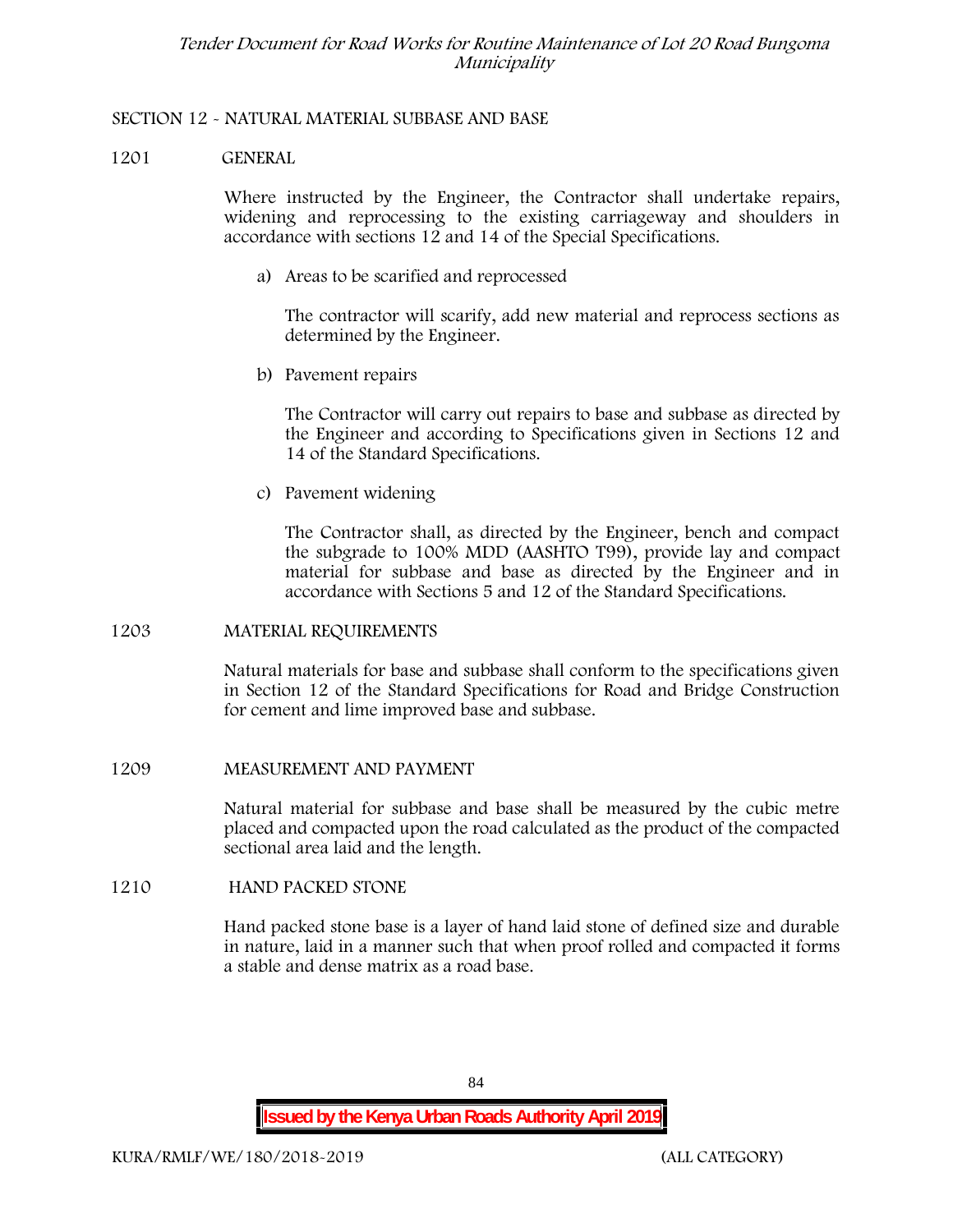# **a) Material for Hand Packed Stone Base**

This shall consist of durable stone with nominal base dimensions of 75 mm square and minimum height of 150 mm or when compacted to give a layer of 150 mm. The stone shall be class C with the following requirements:

| LAA 45 max |         |
|------------|---------|
| ACV        | 32 max  |
| <b>SSS</b> | 12 max  |
| -FI        | 30 max  |
| CR.        | 60 min. |

It shall be free from foreign matter. The fines passing 0.425 mm sieve shall be **NONPLASTIC**

## **b) Laying**

The stone shall be laid by hand closely together. The stone shall be carefully bedded and tightly wedged with suitable spalls. The base of the stone shall alternate with the apex in all directions or as directed by the Engineer. The layer shall be proof rolled with a loaded scrapper or truck with a minimum axle load of 8 tonnes in the presence of the Engineer who shall approve of its stability before compaction.

## **c) Compaction**

This shall be by a steel wheeled roller of at least five tonnes per metre width of roll. It shall consist of four static runs or until there is no movement under the roller. There shall follow vibratory compaction until an average dry density of 85% minimum of specific gravity of stone has been achieved. No result shall be below 82% of specific gravity. The surface of the compacted layer shall then be levelled by quarry dust (0/6 mm). The dust shall have the following specifications:

| <b>Oraunig</b> |            |  |  |  |  |
|----------------|------------|--|--|--|--|
| Sieve Size     | % Passing  |  |  |  |  |
| 10             | 100        |  |  |  |  |
| 6.3            | $90 - 100$ |  |  |  |  |
| 4              | 75-95      |  |  |  |  |
| $\overline{2}$ | $50 - 70$  |  |  |  |  |
|                | $33 - 50$  |  |  |  |  |
| 0.425          | $20 - 33$  |  |  |  |  |
| 0.300          | $16 - 28$  |  |  |  |  |
| 0.150          | $10 - 20$  |  |  |  |  |
| 0.075          | $6 - 12$   |  |  |  |  |

The stone shall be class C

**Grading**

The dust shall be free from foreign matter and fines passing 0.425 mm sieve shall be **NON-PLASTIC**. The maximum layer shall be 40 mm or as directed by the Engineer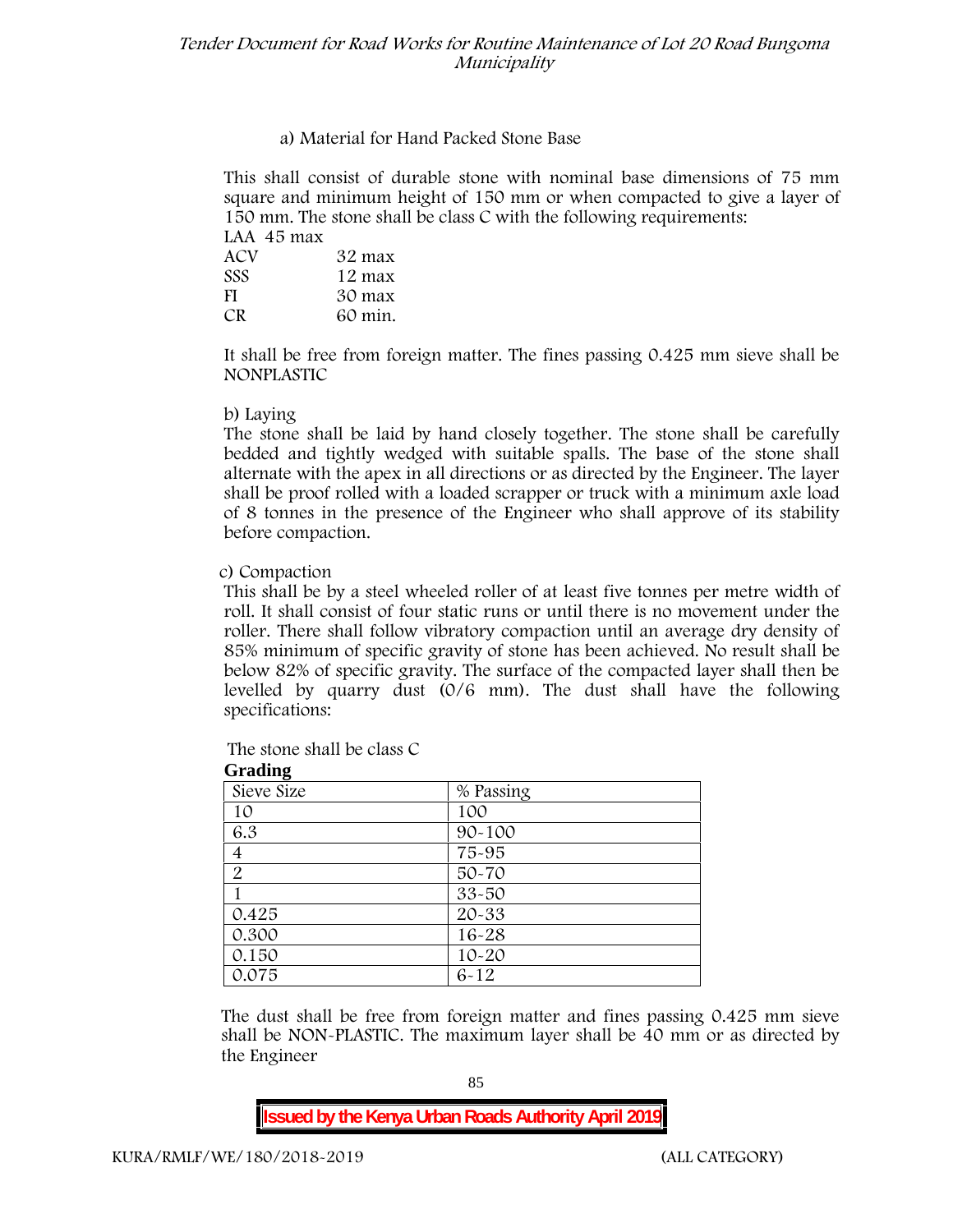## **d) Measurement and Payment**

Payment shall be by the cubic metre laid  $(m<sup>3</sup>)$ . Measurement of volume shall be determined as the product of length and compacted thickness laid. The rate quoted for this item should include the cost for laying the levelling quarry dust layer, as no extra payment shall be made for this layer.

## **1211 REPROCESSING EXISTING PAVEMENT LAYERS**

# **(b) General**

The existing surfacing and the base shall be reprocessed with additional material and the composite mixture shall be compacted to form the subbase layer.

Before commencement of the work the Contractor shall propose plants and equipments he proposes to use for this activity.

The Contractor after approval of his proposal shall carry out test section in accordance with Section 3 of the Standard Specifications.

- (c) The existing surfacing and base course shall be broken up to specified depth and reprocessed in place, where required. The underlying layers shall not be damaged, and material from one layer may normally not be mixed with that of another layer. Where unauthorized mixing occurs or where the material is contaminated in any way by the actions of the Contractor, and the contaminated material does not meet the specified requirements of for the particular layer, he shall remove such material and replace it with other approved material, all at his own expense.
- (d) Any mixture composition of the new layer must not contain more than 30% of the bituminous material by volume. The mixture must not contain pieces of bound bituminous material larger than 37.5mm, and any such material shall be removed at the Contractor's cost.
- (e) The requirements for imported material used in the respective pavement layers shall comply with the limitations, norms, sizes and strengths specified in the Standard Specifications clause 1203(b) and (d) and shall be worked as per Section 14 of the Standard Specification.
- (f) Material reworked in-situ or that obtained from existing pavement is not expected to comply with the material requirements but the reworking should achieve the specified requirements.

86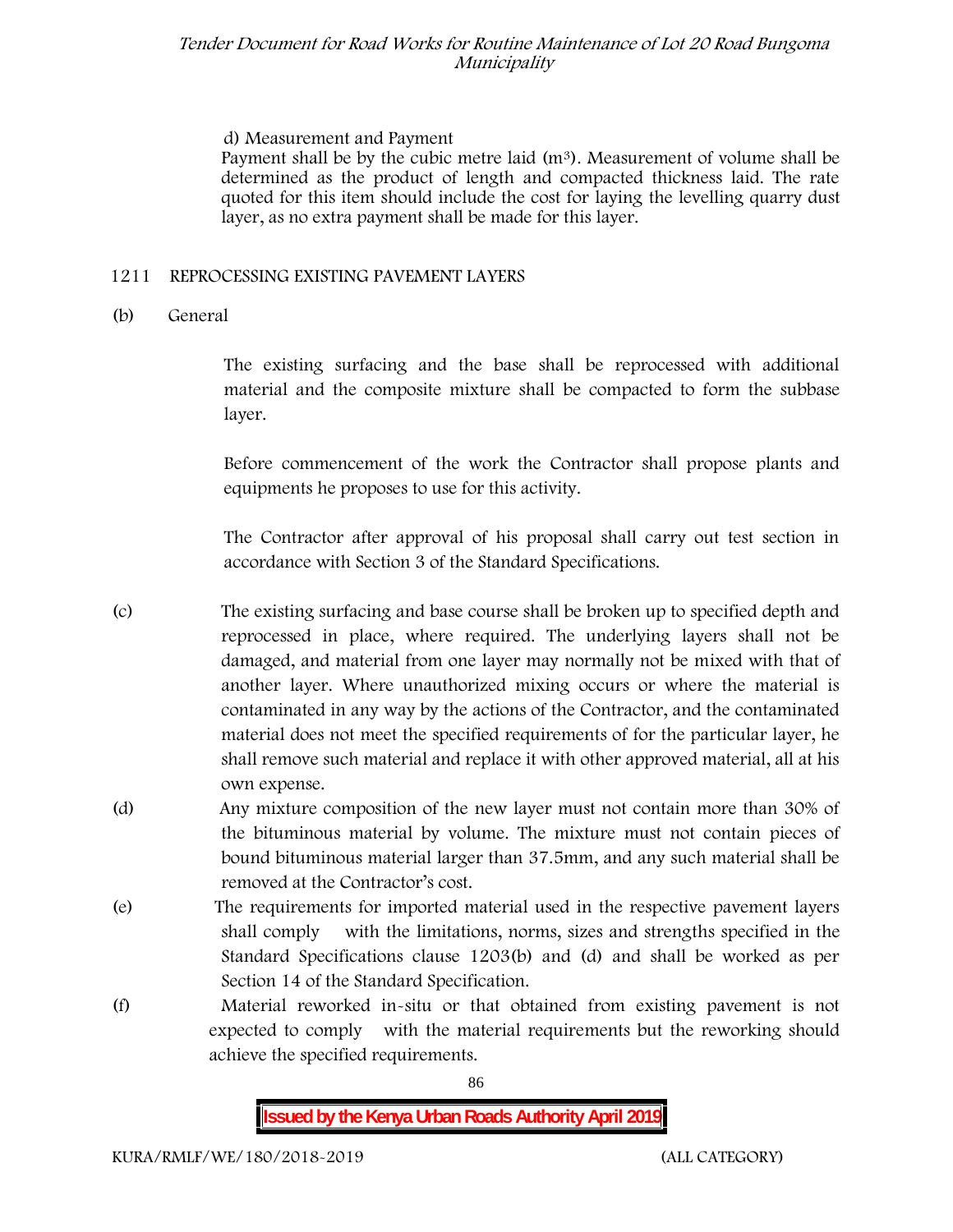(g) Where the thickness of any existing pavement layer requires to be supplemented within reprocessing and the thickness of the additional material after compaction will be less than 100mm, the existing layer shall be scarified to a depth that will give a layer thickness of at least 100mm after compacting the loosened existing and the additional material.

# **Controlling the Reworked Depth**

The Contractor shall submit a proven method to method to control the depth of excavation, or layer to be reworked, to the Engineer for approval. The Engineer may order a trial section to be reprocessed before any major length of the road is rehabilitated.

# **Excavations**

Excavations in the pavement shall be kept dry. In the event of water penetrating the underlying layers, construction of the consecutive layers shall be postponed until the underlying layers are dry enough to accommodate the construction plant without deforming or otherwise showing distress.

Step construction shall be carried out per layer at the joint when excavating, both longitudinally (if appropriate) and perpendicular to the direction of travel. The step width shall be 500mm perpendicular to the direction of travel, and 150mm long longitudinally, unless otherwise instructed by the Engineer.

Special care shall be taken when compacting the new material at the joint, ensuring that the specified density is achieved.

**Measurement and Payment**

(a) Item: In-situ reprocessing of existing pavement layers as subbase compacted to specified density (95% MDD AASHTO T180) and thickness.

# Unit: M<sup>3</sup>

The tendered rate shall include full compensation for breaking up the existing pavement layer to specified depth, breaking down and preparing the material and the spreading and mixing in of any additional material

(b)Item: The addition of extra gravel to subbase.

Unit: M<sup>3</sup>

The tendered rate shall include full compensation for procuring and addition of the material to the in-situ scarified layers and the transportation of the material over unlimited free-haul distance. The tendered rates will also include full compensation for prospecting for materials and any payments necessary to acquire the specified quality material.

(c) Excavation of existing bituminous pavement materials including unlimited free-haul.

Unit: M<sup>3</sup>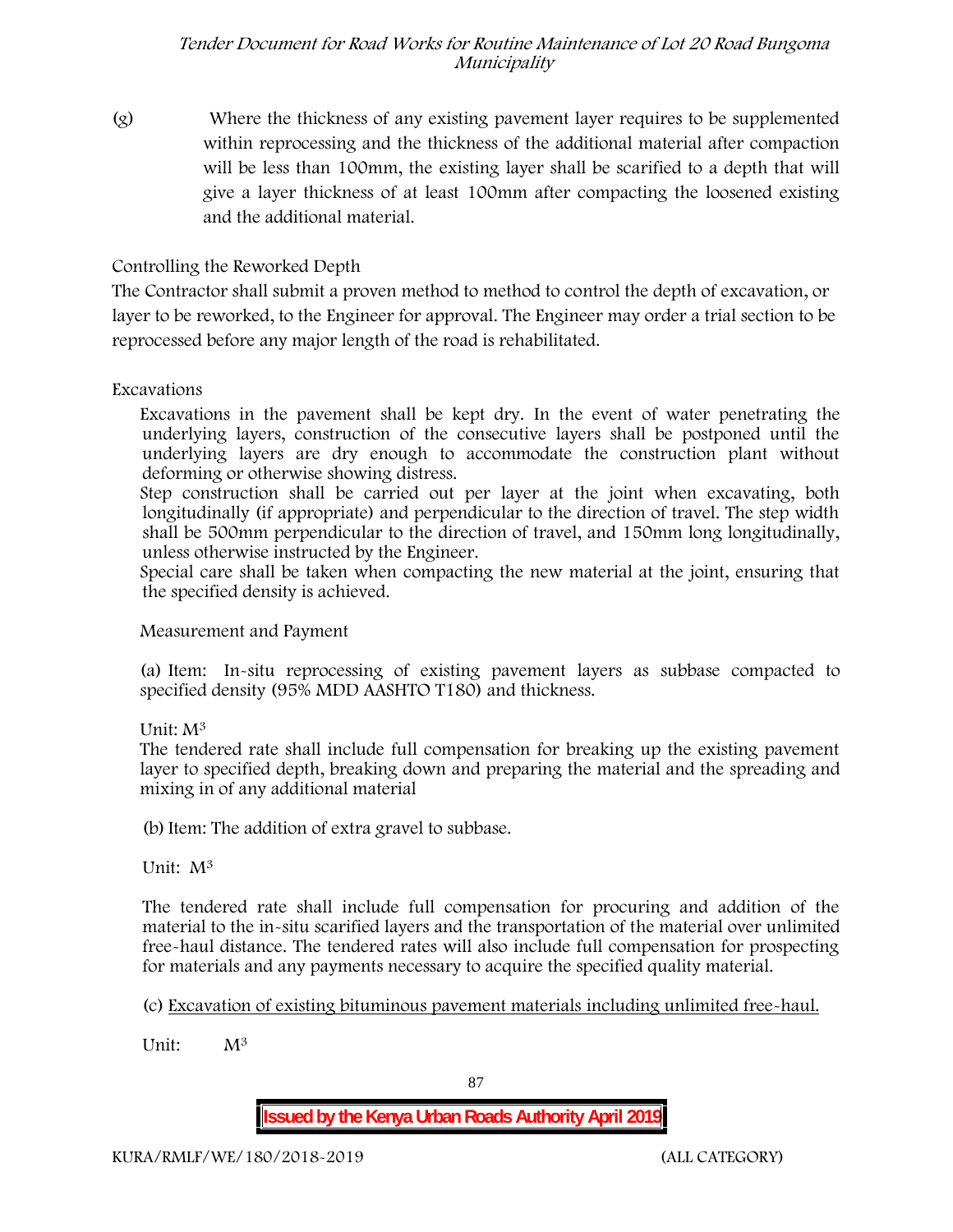The tendered rates shall include full compensation for excavating the existing bituminous material from the pavement layers and for loading, transporting the material for unlimited free-haul, off-loading and disposing of the materials as specified.

# (d) Excavation of the existing pavement

# Unit:  $M^3$

The tendered rate shall include full compensation for excavating the existing material from the pavement layers and for loading, transporting the material for unlimited free-haul distance, off-loading and disposing of the material as specified.

Payment will only be made for breaking up and excavating existing pavement layers to the specified depth if the material is to be removed to spoil.

**Issued by the Kenya Urban Roads Authority April 2019**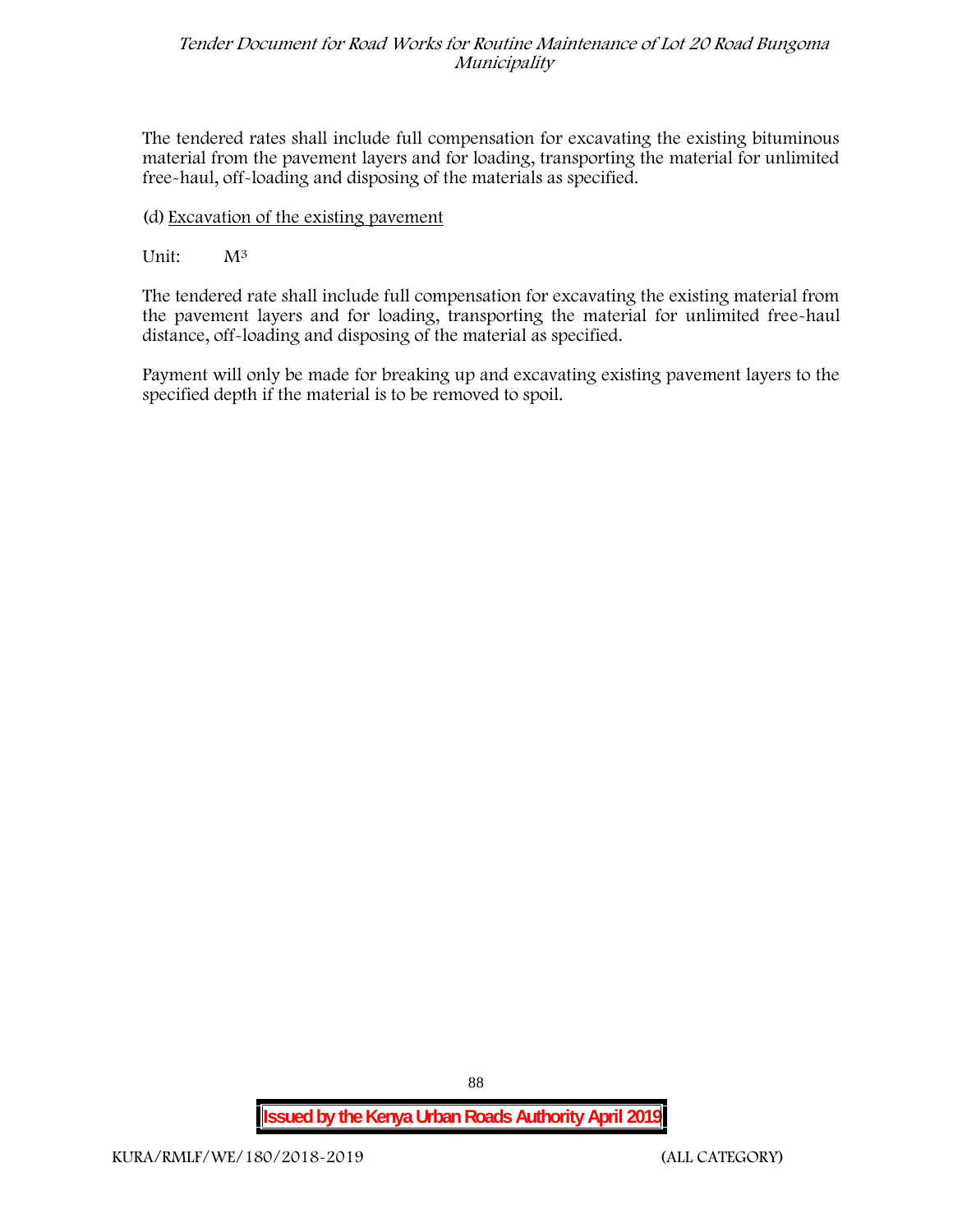## **SECTION 15 - BITUMINOUS SURFACE TREATMENTS**

## **1501B PREPARATION OF SURFACE**

In addition to requirements of Clause 1503B of the Standard Specifications, the contractor shall prepare and Repair Cracks, Edges, Potholes and Other Failures as follows: **-**

a) **Cracks 3.0mm or less in width**

The entire crack area shall be cleaned by brushing with a wire brush and then blowing with a compressed air jet and the crack sealed with 80/100 cutback bitumen using a pouring pot or pressure lance and hand squeegee. The surface shall then de dusted with sand or crushed dust.

b) **Cracks greater than 3.0mm in width**

Before these cracks are filled a steel wire brush or router shall be used to clean them and then a compressed air jet shall be used to clean and remove any foreign or lose material in the crack until the entire crack area is clean.

When the crack and surrounding area have been thoroughly cleaned, dry sand shall be forced into the crack until it is sealed in the manner specified for cracks less than 3.0mm width.

c) **Potholes, edges and other repair areas**

Where instructed, the Contractor shall prepare areas for the repair of potholes, road edges and other repair areas by excavating off unsuitable or failed material and debris, trimming off excavated edges, cleaning and compacting the resulting surfaces and applying MC 30 or MC 70 cut-back bitumen prime coat at a rate of 0.8-1.2 litres/m2, all as directed by the Engineer. Measurement and payment shall be made under the relevant item of Bill No 15. Where the surface repair on potholes and edges are to be carried out, Asphalt Concrete Type I (0/14gradation) shall be used. Bituminous material for repair of failures and other repair areas shall be paid for under the relevant item of Bill No 16

# **PART B - PRIME COAT**

# **1502B MATERIALS FOR PRIME COAT AND TACK COAT.**

For prime coat, the binder shall be a medium-curing cutback MC 70 unless otherwise directed by the Engineer.

The rate of spray of bituminous prime coat refers to the gross volume of the cutback bitumen, that is to say the volume of the bitumen plus dilatants.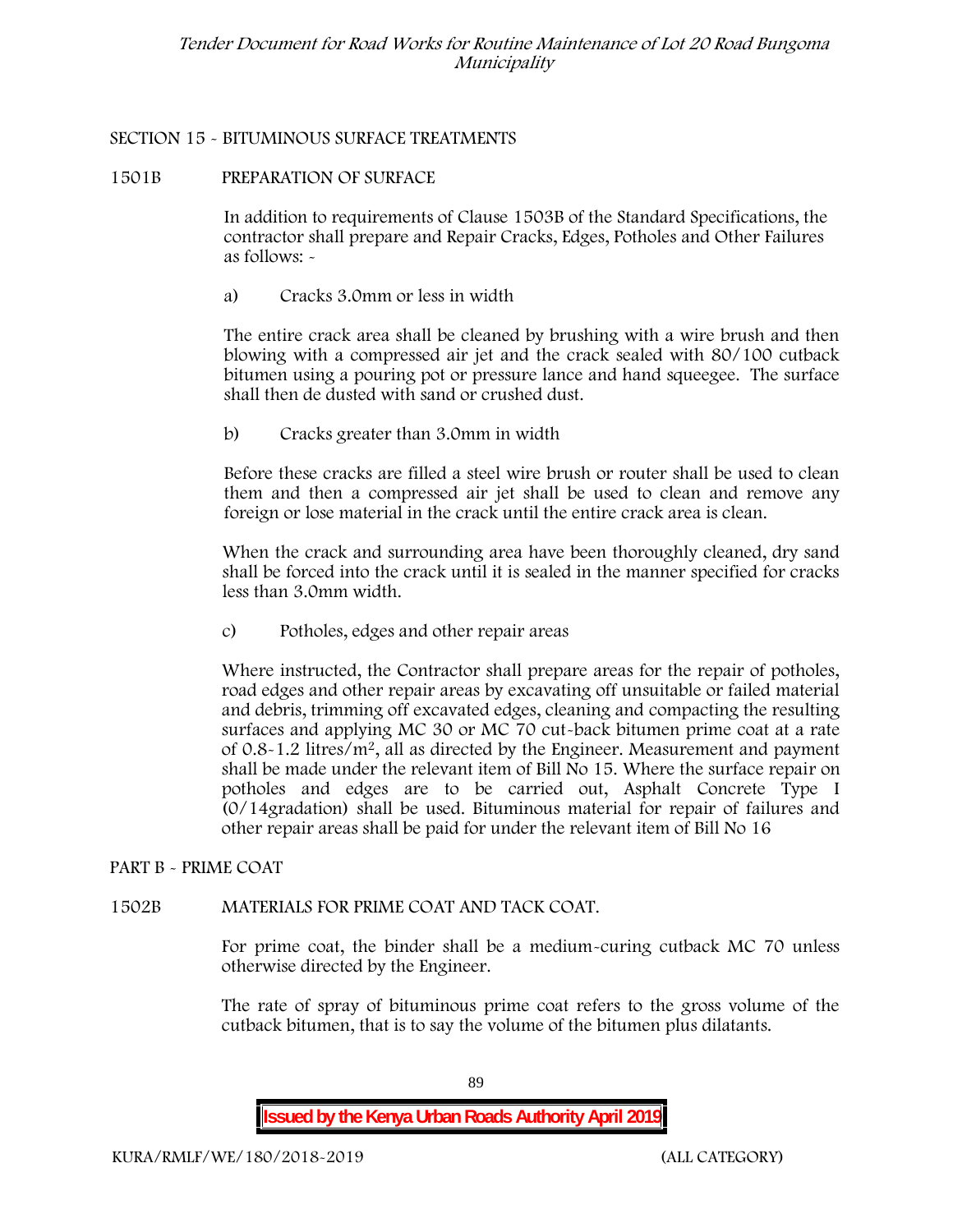Prime coat shall be applied to gravel areas that are to receive bituminous mixes as directed by the Engineer.

The tack coat shall consist of bitumen emulsion KI-60 unless otherwise directed by the Engineer.

The rates of spray of the binder shall be as instructed by the Engineer and shall generally be within the range 0.8-1.2 litres/square metre.

## **1511C MEASUREMENT AND PAYMENT**

(a) Seal coat

Seal coats shall be measured by the litre, for each type of bituminous binder for each seal coat, calculated as the product of the area in square metres sprayed and the rate of application in litres/square metres, corrected to 15.6  $\circ$  C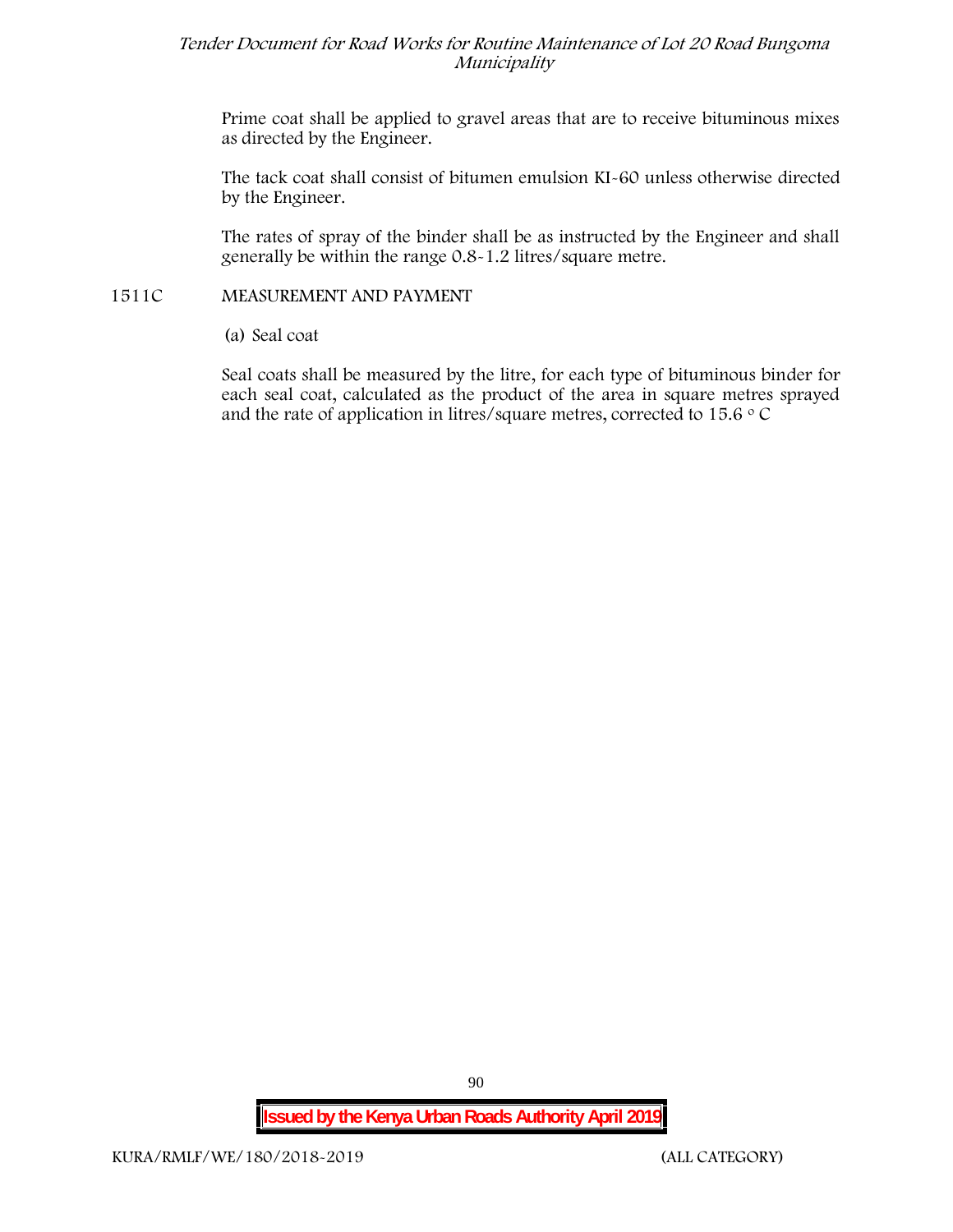**SECTION 16 - BITUMINOUS MIX BASES, BINDER COURSES AND WEARING COURSES**

This section covers different types of bituminous mixes for base and surface (wearing and binder courses) and is divided into the following parts: -

Part A General

Part B Asphalt Concrete for carriageway

## **PART A –GENERAL**

## **1601A SCOPE OF PART A**

Part A comprises all the general requirements for bituminous mixes, which apply to Part B as well.

## **1602A REQUIREMENTS FROM OTHER SECTIONS**

The following sections of this Specification apply to Part B of this section and shall be read in conjunction therewith:-

| Section 2  | Materials and Testing of Materials                 |
|------------|----------------------------------------------------|
| Section 3  | Setting Out and Tolerances                         |
| Section 6  | Quarries, Borrow Pits, Stockpile and Spoil Areas   |
| Section 15 | Bituminous Surface Treatments and Surface Dressing |

## **1603A CONSTRUCTION PLANT**

(a) **General**

The Contractor shall submit to the Engineer in accordance with Section 1 of its Specification, full details of the construction plant he proposes to use and the procedures he proposes to adopt for carrying out the permanent Works.

The Engineer shall have access at all times to construction plant for the purposes of inspection. The Contractor shall carry out regular calibration checks in the presence of the Engineer and shall correct forthwith any faults that are found.

All construction plant used in the mixing, laying and compacting of bituminous mixes shall be of adequate rated capacity, in good working condition, and shall be acceptable to the Engineer. Obsolete or worn-out plant will not be allowed on the work.

(b) **Mixing Plant**

Bituminous materials shall be mixed in a plant complying with ASTM Designation D995 and shall be located on the Site unless otherwise agreed by the Engineer. It shall be equipped with at least three bins for the storage of

91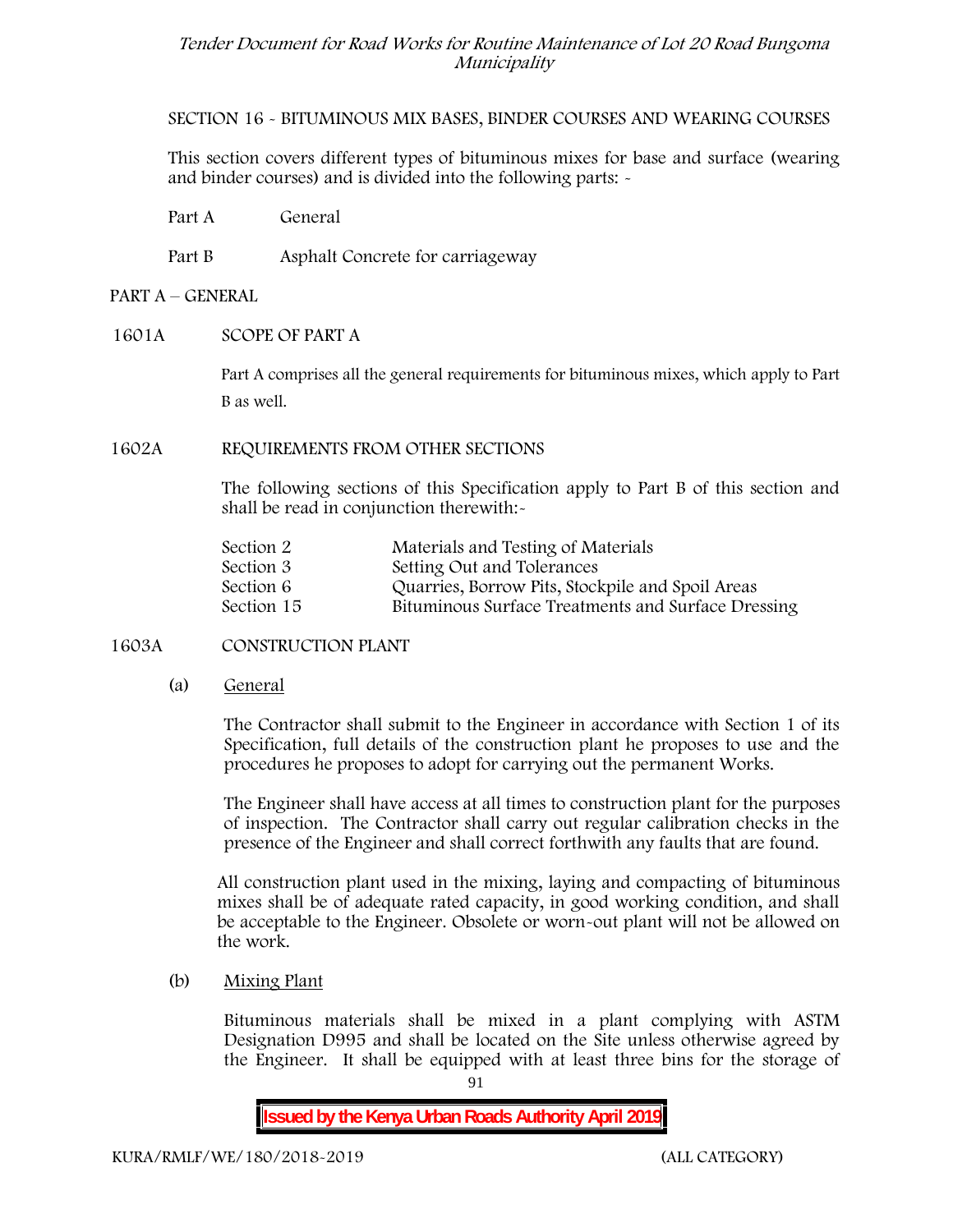heated aggregates and a separate bin for filler. All bins shall be covered to prevent the ingress of moisture.

The plant may be either the batch-mix type or the continuous-mix type and shall be capable of regulating the composition of the mixture to within the tolerances specified in Clause 1614A of this Specification.

The bitumen tank shall be capable of maintaining its contents at the specified temperature within a tolerance of  $5^{\circ}$ C and a fixed thermometer easily read from outside the tank. Any bitumen that has been heated above  $180^{\circ}$ C or has suffered carbonisation from prolonged heating shall be removed from the plant and disposed of.

## (c) **Laying Plant**

Bituminous materials shall be laid by a self-propelled spreader finisher equipped with a hopper, delivery augers and a heated adjustable vibrating screed. It shall be capable of laying bituminous materials with no segregation, dragging, burning or other defects and within the specified level and surface regularity tolerance. Delivery augers shall terminate not more than 200mm from the edge plates.

## (d) **Compaction Plant**

The Contractor shall provide sufficient rollers of adequate size and weight to achieve the specified compaction. Prior to commencing the laying of bituminous mixes in the permanent Works the Contractor shall carry out site trials in accordance with Section 2 of this Specification to demonstrate the adequacy of his plant and to determine the optimum method of use and sequence of operation of the rollers.

It is important to achieve as high a density as possible at the time of construction and it is expected that vibrating rollers will be required to produce the best results. However, it is essential that thorough pre-construction trials are carried out to ensure that:-

- (a) The roller is set up to have the optimum amplitude and frequency of vibration for the particular material being laid
- (b) That the roller does not cause breakdown of the aggregate particles.
- (b) That the optimum compaction temperatures are established which allow compaction without causing ripple effects or other distortions of the surfacing.

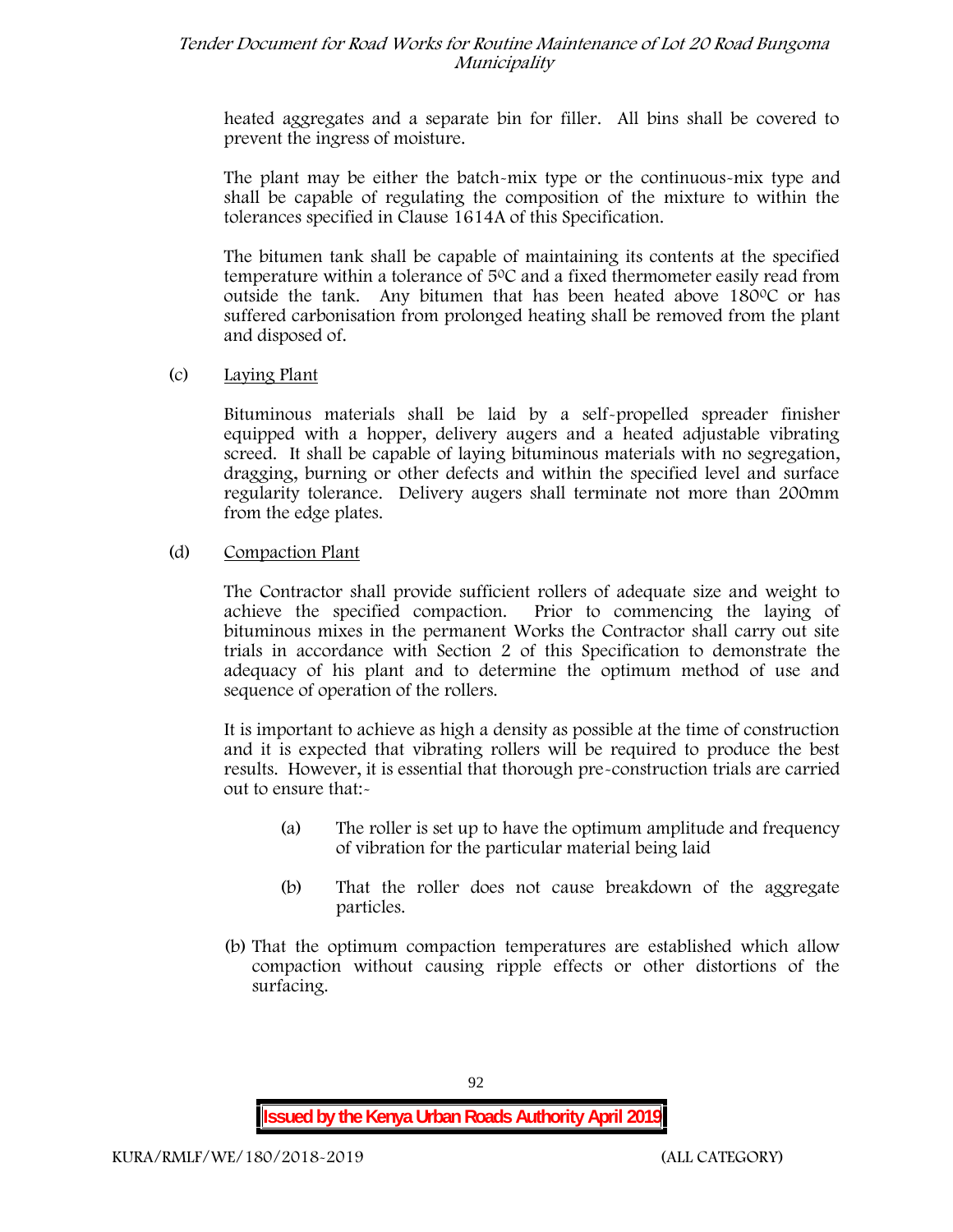#### **1604A PREPARATION OF SURFACE**

Immediately before placing the bituminous mix in the pavement, the existing surface shall be cleaned of all material and foreign matter with mechanical brooms or by other approved methods. The debris shall be deposited well clear of the surface to be covered.

Any defect of the surface shall be made good and no bituminous mix shall be laid until the Engineer has approved the surface.

A tack coat shall be applied in accordance with Section 15 of this Specification. If the Engineer considers a tack coat is required prior to laying the bituminous mix or between layers of the bituminous mix, due solely to the

Contractor's method of working, then such tack coat shall be at the Contractor's expense.

## **1605A DESIGN AND WORKING MIXES**

At least two months prior to commencing work using a bituminous mix, the Contractor shall, having demonstrated that he can produce aggregates meeting the grading requirements of the Specification, submit samples of each constituent of the mix to the Engineer. The Engineer will then carry out laboratory tests in order to decide upon the proportion of each constituent of the initial design mix or mixes to be used for site trials to be carried out in accordance with Clause 1606A of this Specification.

Should the Engineer conclude from the site trials that the mix proportion or aggregate grading are to be changed, the Contractor shall submit further samples of the constituents and carry out further site trials all as directed by the Engineer.

The Engineer may instruct the alteration of the composition of the -75 micron fraction of the aggregates by the addition or substitution of mineral filler. The Engineer may also instruct the alteration of all or part of the -6.3mm fraction of the aggregates by the addition or substitution of natural sand.

The Contractor shall make the necessary adjustments to his plant to enable the revised mix to be produced.

Following laboratory and site trials the Engineer will determine the proportions of the working mix and the Contractor shall maintain this composition within the tolerances given in Clause 1614A.

Should any changes occur in the nature or source of the constituent materials, the Contractor shall advise the Engineer accordingly. The procedure set out above shall be followed in establishing the new mix design.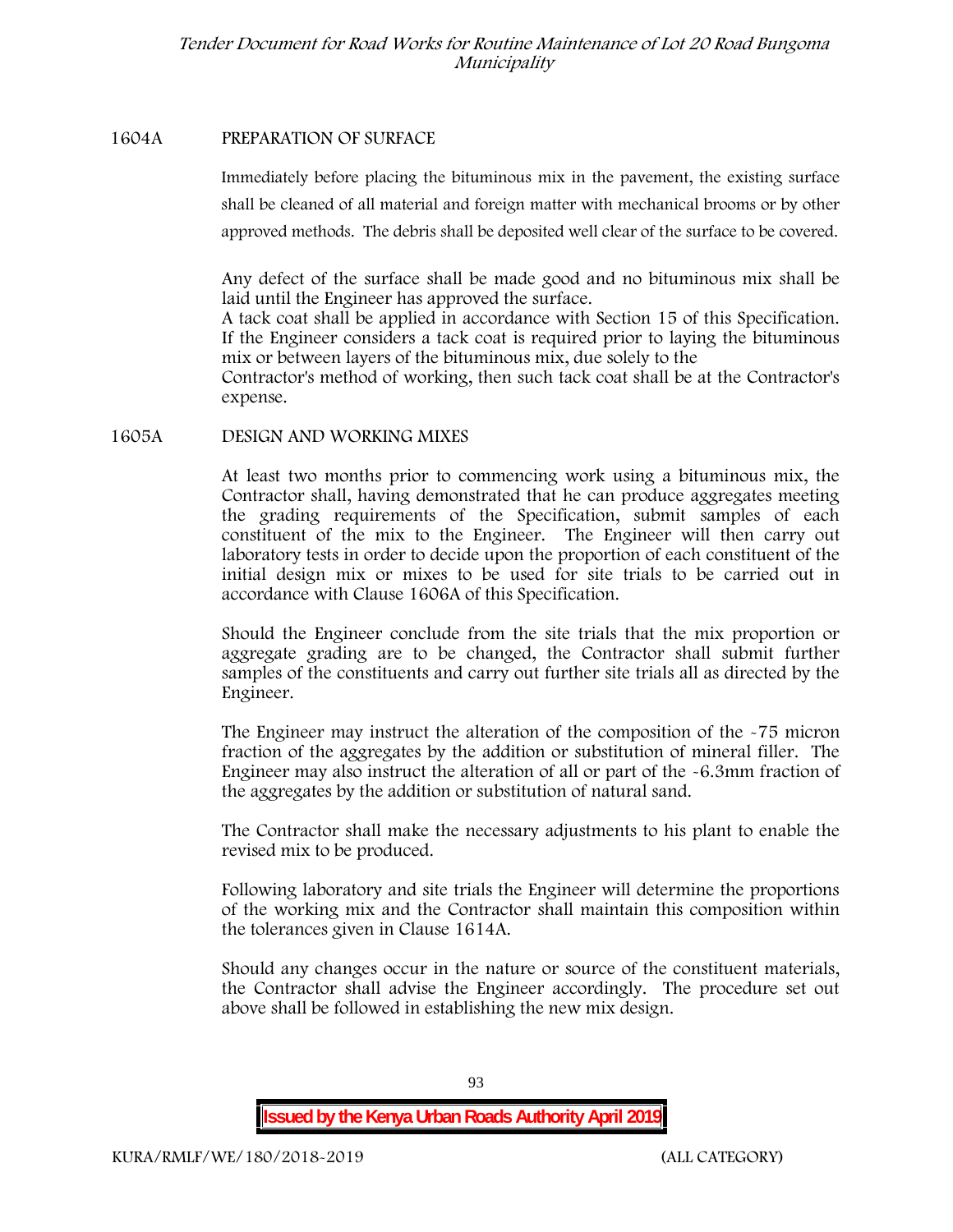## **1606A SITE TRIALS**

Full scale laying and compaction site trials shall be carried out by the Contractor on all asphalt pavement materials proposed for the Works using the construction plant and methods proposed by the Contractor for constructing the Works. The trials shall be carried out with the agreement, and in the presence of the Engineer, at a location approved by the Engineer.

The trials shall be carried out to: -

- a) Test materials, designed in the laboratory, so that a workable mix that satisfies the specification requirements can be selected.
- b) To enable the Contractor to demonstrate the suitability of his mixing and compaction equipment to provide and compact the material to the specified density and to confirm that the other specified requirements of the completed asphalt pavement layer can be achieved.

Each trial area shall be at least 100 metres long and to the full construction width and depth for the material. It may form part of the Works provided it complies with this Specification. Any areas that do not comply with this Specification shall be removed.

The Contractor shall allow in his programme for conducting site trials and for carrying out the appropriate tests on them. The trial on any pavement layer shall be undertaken at least 21 days ahead of the Contractor proposing to commence full-scale work on that layer.

The Contractor shall compact each section of trial over the range of compactive effort the Contractor is proposing and the following data shall be recorded for each level of compactive effort at each site trial:  $\sim$ 

- i. The composition and grading of the material including the bitumen content and type and grade of bitumen used.
- ii. The moisture content of aggregate in the asphalt plant hot bins.
- iii. The temperature of the bitumen and aggregate immediately prior to entering the mixer, the temperature of the mix on discharge from the mixer and the temperature of the mix on commencement of laying, on commencement of compaction and on completion of compaction. The temperature of the mixture is to be measured in accordance with BS 598, Part 3, Appendix A.
- iv. The type, size, mass, width of roll, number of wheels, wheel load, tyre pressures, frequency of vibration and the number of passes of the compaction equipment, as appropriate for the type of roller.
- v. The target voids and other target properties of the mix together with the results of the laboratory tests on the mix.
- vi. The density and voids achieved.
- vii. The compacted thickness of the layer.
- viii. Any other relevant information as directed by the Engineer.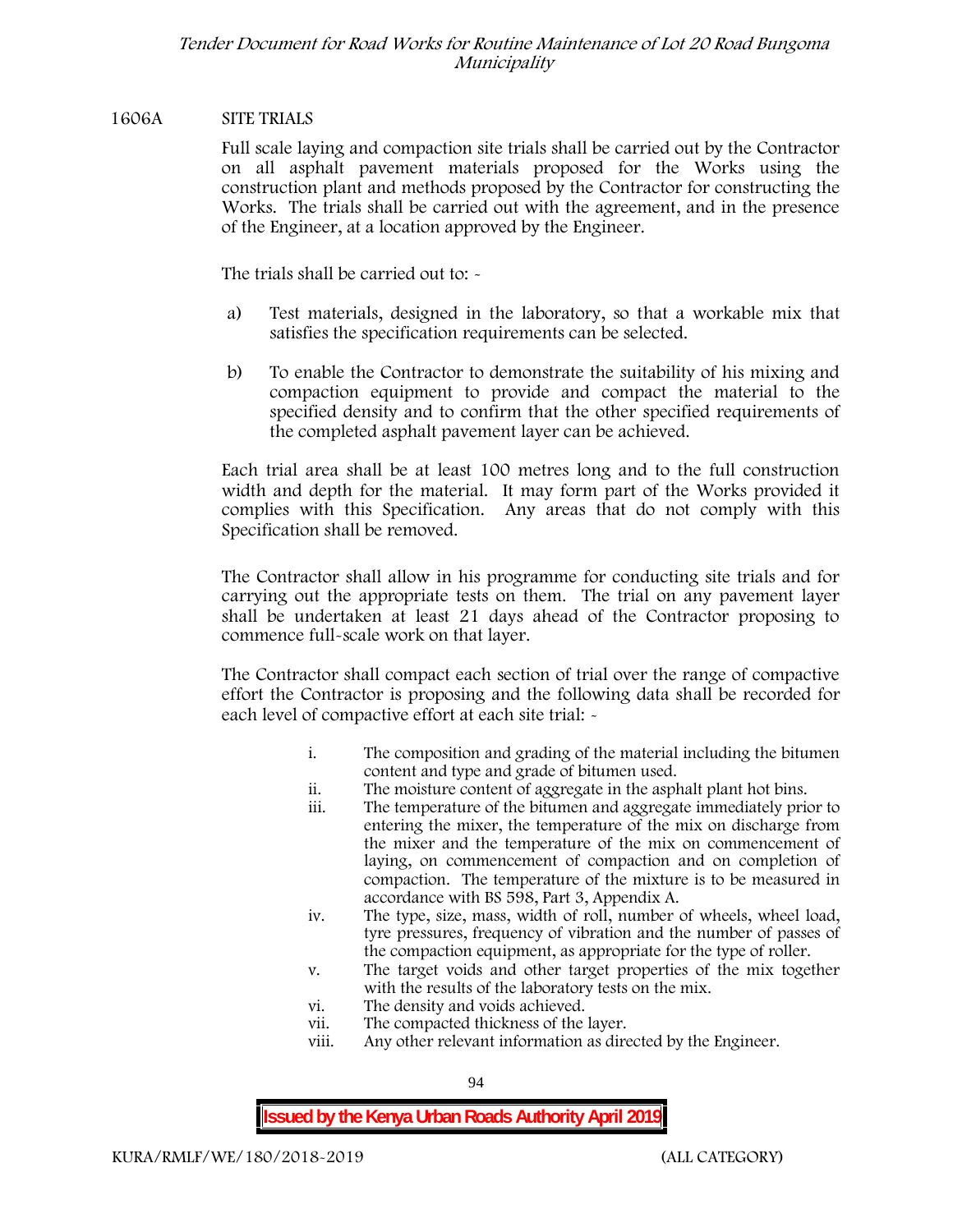At least eight sets of tests shall be made by the Contractor and the Engineer on each 100 metres of trial for each level of compactive effort and provided all eight sets of results over

the range of compactive effort proposed by the Contractor meet the specified requirements for the material then the site trial shall be deemed successful. The above data recorded in the trial shall become the agreed basis on which the particular material shall be provided and processed to achieve the specified requirements.

#### **1607A MIXING OF AGGREGATES AND BITUMEN**

The bitumen shall be heated so that it can be distributed uniformly and care shall be taken not to overheat it. The temperature shall never exceed 170 $\degree$ C for 80/100-penetration grade bitumen.

The aggregates shall be dried and heated so that they are mixed at the following temperatures: -

125-1650C when 80/100 bitumen is used

The dried aggregates shall be combined in the mixer in the amount of each fraction instructed by the Engineer and the bitumen shall then be introduced into the mixer in the amount specified. The materials shall then be mixed until a complete and uniform coating of the aggregate is obtained.

The mixing time shall be the shortest required to obtain a uniform mix and thorough coating. The wet mixing time shall be determined by the Contractor and agreed by the Engineer for each plant and for each type of aggregate used. It shall normally not exceed 60 seconds.

**1608A TRANSPORTING THE MIXTURE**

The bituminous mix shall be kept free of contamination and segregation during transportation. Each load shall be covered with canvas or similar covering to protect it from the weather and dust.

**1609A LAYING THE MIXTURE**

Immediately after the surface has been prepared and approved, the mixture shall be spread to line and level by the laying plant without segregation and dragging.

The mixture shall be placed in widths of one traffic lane at a time, unless otherwise agreed by the Engineer. The compacted thickness of any layer shall be at least 2.5 times the maximum size of the aggregate for wearing course and at least 2 times for binder course. The minimum thickness shall be 25mm.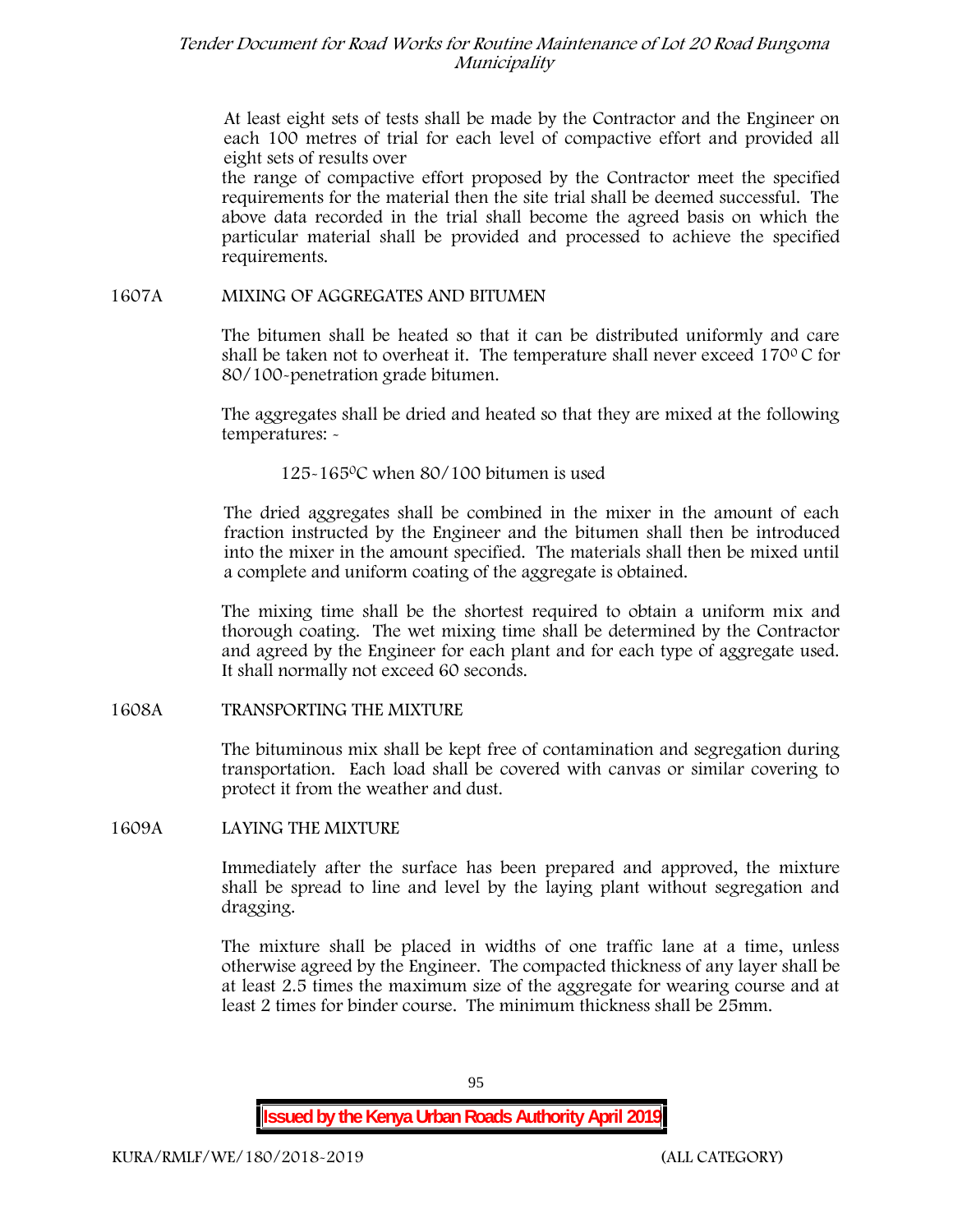Only on areas where irregularities or unavoidable obstacles make the use of mechanical laying impracticable, may the mixture be spread and compacted by hand.

#### **1610A COMPACTION**

Immediately after the bituminous mixture has been spread, it shall be thoroughly and uniformly compacted by rolling.

The layer shall be rolled when the mixture is in such a condition that rolling does not cause undue displacement or shoving.

The number, weight and type of rollers furnished shall be sufficient to obtain the required compaction while the mixture is in a workable condition. The sequence of rolling operations shall be as agreed with the Engineer and proved during site trials. Initial rolling

with steel tandem or three-wheeled roller shall follow the laying plant as closely as possible. The rollers shall be operated with the drive roll nearest the laying plant, at a slow and uniform speed (not exceeding 5 Km/Hr).

Rolling shall normally commence from the outer edge and proceed longitudinally parallel to the centreline, each trip overlapping one half of the roller width. On super elevated curves, rolling shall begin at the low side and progress to the high side. Where laying is carried out in lanes care must be taken to prevent water entrapment.

Intermediate rolling with a pneumatic-tyred or vibratory roller shall follow immediately. Final rolling with a steel-wheeled roller shall be used to eliminate marks from previous rolling.

To prevent adhesion of the mixture to the rollers, the wheels shall be kept lightly moistened with water.

In areas too small for the roller, a vibrating plate compactor or a hand tamper shall be used to achieve the specified compaction.

#### **1611A FINISHING, JOINTS AND EDGES**

Any mixture that becomes loose and broken, mixed with dirt or foreign matter or is in any way defective, shall be removed and replaced with fresh hot mixture, which shall be compacted to conform to the surrounding area.

Spreading of the mixture shall be as continuous as possible. Transverse joints shall be formed by cutting neatly in a straight line across the previous run to expose the full depth of the course. The vertical face so formed shall be painted lightly with hot 80/100 penetration grade bitumen just before the additional mixture is placed against it.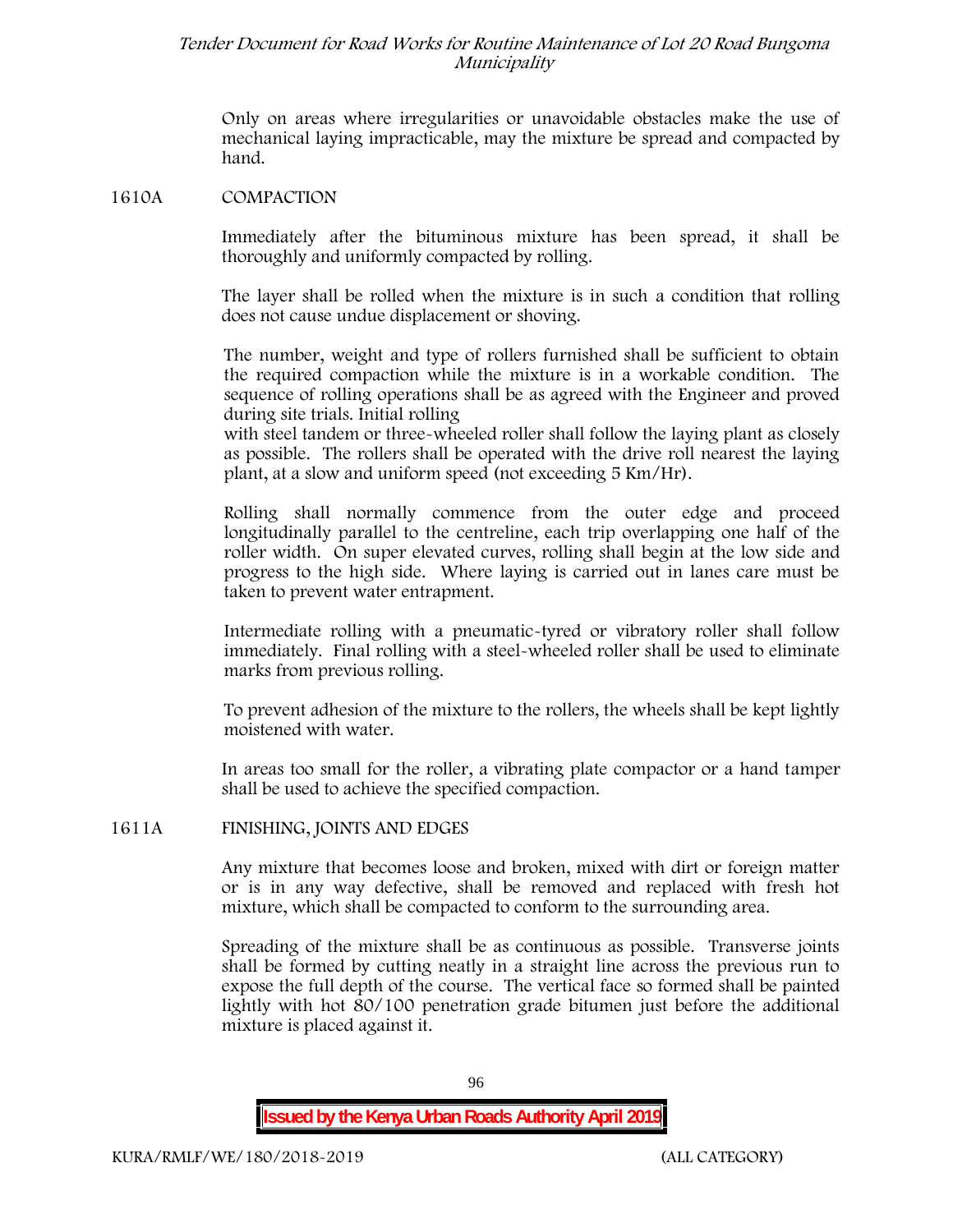Longitudinal joints shall be rolled directly behind the paving operation. The first lane shall be placed true to line and level and have an approximately vertical face. The mixture placed in the abutting lane shall then be tightly crowded against the face of the previously placed lane. The paver shall be positioned to spread material overlapping the joint face by 20-30mm. Before rolling, the excess mixture shall be raked off and discarded.

When the abutting lane is not placed in the same day, or the joint is destroyed by traffic, the edge of the lane shall be cut back as necessary, trimmed to line and painted lightly with hot 80/100 penetration grade bitumen just before the abutting lane is placed.

Any fresh mixture spread accidentally on the existing work at a joint shall be carefully removed by brooming it back on to uncompacted work, so as to avoid formation of irregularities at the joint. The finish at joints shall comply with the surface requirements and shall present the same uniformity of finish, texture and density as other sections of the work.

The edges of the course shall be rolled concurrently with or immediately after the longitudinal joint. In rolling the edges, roller wheels shall extend 50 to 100mm beyond the edge.

## **1612A SAMPLING AND TESTING OF BITUMINOUS MIXTURES**

The sampling of bituminous mixtures shall be carried out in accordance with AASHTO T168 (ASTM Designation D979).

## **1613A QUALITY CONTROL TESTING**

During mixing and laying of bituminous mixtures, control tests on the constituents and on the mixed material shall be carried out in accordance with Clause 1612A and Section 2 of this Specification.

If the results of any tests show that any of the constituent materials fail to comply with this Specification, the Contractor shall carry out whatever changes may be necessary to the materials or the source of supply to ensure compliance.

If the results of more than one test in ten on the mixed material show that the material fails to comply with this Specification, laying shall forthwith cease until the reason for the failure has been found and corrected. The Contractor shall remove any faulty material laid and replace it with material complying with this Specification all at his own expense.

## **1614A TOLERANCES**

Surfacing courses and base shall be constructed within the geometric tolerances specified in Section 3 of this Specification.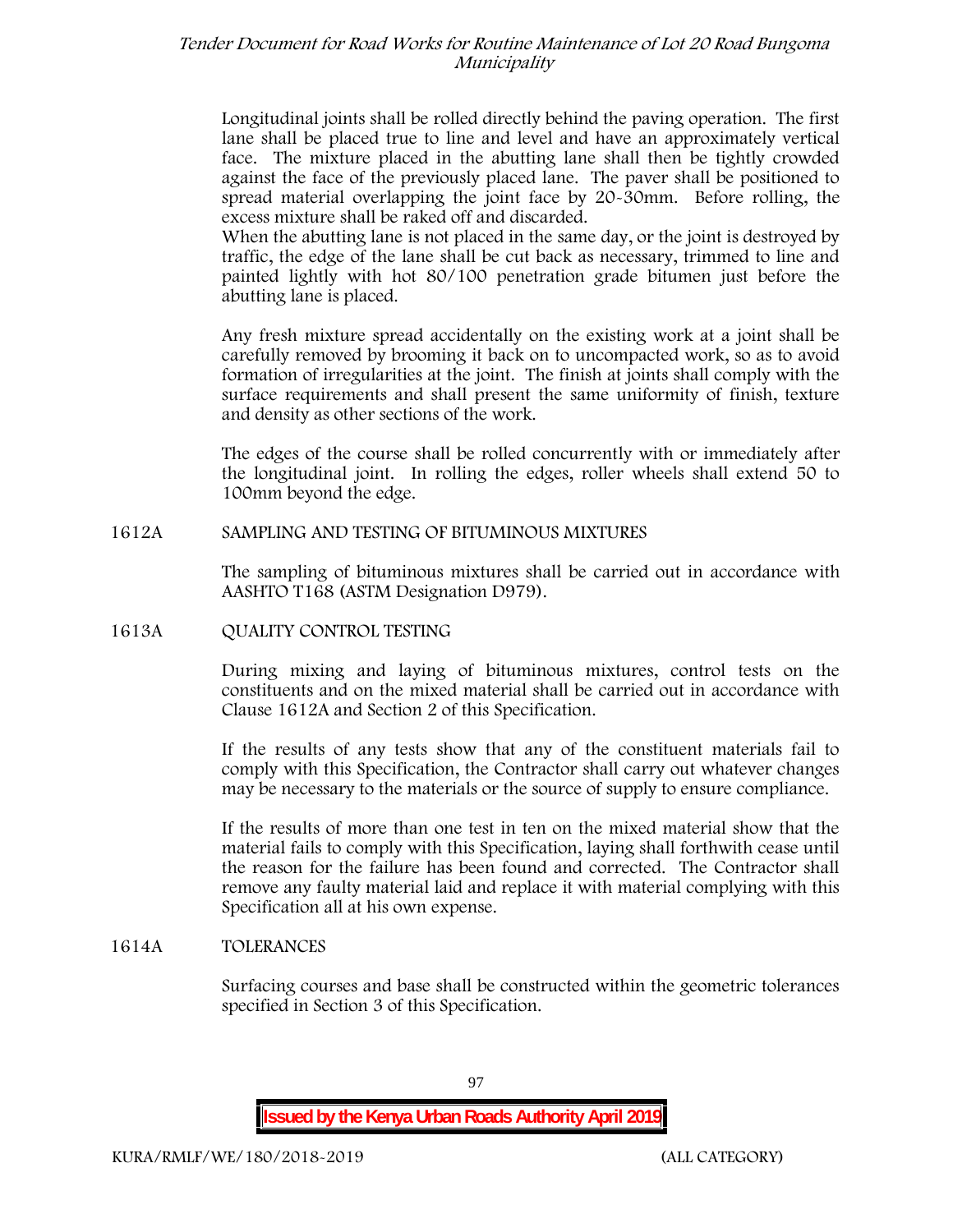The Contractor shall maintain the composition of the mixture as determined from the laboratory and site trials within the following tolerances, per single test: -

| Bitumen Content         | 0.3% (by total weight of total mix)                               |
|-------------------------|-------------------------------------------------------------------|
| Passing 10mm sieve      | 6% (by total weight of dry aggregate                              |
| and larger sieves       | including mineral filler)                                         |
| Passing sieves between  | 4% (by total weight of dry aggregate                              |
| 10mm and 1.0mm sieves   | including mineral filler)                                         |
| Passing sieves between  | 3% (by total weight of dry aggregate                              |
| 1.0mm and 0.075mm sieve | including mineral filler)                                         |
| Passing 0.075mm sieve   | 2% (by total weight of dry aggregate<br>including mineral filler) |

The average amount of bitumen in any length of any layer, calculated as the product of the bitumen contents obtained from single tests and the weight of mixture represented by each test, shall not be less than the amount ordered.

The average amount of bitumen for each day's production calculated from the checked weights of mixes shall not be less than the amount ordered. The average amount of bitumen in any length of any layer, calculated as the

product of the bitumen contents obtained from single tests and the weight of mixture represented by each test, shall not be less than the amount ordered.

The average amount of bitumen for each day's production calculated from the checked weights of mixes shall not be less than the amount ordered.

The final average overall width of the upper surface of a bituminous mix layer measured at six equidistant points over a length of 100m shall be at least equal to the width specified. At no point shall the distance between the centreline of the road and the edge of the upper surface of a bituminous mix layer be narrower than that specified by more than 13mm.

## **1615A MEASUREMENT AND PAYMENT**

No separate measurement and payment shall be made for complying with the requirements of Clauses 1601A to 1614A inclusive and the Contractor shall be deemed to have allowed in his rates in Parts B and C of Section 16 of this Specification for the costs of complying with the requirements of Part A of Section 16 of this Specification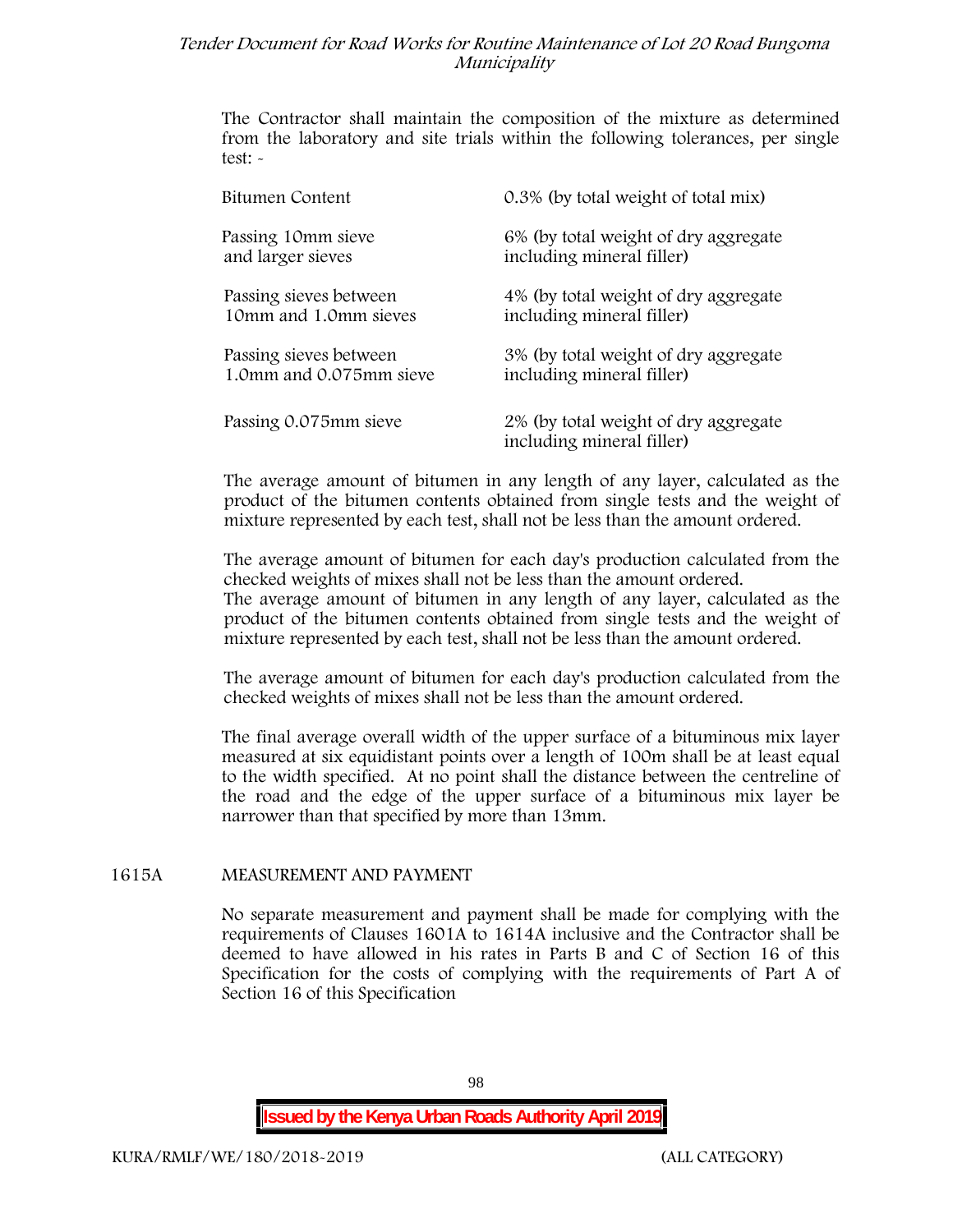## **PART B - ASPHALT CONCRETE FOR SURFACING**

## **1601B DEFINITION**

Asphalt concrete means a thoroughly controlled, hot-mixed, hot-laid, plant mixture of well-graded dried aggregate and penetration grade bitumen, which, when compacted forms a dense material.

A distinction is drawn between asphalt concrete Type I (High Stability) and asphalt concrete Type II (Flexible). The asphalt concrete type to be used will be Type I.

## **1602B MATERIALS FOR ASPHALT CONCRETE TYPE 1**

a) **Type of bituminous material**

The type of material to be used on severe sites will be of the continuously graded type similar to Asphaltic Concrete or Close Graded Macadam. It is essential that these materials are sealed with a single or double surface dressing or a Cape seal.

b) **Penetration Grade Bitumen**

Bitumen shall be 80/100 penetration grade since material is being laid at an altitude of more than 2,500m.

c) **Aggregate**

Coarse aggregate (retained on a 6.3mm sieve) shall consist of crushed stone free from clay, silt, organic matter and other deleterious substances. The aggregate class will be specified in the Special Specification and it shall comply with the requirements given in Table 16B-1(b). The grading for 0/20 mm for carriageway and 0/14mm for shoulders for binder course is as specified below:

| <b>Sieve size</b> | 0/20       | 0/14       |  |  |
|-------------------|------------|------------|--|--|
| 28                | 100        |            |  |  |
| 20                | $90 - 100$ | 100        |  |  |
| 14                | 75-95      | $90 - 100$ |  |  |
| 10                | 60-82      | 70-90      |  |  |
| 6.3               | $47 - 68$  | $52 - 75$  |  |  |
| 4                 | $37 - 57$  | $40 - 60$  |  |  |
| 2                 | $25 - 43$  | $30 - 45$  |  |  |
|                   | 18-32      | $20 - 35$  |  |  |
| 0.425             | $11 - 22$  | $12 - 24$  |  |  |
| 0.300             | $9 - 17$   | $10 - 20$  |  |  |
| 0.150             | $5 - 12$   | $6 - 14$   |  |  |
| 0.075             | $3 - 7$    | $4 - 8$    |  |  |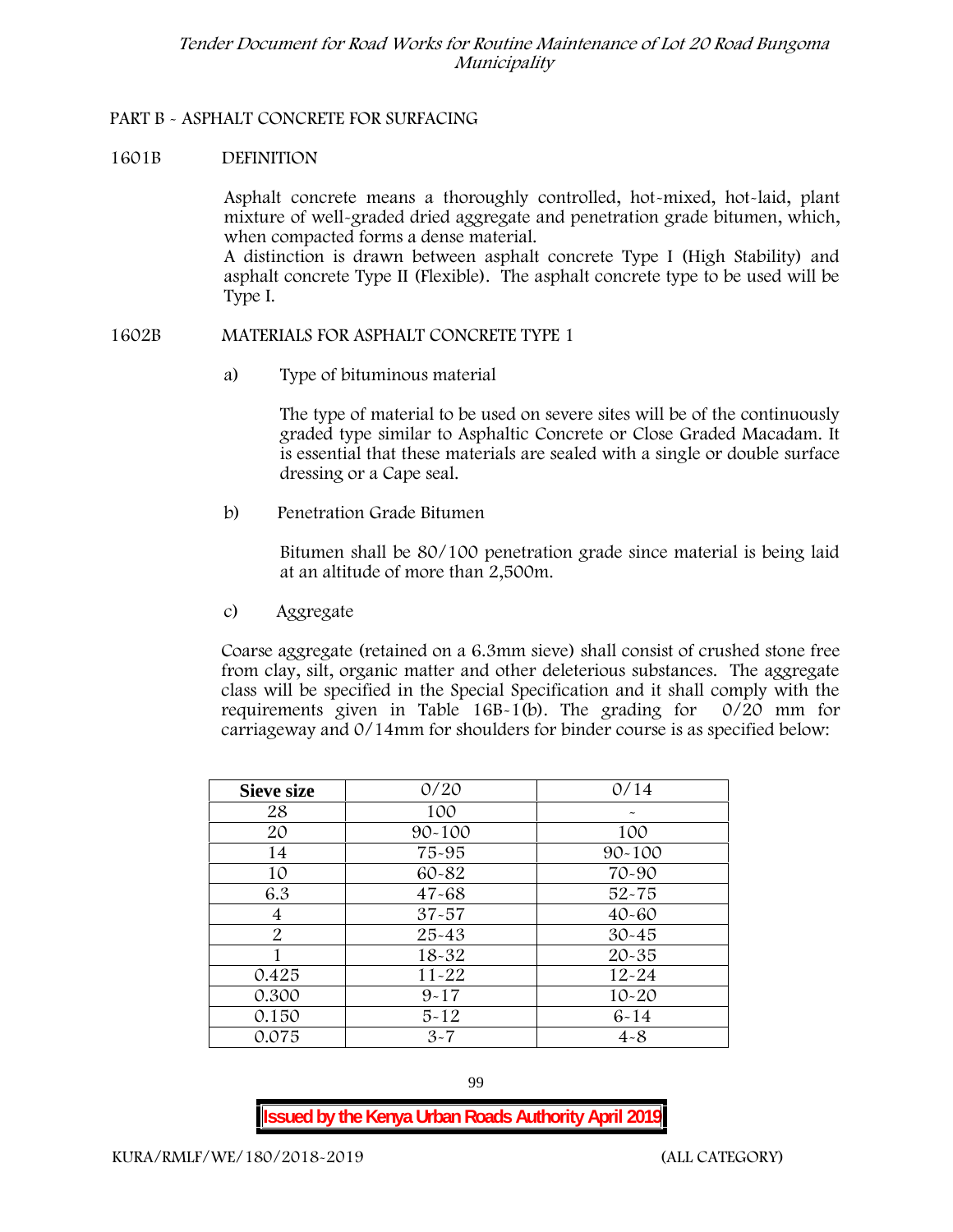# **TABLE 16B-1(b) - REQUIREMENTS FOR COARSE AGGREGATE**

| Coarse Aggregate<br>(Retained on a 6.3mm Sieve) |                      |  |  |  |  |
|-------------------------------------------------|----------------------|--|--|--|--|
| Test                                            | Maximum Value        |  |  |  |  |
| LAA<br><b>ACV</b><br>SSS                        | 30<br>25<br>12<br>25 |  |  |  |  |

Fine aggregate (passing a 6.3mm sieve) shall be free from clay, silt, organic and other deleterious matter and shall be non-plastic. Unless otherwise specified in the Special Specification it shall consist of entirely crushed rock produced from stone having a Los Angeles Abrasion of not more than 40. The Sand Equivalent of the fine aggregate shall not be less than 40 and the SSS not more than 12.

# **b) Mineral Filler**

Mineral Filler shall consist of ordinary Portland Cement 42.5 Grade

## **1603B GRADING REQUIREMENTS**

The grading of the mixture of coarse and fine aggregate shall be within and approximately parallel to the grading envelopes given in Table 16B-1(b), for 0/14mm as specified for binder course, as described below.

## **GRADING REQUIREMENTS**

To arrive at a suitable design it is necessary to investigate a number of gradings so that a workable mix, which also retains a minimum of 3 % voids at refusal density, is identified.

The largest particle size used should not be more than 25mm so that the requirements of the Marshall test method can be complied with.

Although the complete range of nominal maximum particle sizes is shown in the Tables, the total thickness of material laid should not be more than 75mm.

# **1604B REQUIREMENTS FOR ASPHALT CONCRETE TYPE 1**

The mixture shall comply with the requirements given in Table 16B-2 as specified in the Specification. In addition, minimum Marshall Stability for 2 x 75 blows shall be 9 kN and maximum 18 kN and at compaction to refusal shall have 3% VIM.

100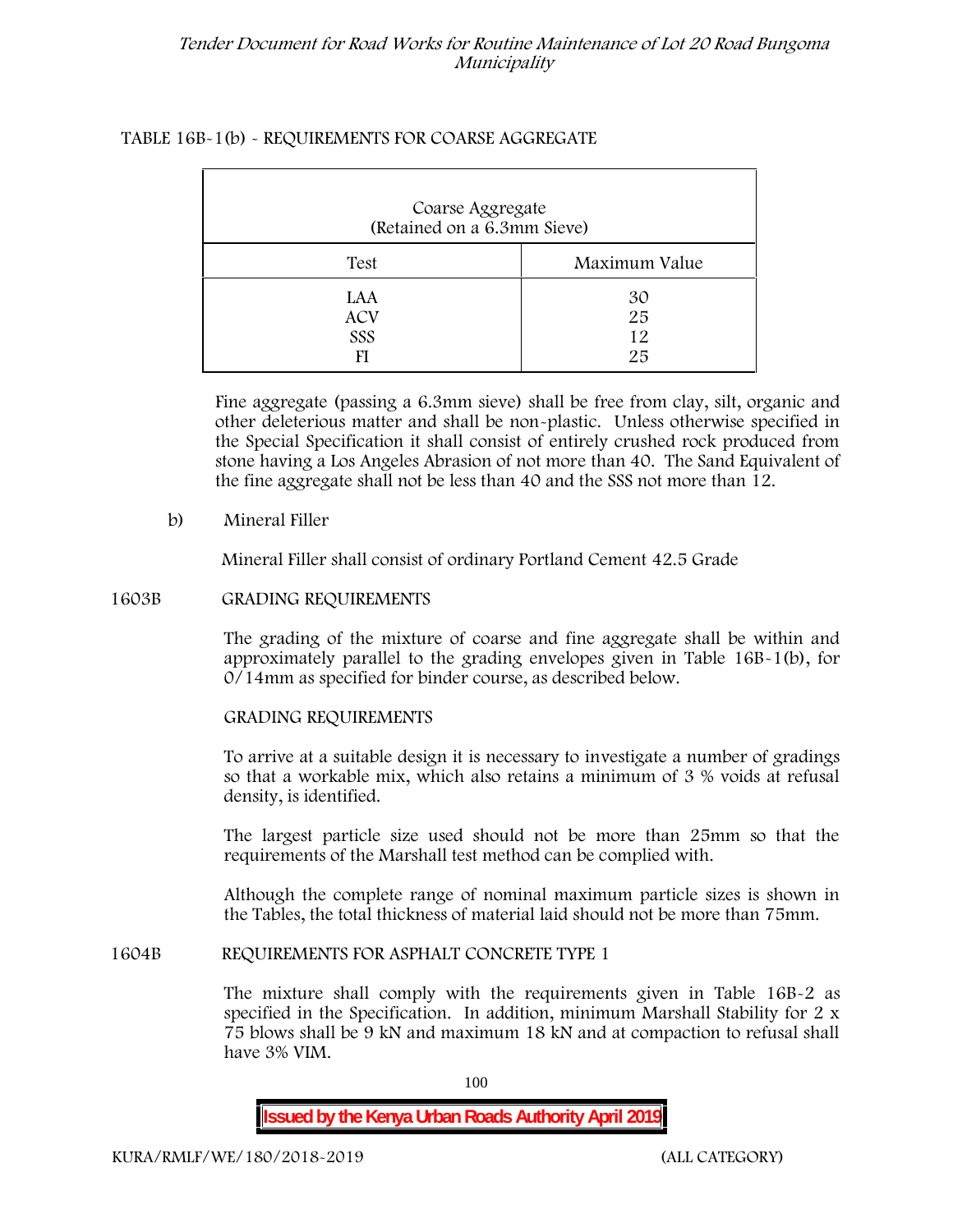The proportion, by weight of total mixture, of bitumen shall be  $5.0 - 6.5\%$  for  $0/14$  mm and  $4.5 - 6.5$  % for  $0/20$ mm. This shall be termed the nominal binder content. The binder content of the working mix will be instructed by the Engineer following laboratory and site trials.

In order to determine the suitability of a coarse aggregate source a Marshall test programme shall be carried out. It will be advantageous to use a crushed rock which is known from past experience to give good results in this test procedure. A grading conforming to the Type I Binder Course detailed in Table 16B-1(a) 0/20 of this Specification should be tested (but with 100% passing the 25mm sieve) and it shall meet the requirements of Table 16B-2 of this Specification.

Having established the suitability of the aggregate source several grading shall be tested in the laboratory, including that used for the Marshall test, to establish relationships between bitumen content and VIM at refusal density. For each mix, samples will be made up to a range of bitumen contents and compacted to refusal using a gyratory compactor and a vibratory hammer in accordance with the procedure described in BS 598 (Part 104 : 1989), with one revision.

It should first be confirmed that compaction on one face of the sample gives the same refusal density as when the same compaction cycle is applied to both faces of the same sample. The procedure, which gives the highest density, must be used.

From the bitumen content-VIM relationship it will be possible to identify a bitumen content which corresponds to a VIM of 3 - 7%. If it is considered that the workability of the mix may be difficult then compaction trials should be undertaken. It is advisable to establish two or more gradings for compaction trials.

The mixes identified for compaction trials should be manufactured to the laboratory design bitumen content and to two other bitumen contents of +0.5% and +1% additional bitumen. Cores will be cut to determine the density of the compacted material, having completed this the core will then be reheated to  $145+/5$  C in the appropriate mould and compacted torefusal in the vibrating hammer test. To be acceptable the cores cut from the compaction trial must have a density equivalent to at least 95% of refusal density.

The compaction trials will identify a workable mix which can be made to a bitumen content which gives 3% VIM at refusal density.

## **1605B MIXING AND LAYING HEAVY DUTY ASPHALT**

The temperature of the bitumen and aggregates when mixed shall be 110+/- 3C above the softening point (R&B) of the bitumen.

**Issued by the Kenya Urban Roads Authority April 2019**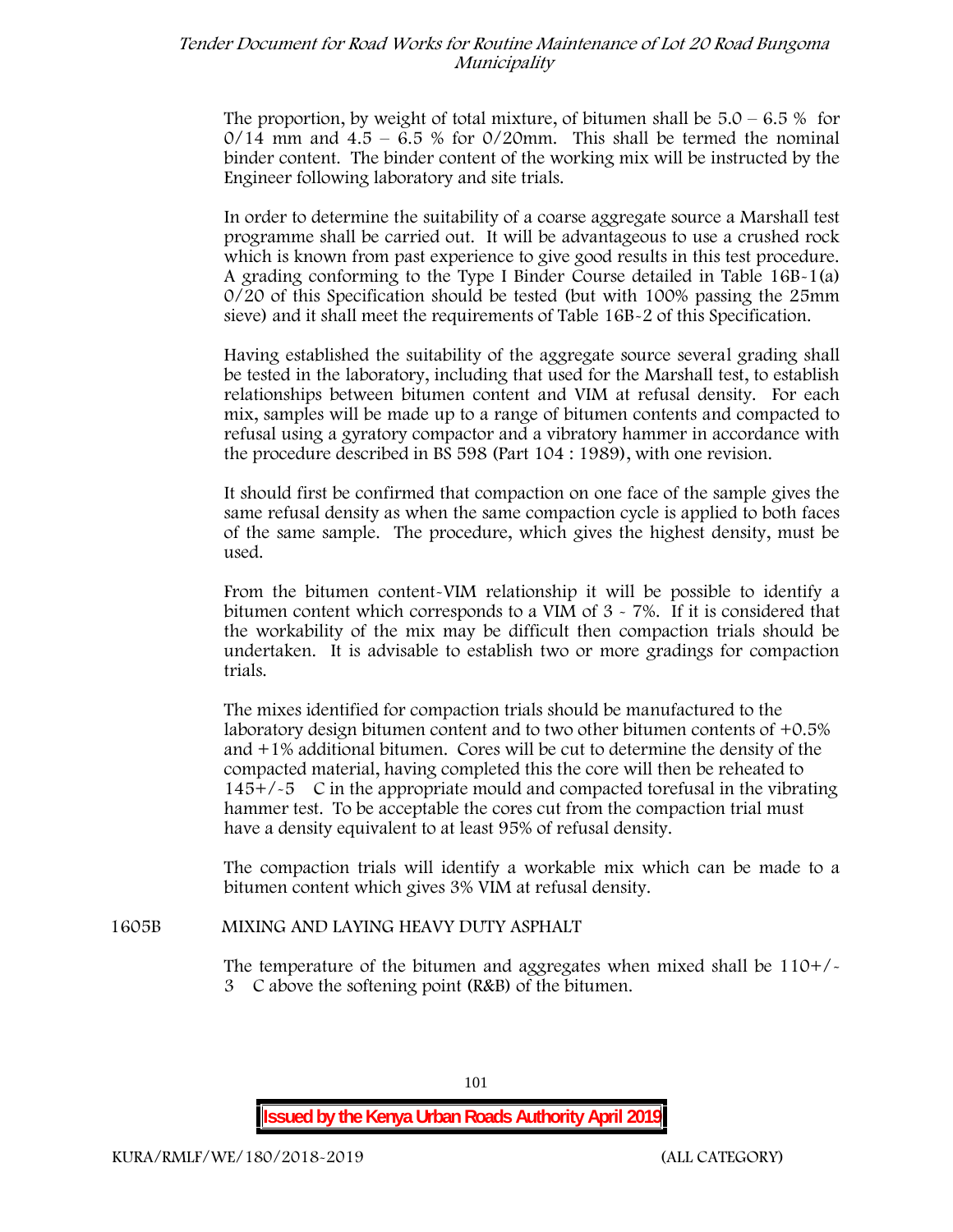Compaction should commence as soon as the mix can support the roller without undue displacement of material and completed before the temperature of the mix falls below 900C.

The minimum thickness of individual layers should be as follows:-

| a)            | For the 37.5mm mix | 65mm |  |
|---------------|--------------------|------|--|
| $\mathbf{b}$  | For the 25.0mm mix | 60mm |  |
| $\mathcal{C}$ | For the 19.0mm mix | 50mm |  |
| d)            | For the 12.5mm mix | 40mm |  |

## **1606B COMPACTION**

Rolling shall be continued until the voids measured in the completed layer are in accordance with the requirement for a minimum density of 98% of Marshall optimum, or, a minimum mean value of 95% of refusal density (no value less than 93%) as appropriate.

## **1607B MEASUREMENT AND PAYMENT**

- a) Item : Asphalt Concrete
	- Unit : m<sup>3</sup> of Asphalt Concrete Used

Asphalt concrete shall be measured by the cubic metre compacted on the road calculated as the product of the length instructed to be laid an the compacted cross-sectional area shown on the Drawings or instructed by the Engineer.

The rate for asphalt concrete shall include for the cost of providing, transporting, laying and compacting the mix with the nominal binder content and complying with the requirements of Parts A and B of Section 16 of this Specification.

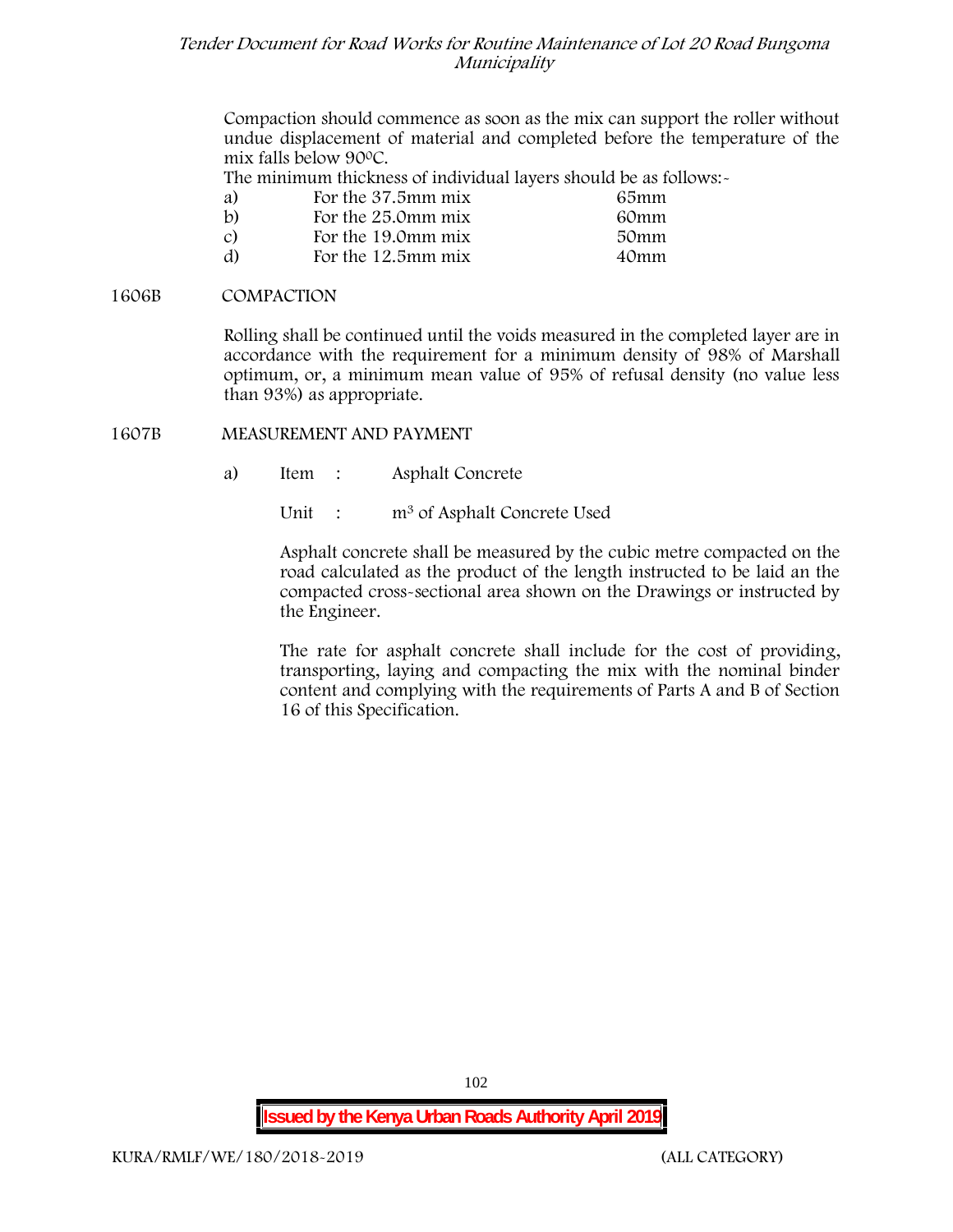# **SECTION 17 - CONCRETE WORKS**

## **1703 MATERIALS FOR CONCRETE**

This work shall consist of placing selected approved material of 250mm minimum diameter on the foundation put after excavation to receive levelling concrete in accordance with these specifications and in conformity with the lines, grades and cross sections shown on the Drawings as directed by the Engineer.

(a) **Materials**

Selected rock: The selected rock builders to be placed for this work shall be hard, sound, durable quarry stones as approved by the Engineer. Samples of the stone to be used shall be submitted to and approved by the Engineer before any stone is placed.

The maximum size of the stone boulders shall be 300mm.

(b) **Construction Method**

After completion of the structural excavation the surface of the loose soil shall be levelled and compacted. Then the stone of the above sizes shall be placed in one layer of 250mm over the compacted bed where the bottom slab will rest. Coarse sand shall be spread to fill up the voids in the stone boulders, and compaction with vibratory compactors should be performed to make this layer dense whereon a concrete of levelling course shall be placed.

(c) **Measurement and payment**

Measurement for the bedding materials shall be made in cubic metres for the completed and accepted work, measured from the dimension shown on the Drawings, unless otherwise directed by the Engineer.

Payment for the bedding Materials for Levelling Concrete Works shall be full compensation for furnishing and placing all materials, all labour equipment, tools and all other items necessary for proper completion of the work in accordance with the Drawings and specifications and as directed by the Engineer.

**1703(A) LEVELLING CONCRETE (CLASS 15/20) FOR BOTTOM SLAB INCLUSIVE OF COST OF FORM WORKS**

> This work shall consist of placing and levelling lean concrete class 15/20 over the prepared bed of stone boulders in the foundation for bottom slab and wingwalls in accordance with these specifications and which conformity with the lines, grades, thickness and typical cross-sections shown on the drawings unless otherwise directed by the Engineer.

> > 103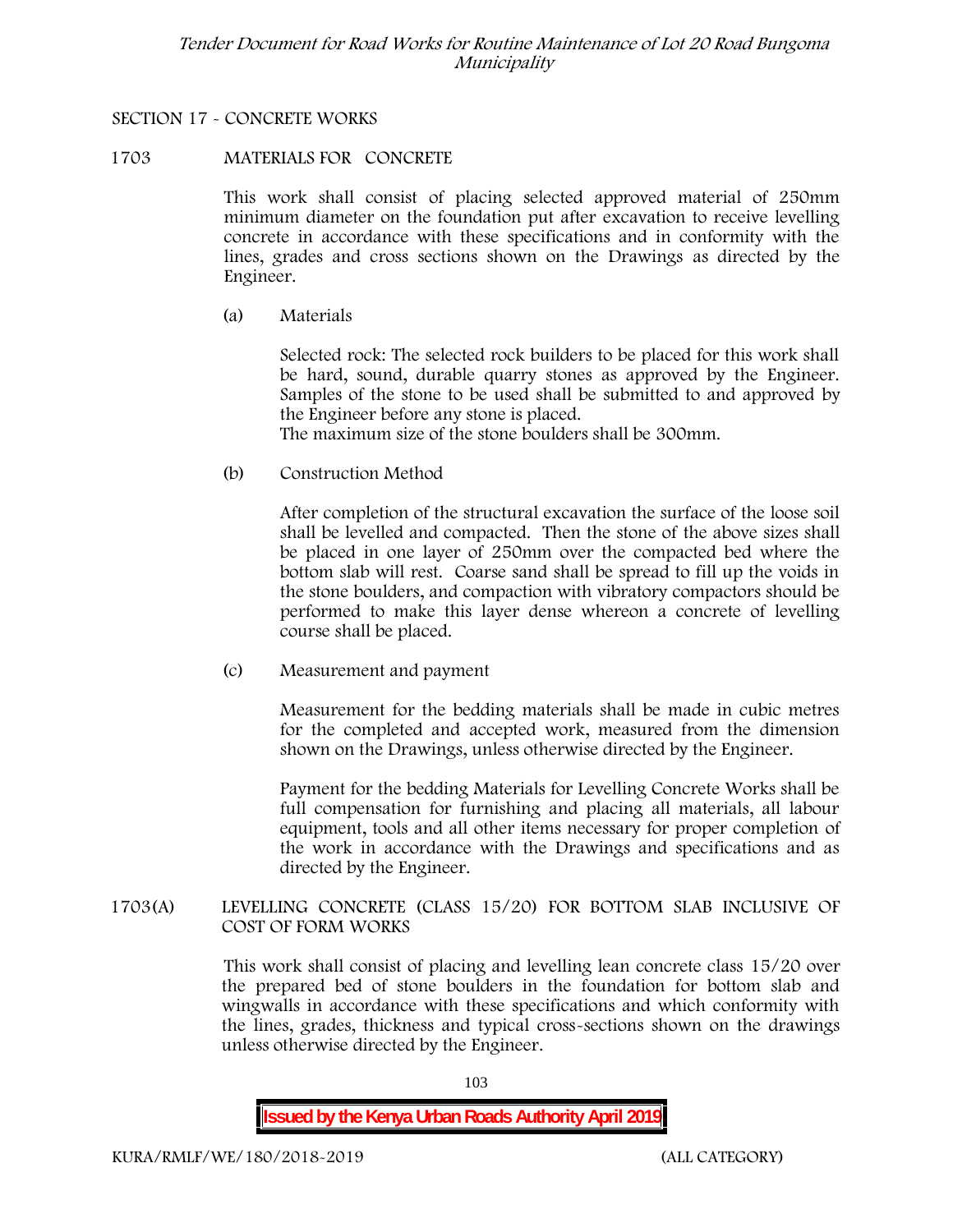# (a) **Materials for Levelling Concrete**

Requirement for the concrete class 15/20 is specified as follows:- Design compressive strength (28) days :  $15N/mm^2$ Maximum size of coarse aggregate : 20mm Maximum cement content  $: 300 \text{ kg/m}^3$ . Maximum water/cement ration of 50% with slump of 80mm.

# (b) **Construction Method**

The bed of stone boulders upon which the levelling concrete will be placed shall be smooth, compacted and true to the grades and crosssection shall be set to the required lines and grades.

# **37.2** (c) **Measurement and payment**

Measurement for levelling concrete (class 15/20) shall be made in cubic metres completed and accepted levelling concrete work measured in place which is done in accordance with the Drawings and the Specifications.

Payment for this work shall be the full compensation for furnishing and placing all materials, labour, equipment and tools, and other incidentals to Specifications and as directed by the Engineer.

Pay item No. 17/02 Levelling Concrete Works (Class 15/20) for Box Culvert and wingwalls inclusive of Cost of Form works.

# **1703 (C) FORMWORK FOR CULVERT WALLS**

This work shall consist of all temporary moulds for forming the concrete for culvert walls and slabs together with all temporary construction required for their support. Unless otherwise directed by the Engineer all formworks shall be removed on completion of the walls and slabs.

(a) **Materials**

Forms shall be made of wood or metal and shall conform to the shape, lines and dimensions shown on the Drawings.

All timber shall be free from holes, loose material, knots, cracks, splits and warps or other defects affecting the strength or appearance of the finished structure.

Release Agents – Release agents shall be either neat oils containing a surface activating agent, cream emulsions, or chemical agents to be approved by the Engineer.

104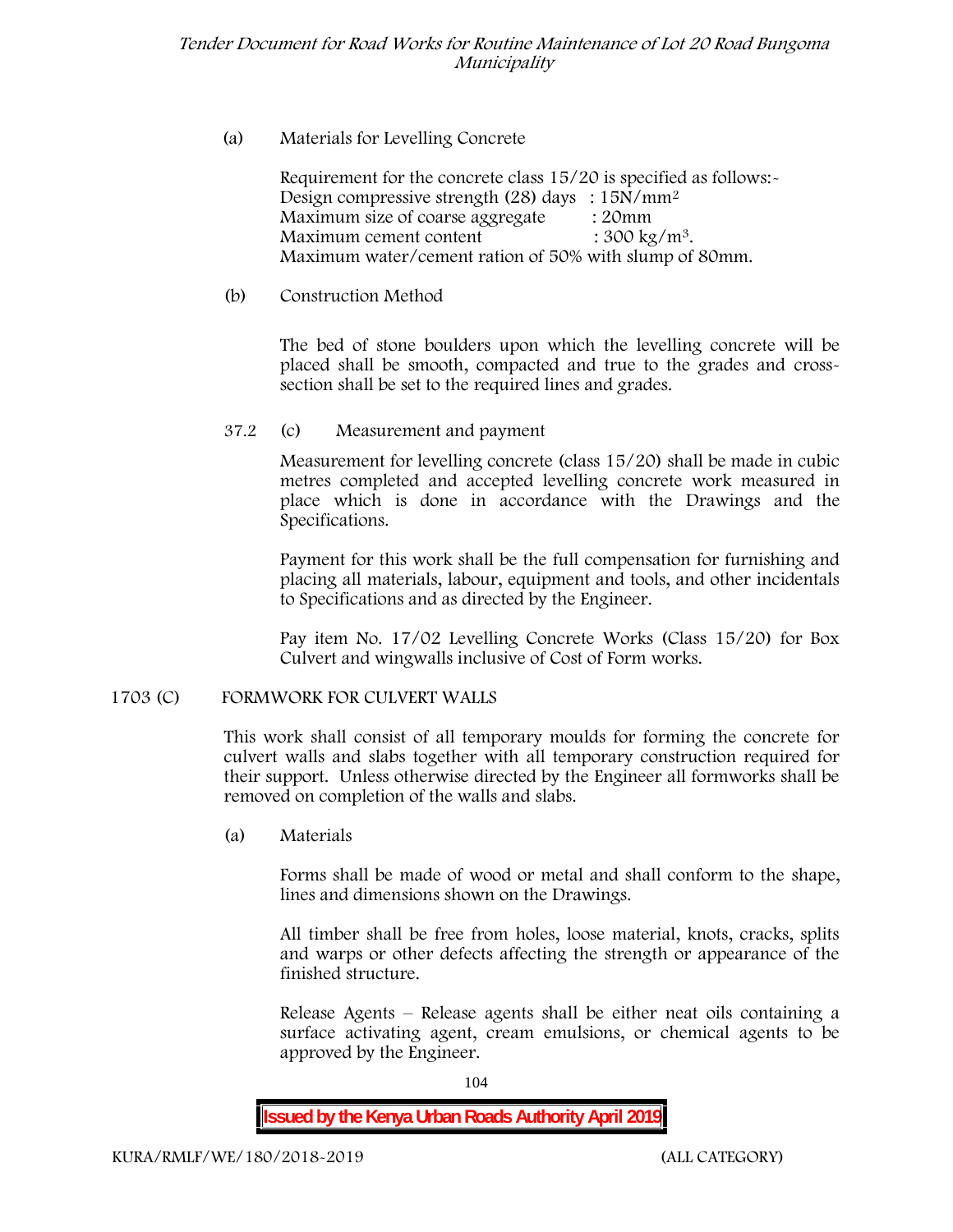- (b) **Construction Method**
	- (i) **Formworks**

Formworks shall be designed to carry the maximum loads that may be imposed, and so be rigidly constructed as to prevent deformation due to load, drying and wetting, vibration and other causes. After forms have been set in correct location, they shall be inspected and approved by the Engineer before the concrete is placed.

If requested, the contractor shall submit to the Engineer working drawings of the forms and also, if requested, calculations to certify the rigidity of the forms.

**1703(D) CONCRETE WORKS (CLASS 25/20) OF CULVERT WALLS AND SLABS** This work shall consist of furnishing, mixing, delivering and placing of the concrete for the construction of culvert walls and slabs, in accordance with these Specifications and in conformity with the requirements shown on the Drawings.

Concrete class 25/20 shall be used for Culvert walls and slabs.

**(a) Concrete Materials**

(i) Cement: Cement shall be of Portland type and shall conform to the requirements of BS 12 or equivalent.

The contractor shall select only one type or brand of cement or others. Changing of type or brand of cement will not be permitted without a new mix design approved by the Engineer. All cement is subject to the Engineer's approval; however, approval of cement by the Engineer shall not relieve the Contractor of the responsibility to furnish concrete of the specified compressive strength.

Conveyance of cement by jute bags shall not be permitted. Storage in the Contractor's silo or storehouse shall not exceed more than two (2) months, and age of cement after manufacture at mill shall not exceed more than four (4) months. The Contractor shall submit to the Engineer for his approval the result of quality certificate prepared by the manufacturer.

Whenever it is found out that cement have been stored too long, moist, or caked, the cement shall be rejected and removed from the project.

**(b) Aggregates**

Fine and coarse aggregates must be clean, hard, strong and durable, and free from absorbed chemicals, clay coating, or materials in amounts that could affect hydration, bonding, strength and durability of concrete. Grading of aggregates shall conform to the following requirements:

105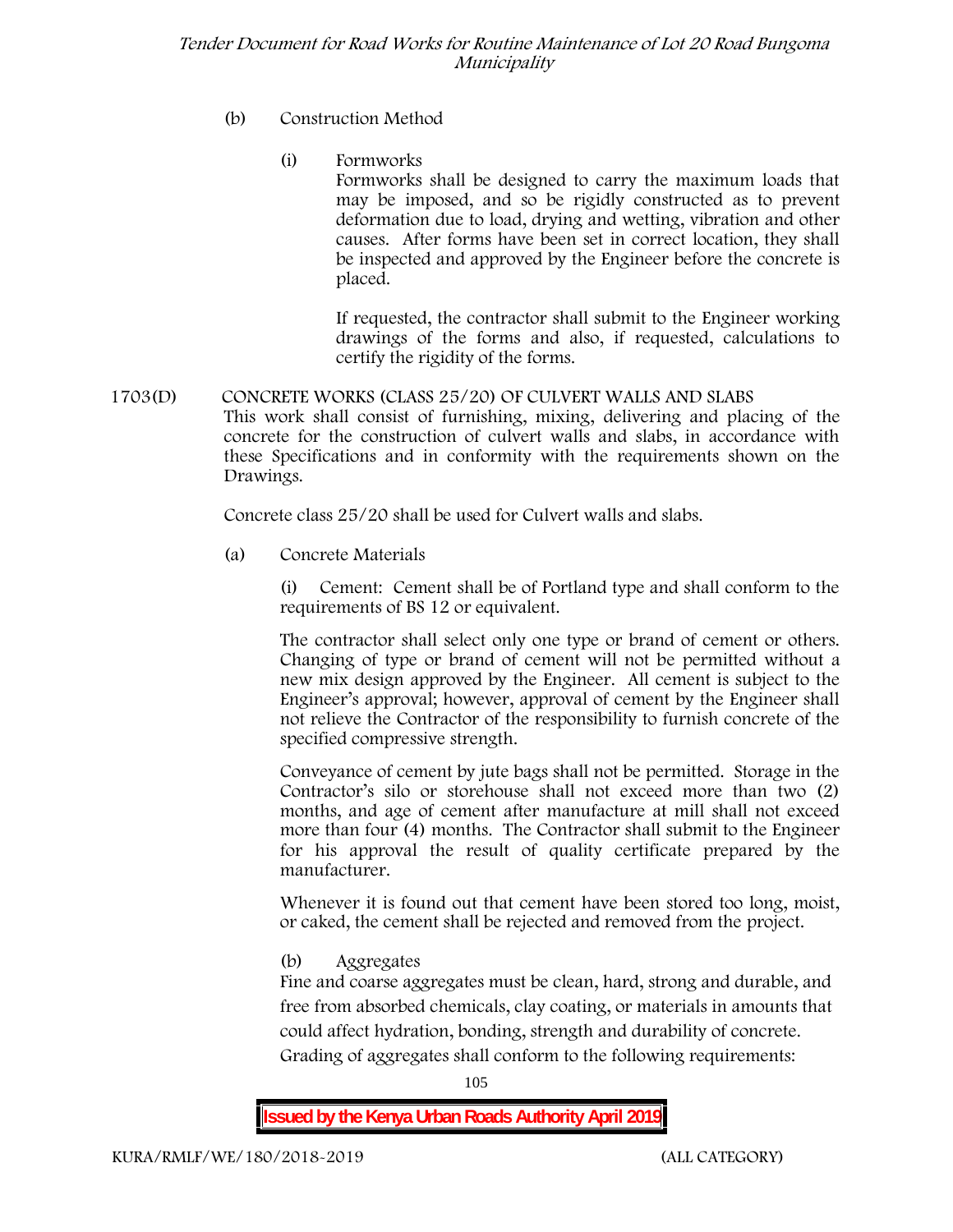# **(i) Grading of Fine Aggregates**

| <b>Sieve Size</b> | <b>Percentage by Weight Passing</b> |
|-------------------|-------------------------------------|
| mm<br>10          | 100                                 |
| 5<br>mm           | 89-100                              |
| $2.5$ mm          | $60 - 100$                          |
| 1.2 mm            | $30 - 100$                          |
| $0.6$ mm          | $15 - 54$                           |
| $0.3$ mm          | $5 - 40$                            |
| $0.15$ mm         | $0 - 15$                            |

# **(ii) Grading of Coarse Aggregates**

| Size     |                       |                           |    | of Amounts finer than each standard sieve percentage by |    |       |          |
|----------|-----------------------|---------------------------|----|---------------------------------------------------------|----|-------|----------|
| Coarse   | weight                |                           |    |                                                         |    |       |          |
| Aggregat | 40                    | 30                        | 25 | ZO                                                      | 15 |       | 尽        |
|          | 2.5                   |                           |    |                                                         |    |       |          |
|          | 100                   | $\widetilde{\phantom{m}}$ |    | $90 - 100$                                              |    | 30-69 | $0 - 10$ |
|          | $\tilde{\phantom{a}}$ |                           |    |                                                         |    |       |          |

Other requirements for aggregates are as follows:

**(iii) Fine Aggregates**

| Fitness Modulus, AASHTO M-6                           | $: 2.3 - 3.1$         |
|-------------------------------------------------------|-----------------------|
| Sodium Sulphate Soundness, AASHTO T104: Max. 10% loss |                       |
| Content of Friable Particles AASHTO 112               | : Max $1\%$ by weight |
| Sand Equivalent, AASHTO T176                          | : Min. 75             |

**(iv) Coarse Aggregate**

Abrasion, AASGTO T96 : Max. 405 loss Soft Fragment and shale, AASHTO M80 : Max. 5% by weight Thin and elongated Pieces, AASHTO M80 : Max. 15%

**(v) Water**

All sources of water to be used with cement shall be approved by the Engineer. Water shall be free from injurious quantities of oil, alkali, vegetable matter and salt as determined by the Engineer.

**(vi) Admixture**

Only admixture, which have been tested and approved in the site laboratory through trial mixing for design proportion shall be used. Before selection of admixture, the Contractor shall submit to the Engineer the specific information or guarantees prepared by the admixture supplier.

106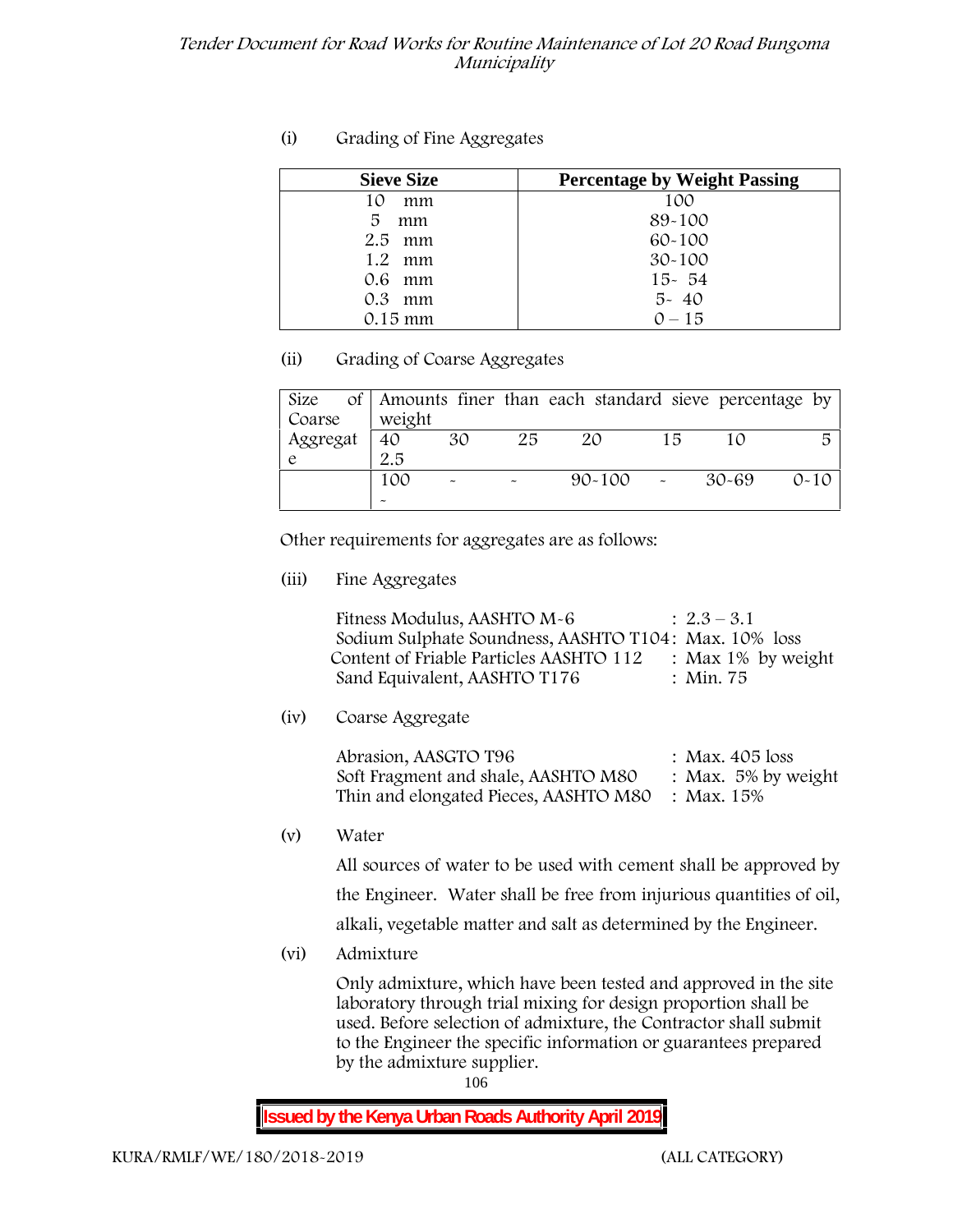The contractor shall not exclude the admixture from concrete proportions.

**Concrete class 20/20**

Concrete class 25/20 shall be used for culvert walls and slabs. The requirements of Concrete class 25/20 are provided as follows unless otherwise the Engineer will designate any alteration.

Design compressive strength (28 days) : 25N/mm<sup>2</sup> Maximum size of coarse aggregates : 20mm Maximum water/cement ratio of 45% with slump of 80mm

(d) **Proportioning Concrete**

The Contractor shall consult with the Engineer as to mix proportions at least thirty (30) days prior to beginning the concrete work. The actual mix proportions of cement, aggregates, water and admixture shall be determined by the Contractor under supervision of the Engineer in the site laboratory.

The Contractor shall prepare the design proportions which has 120% of the strength requirement specified for the designated class of concrete.

No class of concrete shall be prepared or placed until its job-mix proportions have been approved by the Engineer.

# (e) **Concrete Work**

**(ii) Batching**

Batching shall be done by weight with accuracy of:

| Cement              | $\frac{1}{2}$ percent |
|---------------------|-----------------------|
| Aggregate           | $\frac{1}{2}$ percent |
| Water and Admixture | : 1 percent.          |

Equipment should be capable of measuring quantities within these tolerances for the smartest batch regularly used, as well as for larger batches.

The accuracy of batching equipment should be checked every month in the presence of the Engineer and adjusted when necessary.

**(iii) Mixing and delivery**

107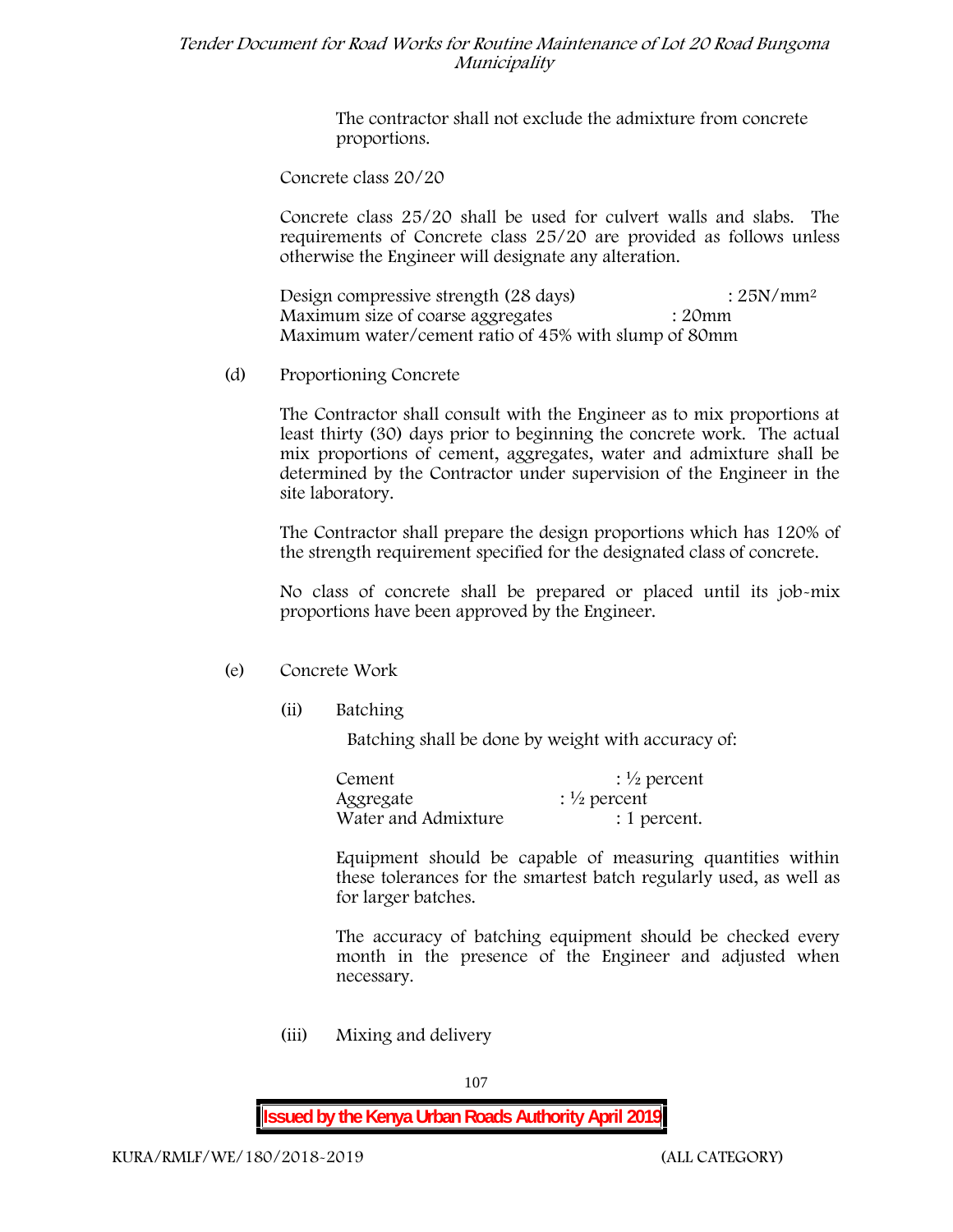Slump of mixed concrete shall be checked and approved at an accuracy of +25mm against designated slump in these specifications.

**(iv) Concrete in hot weather**

No concrete shall be placed when the ambient air temperature is expected to exceed thirty three degrees celsius (330c) during placement operations).

**(v) Concreting at night**

No concrete shall be mixed, placed or finished when natural light is insufficient, unless an adequate approved artificial lighting system is operated; such night work is subject to approval by the engineer.

**(vi) Placing**

In preparation of the placing of concrete, the interior space of forms shall be cleaned and approved by the engineer prior to placing concrete. All temporary members except tie bars to support forms shall be removed entirely from the forms and not buried in the concrete. The use of open and vertical chute shall not be permitted unless otherwise directed by the engineer.

The Contractor shall provide a sufficient number of vibrators to properly compact each batch immediately after it is placed in the forms.

(f) **Measurement and Payment**

Measurements for the Concrete Works Class 20/20 of culvert walls and slabs shall be made in cubic metres for the walls and slabs actually constructed, measured from their dimensions shown on the Drawings. Payment for the Concrete Works (Class 20/20) of culvert walls and slabs shall be the full compensation for furnishing all materials of the concrete mixing, delivering, placing and curing the concrete, equipment and tools, labour and other incidental necessary for the completion of the work in accordance with the Drawings and these Specifications and as directed by the Engineer.

**SECTION 20 - ROAD FURNITURE**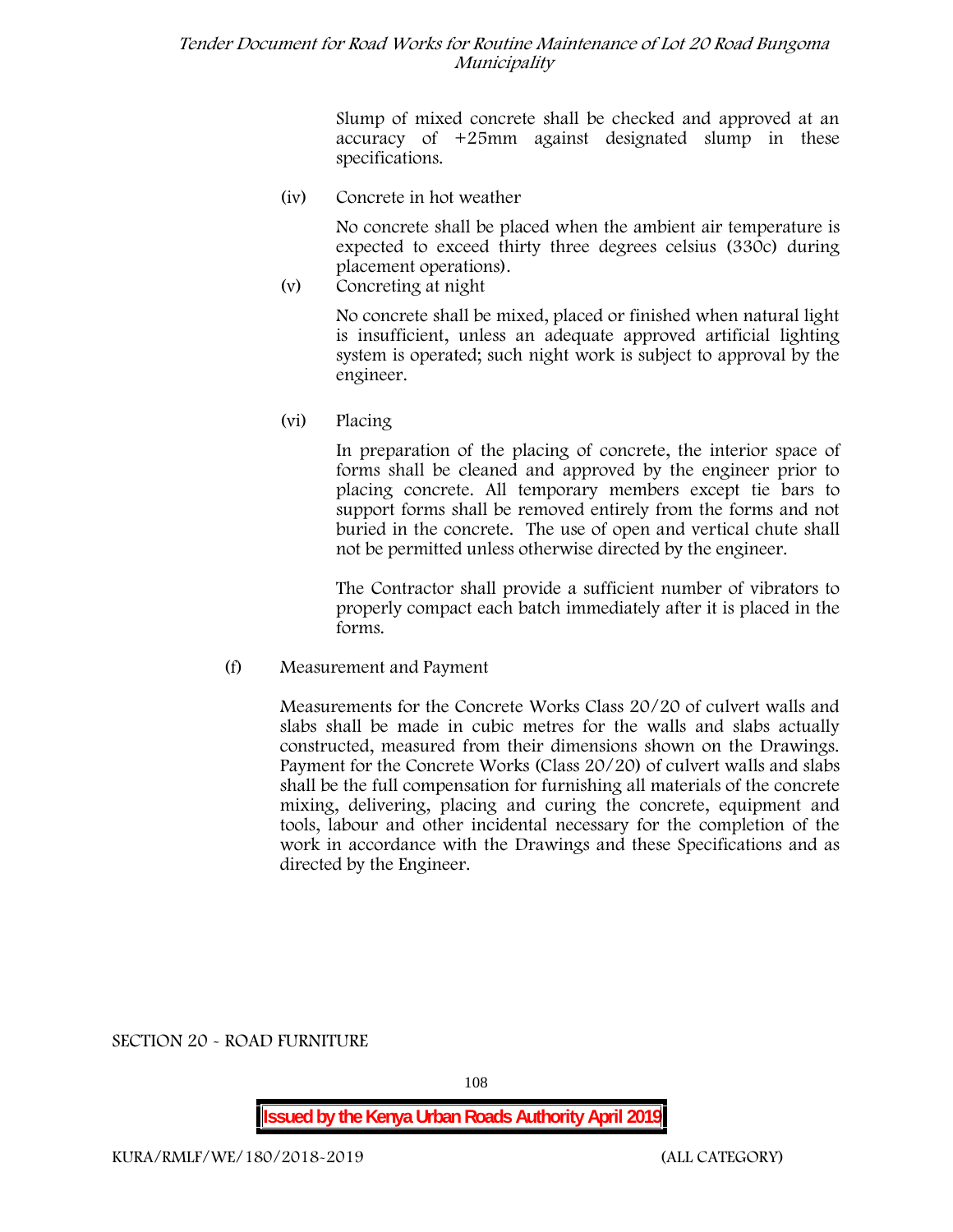### **2001 ROAD RESERVE BOUNDARY POSTS**

Road reserve boundary posts shall be provided as directed by the Engineer and in compliance with Standard Specification clause 2001. They shall be placed at 50m. intervals along the boundary of the road reserve.

#### **2003 EDGE MARKER POST**

Edge marker post shall be provided as directed by the Engineer and in compliance with Standard Specification clause clause 2003

### **2004 PERMANENT ROAD SIGNS**

Permanent Road Signs shall be provided as directed by the Engineer and in compliance with the requirements of the "Manual for Traffic Signs in Kenya" Part II and standard Specification clause 2004.

### **2004B EXISTING ROAD SIGNS**

Where directed by the Engineer, the Contractor shall take down road signs including all posts, nuts, bolts and fittings, and remove and dispose of the concrete foundation and backfill the post holes. The signs shall be stored as directed by the Engineer.

Measurement and payment for taking down road signs shall be made by the number of signs of any type and size taken down, cleaned and stored as directed.

#### **2005 ROAD MARKING**

Paint for road marking shall be internally reflectorised hot applied thermoplastic material in accordance with Clause 219 of the Standard Specification.

The rates inserted in the Bills of Quantities for road marking shall include for prior application of approved tack coat.

### **2005A RAISED PAVEMENT MARKERS – ROAD STUDS**

### **MATERIAL**

Road studs are moulded of acrylonitrile butadiene styrene (ABS) conforming to ASTM Specification D1788 – 68, class 5-2-2 shell filled with inert, thermosetting compound and filler. The lens portion of the marker of the marker is of optical menthly methacrylic.

#### **CONSTRUCTION**

The road studs shall be constructed of high impact ABS containing a multi-biconvex glass lens reflector system. It shall be of monolithic construction, and not less than 98.5. m2. The height of the marker shall not exceed 17mm and the underside shall contain a non-honeycomb base (flat).

109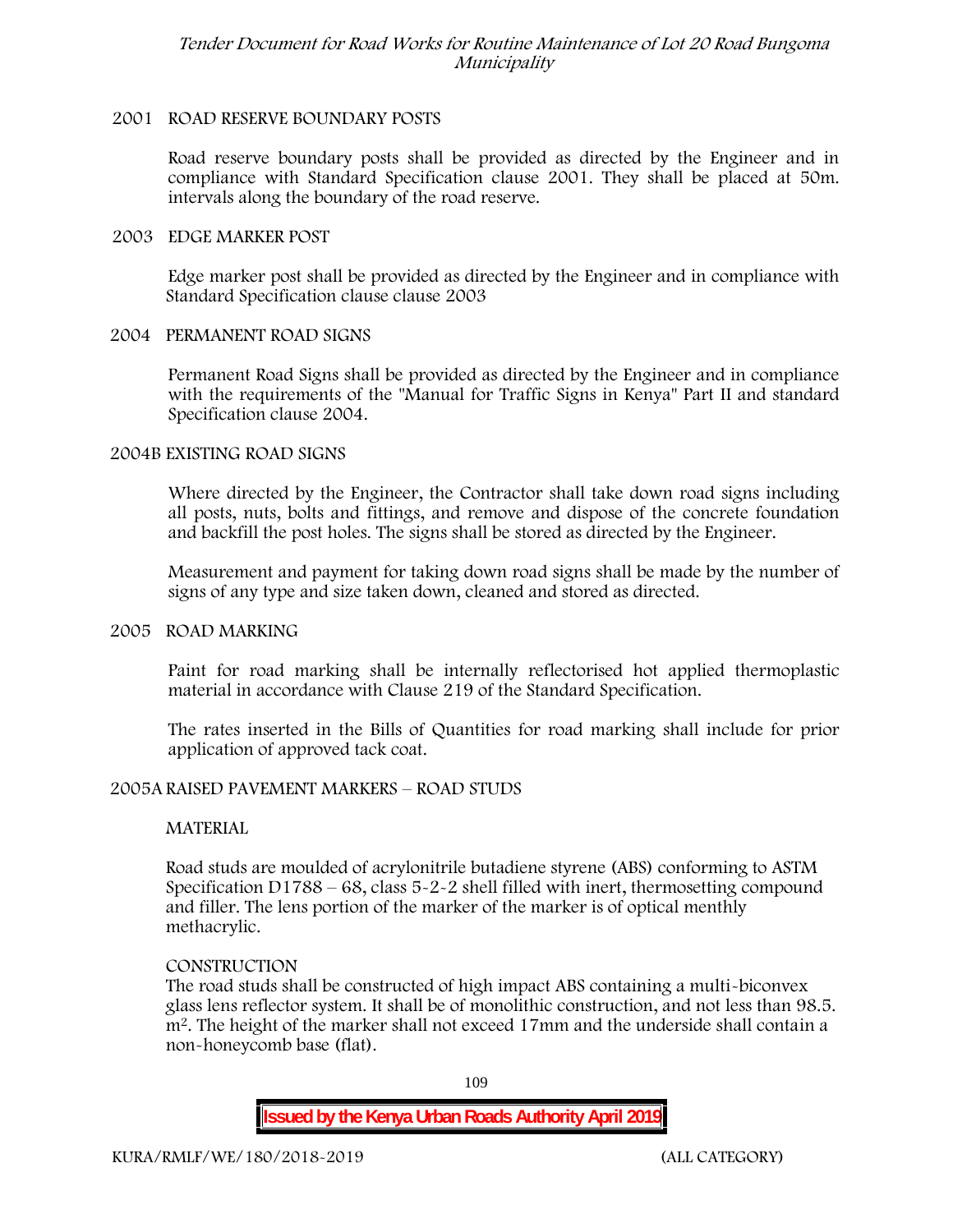### **REQUIREMENTS**

The markers shall conform to the following requirements

### **Colour**

Shall be white, yellow or red as specified and the Retro – reflectance values should conform to the testing procedures of ASTME 809.

**Impact Resistance**

The market shall not crack or break when tested using a 1000**-**gram weight from a height of 1 metre. (ASTM D 2444) or BS 3900 Part E3.

**Resistance to Water Penetration**

Shall not have water penetration behind the lens after submerged in a water bath at 70 + 50 oF for 10 minutes. And it should still meet the reflectance Requirement. BS 998.

**Heat Resistance**

Shall comply with the initial brightness as per BS 873 Part IV of 1978

**Night Visibility**

The marker shall be bright as per BS 873 Part IV of 1978

**Compression Resistance**

There shall be no cracking sound at a pressure lower than 25 tones as per BS 873 Part IV of 1978.

**Corrosion Resistance**

After immersing a sample of Road stud in a solution containing 30g/1 of sodium chloride for 30 days, there shall not be any signs of corrosion **-**(BS998).

**NOTE**: These markers are intended for application directly to pavement surfaces and are compatible with raised pavement makers. These adhesives should be of high quality and tested for conformance to customer requirements.

# **ADHESIVES**

They shall be of Resin Type–Epoxy of 2 different components part 1 and 2 i.e Adhesive and Reactor without any volatile solvents in both.

110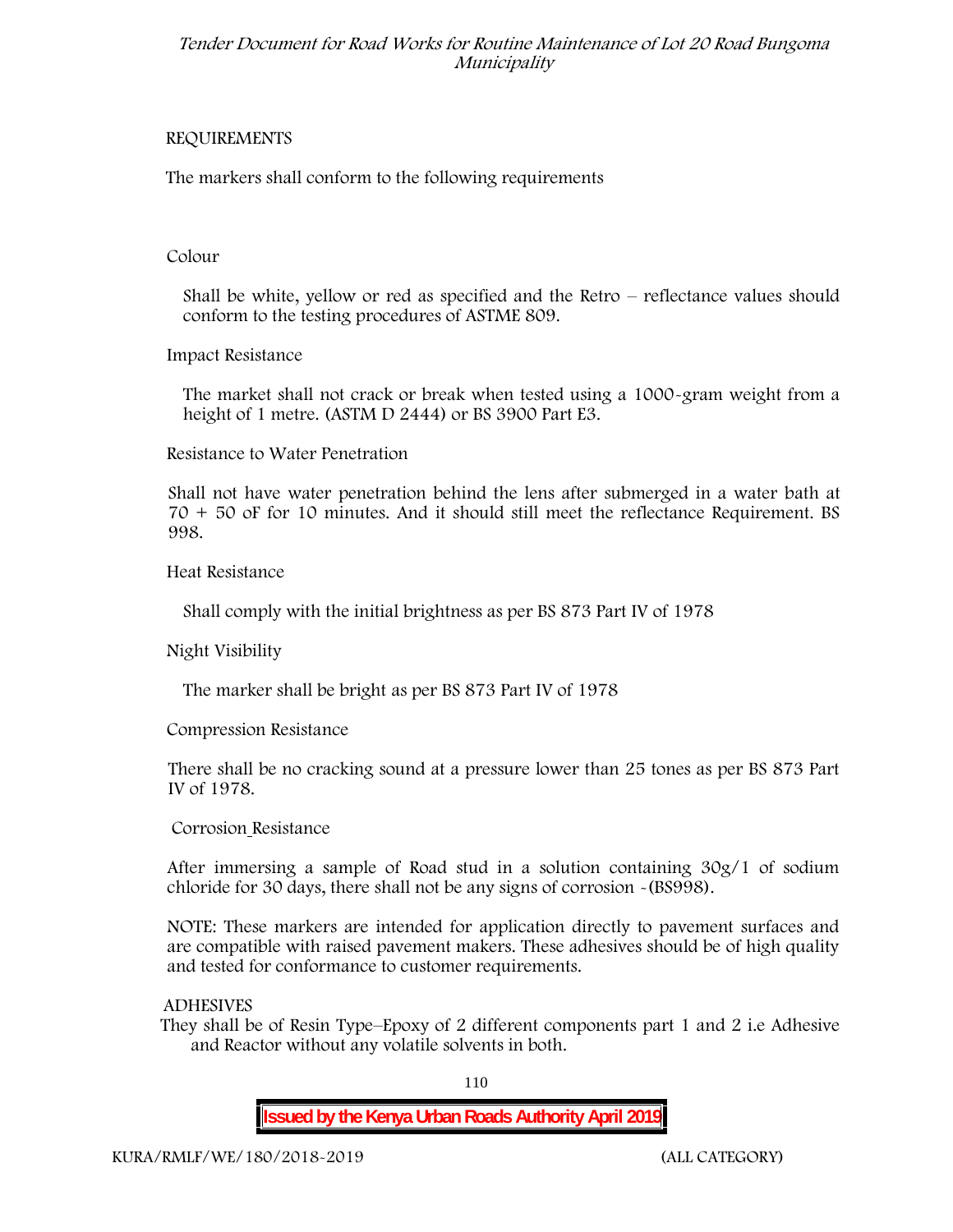| Pot life:             | not less than 20 minutes at 20 $\degree$ C  |
|-----------------------|---------------------------------------------|
| Rotational cure time: | between 20 and 30 minutes at 20 $\degree$ C |
| Hard cure:            | Between 40 and 60 minutes at 20 $\degree$ C |

### **APPLICATION INSTRUCTION**

**Preparation of Pavements**

Make sure that the road surface is absolutely dry and free of oil and grease**.**

**Mixing of Adhesive**

Pour component B into the container of component A. Stir mixture by hand with a wooden or metal stick until uniform Grey Tint without a striae is obtained.

#### **Installation**

Pour the mixture on to the underside of the road stud. Then place the road stud firmly on the road surface. Adhesive should stand out for about 5mm to 10 mm over the edges of the stud.

**Protection from the Traffic**

Protect studs from traffic for 2 hours until the adhesive has properly hardened. Try by touching the adhesive.

**NUMBER OF STUDS NEEDED FOR LABORATORY TESTS.**

In order to approve a particular type of road stud, 4 sample road studs of each colour shall be submitted.

#### **2006 GUARDRAILS**

Contrary to the Standard Specification, guardrail posts shall be concrete 200 mm diameter set vertically at least 1.2m into the shoulder as directed by the Engineer. Spacer blocks shall also be made of concrete.

Beams for guardrails shall be "Armco Flexbeam" or similar obtained from a manufacturer approved by the Engineer.

#### **2007 KERBS**

a) **Vertical Joints**

Vertical joints between adjacent Kerbs shall not be greater than 5 mm in width and shall be filled with a mortar consisting of 1:3 cement: sand by volume.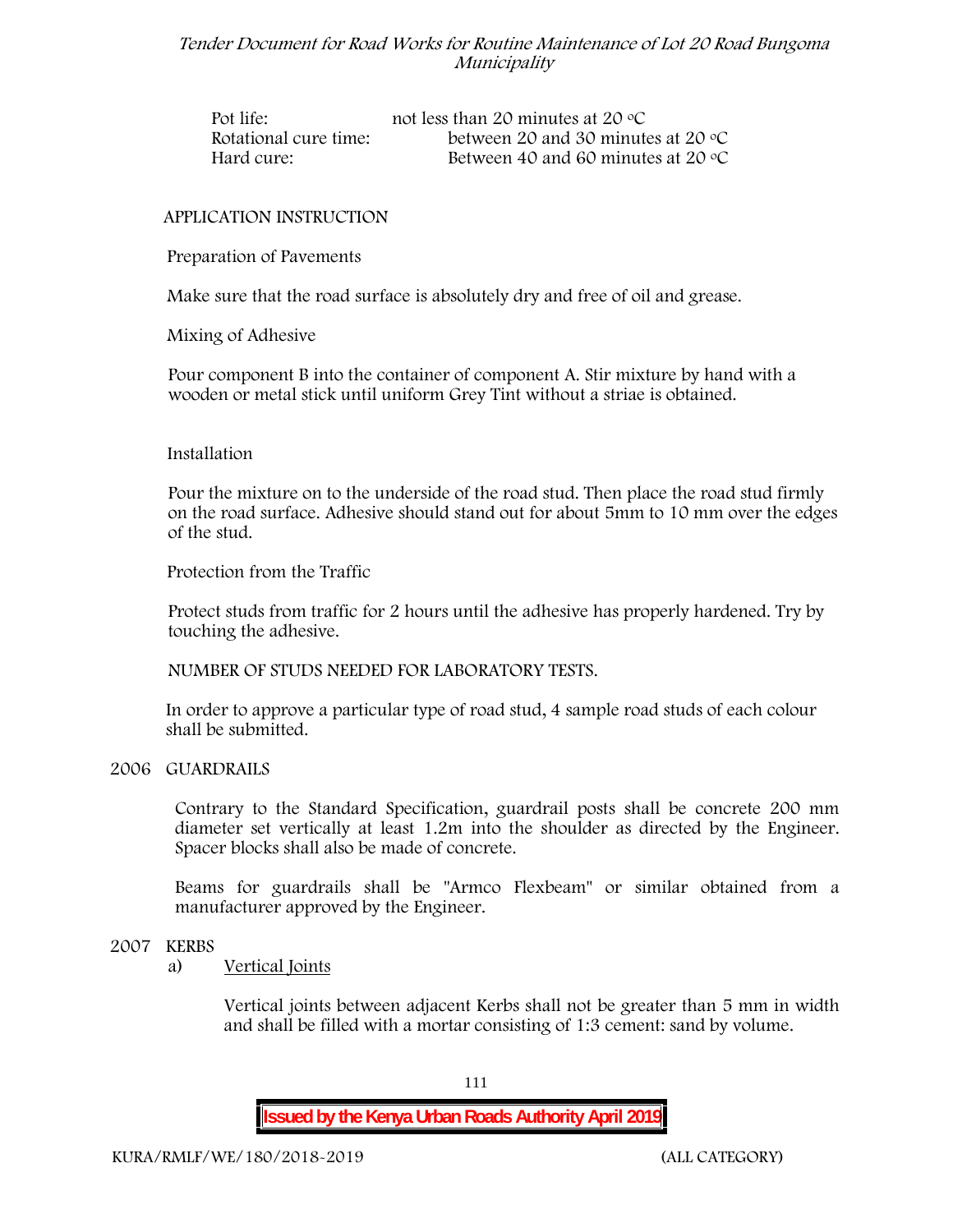## b) **Transition between flush and raised kerbs**

The transition between flush and raised kerbs (e.g. at bus bays) shall be termed as ramped kerbs. The transition between flush and raised kerbs shall occur within a length of 2.0 m.

### **2008 KILOMETRE MARKER POSTS**

Kilometre marker posts shall be provided as directed by the Engineer and in compliance with Standard Specification clause 2008.

### **2009 RUMBLE STRIPS**

Where directed by the Engineer, the Contractor shall provide, place, trim, shape and compact to line and level asphalt concrete rumble strips on the finished shoulders. This shall be done to the satisfaction of the Engineer

### **2011 MEASUREMENT AND PAYMENT**

### **Road reserve boundary posts**

Road reserve boundary posts shall be measured by the number erected

### **Permanent road signs**

Permanent road signs shall be measured by the number of each particular size erected.

# **Road marking**

Road markings in yellow or white material shall be measured in square metres calculated as the plan area painted.

### **Road Studs**

Road studs shall be measured by the number of each particular size erected.

**Guardrail** Guardrail shall be measured by the metre as the length of the guardrail constructed.

### **Kerbs**

Kerbs shall be measured by the metre as the length of kerb constructed

# **SECTION 22-DAYWORKS**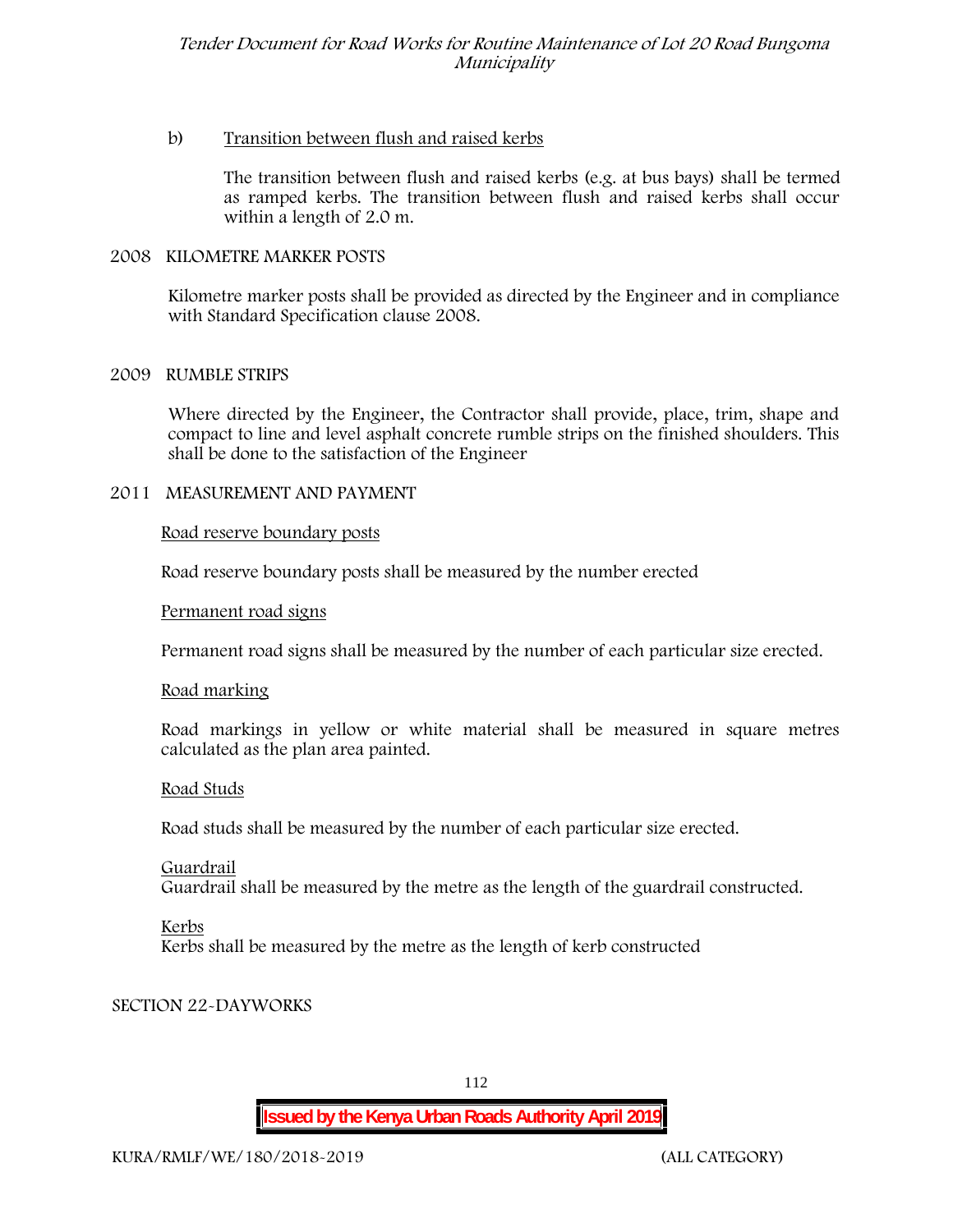# **2202 MEASUREMENTS AND PAYMENT**

(a) Plant

Where items of major plant listed in the schedule of Day works are specified by type (e.g. Concrete mixer etc.) the power rating if such items of plant are provided by the Contractor shall not be lower than the power ratings of such plant manufactured within the last two years prior to the date of BID. Any item of major plant employed upon Dayworks that has a power rating lower than specified above shall be paid for at rates lower than those in the schedule of Dayworks. The reduction in the rate payable shall be in proportion to the reduction in power rating below that specified above.

### **SECTION 23: CONCRETE PAVING BLOCKS**

This works shall consist of providing, laying and fixing of concrete paving blocks and concrete paving slabs on a sand base on the driveway and walkways and other areas as directed by the Engineer.

# **a. Concrete Paving Blocks**

The paving blocks shall be of type S of any shape fitting within a 295 mm square coordinating space and a work size thickness of at least 30 mm. The blocks shall confirm to the requirements of BS 6717:Pt. 1:1986 or Kenya standard equivalent.

The laying shall be broken at intervals of 50 m by concrete ribs of class 25 concrete.

The blocks shall be laid on a 40 mm minimum sand base whose specifications are as in section (b) of this specification.

# **b. Sand For Sand Base**

Sand used as bedding for paving blocks and slabs shall be natural sand either pit or river sand. The grading shall conform and be parallel as much as possible to  $KSO2 - 95$  Parts 1 &2: 1984 for zones 1,2 or 3. The other requirements shall be as specified in section 1703 (c ) of Standard Specifications.

### **c. Measurement and Payment**

Payment for paving blocks and paving slabs shall be by square metre laid. The rate quoted would include the cost of haulage to site of the blocks, slabs and sand, as no extra payment shall be made for haulage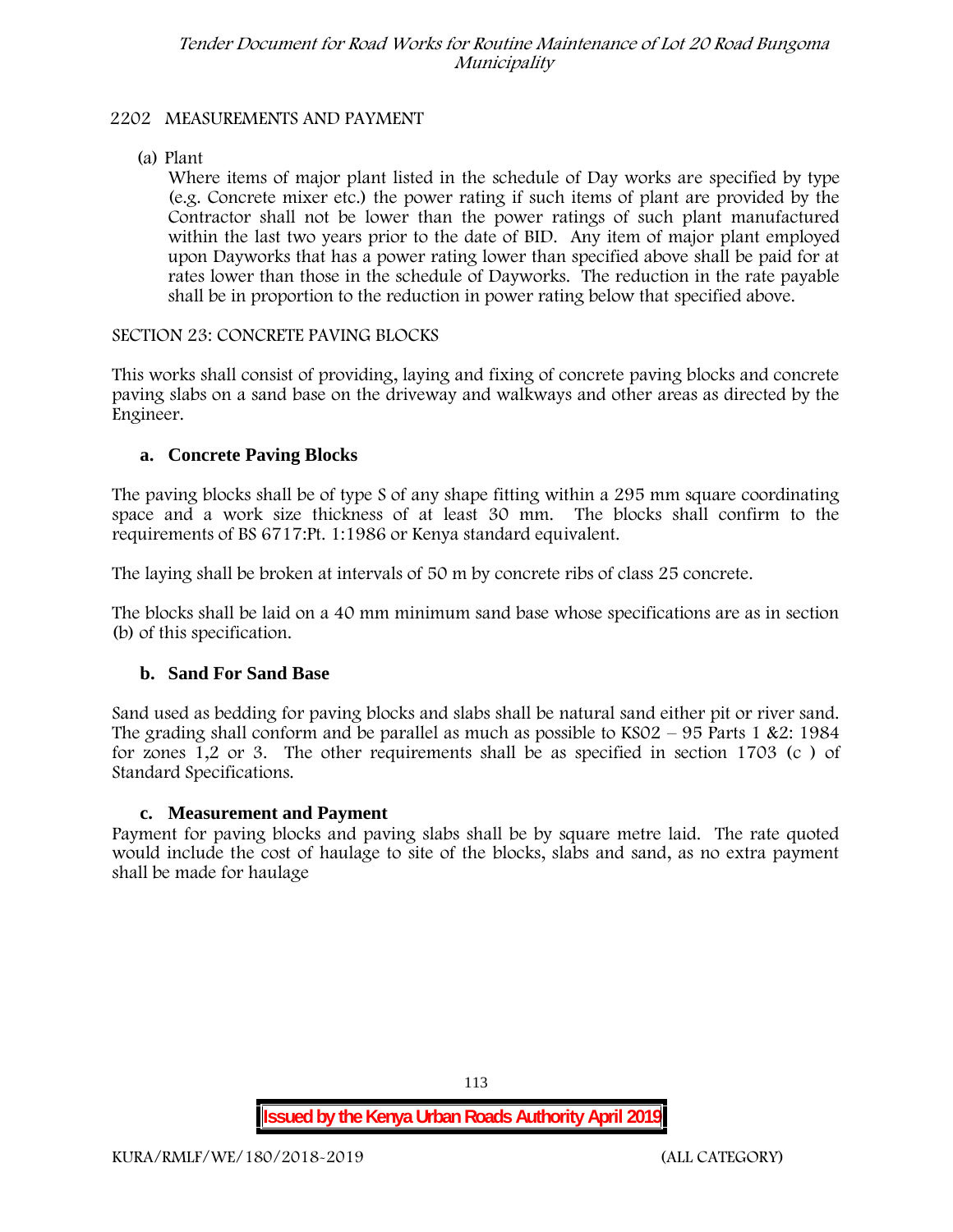# **SECTION VI: SUPERVISION AND CONTRACT EVALUATION MANUAL 2012**

The Manual refers to the Ministry of Roads 'Supervision and Contract evaluation Manual for Road Maintenance Works 2012.

**Issued by the Kenya Urban Roads Authority April 2019**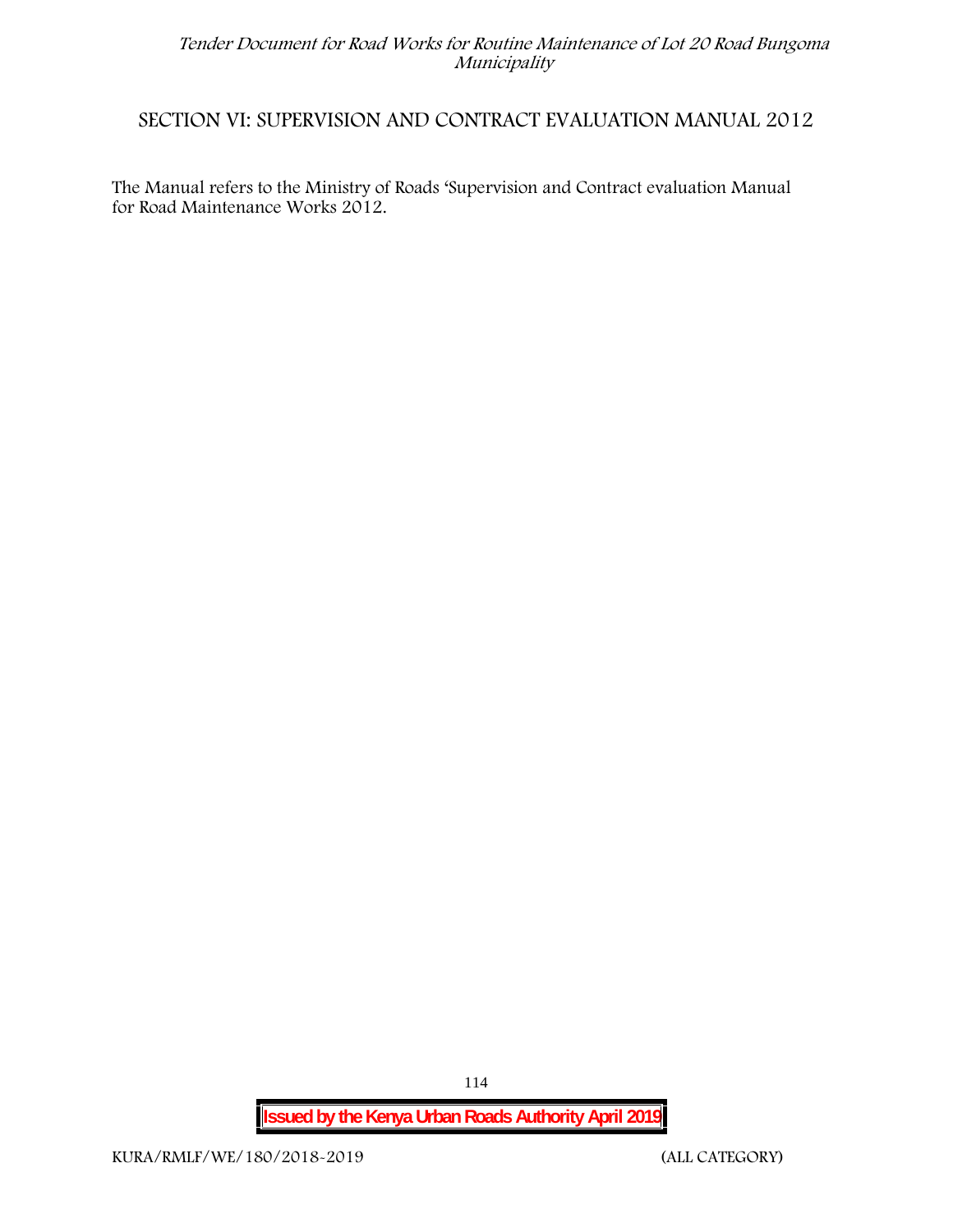# **SECTION VII: DRAWINGS**

The bidder shall provide design drawings on A3 sheets including plan and profile, typical cross-sections, layouts and standard drawings, setting out data and design reports which should include design standards used and key project features as described in section 14.

**Issued by the Kenya Urban Roads Authority April 2019**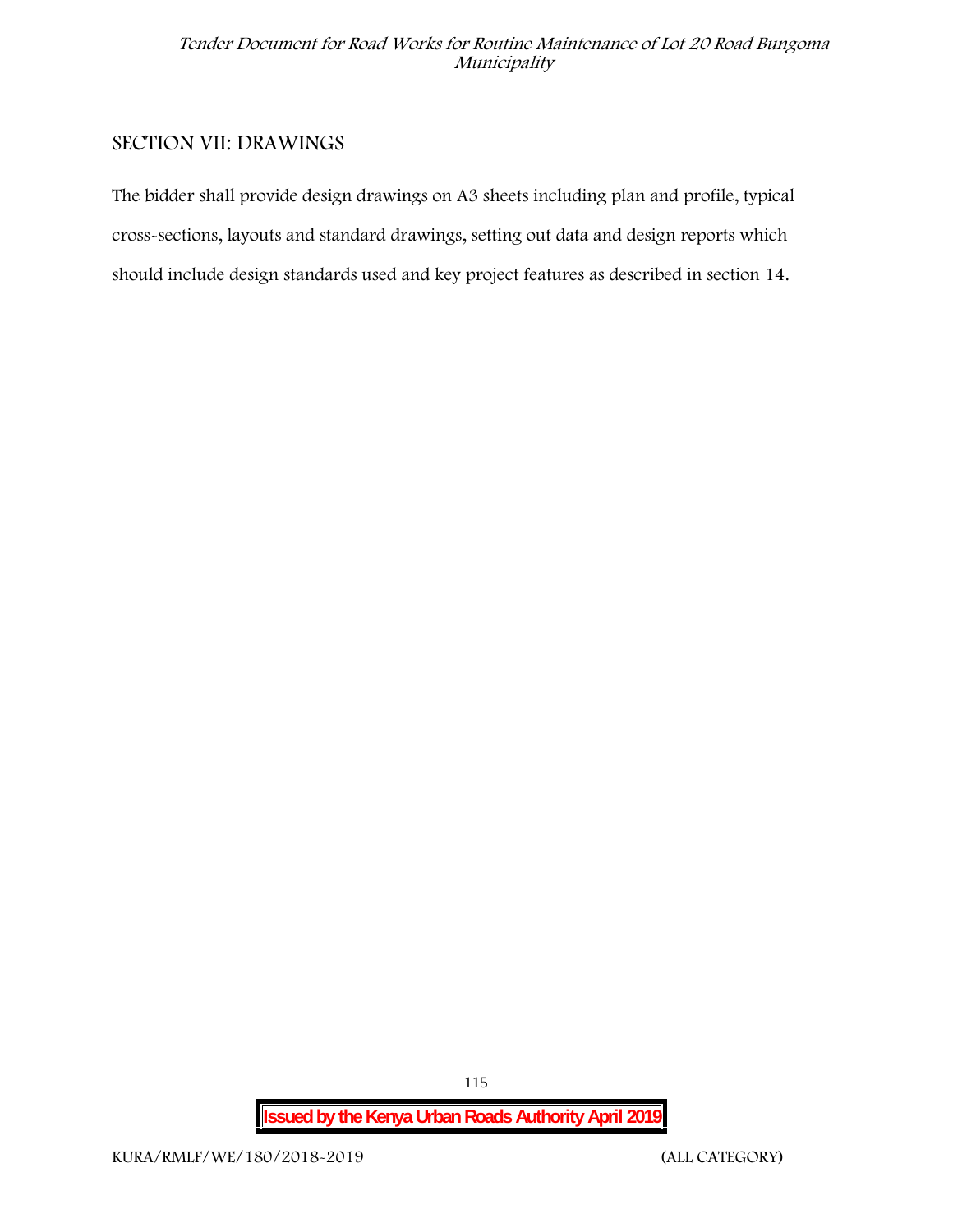# **SECTION VIII: ROAD MAINTENANCE MANUAL**

The Manual refers to the Ministry of Roads 'Road Maintenance Manual, May 2010 Edition'.

**Issued by the Kenya Urban Roads Authority April 2019**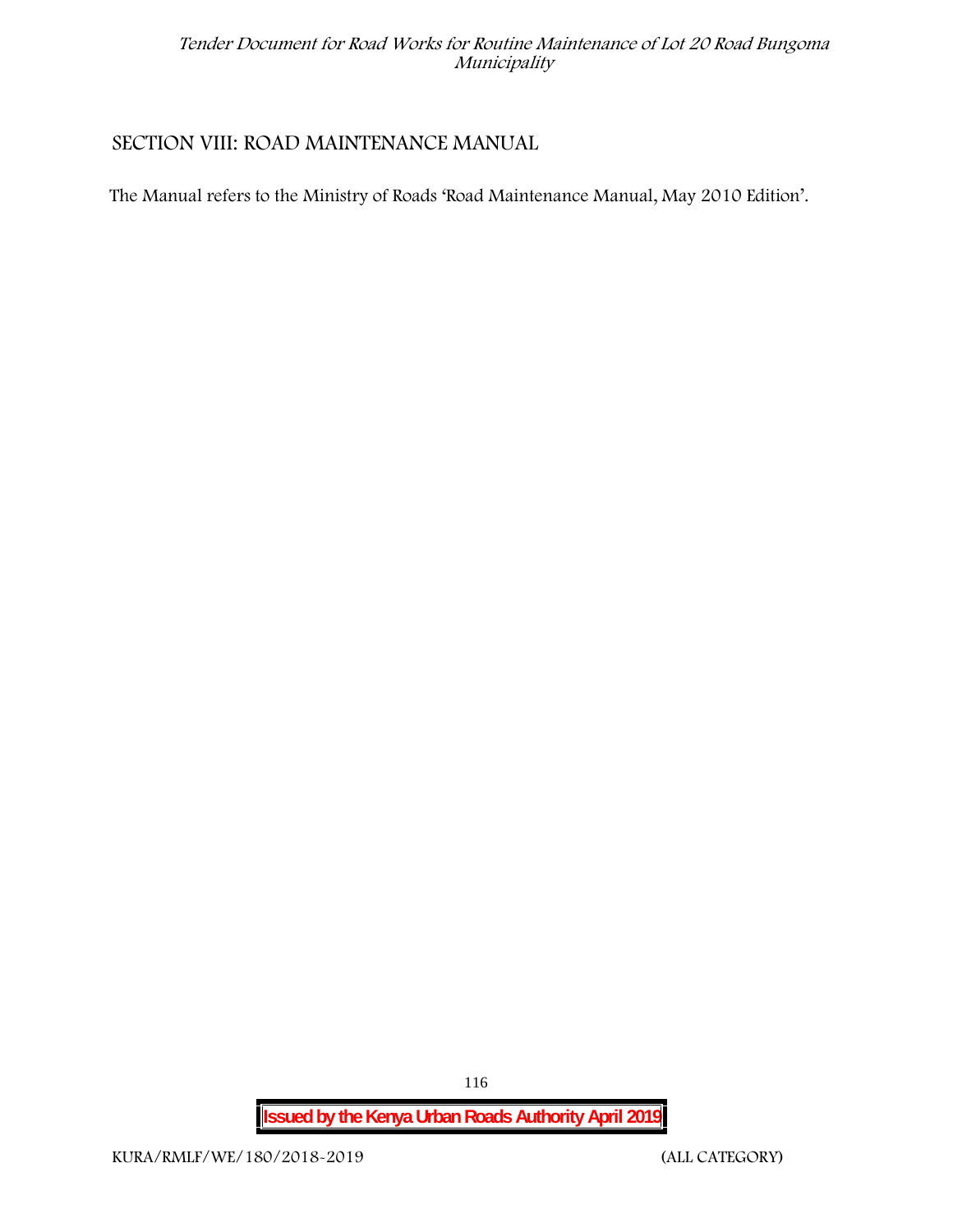# **SECTION IX: BILLS OF QUANTITIES**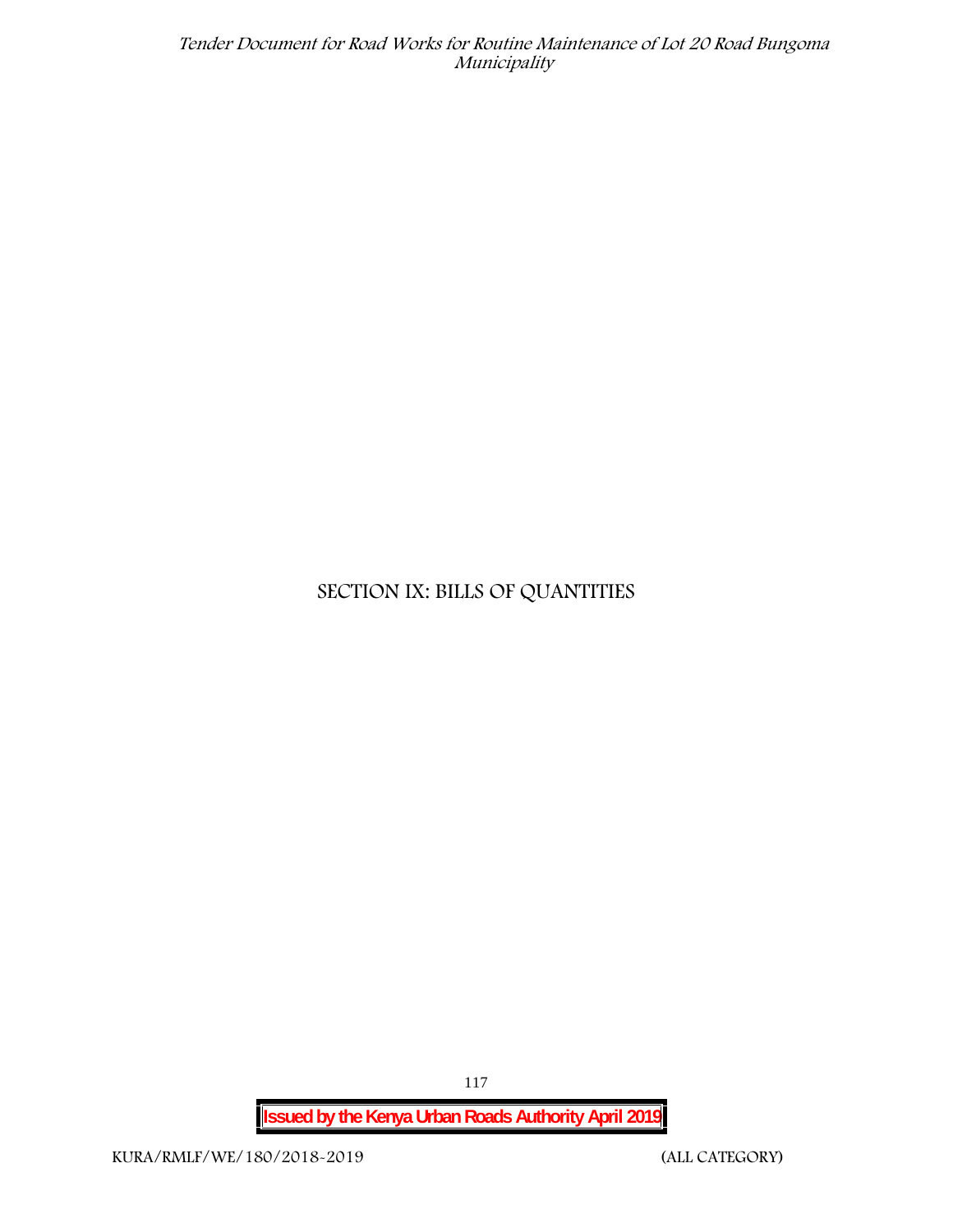# **PREAMBLE TO BILL OF QUANTITIES**

- 1. The Bills of Quantities forms part of the Contract Documents and are to be read in conjunction with the Instructions to Bidders, Conditions of Contract Parts I and II, Specifications and Drawings.
- 2. The brief description of the items in the Bills of Quantities is purely for the purpose of identification, and in no way modifies or supersedes the detailed descriptions given in the conditions of Contract and Specifications for the full direction and description of work and materials.
- 3. The Quantities set forth in the Bills of Quantities are estimated, representing substantially the work to be carried out, and are given to provide a common basis for bidding and comparing of Bids. There is no guarantee to the Contractor that he will be required to carry out all the quantities of work indicated under any one particular item or group of items in the Bill of Quantities. The basis of payment shall be the Contractor's rates and the quantities of work actually done in fulfilment of his obligation under the Contract.
- 4. The prices and rates inserted in the Bills of Quantities will be used for valuing the work executed, and the Engineer will only measure the whole of the works executed in accordance with this Contract.
- 5. The rates inserted in any road in the tender shall apply to other roads within the same lot upon written instructions to be issued by the Engineer or his representative during execution of works and shall be used only to pay for activities of similar description and nature which may not have been included in the Bills of Quantities for that road.
- 6. A price or rate shall be entered in ink against every item in the Bills of Quantities with the exception of items that already have Provisional sums affixed thereto. The bidders are reminded that no "nil" or "included" rates or "lump-sum" discounts will be accepted. The rates for various items should include discounts if any. Bidders who fail to comply will be disqualified.
- 7. Provisional sums (including Dayworks) in the Bills of Quantities shall be expended in whole or in part at the discretion of the Engineer or his representative.
- 8. Where there are no quantities against the line item especially on dayworks, the bidder shall only fill his rates
- 9. Quantified instructions shall be extracted from the main BOQ for purposes of part implementation of the works and interim measurements/payments shall be based on the quantified instructions read together with the bills of quantities.

The price and rates entered in the Bills of Quantities shall, except insofar as it is otherwise provided under the Contract, include all Constructional plant to be used, labour, insurance, supervision, compliance testing, materials, erection, maintenance of works, overheads and profits, taxes and duties together with all general risks, liabilities and obligations set out or implied in the Contract, transport, electricity and telephones, water, use and replenishment of all consumables, including those required under the contract by the Engineer and his staff.

**Issued by the Kenya Urban Roads Authority April 2019**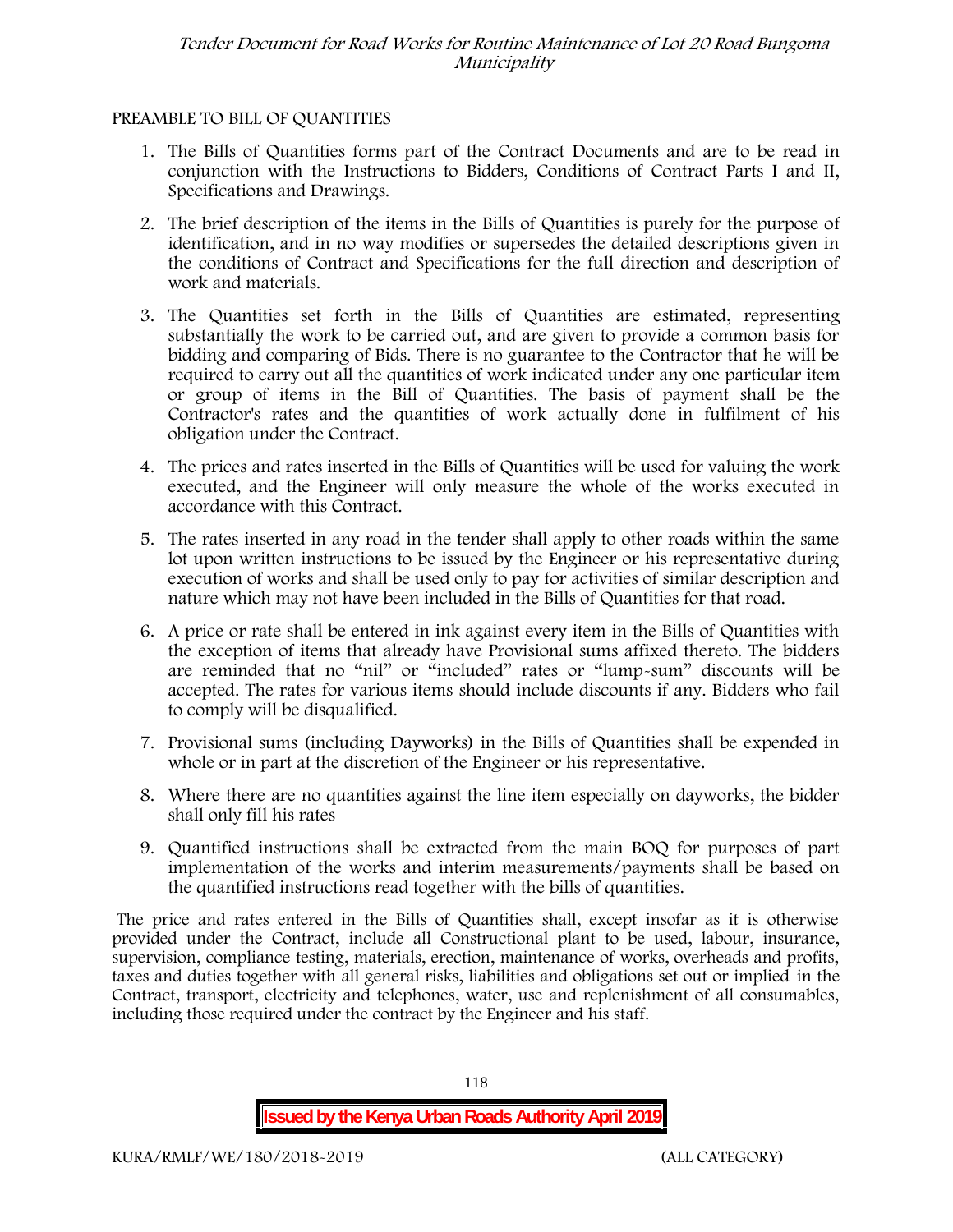Errors in the pricing of the Bills of Quantities will be corrected in accordance with Clause (29) of instructions to bidders.

**Road Name: Mateka –Siritanyi – Kanduyi**

| <b>Bill of Quantities</b> |                                                                                                                |               |              |                        |            |  |
|---------------------------|----------------------------------------------------------------------------------------------------------------|---------------|--------------|------------------------|------------|--|
| Bill No.1                 | General: Office administration and<br>overheads/Preliminaries                                                  |               |              |                        | Project:   |  |
| Item No.                  | Description                                                                                                    | Units         | Quantity     | Unit Bid Rate<br>(Ksh) | Amount KSh |  |
| 01-80-010                 | Provisional sum for off-site<br>material testing                                                               | PC Sum        | $\mathbf{1}$ | 100,000.00             | 100,000.00 |  |
| $01 - 80 - 011$           | Extra Over on Item 01-80-010 for<br>the Contractor's Overheads and<br>Profit.                                  | $\%$          | 100,000      |                        |            |  |
| $01 - 80 - 026$           | Prime cost sum for RE's<br>miscellaneous account                                                               | PC Sum        | $\mathbf{1}$ | 100,000.00             | 100,000.00 |  |
| 01-80-027                 | Extra Over on Item 01-80-026 for<br>the Contractor's Overheads and<br>Profit.                                  | $\%$          | 100,000      |                        |            |  |
| $01 - 80 - 030$           | Prime cost sum for wages for RE's<br>site staff inclusive of overtime,<br>taxes and other statutory deductions | PC Sum        | 130,000      | 1.00                   | 130,000.00 |  |
| 01-80-031                 | Extra Over on Item 01-80-030 for<br>the Contractor's Overheads and<br>Profit.                                  | $\frac{0}{0}$ | 130,000      |                        |            |  |
| 01-80-030a                | Prime cost sum for payment of<br>allowances for Engineer's site staff                                          | PC Sum        | 200,000      | 1.00                   | 200,000.00 |  |
| 01-80-030b                | Extra Over on Item 01-80-030a for<br>the Contractor's Overheads and<br>Profit.                                 | $\%$          | 200,000      |                        |            |  |
|                           |                                                                                                                |               |              |                        |            |  |
|                           | Total Carried Forward to Summary:                                                                              |               |              |                        |            |  |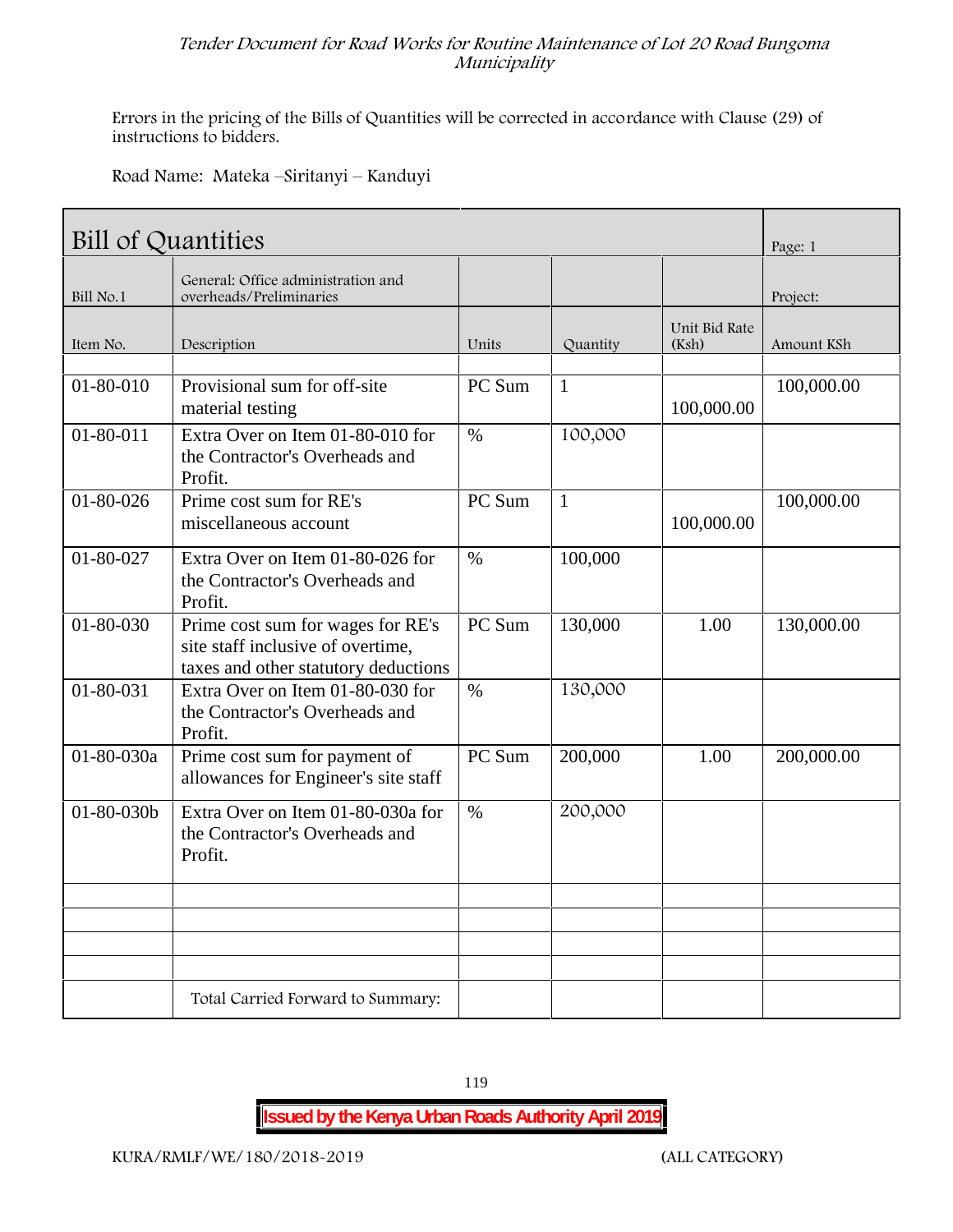| <b>Bill of Quantities</b> |                                   |       |          |                        |            |  |
|---------------------------|-----------------------------------|-------|----------|------------------------|------------|--|
| Bill No.4                 | Site Clearance                    |       |          |                        | Project:   |  |
| Item No.                  | Description                       | Units | Quantity | Unit Bid<br>Rate (Ksh) | Amount KSh |  |
| 04-50-004                 | Light Bush Clearing               | $M^2$ | 8,000    |                        |            |  |
|                           |                                   |       |          |                        |            |  |
|                           |                                   |       |          |                        |            |  |
|                           |                                   |       |          |                        |            |  |
|                           |                                   |       |          |                        |            |  |
|                           |                                   |       |          |                        |            |  |
|                           |                                   |       |          |                        |            |  |
|                           |                                   |       |          |                        |            |  |
|                           | Total Carried Forward to Summary: |       |          |                        |            |  |

120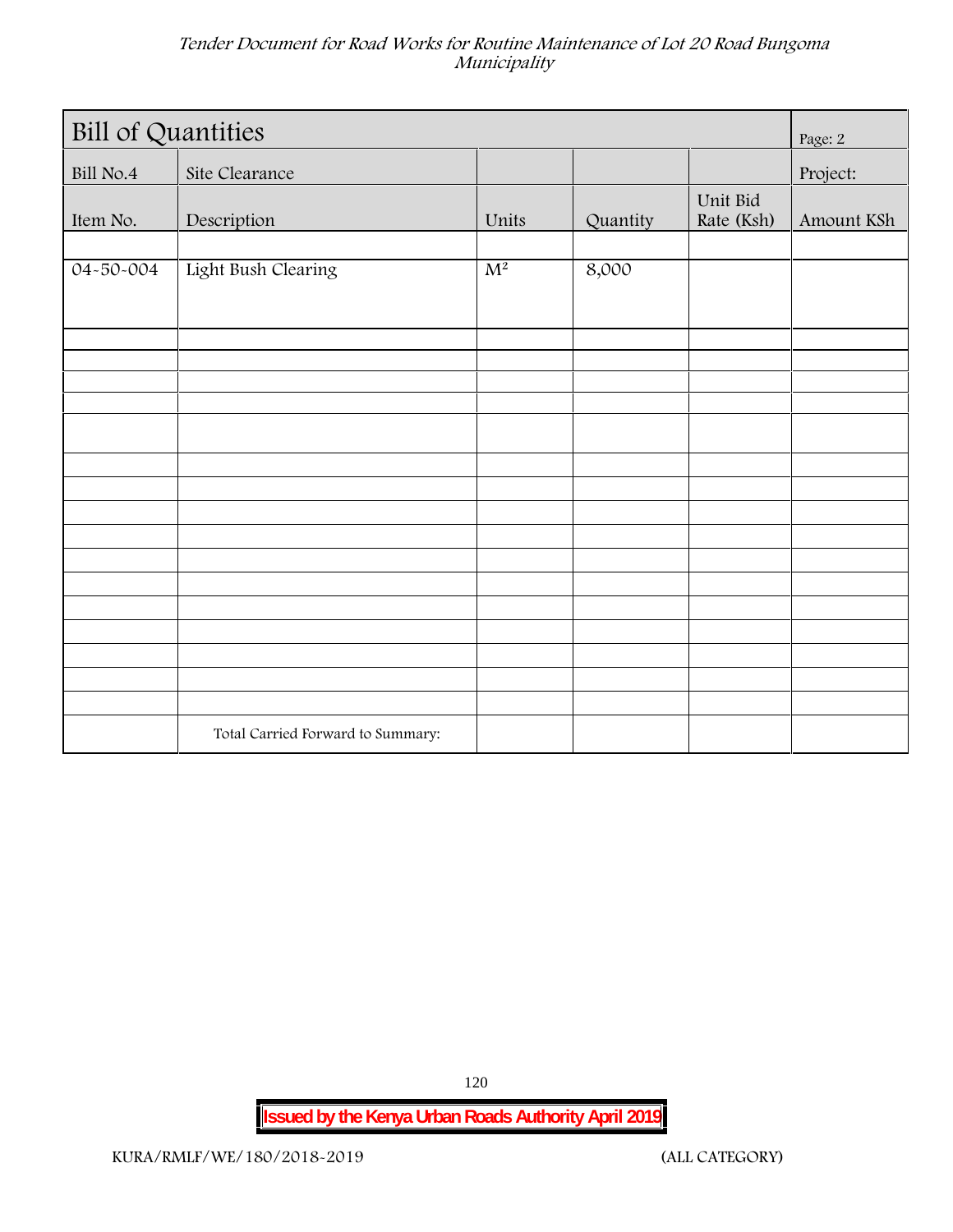| <b>Bill of Quantities</b> |                                   |                |          |                       |               |
|---------------------------|-----------------------------------|----------------|----------|-----------------------|---------------|
| Bill No.5                 | Earthworks                        |                |          |                       | Project:      |
| Item No.                  | Description                       | Units          | Quantity | Unit Bid<br>Rate(Ksh) | Amount<br>KSh |
|                           |                                   |                |          |                       |               |
| 05-50-008                 | Cut to spoil in Soft              | M <sup>3</sup> | 125      |                       |               |
| 05-50-009                 | Cut to spoil in Hard              | M <sup>3</sup> | 20       |                       |               |
|                           |                                   |                |          |                       |               |
|                           |                                   |                |          |                       |               |
|                           |                                   |                |          |                       |               |
|                           |                                   |                |          |                       |               |
|                           |                                   |                |          |                       |               |
|                           |                                   |                |          |                       |               |
|                           |                                   |                |          |                       |               |
|                           |                                   |                |          |                       |               |
|                           | Total Carried Forward to Summary: |                |          |                       |               |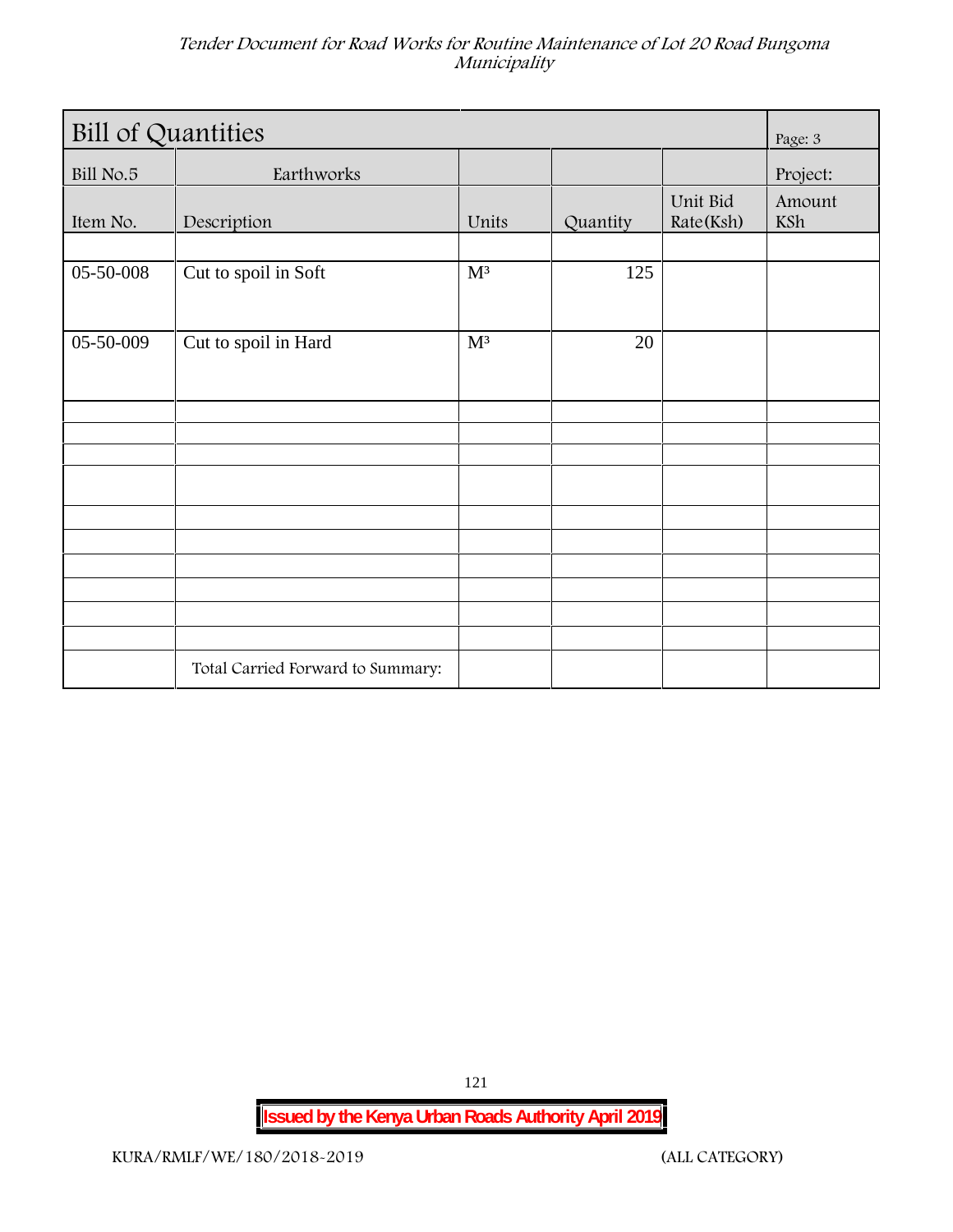| Bill of Quantities | Page: 4                                                                                                                                                      |                |                |                        |            |
|--------------------|--------------------------------------------------------------------------------------------------------------------------------------------------------------|----------------|----------------|------------------------|------------|
| Bill No.8          | Culvert and Drainage Works                                                                                                                                   |                |                |                        | Project:   |
| Item No.           | Description                                                                                                                                                  | Units          | Quantity       | Unit Bid<br>Rate (Ksh) | Amount KSh |
| 08-50-002          | Ditch Cleaning                                                                                                                                               | <b>MT</b>      | 1700           |                        |            |
| 08-60-003          | Culvert Cleaning- Partially blocked -<br>$600$ mm                                                                                                            | <b>MT</b>      | 200            |                        |            |
| 08-60-025          | Culvert Installation 600 mm with<br>surround                                                                                                                 | <b>METERS</b>  | 59             |                        |            |
| 08-60-030          | Excavate in soft material for culverts                                                                                                                       | M <sup>3</sup> | 91.6           |                        |            |
| 08-60-031          | Excavate in hard material for culverts                                                                                                                       | M <sup>3</sup> | 20             |                        |            |
| 08-60-037          | Provide and place A142 fabric mesh<br>reinforcement                                                                                                          | $\mathbf{M}^2$ | 40             |                        |            |
| 08-70-007          | Construction Of scour checks (Concrete<br>Class 20/20)                                                                                                       | M <sub>3</sub> | $\overline{3}$ |                        |            |
| 08-90-001          | Excavate for inlet, out fall, catch water<br>drains, mitre and cut-off drains in soft<br>material                                                            | M <sup>3</sup> | 1100           |                        |            |
| 08-90-005          | Excavate, remove and dispose of<br>existing damaged pipe culverts as<br>directed by the engineer                                                             | M              | 12             |                        |            |
| 08-90-008          | Provide and place class 15/20 concrete<br>to beds                                                                                                            | M <sup>3</sup> | 8.85           |                        |            |
| 08-90-009          | Provide and place class 25/20 concrete<br>to headwalls, wing walls, aprons,<br>surrounds to walls, inlets and outlets to<br>pipe culverts including formwork | M <sup>3</sup> | 13.5           |                        |            |
| 08-90-010          | provide and place class 25/20 concrete<br>for drifts/crossing slabs including<br>formwork and reinforcement                                                  |                | 5              |                        |            |
| 08-90-015          | Provide and place 200mm thick stone<br>pitching including grouting to outfall<br>drains as detailed in the drawings or as<br>directed by the Engineer        | M <sub>2</sub> | 1,500.00       |                        |            |
| 08-90-021          | Provide and place class 20/20 concrete<br>as lining for stormwater drains beds as<br>directed by the Engineer                                                | M <sub>3</sub> | 30             |                        |            |
|                    | Total Carried Forward to Summary:                                                                                                                            |                |                |                        |            |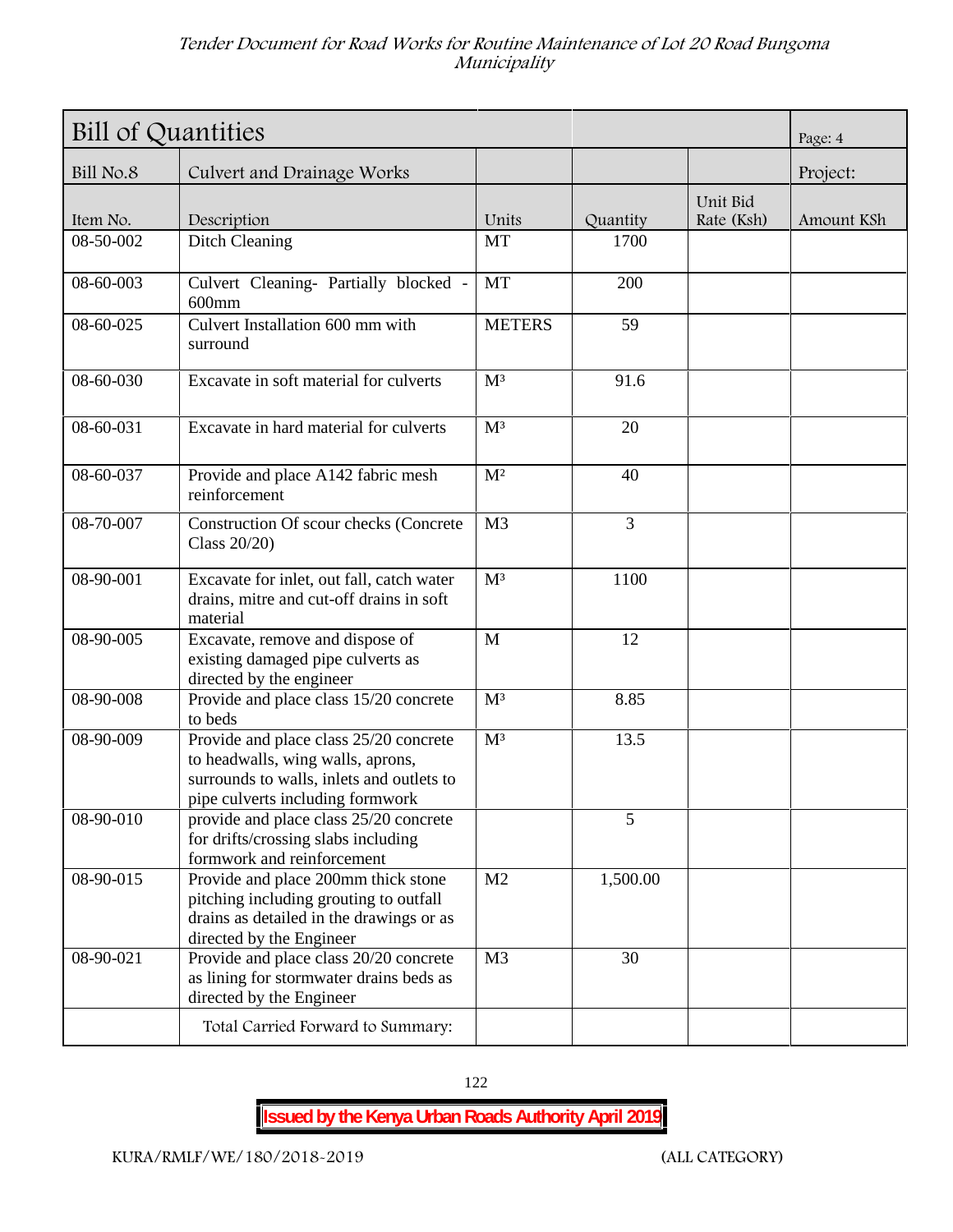| <b>Bill of Quantities</b> | Page: 5                                                                               |       |          |                           |            |
|---------------------------|---------------------------------------------------------------------------------------|-------|----------|---------------------------|------------|
| <b>Bill No.10</b>         | Grading and Gravelling                                                                |       |          |                           | Project:   |
| Item No.                  | Description                                                                           | Units | Quantity | Unit Bid<br>Rate<br>(Ksh) | Amount KSh |
| $10 - 60 - 001$           | Provide gravel wearing course-<br>excavation, free haul, spread and<br>compact gravel | $M^3$ | 90       |                           |            |
|                           |                                                                                       |       |          |                           |            |
|                           |                                                                                       |       |          |                           |            |
|                           |                                                                                       |       |          |                           |            |
|                           |                                                                                       |       |          |                           |            |
|                           |                                                                                       |       |          |                           |            |
|                           |                                                                                       |       |          |                           |            |
|                           |                                                                                       |       |          |                           |            |
|                           |                                                                                       |       |          |                           |            |
|                           | Total Carried Forward to Summary:                                                     |       |          |                           |            |

123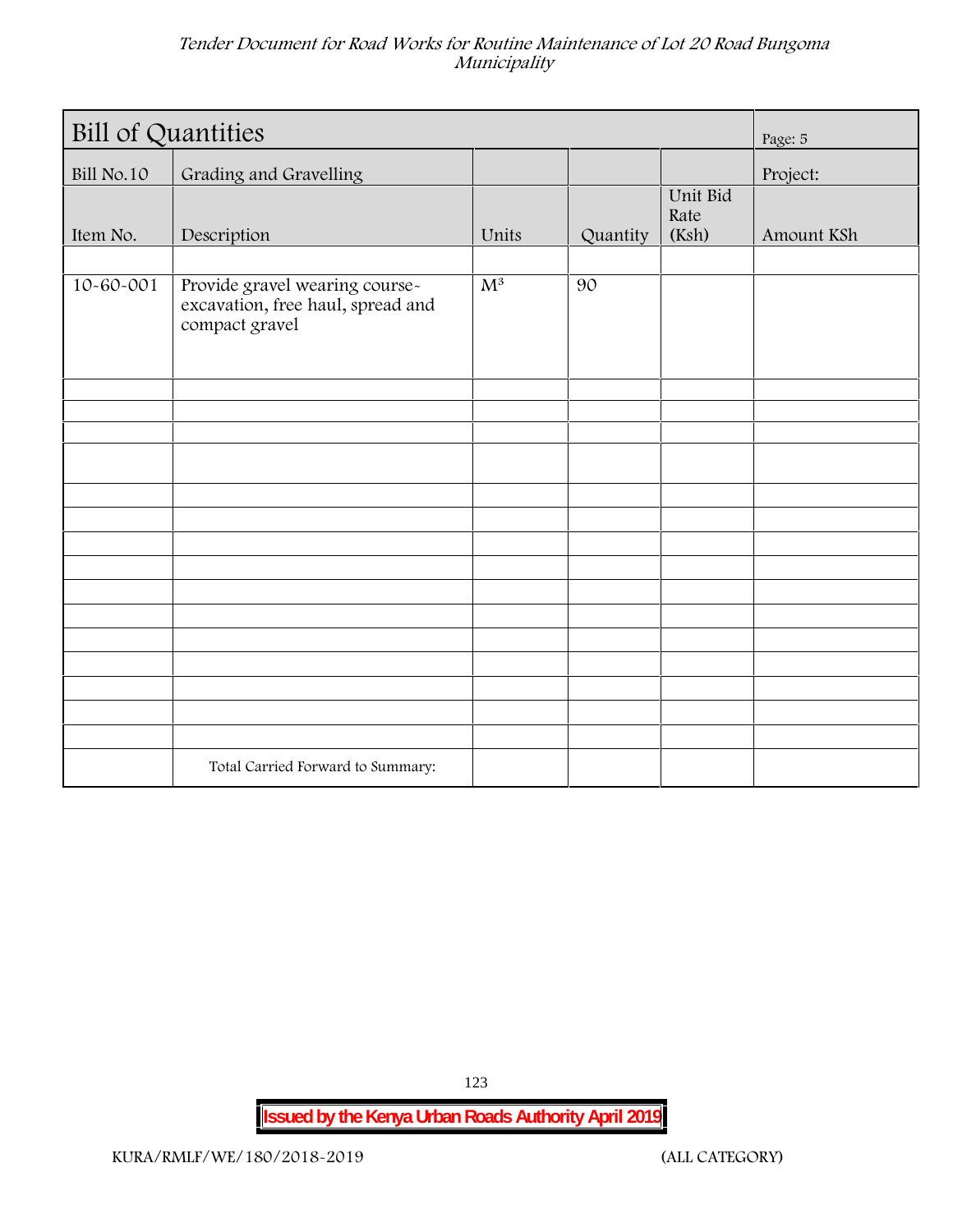| <b>Bill of Quantities</b> |                                      |                |          |                       | Page: 5       |
|---------------------------|--------------------------------------|----------------|----------|-----------------------|---------------|
| Bill No.12                | Natural Material , Base and Sub Base |                |          |                       | Project:      |
| Item No.                  | Description                          | Units          | Quantity | Unit Bid<br>Rate(Ksh) | Amount<br>KSh |
|                           |                                      |                |          |                       |               |
| 12-60-002                 | Base Repair - Stabilised Gravel      | M <sup>3</sup> | 5.00     |                       |               |
|                           |                                      |                |          |                       |               |
|                           |                                      |                |          |                       |               |
|                           |                                      |                |          |                       |               |
|                           |                                      |                |          |                       |               |
|                           |                                      |                |          |                       |               |
|                           |                                      |                |          |                       |               |
|                           |                                      |                |          |                       |               |
|                           |                                      |                |          |                       |               |
|                           |                                      |                |          |                       |               |
|                           |                                      |                |          |                       |               |
|                           |                                      |                |          |                       |               |
|                           |                                      |                |          |                       |               |
|                           | Total Carried Forward to Summary:    |                |          |                       |               |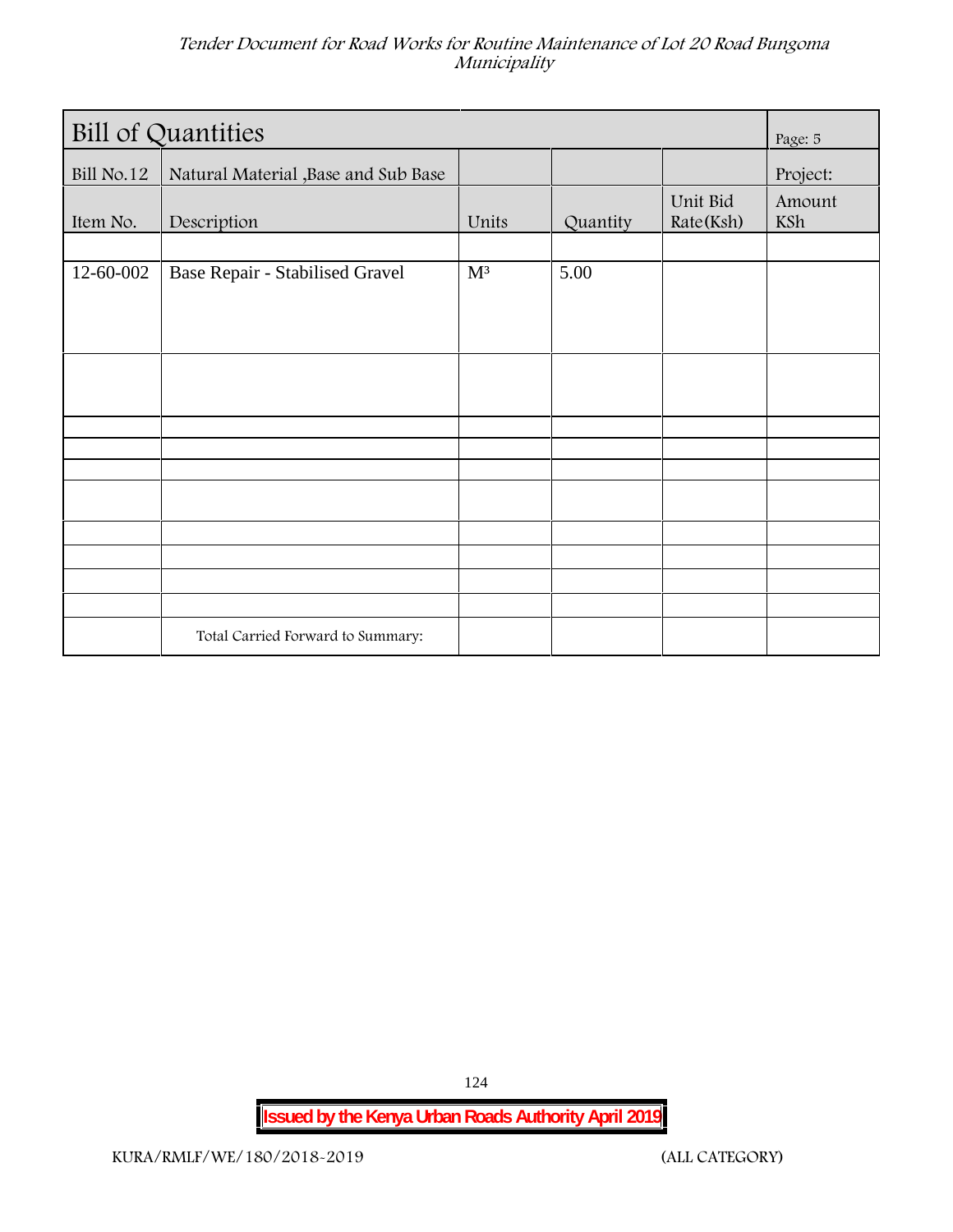| <b>Bill of Quantities</b> | Page: 7                                                                                                                                  |       |          |                       |            |
|---------------------------|------------------------------------------------------------------------------------------------------------------------------------------|-------|----------|-----------------------|------------|
| Bill No.15                | Bituminous surface Treatment & S.<br>Dressing                                                                                            |       |          |                       | Project:   |
| Item No.                  | Description                                                                                                                              | Units | Quantity | Unit Bid<br>Rate(Ksh) | Amount KSh |
| 15-92-001                 | Provide and Spray MC 30 cut-back<br>bitumen as prime coat to<br>carriageway, shoulders, bus bays<br>and junctions at rate 0.8-1.2 lts/m2 | L     | 10       |                       |            |
|                           | as prime coat                                                                                                                            |       |          |                       |            |
|                           |                                                                                                                                          |       |          |                       |            |
|                           |                                                                                                                                          |       |          |                       |            |
|                           |                                                                                                                                          |       |          |                       |            |
|                           |                                                                                                                                          |       |          |                       |            |
|                           | Total Carried Forward to Summary:                                                                                                        |       |          |                       |            |

125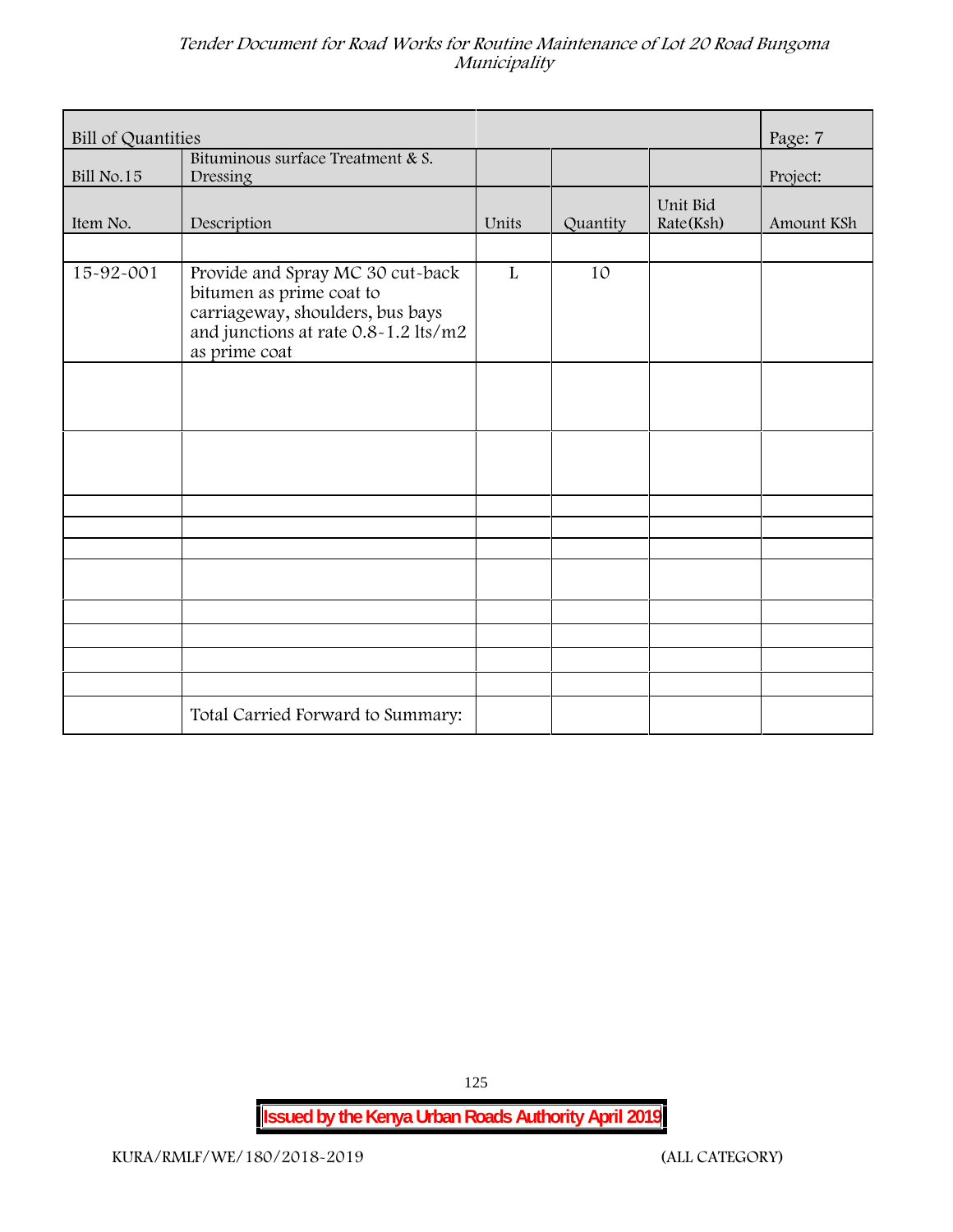| Bill of Quantities |                                                                                                                                                                                                    |                           |          |                        |            |  |
|--------------------|----------------------------------------------------------------------------------------------------------------------------------------------------------------------------------------------------|---------------------------|----------|------------------------|------------|--|
| <b>Bill No.16</b>  | Bituminous Mixes                                                                                                                                                                                   |                           |          |                        | Project:   |  |
| Item No.           | Description                                                                                                                                                                                        | Units                     | Quantity | Unit Bid Rate<br>(Ksh) | Amount KSh |  |
| 16-60-001          | Provide, place and compact Asphalt<br>Concrete (AC) Type 1 with $5 - 6 %$<br>nominal bitumen content by weight<br>to total mix as wearing course on<br>carriageway as directed by the<br>Engineer. | $\overline{\mathrm{M}^3}$ | 10.5     |                        |            |  |
| 16-80-003          | Provide and spray K-160 as tack coat<br>at a rate of $0.8 - 1.0$ L/sq metre as<br>directed by the Engineer                                                                                         | $\mathbf{L}$              | 80.0     |                        |            |  |
|                    |                                                                                                                                                                                                    |                           |          |                        |            |  |
|                    |                                                                                                                                                                                                    |                           |          |                        |            |  |
|                    |                                                                                                                                                                                                    |                           |          |                        |            |  |
|                    |                                                                                                                                                                                                    |                           |          |                        |            |  |
|                    | Total Carried Forward to Summary:                                                                                                                                                                  |                           |          |                        |            |  |

126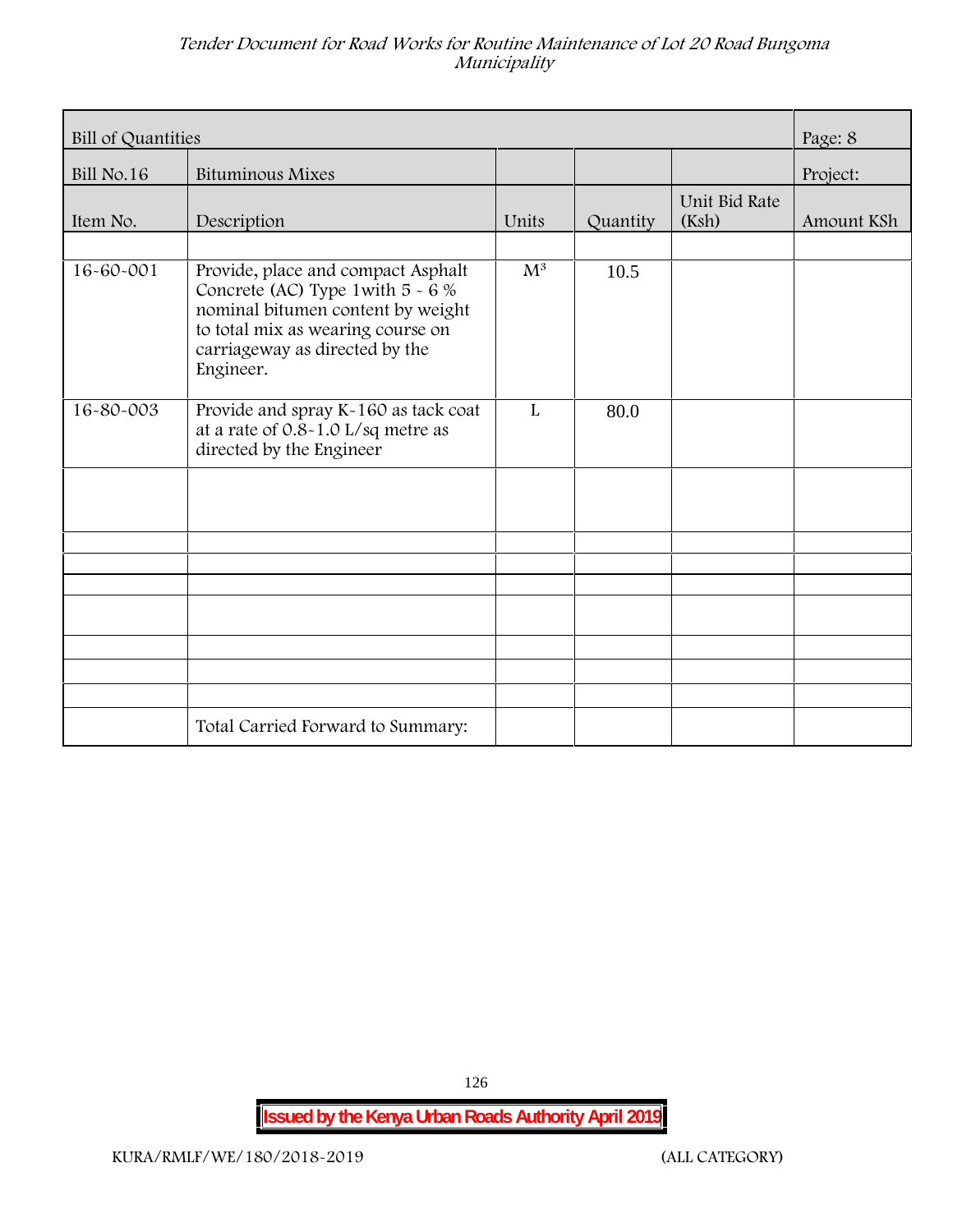| Bill of Quantities | Page: 10                                                                              |            |          |                           |            |
|--------------------|---------------------------------------------------------------------------------------|------------|----------|---------------------------|------------|
| Bill No.20         | Road Furniture                                                                        |            |          |                           | Project:   |
| Item No.           | Description                                                                           | Units      | Quantity | Unit Bid<br>Rate<br>(Ksh) | Amount KSh |
| 20-50-006          | Roads markings - CENTRELINE as<br>directed by the Engineer<br>(Thermoplastic paint)   | <b>KMS</b> | 2.0      |                           |            |
| 20-50-007          | Roads markings - EDGE MARKING<br>as directed by the Engineer<br>(Thermoplastic paint) | <b>KMS</b> | 4.0      |                           |            |
|                    |                                                                                       |            |          |                           |            |
|                    |                                                                                       |            |          |                           |            |
|                    |                                                                                       |            |          |                           |            |
|                    |                                                                                       |            |          |                           |            |
|                    | Total Carried Forward to Summary:                                                     |            |          |                           |            |

127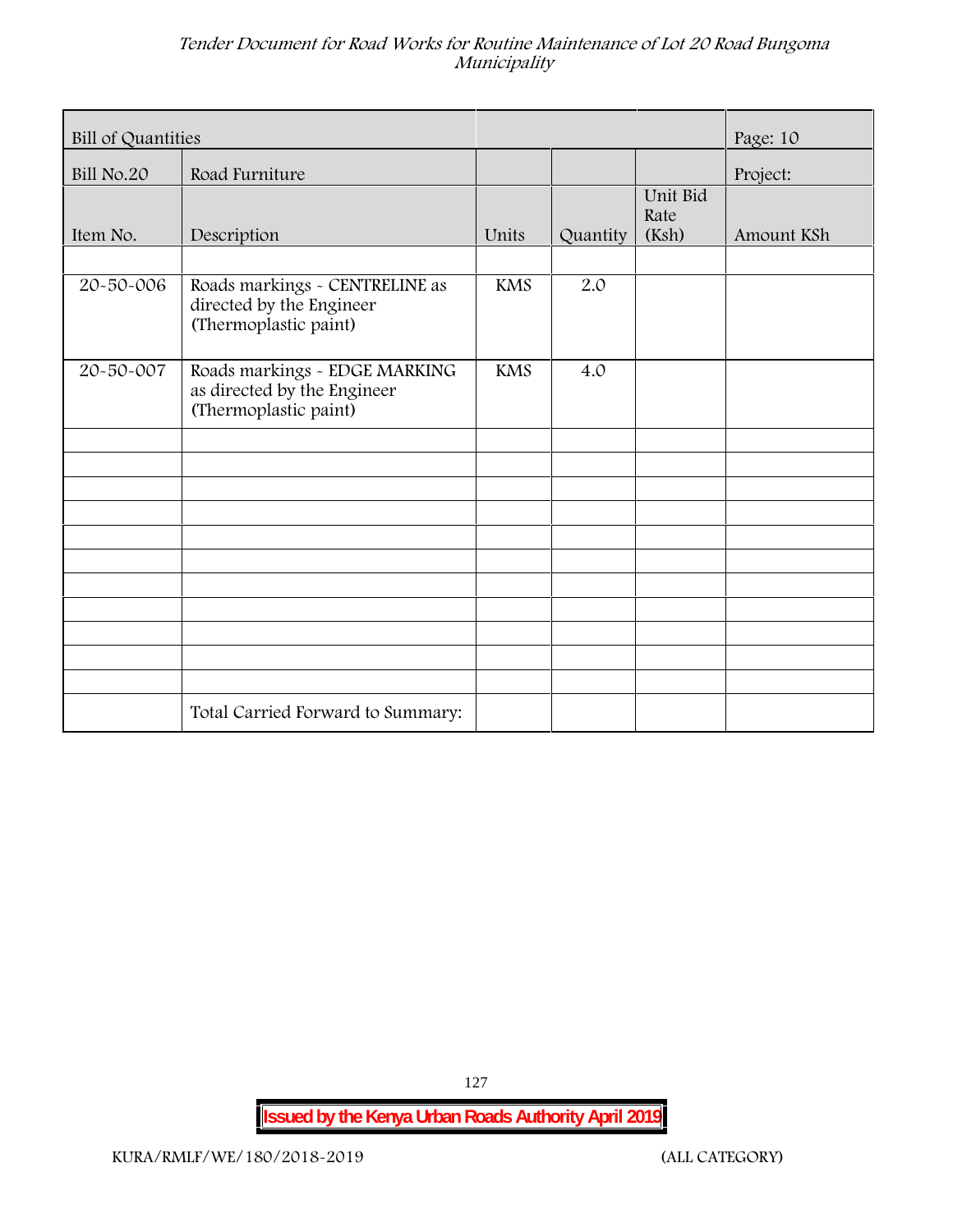| <b>Bill of Quantities</b> | Page: 10                                                                                                                   |       |          |                           |            |
|---------------------------|----------------------------------------------------------------------------------------------------------------------------|-------|----------|---------------------------|------------|
| <b>Bill No.21</b>         | Miscellaneous Bridge Works                                                                                                 |       |          |                           | Project:   |
| Item No.                  | Description                                                                                                                | Units | Quantity | Unit Bid<br>Rate<br>(Ksh) | Amount KSh |
| $21 - 50 - 01$            | Provide and place handrails to bridge<br>deck including steel post, anchors<br>and welding as directed by the<br>Engineer. | m     | 30       |                           |            |
|                           |                                                                                                                            |       |          |                           |            |
|                           |                                                                                                                            |       |          |                           |            |
|                           |                                                                                                                            |       |          |                           |            |
|                           |                                                                                                                            |       |          |                           |            |
|                           |                                                                                                                            |       |          |                           |            |
|                           |                                                                                                                            |       |          |                           |            |
|                           | Total Carried Forward to Summary:                                                                                          |       |          |                           |            |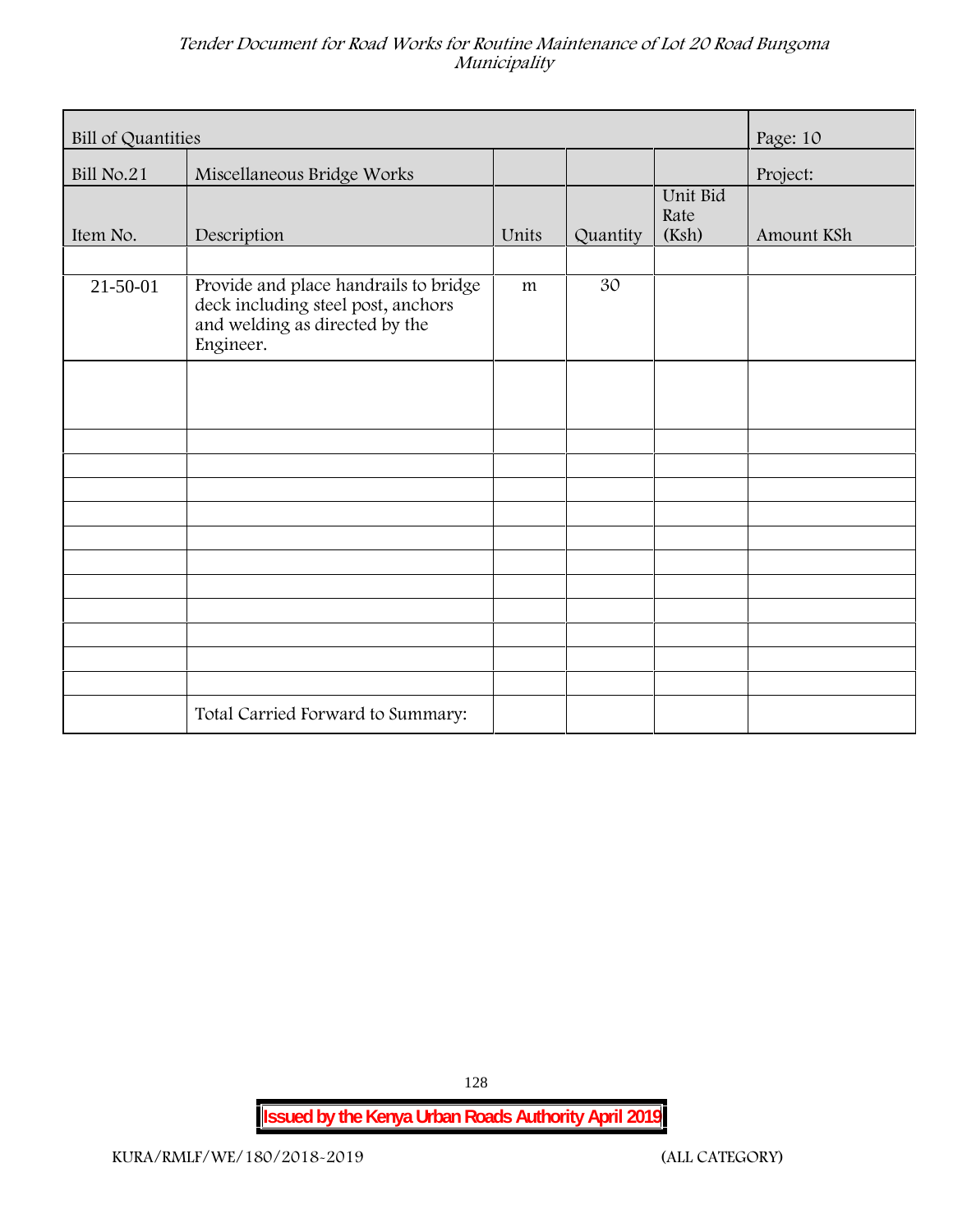| Bill of Quantities |                                                                                                                                                            |       |          |                       |               |  |
|--------------------|------------------------------------------------------------------------------------------------------------------------------------------------------------|-------|----------|-----------------------|---------------|--|
| <b>Bill No.25</b>  | <b>Bituminous Mixes</b>                                                                                                                                    |       |          |                       | Project:      |  |
| Item No.           | Description                                                                                                                                                | Units | Quantity | Unit Bid<br>Rate(Ksh) | Amount<br>KSh |  |
| 25-50-029a         | Provide, erect, brand and maintain<br>publicity signs and return to the<br>employer upon expiry of the<br>contract period as instructed by the<br>Engineer | No.   | 1.00     |                       |               |  |
|                    |                                                                                                                                                            |       |          |                       |               |  |
|                    |                                                                                                                                                            |       |          |                       |               |  |
|                    |                                                                                                                                                            |       |          |                       |               |  |
|                    | Total Carried Forward to Summary:                                                                                                                          |       |          |                       |               |  |

129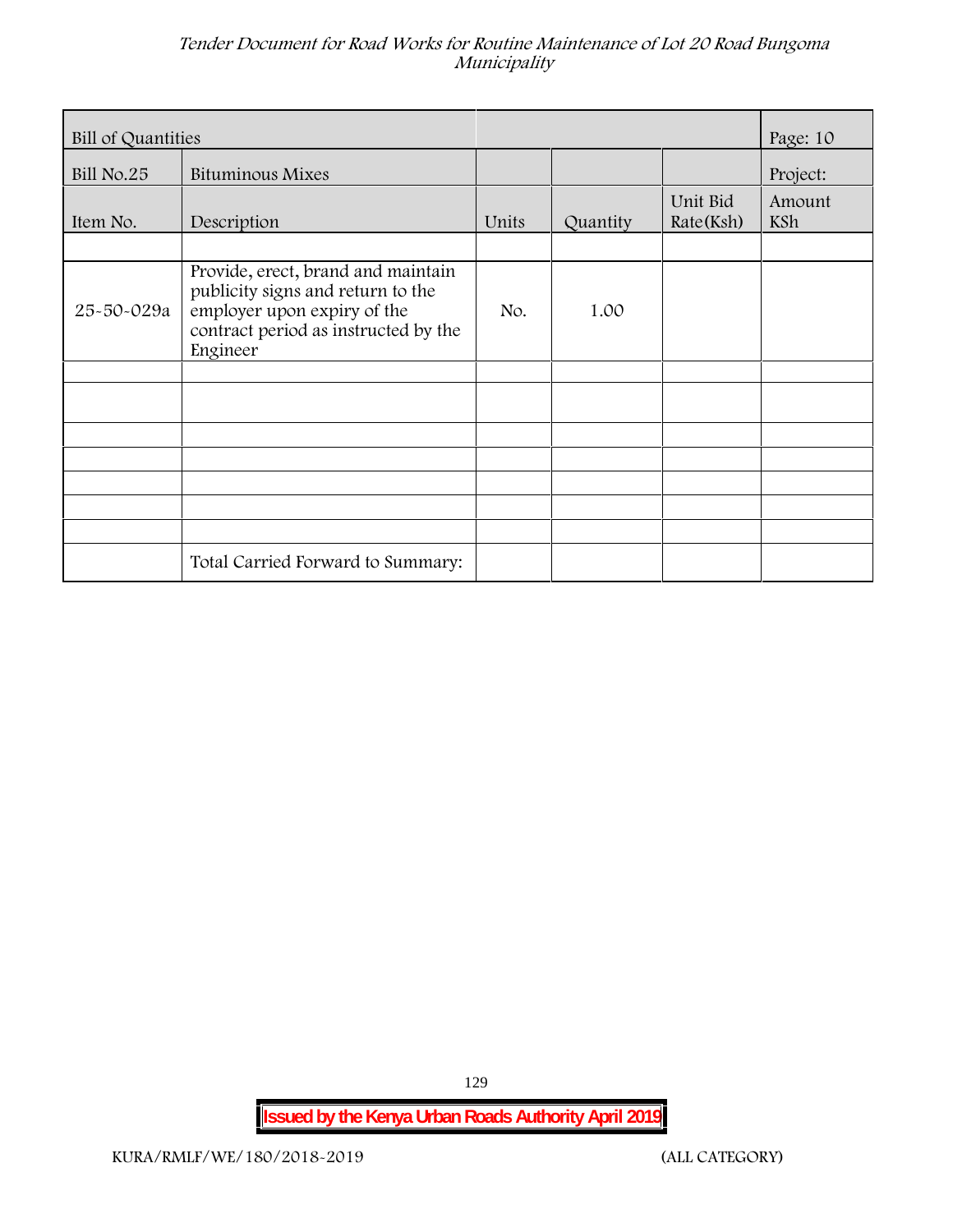|                | Bill of Quantities                                                          | Page: 11      |
|----------------|-----------------------------------------------------------------------------|---------------|
|                | Summary                                                                     | Project:      |
| Item No.       | Description                                                                 | Amount (KShs) |
| 1              | <b>GENERAL: OFFICE ADMINISTRATION AND</b><br><b>OVERHEADS/PRELIMINARIES</b> |               |
| $\overline{4}$ | SITE CLEARANCE                                                              |               |
| 5              | <b>EARTHWORKS</b>                                                           |               |
| 8              | CULVERT AND DRAINAGE WORKS                                                  |               |
| 10             | <b>GRADING AND GRAVELLING</b>                                               |               |
| 12             | NATURAL MATERIAL SUB BASE AND BASE                                          |               |
| 15             | BITUMINOUS SURFACE TREATMENT AND SURFACE<br><b>DRESSING</b>                 |               |
| 16             | <b>BITUMINOUS MIXES</b>                                                     |               |
| 20             | <b>ROAD FURNITURE</b>                                                       |               |
| 21             | MISCELLANEOUS BRIDGE WORKS                                                  |               |
| 25             | CROSS CUTTING ISSUES                                                        |               |
|                | Sub Total Carried to Summary page                                           |               |
|                | VAT @16%                                                                    |               |
|                | Total Carried To Page On The Form Of Tender                                 |               |
|                |                                                                             |               |
|                |                                                                             |               |
|                |                                                                             |               |
|                |                                                                             |               |
|                |                                                                             |               |
|                |                                                                             |               |
|                |                                                                             |               |
|                |                                                                             |               |

130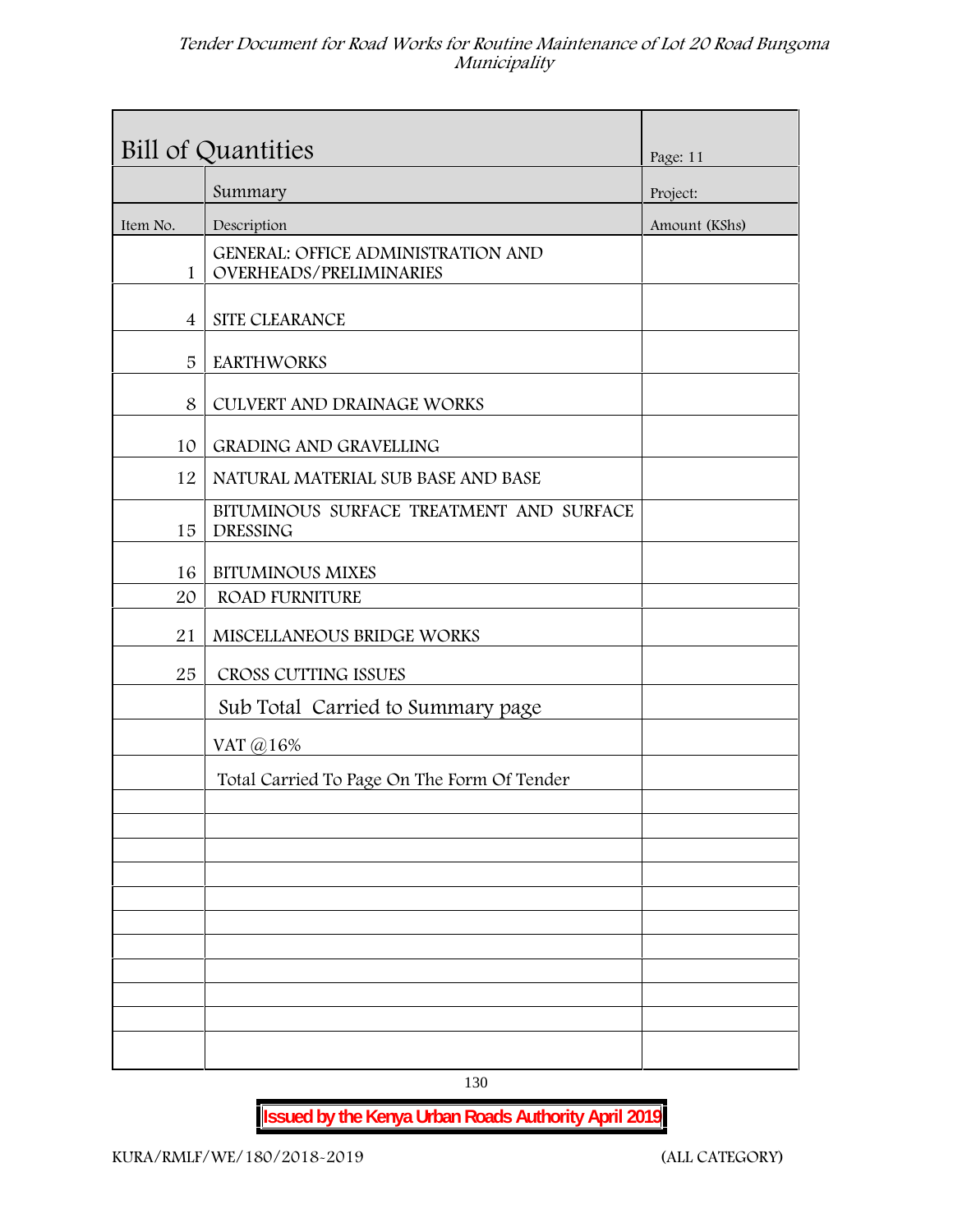# **SECTION X: STANDARD FORMS**

**Issued by the Kenya Urban Roads Authority April 2019**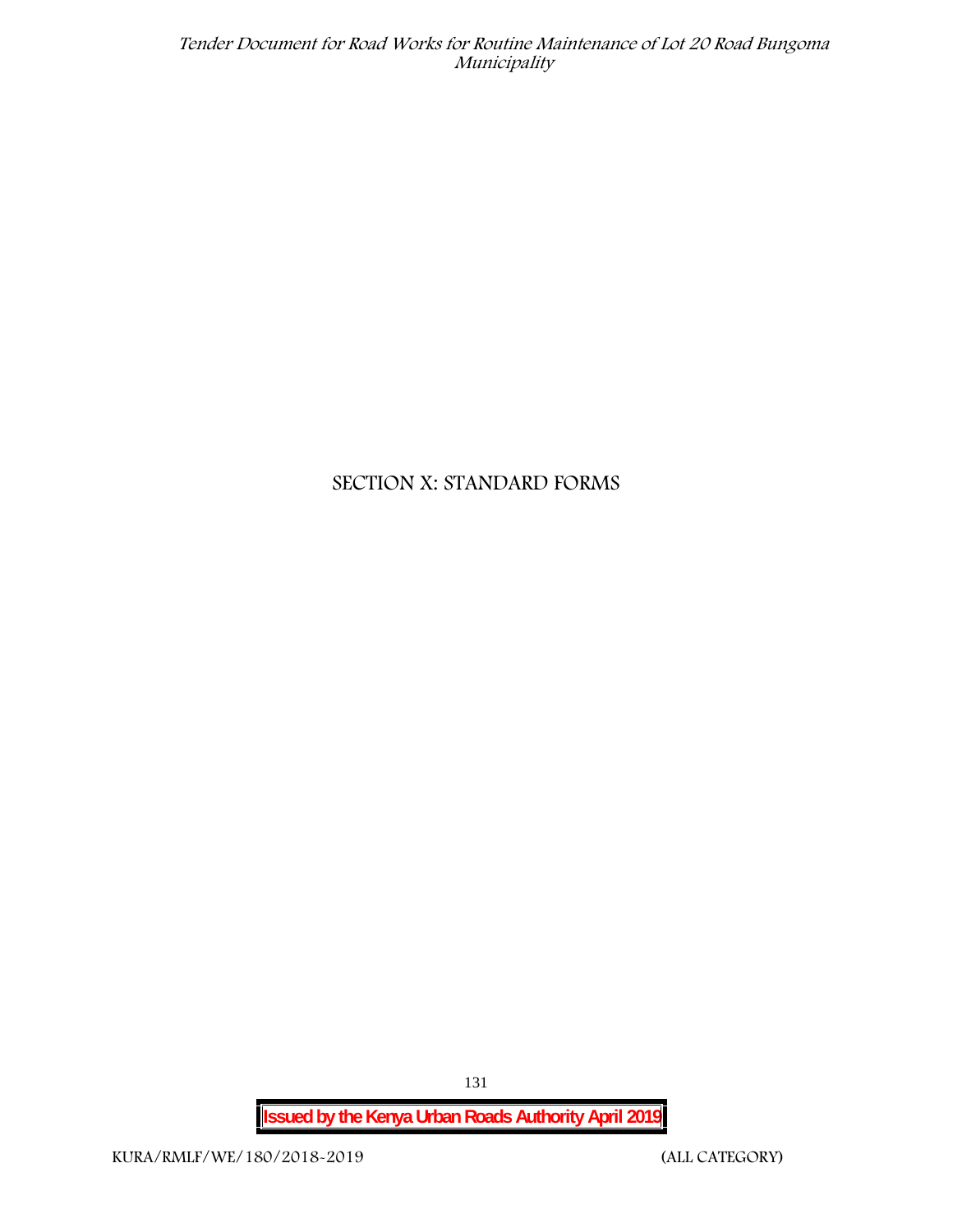# **Form of Bid**

(NOTE: The Appendix forms part of the Bid. Bidders are required to fill all the blank spaces in this form of Bid and Appendix)

**NAME OF CONTRACT:**

*PERIODIC MAINTENANCE OF LOT 2 ROAD BUNGOMA MUNICIPALITY*

TO: Director General, Kenya Urban Roads Authority, P. O. Box 41727-00100, **NAIROBI, KENYA**

Sir,

1. Having examined the Conditions of Contract, Specifications, Bill of Quantities, and Drawings for the execution of the above-named works we, the undersigned, offer to construct and install such works and remedy any defects therein in conformity with the said Bill of Quantities, Conditions of Contract, Specifications and Drawings for the sum of

| (Insert amount in words) |  |
|--------------------------|--|
|                          |  |
|                          |  |
|                          |  |

(Insert amount in figures)…………………………………………………………………

as specified in the Appendix to Bid or such other sums as may be ascertained in accordance with the said Conditions.

- 2. We undertake, if our bid is accepted, to commence the works within fourteen (14) days of receipt of the Engineer's order to commence, and to complete and deliver the whole of the works comprised in the contract within the time stated in the Appendix to Bid.
- 3. If our bid is accepted we will, when required, obtain the guarantee of a Bank or other sureties (to be approved by you) to be jointly and severally bound with us in a sum not exceeding 5% of the above named sum for the due performance of the contract under the terms of a Bond to be approved by you.
- 4. We agree to abide by this bid for the period of 120 days from the date fixed for receiving the same and it shall remain binding upon us and may be extended at any time before the expiration of that period.

**Issued by the Kenya Urban Roads Authority August 2018**

**KURA/RMLF/WE/…………/2018-2019 (ALL CATEGORY)**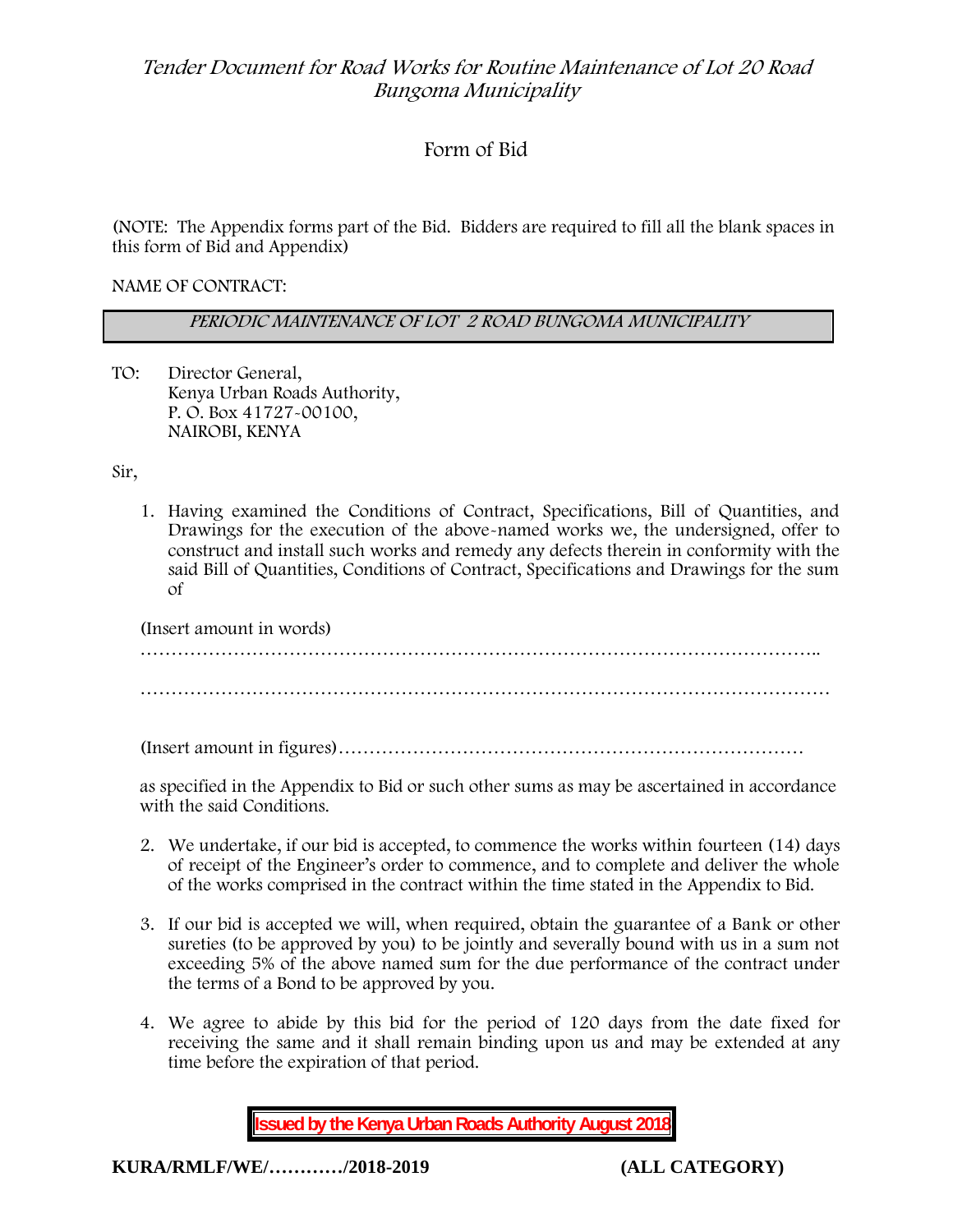- 5. We understand that you are not bound to accept the lowest or any bid you may receive.
- 6. On the basis of our previous experience we are fully experienced and competent in the type of work included in this tender and we have adequate financial resources to carry out the works described within the period for completion. We are in a position to fulfil the contract for which we have tendered.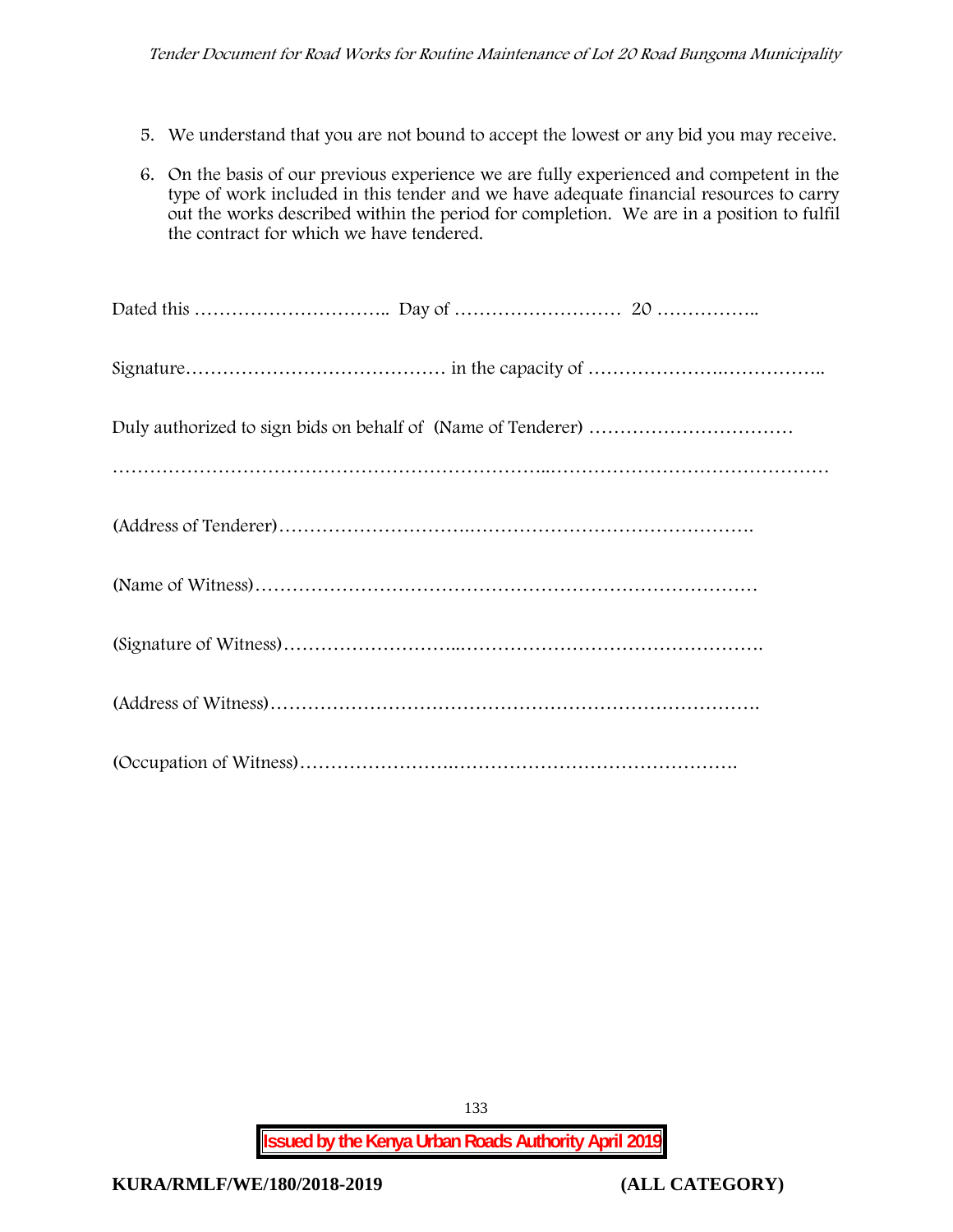**Appendix to Form of Bid**

**Issued by the Kenya Urban Roads Authority April 2019**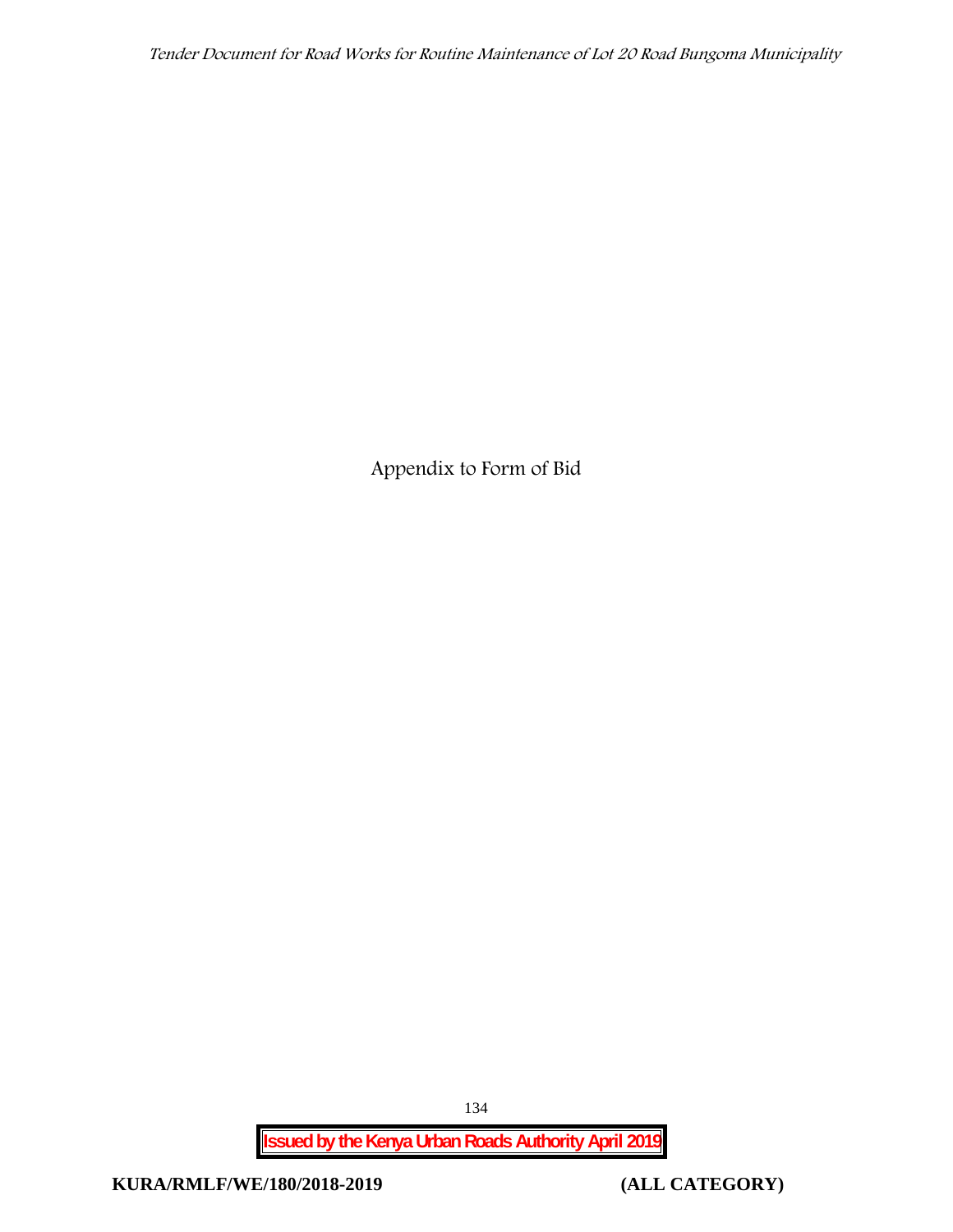| (This appendix forms part of the bid)          |               |                                         |  |
|------------------------------------------------|---------------|-----------------------------------------|--|
| CONDITIONS OF CONTRACT                         | <b>CLAUSE</b> | <b>AMOUNT</b>                           |  |
| Bid Security (Bank Guarantee Only)             |               | Kshs 200,000.00 (Unconditional bank     |  |
|                                                |               | guarantee only)                         |  |
| Instructions in Writing                        | 2.5           | Execution of works under site           |  |
|                                                |               | instructions from Resident Engineer to  |  |
|                                                |               | commence within three (3) days          |  |
| Amount of Performance Security                 | 10.1          | 5 per cent of Tender Sum in the form of |  |
| (Unconditional Bank Guarantee)                 |               | Unconditional Bank Guarantee            |  |
| Program to be submitted                        | 14.1          | Immediately after issuance of Order to  |  |
|                                                |               | Commence                                |  |
| Cash flow estimate to be submitted             | 14.3          | Immediately after issuance of Order to  |  |
|                                                |               | Commence                                |  |
| Minimum amount of Third Party Insurance        | 23.2          | 1% of the Contract Sum                  |  |
|                                                |               |                                         |  |
| Period for commencement, from Engineer's       | 41.1          | 14 days                                 |  |
| order to commence                              |               |                                         |  |
| Time for completion                            | 43.1          | 6 months                                |  |
| Amount of liquidated damages                   | 47.1          | 0.05% of Contract Sum per day           |  |
| Limit of liquidated damages                    | 47.1          | 5% of Contract Sum                      |  |
| Defects Liability period                       | 49.1          | 1 month                                 |  |
| Percentage of Retention                        | 60.3          | 5% of Interim Payment Certificate       |  |
|                                                |               |                                         |  |
| Limit of Retention Money                       | 60.3          | 5% of Contract Sum                      |  |
|                                                |               |                                         |  |
| Minimum amount of interim certificates         | 60.2          | Kshs 500,000.00                         |  |
|                                                |               |                                         |  |
| Time within which payment to be made after     | 60.10         | 28 days                                 |  |
| Interim Payment Certificate signed by Engineer |               |                                         |  |
| Time within which payment to be made after     | 60.10         | 28 days                                 |  |
| Final Payment Certificate signed by Engineer   |               |                                         |  |
| Appointer of Adjudicator                       | 67.3          | The Chartered Institute of Arbitrators  |  |
|                                                |               | (Kenya)                                 |  |
| Notice to Employer and Engineer                | 68.2          | The Employers address is:               |  |
|                                                |               | The Director General,                   |  |
|                                                |               | Kenya Urban Roads Authority (KURA),     |  |
|                                                |               | P.O. Box 41727 - 00100                  |  |
|                                                |               | <b>NAIROBI</b>                          |  |
|                                                |               |                                         |  |
|                                                |               | The Engineer's address is:              |  |
|                                                |               | Director~ (RACM)                        |  |
|                                                |               | Kenya Urban Roads Authority (KURA),     |  |
|                                                |               | P.O. Box 41727 - 00100                  |  |
|                                                |               |                                         |  |
|                                                |               | <b>NAIROBI</b>                          |  |

# **Appendix to Form of Bid**

Signature of Tenderer…………………………………….……. Date ………………………

135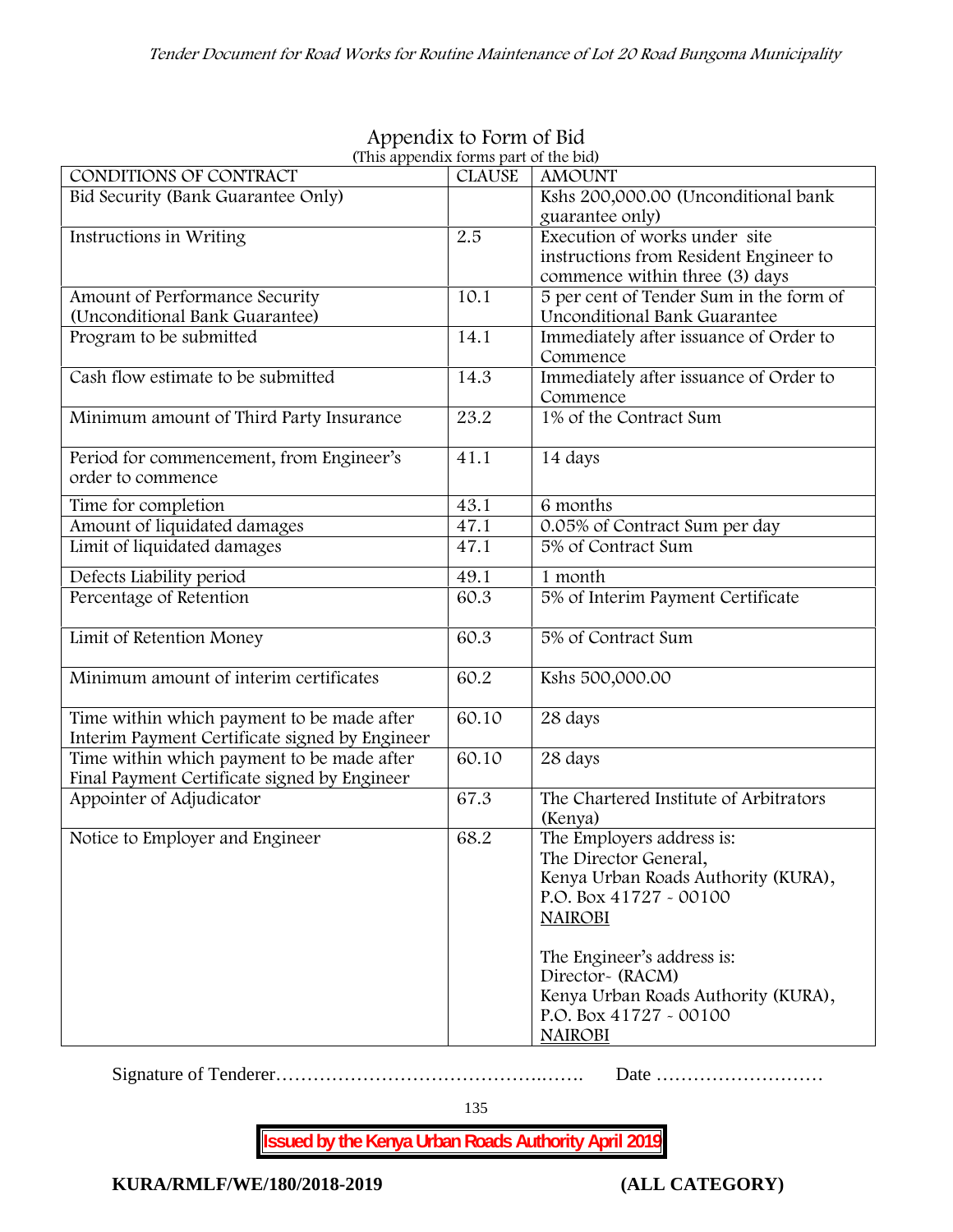**Form of Bid Security**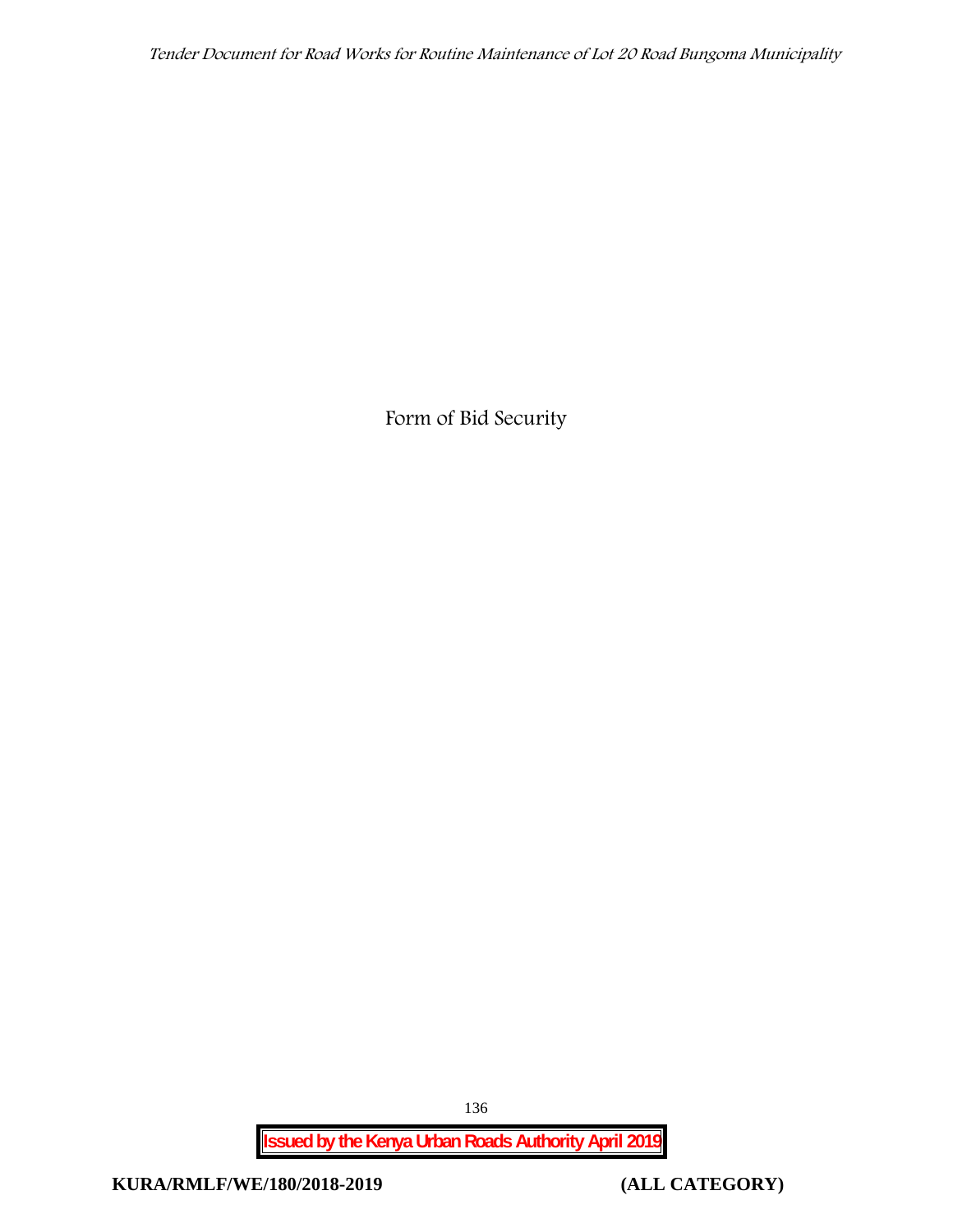### **TENDER BANK GUARANTEE**

Note: The bidder shall complete only this form of Bank guarantee. No other Form of Bid Bond or any other forms of security will be accepted. Bidders who fail to comply with this requirement will be disqualified.

WHEREAS [*Name of bidder*]. ………………………………………………………………………………………………

………………………………………………………………………………………………

(herein after called "the Bidder") has submitted his bid dated ………….…………

**for the**

# *PERIODIC MAINTENANCE OF LOT 20 ROAD BUNGOMA MUNICIPALITY*

, hereinafter called "the bid"

KNOW ALL MEN by these presents that we [*Name of Bank*]

………………………………………………………………………………………………………

of [Name of Country]

………………………………………………………………………………………………

having our registered offices at

………………………………………………………………………………………………

(hereinafter called the Bank) are bound unto the Director General, Kenya Urban Roads Authority, (hereinafter called "the Employer") in the sum of

(in words Kshs)………………………………………………………………………….

(In figures Kshs)……………………………………………………

for which payment will be well and truly made to the said Employer the Bank binds itself, its successors and assigns by these presents.

SEALED with the common Seal of the said Bank this ……………………… day of 20……..

137

**Issued by the Kenya Urban Roads Authority April 2019**

**KURA/RMLF/WE/180/2018-2019 (ALL CATEGORY)**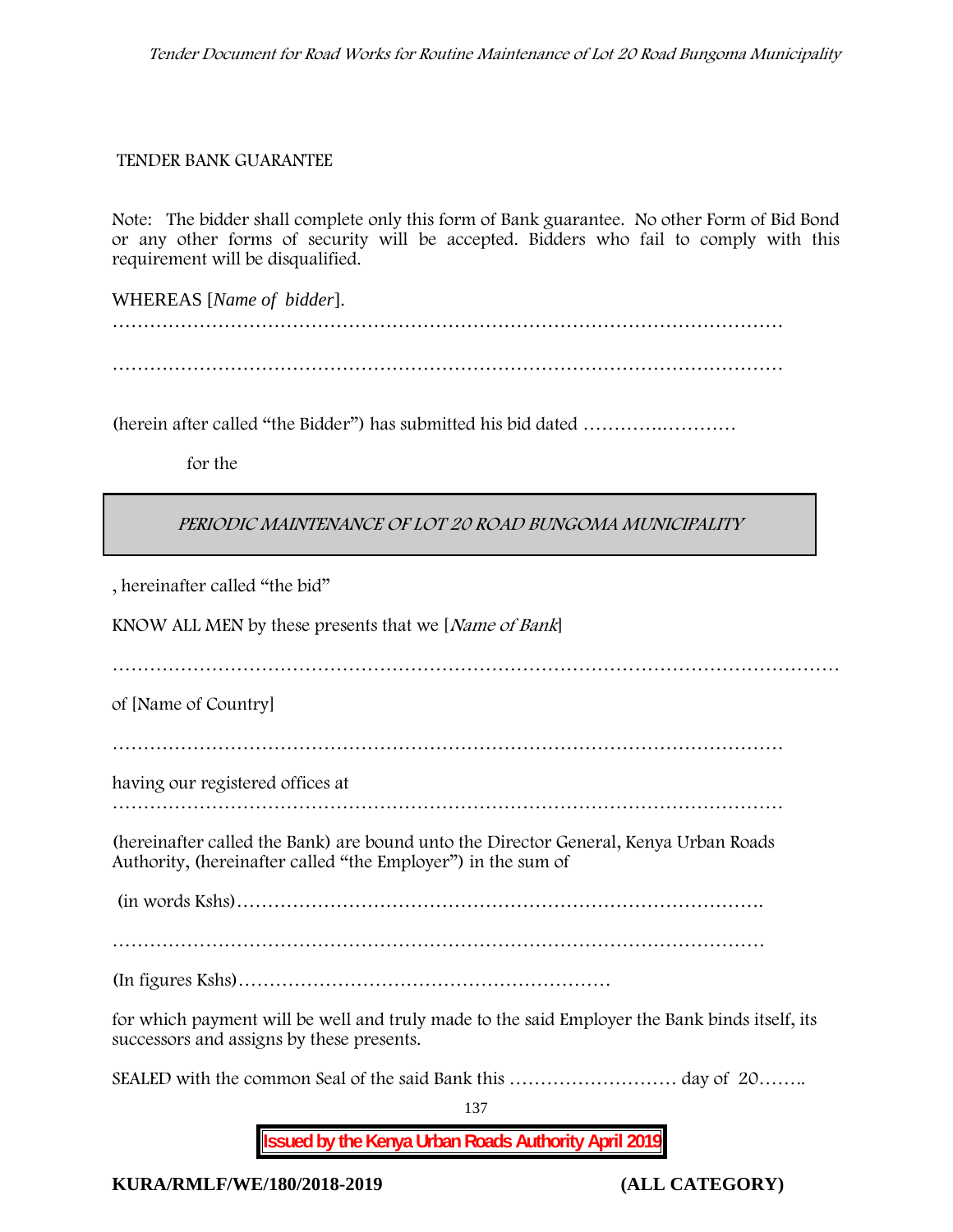THE CONDITIONS of this obligation are:

- 1. If the bidder withdraws his Bid during the period of bid validity specified by the Bidder on the Bid Form; or
- 2. If the Bidder having been notified of the acceptance of his bid by the Employer during the period of bid validity

(i) Fails or refuses to execute the Form of Agreement in accordance with the Instructions to Tenderers when required or

(ii) Fails or refuses to furnish the Performance Security, in accordance with the Instructions to Bidders.

We undertake to pay to the Employer up to the above amount upon receipt of his first written demand, without the Employer having to substantiate his demand, provided that in his demand the Employer will note that the amount claimed by him is due to him owing to the occurrence of any of the above conditions, specifying the occurred condition or conditions.

This guarantee will remain in force up to and including thirty days after the date of expiration of the bid validity, as stated in the Instructions to Bidders.

At the request of the Employer the Bid validity period may be extended by mutual agreement between the Employer and the Bidder and we undertake to extend the validity of this surety accordingly without you having to inform us of such an extension of the Bid validity period if within this period the Bidder has been notified of the acceptance of his Bid. This Surety shall remain valid up to the time the Contract Agreement has been executed.

138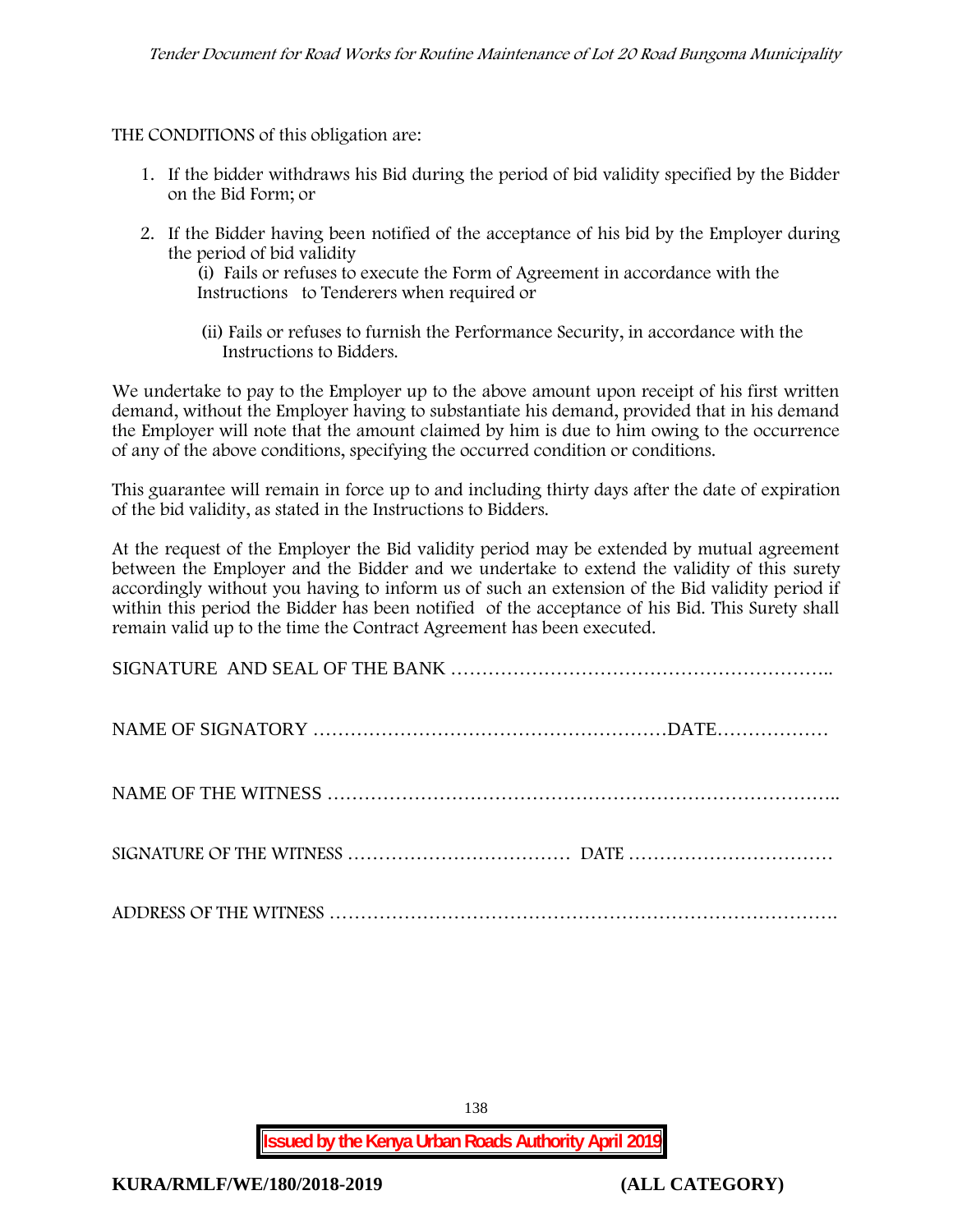# **SECTION XI: SCHEDULES OF SUPPLEMENTARY INFORMATION**

**Issued by the Kenya Urban Roads Authority April 2019**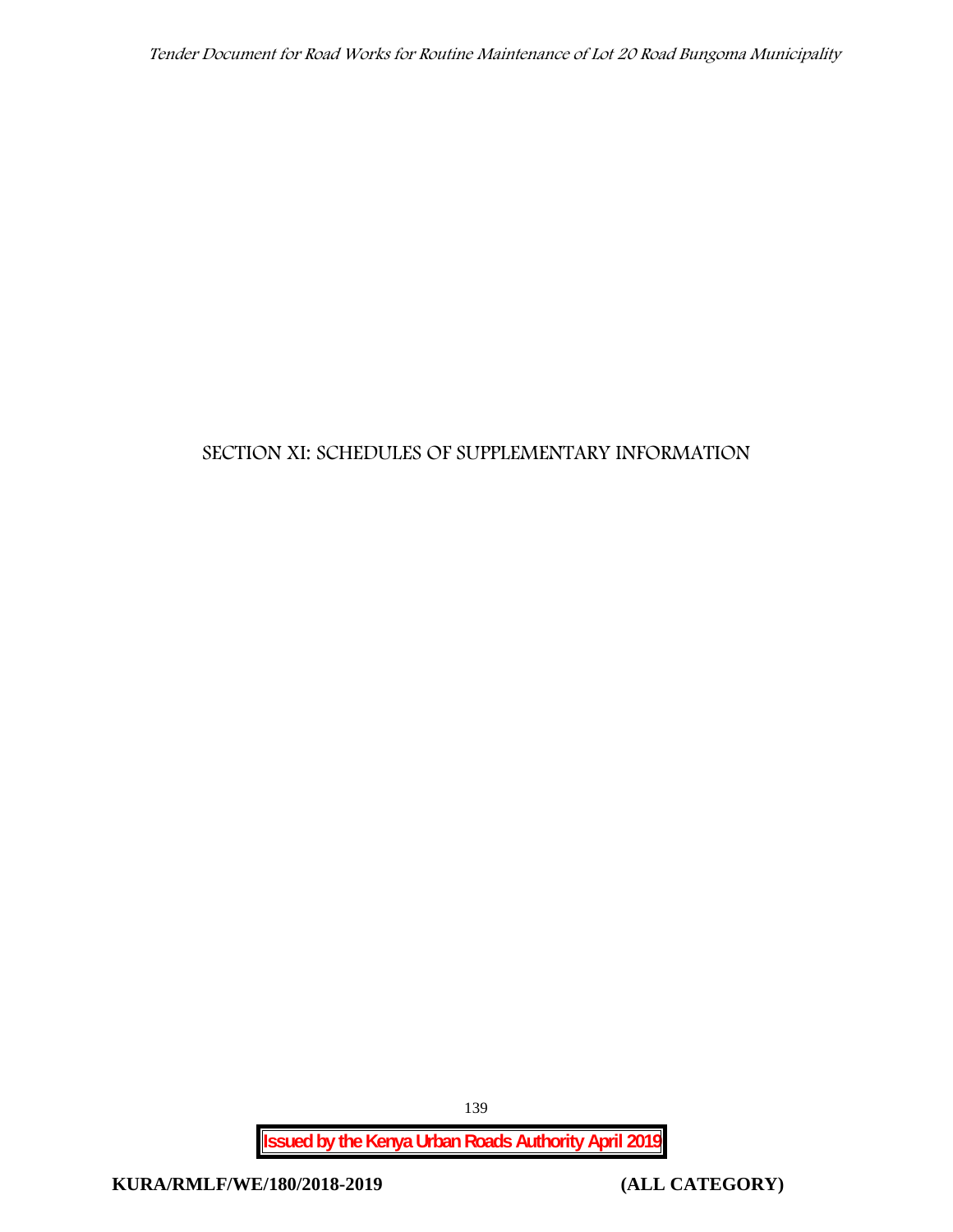| SCHEDULE 4: MAJOR ITEMS OF CONSTRUCTION PLANT AND EQUIPMENT 147        |  |
|------------------------------------------------------------------------|--|
|                                                                        |  |
| SCHEDULE 6: SCHEDULE OF ROADWORKS CARRIED OUT BY THE BIDER IN THE LAST |  |
|                                                                        |  |
|                                                                        |  |
|                                                                        |  |
|                                                                        |  |
|                                                                        |  |
|                                                                        |  |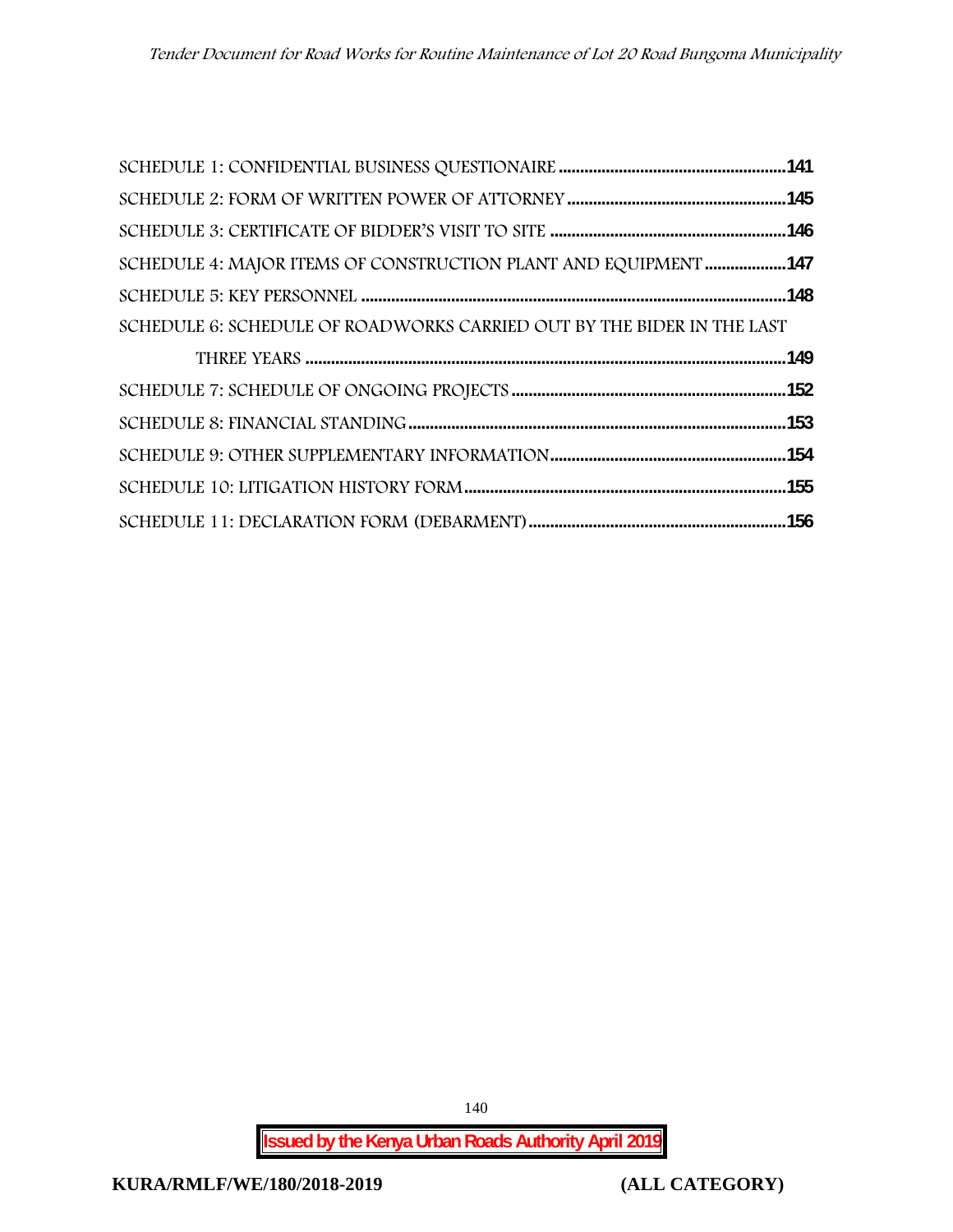### **SCHEDULE 1: CONFIDENTIAL BUSINESS QUESTIONAIRE**

This Confidential Business Questionnaire of the Government of Kenya shall be completed by the Bidder.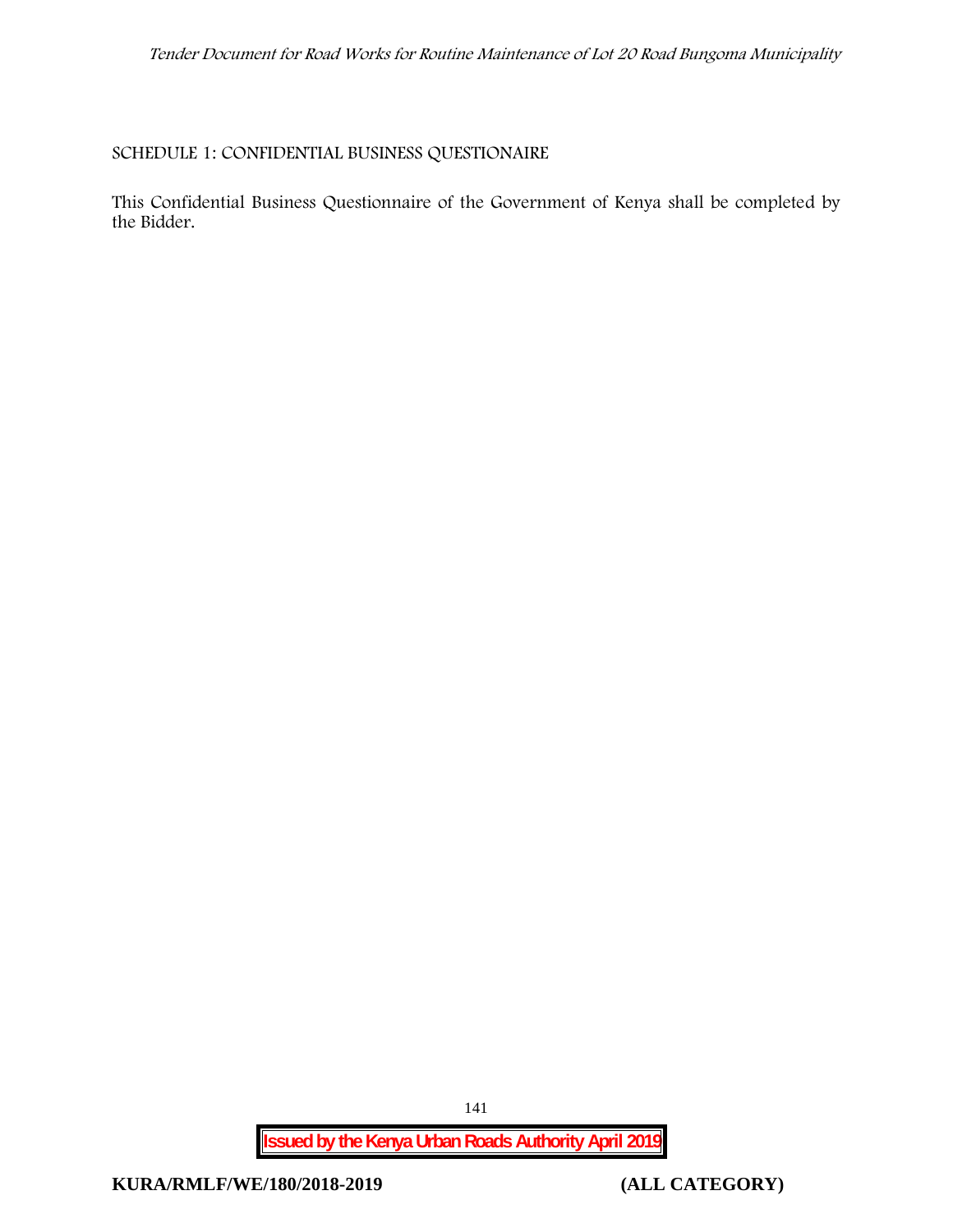# **REPUBLIC OF KENYA**

# **CONFIDENTIAL BUSINESS QUESTIONNAIRE**

| whichever applies to your type of business.<br>You are advised that it is a serious offence to give false information on this Form.<br>Part 1 - General. | You are requested to give the particulars indicated in Part 1 and either Part 2 (a). $2(b)$ or $2(c)$ |
|----------------------------------------------------------------------------------------------------------------------------------------------------------|-------------------------------------------------------------------------------------------------------|
| Business name                                                                                                                                            |                                                                                                       |
| Location of business premises                                                                                                                            |                                                                                                       |
|                                                                                                                                                          |                                                                                                       |
|                                                                                                                                                          |                                                                                                       |
|                                                                                                                                                          |                                                                                                       |
| Maximum value of business which you can handle at any one time:                                                                                          |                                                                                                       |
|                                                                                                                                                          |                                                                                                       |
|                                                                                                                                                          |                                                                                                       |
|                                                                                                                                                          |                                                                                                       |
| Part $2(a)$ - Sole Proprietor:                                                                                                                           |                                                                                                       |
| Your name in full                                                                                                                                        |                                                                                                       |
|                                                                                                                                                          |                                                                                                       |
|                                                                                                                                                          |                                                                                                       |
|                                                                                                                                                          |                                                                                                       |
|                                                                                                                                                          |                                                                                                       |

**Issued by the Kenya Urban Roads Authority April 2019**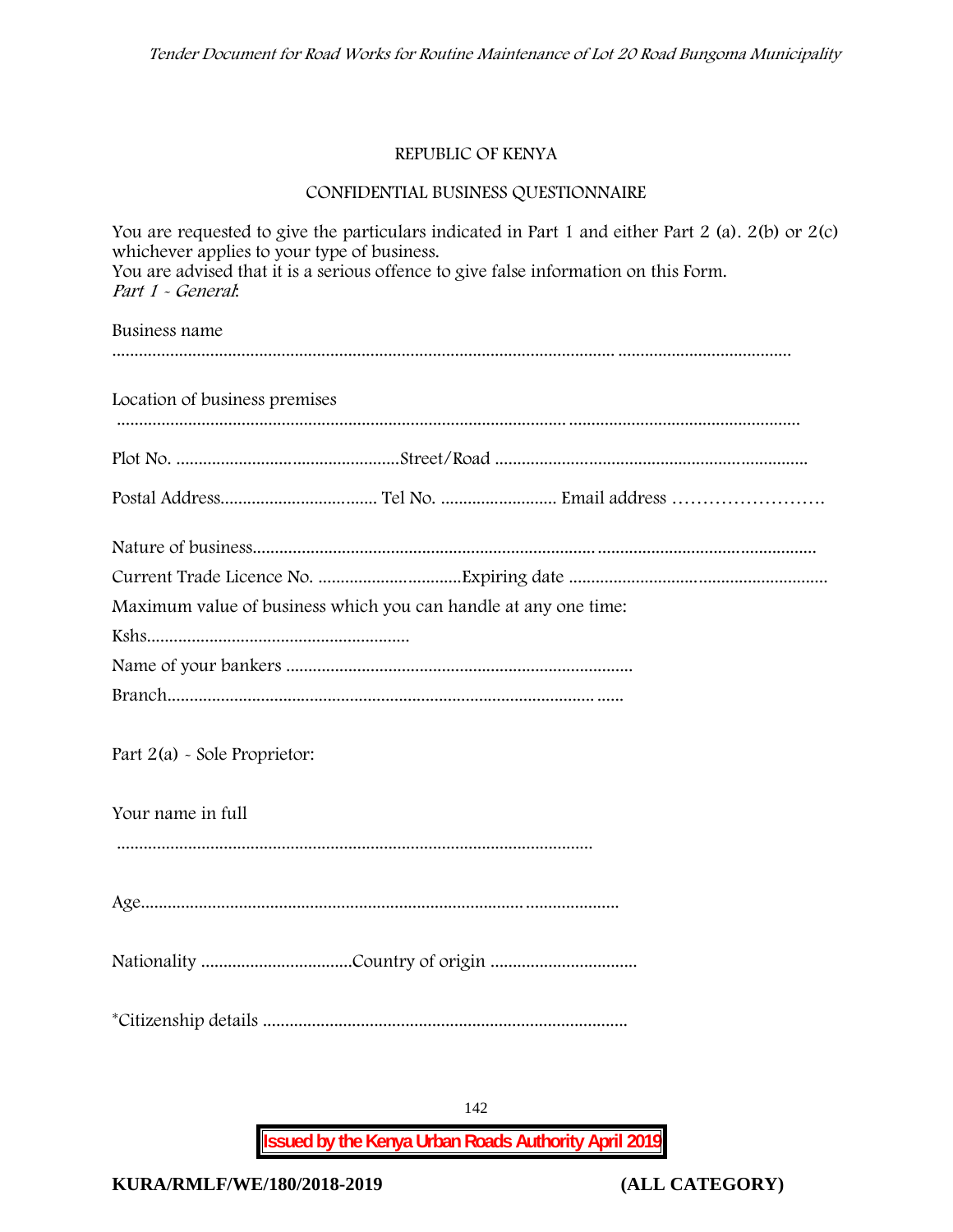# Part 2(b) - Partnership:

|      | Give details of partners as follows:                 |                                  |        |
|------|------------------------------------------------------|----------------------------------|--------|
| Name | Nationality                                          | Citizenship Details <sup>•</sup> | Shares |
|      |                                                      |                                  |        |
|      |                                                      |                                  |        |
|      |                                                      |                                  |        |
|      |                                                      |                                  |        |
|      |                                                      |                                  |        |
|      | Part 2(c) - Registered Company:                      |                                  |        |
|      |                                                      |                                  |        |
|      | State the nominal and issued capital of the company- |                                  |        |
|      |                                                      |                                  |        |
|      |                                                      |                                  |        |
|      | Give details of all directors as follows:            |                                  |        |
| Name | Nationality                                          | Citizenship Details <sup>•</sup> | Shares |
|      |                                                      |                                  |        |
|      |                                                      |                                  |        |
|      |                                                      |                                  |        |
|      |                                                      |                                  |        |
|      |                                                      |                                  |        |

- Attach proof of citizenship (Compulsory)
- Attach certified copy of Form CR12 (Compulsory)

143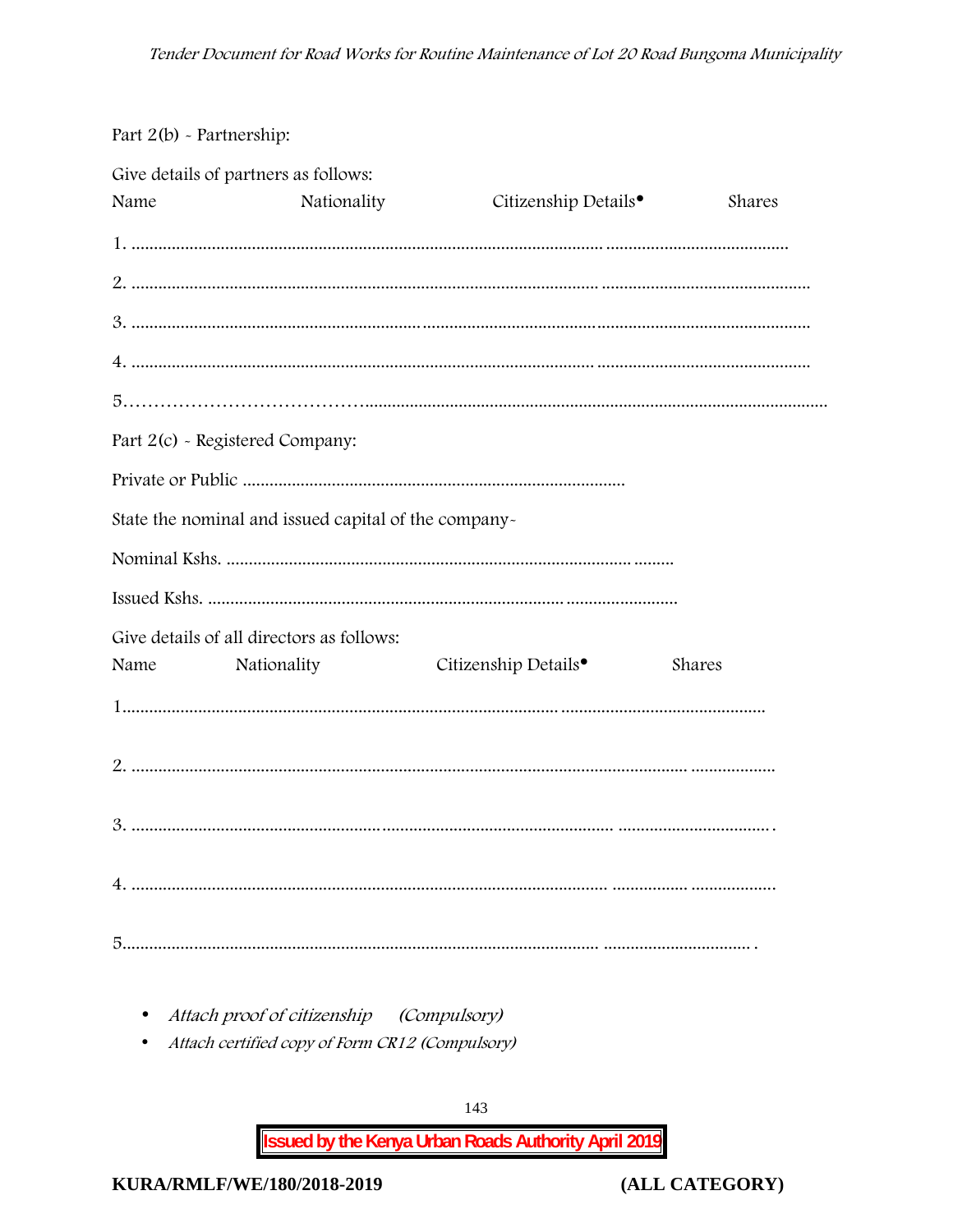Part 3: Interest in the Firm:

Is there any person / persons in the Kenya Urban Roads Authority (KURA) who has interest in this firm? Yes /No\*\*………………………….

I certify that the information given above is correct.

............................... ..............................................................

Date Signature of Bidder

**\*\* Delete as necessary**

**Issued by the Kenya Urban Roads Authority April 2019**

144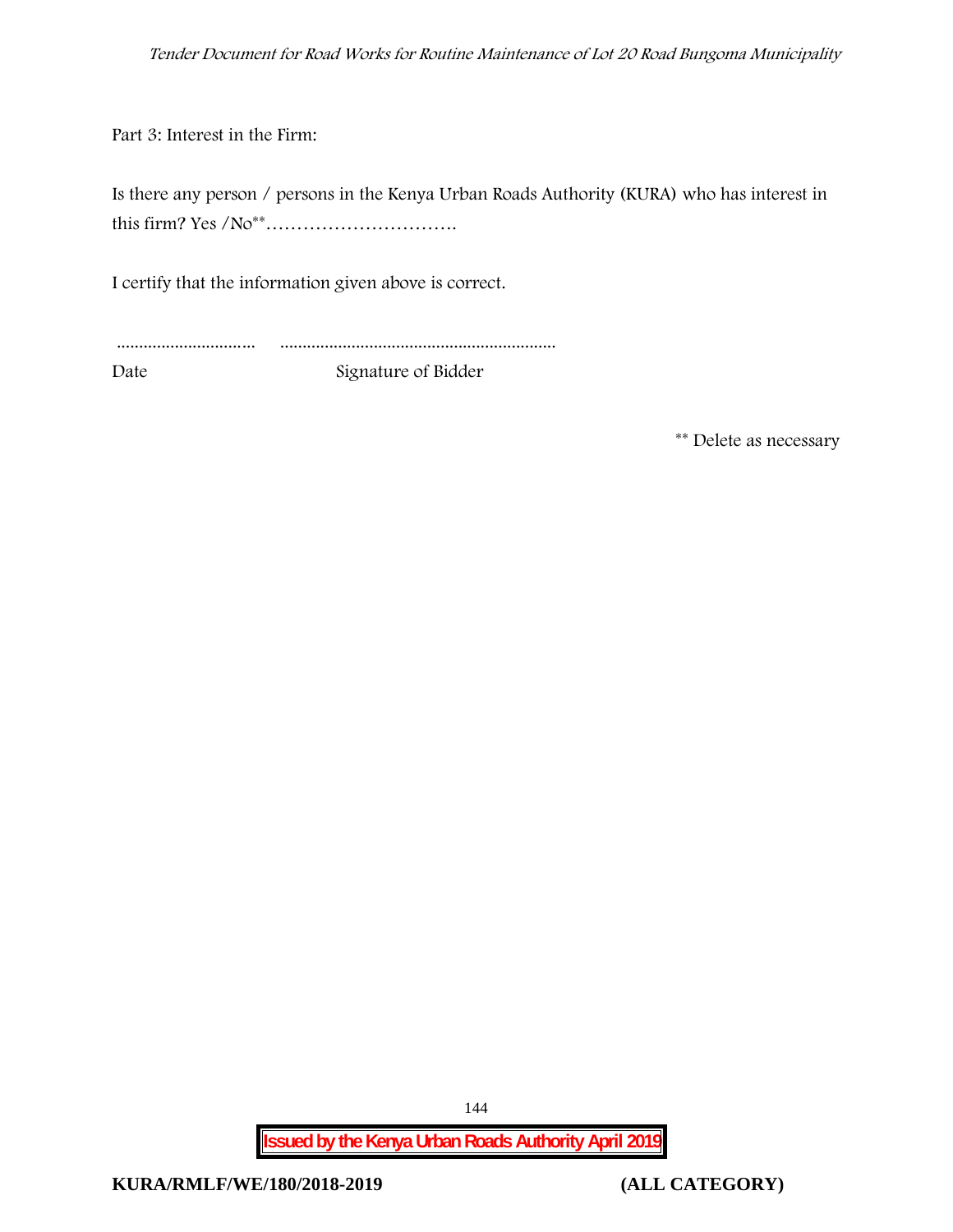*Tender Document for Road Works for Routine Maintenance of Lot 20 Road Bungoma Municipality*

## **SCHEDULE 2: FORM OF WRITTEN POWER OF ATTORNEY**

The Bidder shall state here below the name(s) and address of his representative(s) who is/are authorized to receive on his behalf correspondence in connection with the Bid.

………………………………………………………….. (Name of Bidder's Representative in block letters)

……………………………………………………………………… (Address of Bidder's Representative)

……………………………………………………………………… (Signature of Bidder's Representative)

Alternate:

………………………………………………………….. (Name of Bidder's Representative in block letters)

………………………………………………………….. (Address of Bidder's Representative)

………………………………………………………………………… (Signature of Bidder's Representative)

\*To be filled by all Bidders.

\*Both representative and alternate **must** attach copy of National Identification card or Passport.

145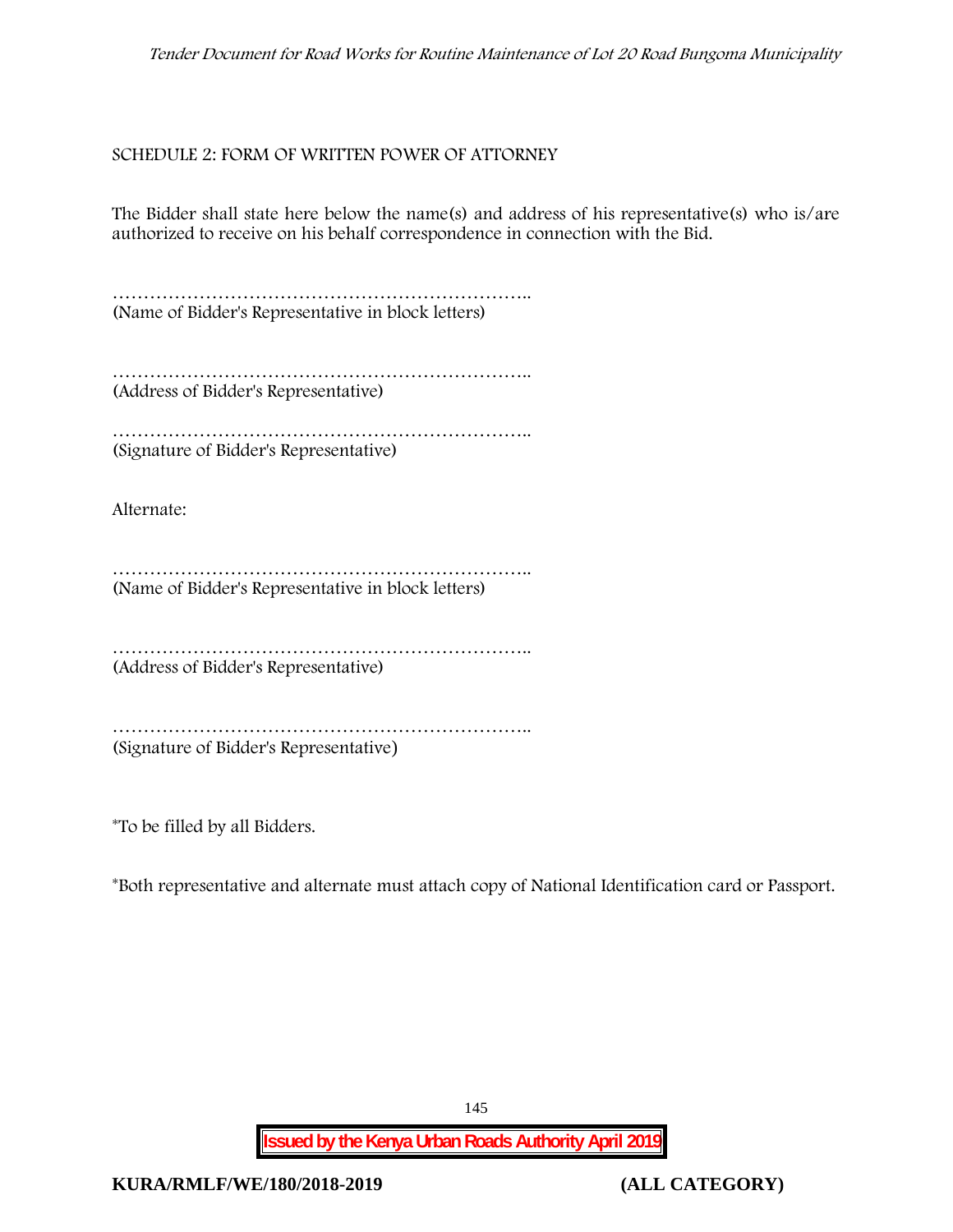**SCHEDULE 3: CERTIFICATE OF BIDDER'S VISIT TO SITE**

This is to certify that

[*Name/s*]……………………………………………………………………………………

………………………………………………………………….

Being the authorized representative/Agent of [*Name of bidder*]

…………………………………………………………………………………………………

…………………………………………………………………………………………………

participated in the organised inspection visit of the site of the works for the

| PERIODIC MAINTENANCE OF LOT 20 ROAD BUNGOMA MUNICIPALITY |  |  |
|----------------------------------------------------------|--|--|

|                                     | (Employer's Representative) |               |
|-------------------------------------|-----------------------------|---------------|
|                                     |                             |               |
|                                     |                             |               |
| (Name of Employer's Representative) |                             | (Designation) |

NOTE: This form is to be completed at the time of the organized site visit.

**Issued by the Kenya Urban Roads Authority April 2019**

146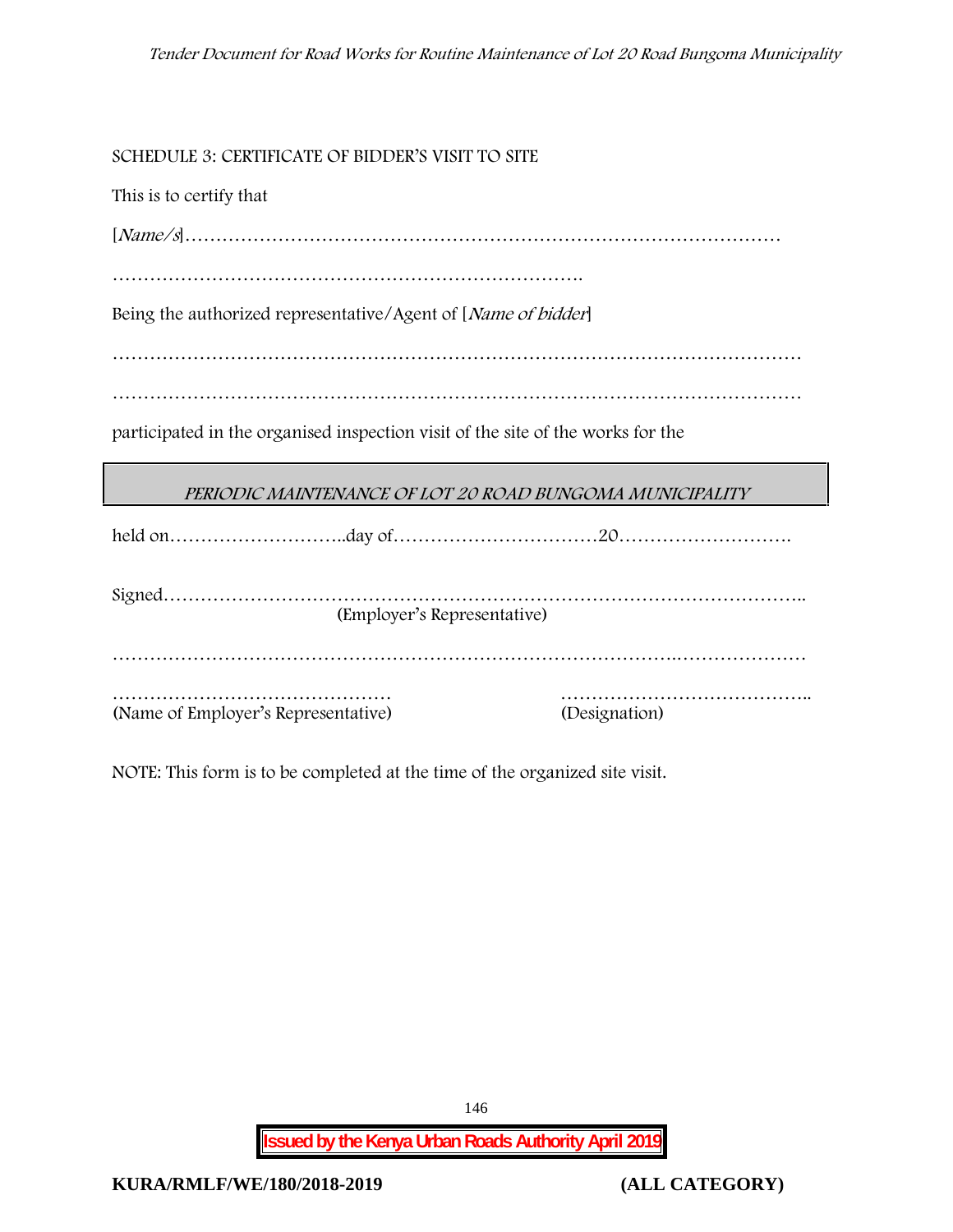| Date of<br>Arrival on<br>Project<br>Project<br>(Days after<br>commence                      |  |  |
|---------------------------------------------------------------------------------------------|--|--|
| Power<br>Rating                                                                             |  |  |
| $\begin{array}{l} \text{Ownd/} \\ \text{Leased/} \\ \text{Imported} \end{array}$            |  |  |
| Sourc $_{\rm e}$                                                                            |  |  |
| Mombasa<br>Value<br>(If to be<br>Imported)<br>Estimated<br>CIF                              |  |  |
| $\begin{array}{c} \texttt{Capacity} \\ \texttt{t}\, \texttt{or}\, \texttt{m}^3 \end{array}$ |  |  |
| New $U$ sed                                                                                 |  |  |
| Year of<br>Manufacture                                                                      |  |  |
| each<br>Σό.                                                                                 |  |  |
| Description<br>Type,<br>Model,<br>Make                                                      |  |  |

#### **SCHEDULE 4: MAJOR ITEMS OF CONSTRUCTION PLANT AND EQUIPMENT**

The Bidder shall enter in this schedule all major items of plant and equipment which he proposes to bring to site. Only reliable plant in good working order and suitable for the work required of it shall be shown on this Schedule. Summary of the same shall be entered in Section 5: Qualification Criteria, Part 7.

I certify that the above information is correct.

………………………… ……………………… (Signature of Bidder) (Date)

147

**Issued by the Kenya Urban Roads Authority April 2019**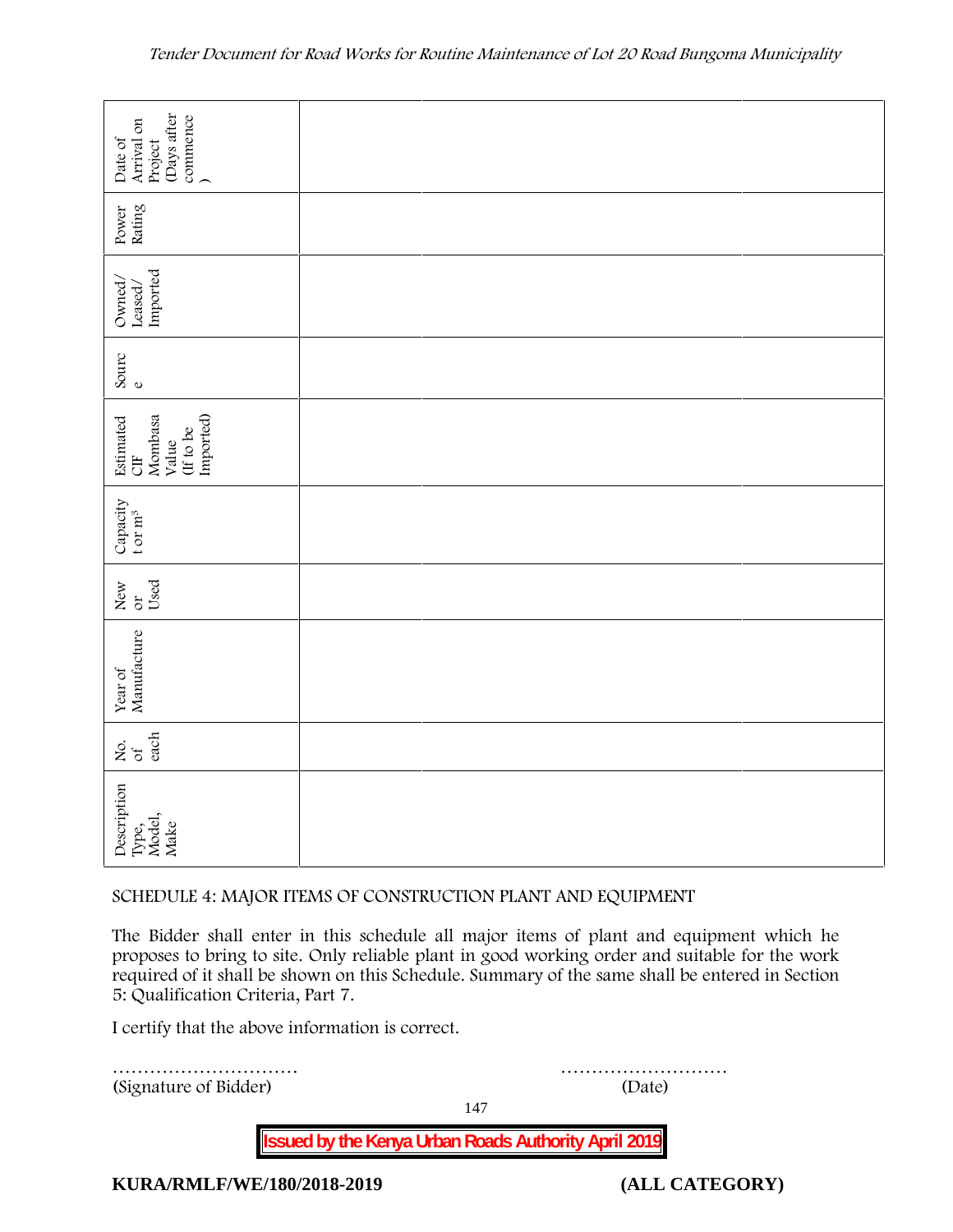#### **SCHEDULE 5: KEY PERSONNEL**

| <b>DESIGNATION</b>                                           | <b>NAME</b> | <b>NATIONALITY</b> | SUMMARY OF QUALIFICATIONS AND<br><b>EXPERIENCE</b> |                     |                     |
|--------------------------------------------------------------|-------------|--------------------|----------------------------------------------------|---------------------|---------------------|
|                                                              |             |                    | Qualifications                                     | General             | Specific            |
|                                                              |             |                    |                                                    | Experience<br>(Yrs) | Experience<br>(Yrs) |
|                                                              |             |                    |                                                    |                     |                     |
| Headquarters                                                 |             |                    |                                                    |                     |                     |
| Partner/Director<br>or other key staff<br>(give designation) |             |                    |                                                    |                     |                     |
|                                                              |             |                    |                                                    |                     |                     |
|                                                              |             |                    |                                                    |                     |                     |
| Site Office                                                  |             |                    |                                                    |                     |                     |
| 1. Site Agent                                                |             |                    |                                                    |                     |                     |
| 2. Site Surveyor                                             |             |                    |                                                    |                     |                     |
|                                                              |             |                    |                                                    |                     |                     |
| 3. Foreman                                                   |             |                    |                                                    |                     |                     |
|                                                              |             |                    |                                                    |                     |                     |
|                                                              |             |                    |                                                    |                     |                     |
|                                                              |             |                    |                                                    |                     |                     |

**Note:** The Bidder shall list in this schedule the key personnel he will employ from the Contractor's headquarters and from the Contractor's site office to direct and execute the work together with their qualifications, experience, position held and nationality in accordance with Clause 15.2 and 16.3 of the Conditions of Contract Part II (where required, use separate sheets to add extra data for column 4). Bidders shall attach certified copies of academic certificates, and CVs of all key staff.

I certify that the above information is correct.

(Signature of Bidder) (Date)

………………………… ………………………

148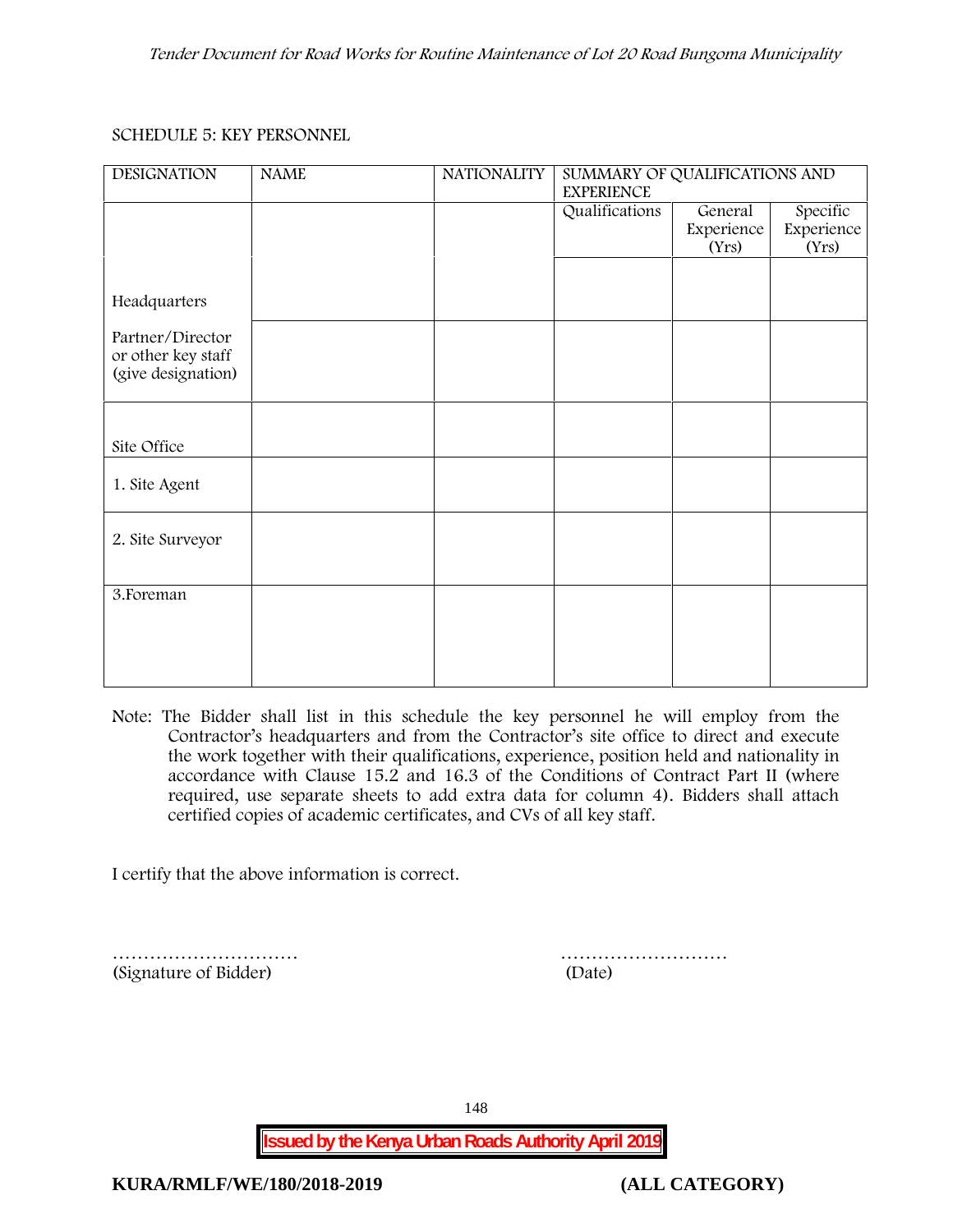#### **SCHEDULE 6: SCHEDULE OF ROADWORKS CARRIED OUT BY THE BIDER IN THE LAST THREE YEARS**

#### **SCHEDULE 6A: COMPLETED WORKS**

| DESCRIPTION OF WORKS | NAME OF CLIENT | VALUE OF<br>WORKS (KSHS) $^\ast$ | YEAR COMPLETED/<br><b>REMARKS</b> |
|----------------------|----------------|----------------------------------|-----------------------------------|
|                      |                |                                  |                                   |
|                      |                |                                  |                                   |
|                      |                |                                  |                                   |
|                      |                |                                  |                                   |
|                      |                |                                  |                                   |
|                      |                |                                  |                                   |
|                      |                |                                  |                                   |
|                      |                |                                  |                                   |
|                      |                |                                  |                                   |
|                      |                |                                  |                                   |
|                      |                |                                  |                                   |
|                      |                |                                  |                                   |
|                      |                |                                  |                                   |
|                      |                |                                  |                                   |
|                      |                |                                  |                                   |
|                      |                |                                  |                                   |

**Note:** Bidders shall attach certified copies of letters of award (for each listed project), certified copies of completion certificates.

I certify that the above works were successfully carried out by this Bidder.

| (Signature of Bidder) | (Date) |
|-----------------------|--------|

………………………… ………………………

\* **Value in KShs using Central Bank of Kenya mean exchange rate at a reference date 7 days before date of BID opening**

149

**Issued by the Kenya Urban Roads Authority April 2019**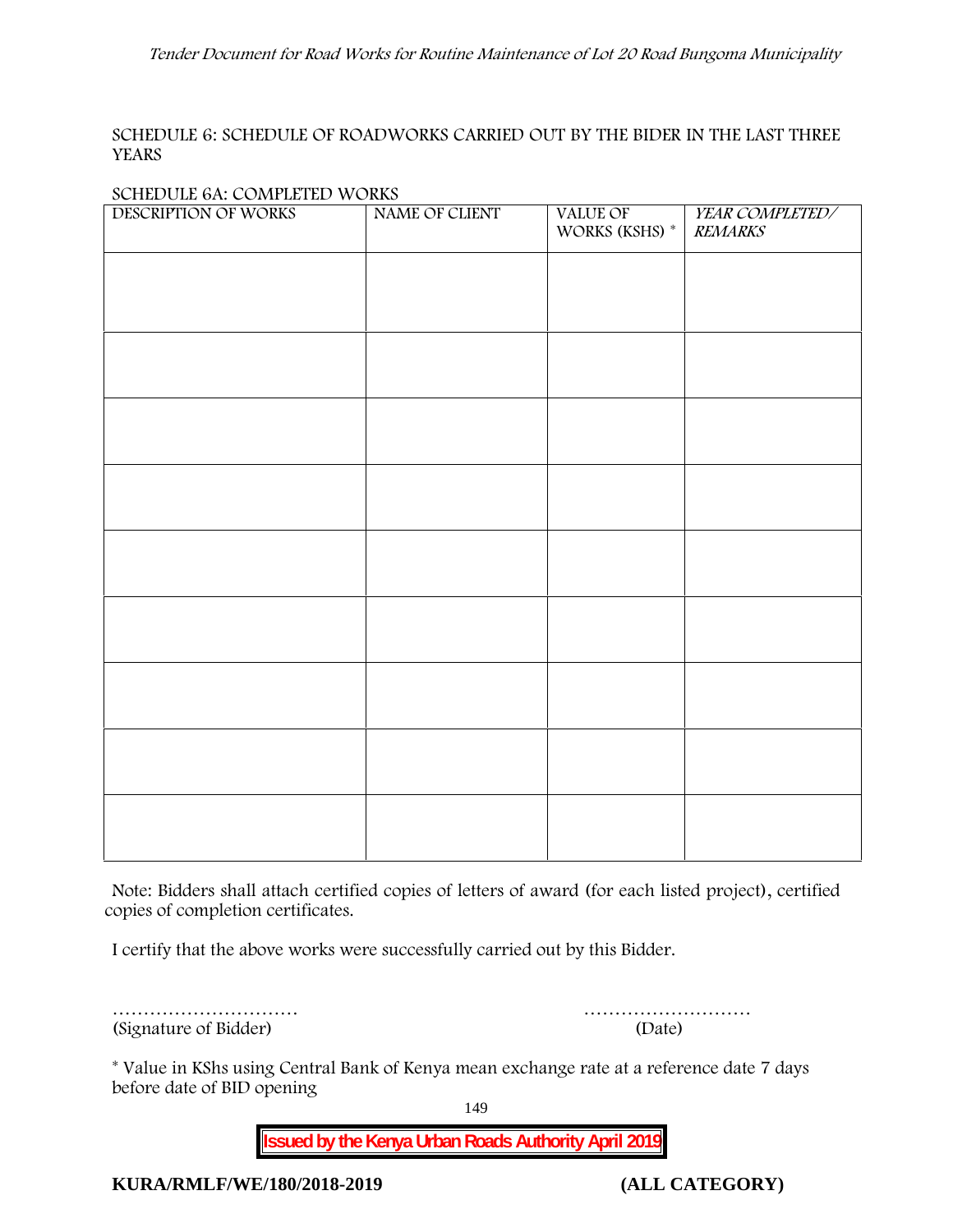| SCHEDULE 6B: NON~COMPLETED WORKS BEYOND COMPLETION DATE |  |
|---------------------------------------------------------|--|
|---------------------------------------------------------|--|

| DESCRIPTION OF WORKS | NAME OF CLIENT | VALUE OF<br>WORKS (KSHS) $^\ast$ | YEAR COMPLETED/<br><b>REMARKS</b> |
|----------------------|----------------|----------------------------------|-----------------------------------|
|                      |                |                                  |                                   |
|                      |                |                                  |                                   |
|                      |                |                                  |                                   |
|                      |                |                                  |                                   |
|                      |                |                                  |                                   |
|                      |                |                                  |                                   |
|                      |                |                                  |                                   |
|                      |                |                                  |                                   |
|                      |                |                                  |                                   |
|                      |                |                                  |                                   |
|                      |                |                                  |                                   |
|                      |                |                                  |                                   |
|                      |                |                                  |                                   |
|                      |                |                                  |                                   |
|                      |                |                                  |                                   |
|                      |                |                                  |                                   |
|                      |                |                                  |                                   |

**Note:** Bidders shall attach certified copies of letters of award (for each listed project), certified evidence for executed works for non-copleted projects e.g copy of recent payment certificate.

I certify that the above works were successfully carried out by this Bidder.

(Signature of Bidder) (Date)

………………………… ………………………

\* **Value in KShs using Central Bank of Kenya mean exchange rate at a reference date 7 days before date of BID opening**

150

**Issued by the Kenya Urban Roads Authority April 2019**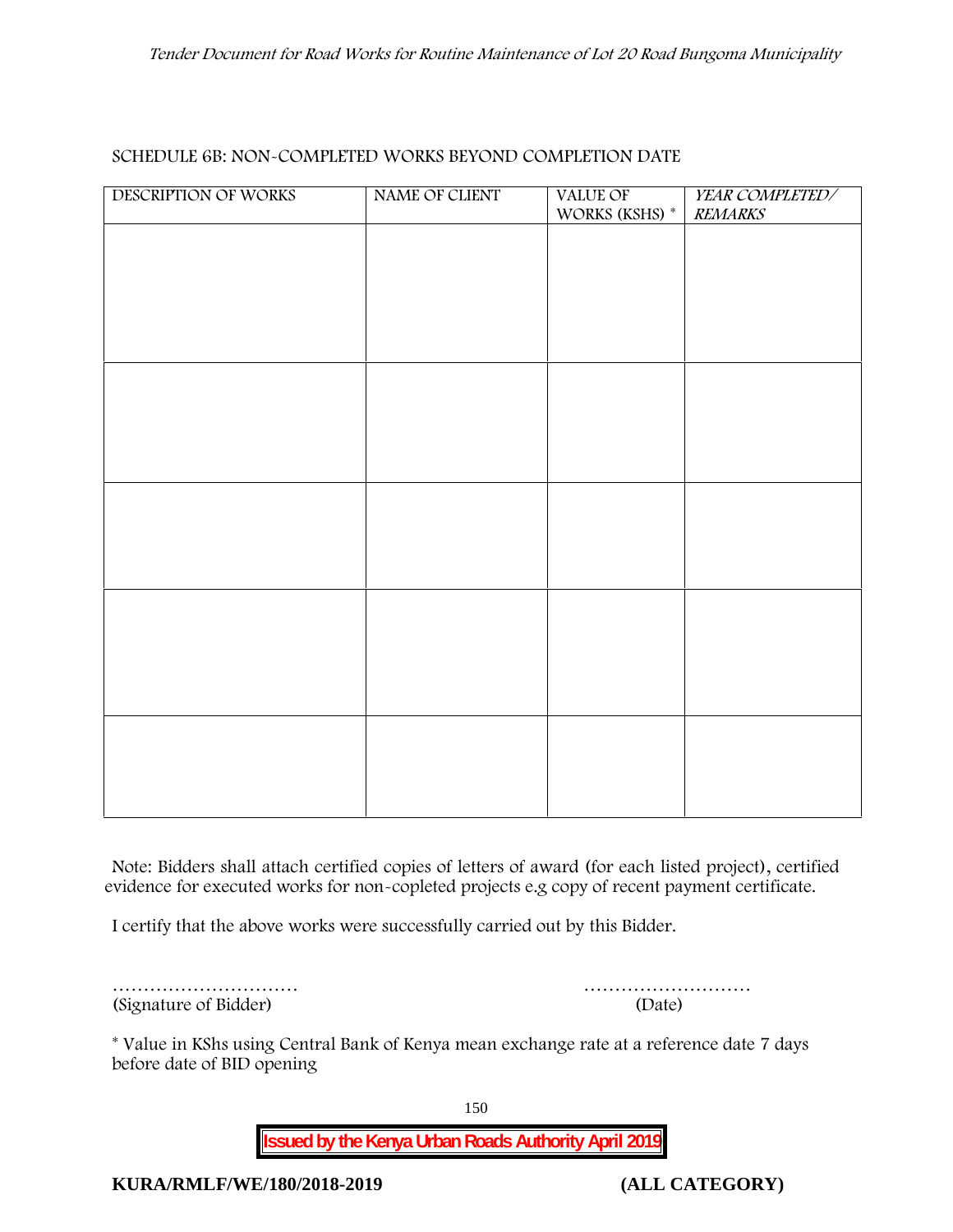## **SCHEDULE 6C: SPECIFIC EXPERIENCE**

| DESCRIPTION OF WORKS | NAME OF CLIENT | VALUE OF<br>WORKS (KSHS) * | YEAR COMPLETED/<br><b>REMARKS</b> |
|----------------------|----------------|----------------------------|-----------------------------------|
|                      |                |                            |                                   |
|                      |                |                            |                                   |
|                      |                |                            |                                   |
|                      |                |                            |                                   |
|                      |                |                            |                                   |
|                      |                |                            |                                   |
|                      |                |                            |                                   |
|                      |                |                            |                                   |
|                      |                |                            |                                   |
|                      |                |                            |                                   |
|                      |                |                            |                                   |
|                      |                |                            |                                   |
|                      |                |                            |                                   |
|                      |                |                            |                                   |
|                      |                |                            |                                   |
|                      |                |                            |                                   |

**Note:** Bidders shall attach certified copies of letters of award (for each listed project), certified evidence for executed works for non-copleted projects e.g copy of recent payment certificate.

I certify that the above works were successfully carried out by this Bidder.

| (Signature of Bidder) | (Date) |
|-----------------------|--------|

………………………… ………………………

\* **Value in KShs using Central Bank of Kenya mean exchange rate at a reference date 7 days before date of BID opening**

151

**Issued by the Kenya Urban Roads Authority April 2019**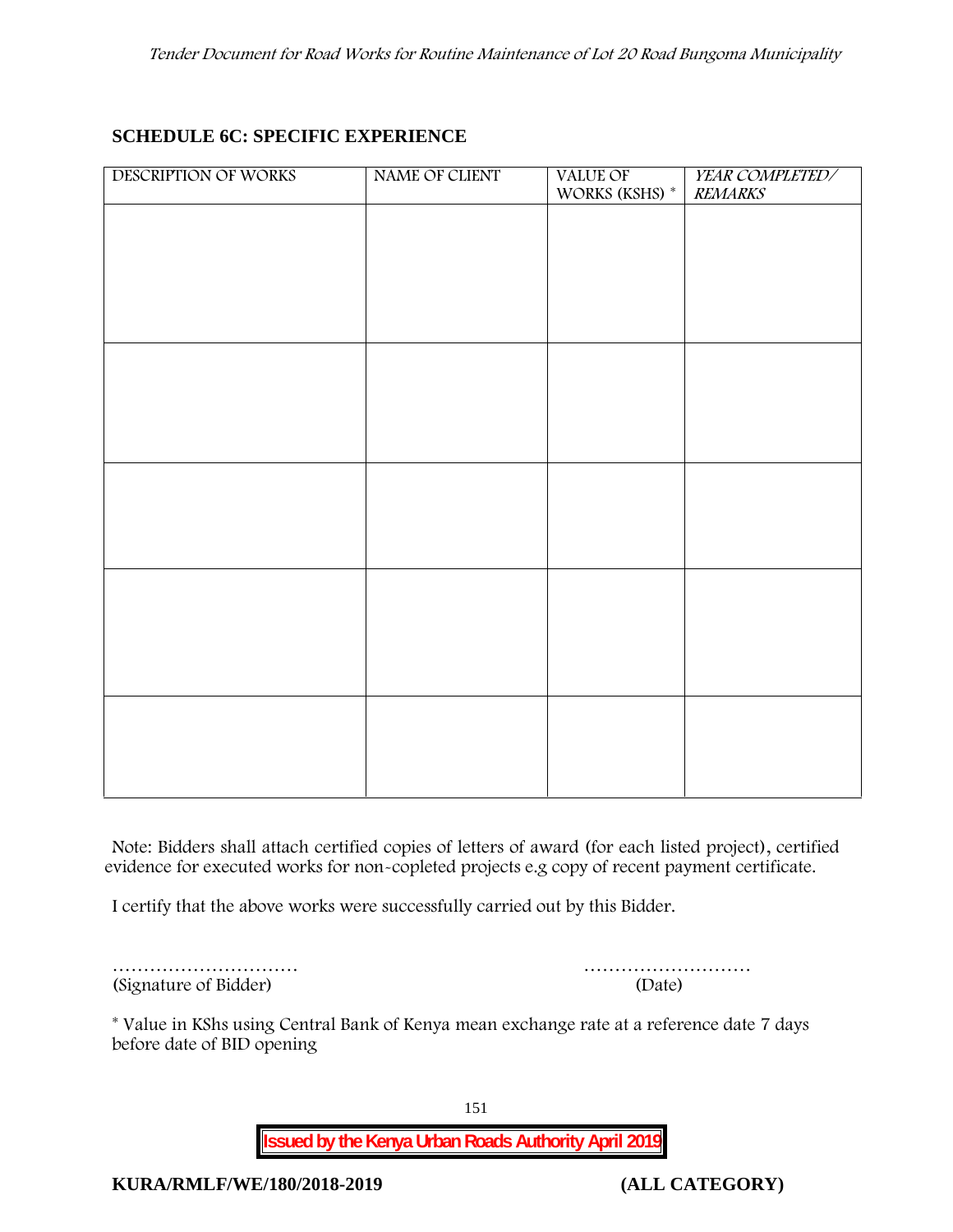#### **SCHEDULE 7: SCHEDULE OF ONGOING PROJECTS**

| <b>DESCRIPTION OF</b><br><b>WORKS</b> | <b>NAME OF</b><br><b>CLIENT</b> | DATE OF<br>COMMENC<br><b>EMENT</b> | DATE OF<br>COMPLETION | VALUE OF<br>WORKS (KSHS) | <b>VALUE</b><br>COMPLETED<br>UP TO DATE<br>$\%$ | PHYSICALLY<br>COMPLETED<br>UP TO DATE<br>$\%$ |  |
|---------------------------------------|---------------------------------|------------------------------------|-----------------------|--------------------------|-------------------------------------------------|-----------------------------------------------|--|
|                                       |                                 |                                    |                       |                          |                                                 |                                               |  |
|                                       |                                 |                                    |                       |                          |                                                 |                                               |  |
|                                       |                                 |                                    |                       |                          |                                                 |                                               |  |
|                                       |                                 |                                    |                       |                          |                                                 |                                               |  |
|                                       |                                 |                                    |                       |                          |                                                 |                                               |  |
|                                       |                                 |                                    |                       |                          |                                                 |                                               |  |
|                                       |                                 |                                    |                       |                          |                                                 |                                               |  |
|                                       |                                 |                                    |                       |                          |                                                 |                                               |  |

**Note:** 1. Bidders shall attach certified copies of letters of award (for each listed project) and any certified evidence for executed works e.g copy of recent payment certificate.

2. Bidders must indicate all their on-going works as at the time of bidding. Any non disclosure shall constitute non-responsiveness)

I certify that the above works are being carried out by me and that the above information is correct.

(Signature of Bidder) (Date)

………………………… ………………………

152

**Issued by the Kenya Urban Roads Authority April 2019**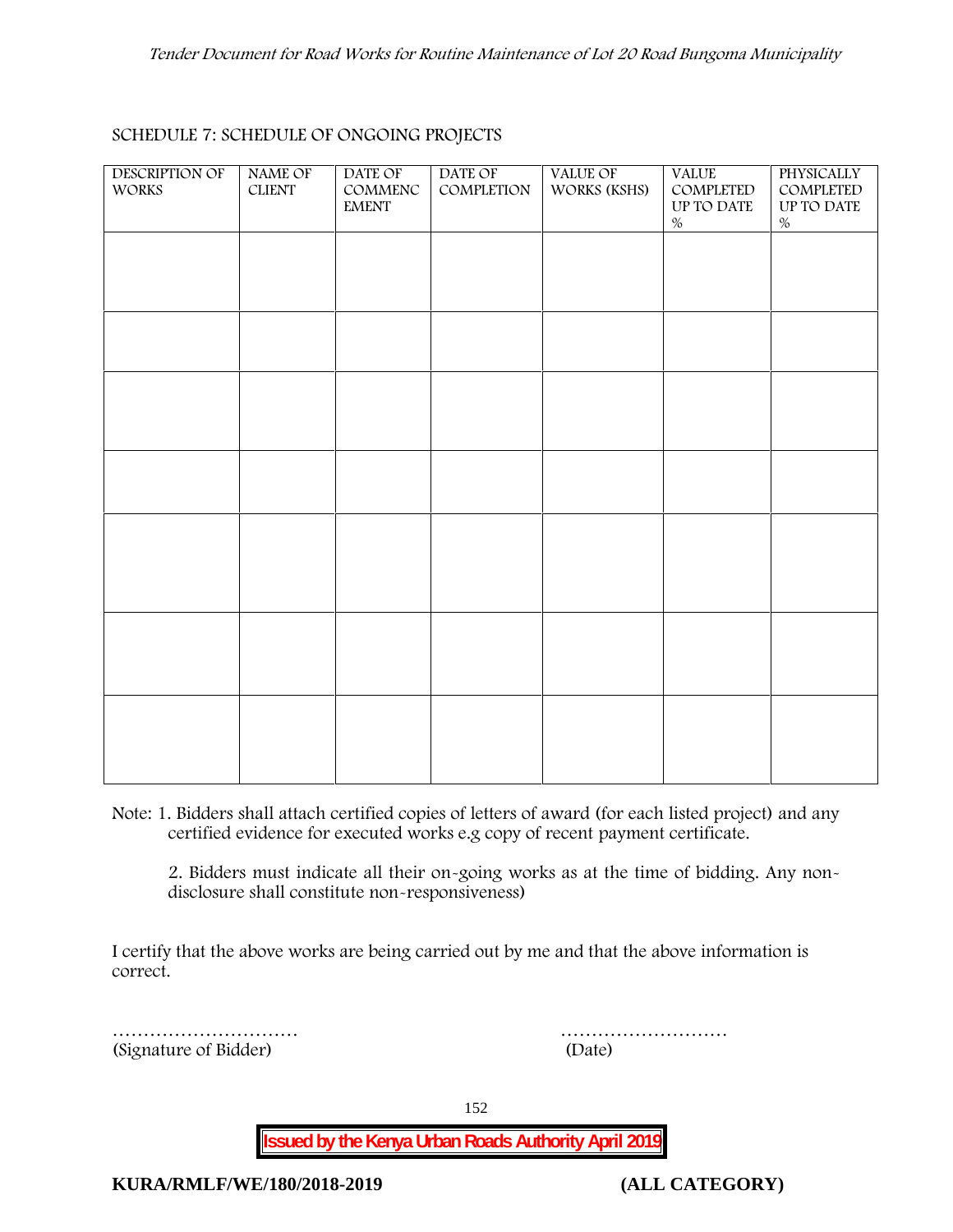#### **SCHEDULE 8: FINANCIAL STANDING**

- 1 Submit copies of audited profit and loss statements and balance sheet for the last five calendar years and estimated projection for the next two years with certified English translation where appropriate.
- 2 Give turnover figures for each of the last two (2) financial years. Quote in millions and decimal thereof.

|                               | Year $1()$ | Year $2(\ldots)$ |
|-------------------------------|------------|------------------|
|                               | Ksh.       | Ksh.             |
| Road works                    |            |                  |
| Other civil Engineering works |            |                  |
| Other (specify)               |            |                  |
| Total                         |            |                  |

## SUMMARY OF ASSETS AND LIABILTIES OF THE AUDITED FINANCIAL STATEMENTS OF THE LAST TWO (2) FINANCIAL YEARS.

|                              | Year $1$ () | Year $2(\ldots)$ |  |
|------------------------------|-------------|------------------|--|
|                              | KShs.       | KShs.            |  |
| 1. Total Assets              |             |                  |  |
| 2. Current Assets            |             |                  |  |
| 3. Bank Credit Line Value    |             |                  |  |
| 4. Total Liabilities         |             |                  |  |
| 5. Current Liabilities       |             |                  |  |
| 6. Net Worth $(1-4)$         |             |                  |  |
| 7. Working capital $(2+3-4)$ |             |                  |  |

(a) Name/Address of Commercial Bank providing credit line

………………………………………………………………………………………………

………………………………………………………………………………………………

(b) Total amount of credit line KShs………………………………………………

Attach a certified copy of Undertaking of the Bank to provide the credit.

(c) Attach bank statements for the last six (6) months

153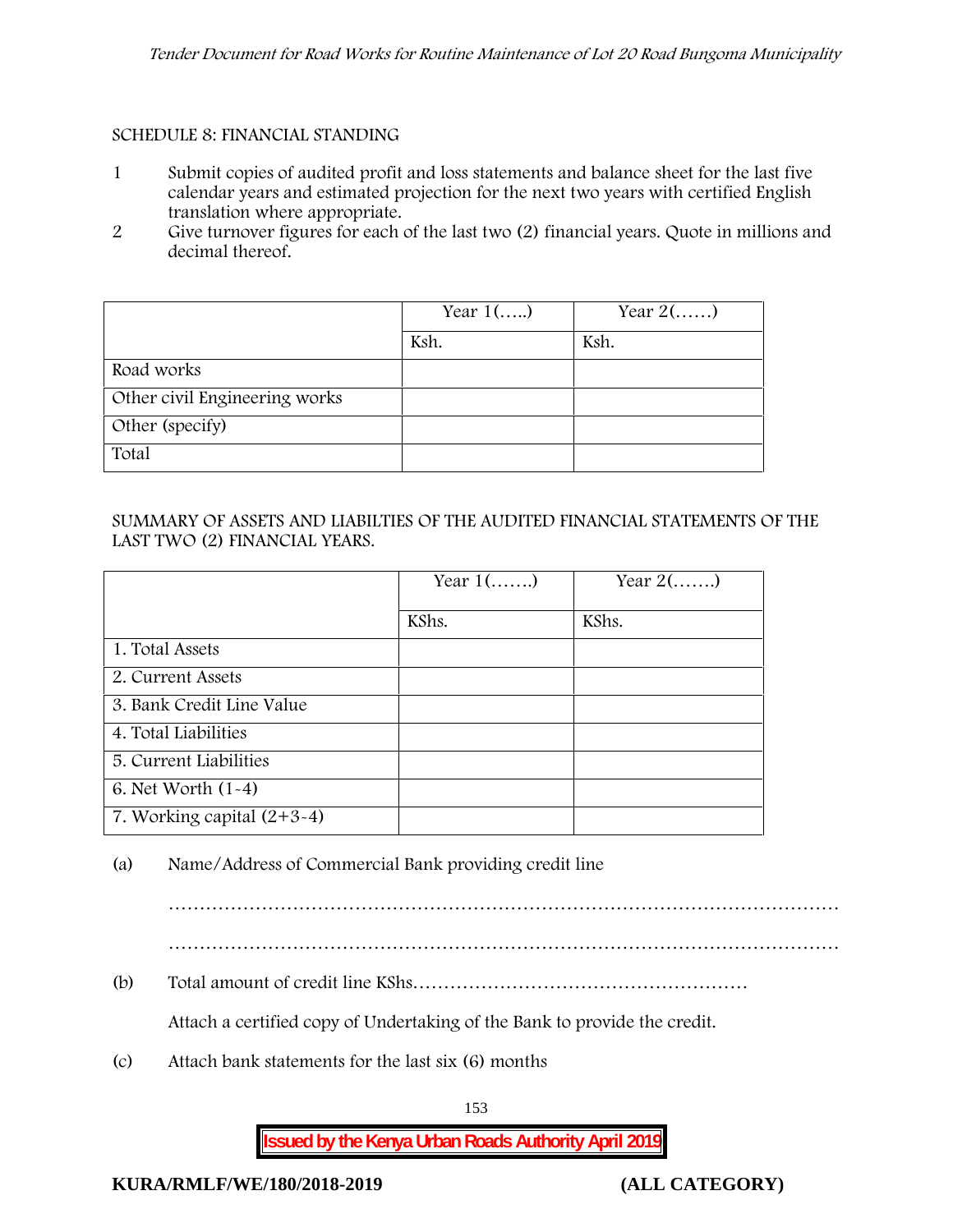#### **SCHEDULE 9: OTHER SUPPLEMENTARY INFORMATION**

Financial reports for the last three years, balance sheets, profit and loss statements, auditors' reports etc. List them below and attach copies. ………………………………………………………………………………………………… ………………………………………………………………………………………………… ………………………………………………………………………………………………… ………………………………………………………………………………………………… Evidence of access to financial resources to meet the qualification requirements. Cash in hand, lines of credit etc. List below and attach copies of supporting documents ………………………………………………………………………………………………… …………………………………………………………………………………………………. …………………………………………………………………………………………………. Name, address, telephone, telex, fax numbers and email of the Bidders Bankers who may provide reference if contacted by the Contracting Authority. ……………………………………………………………………………………………….. ………………………………………………………………………………………………. ………………………………………………………………………………………………. I certify that the above information is correct. ……………………………. ……………………………………..

Date Signature of Bidder

(To be signed by authorized representative and officially stamped)

154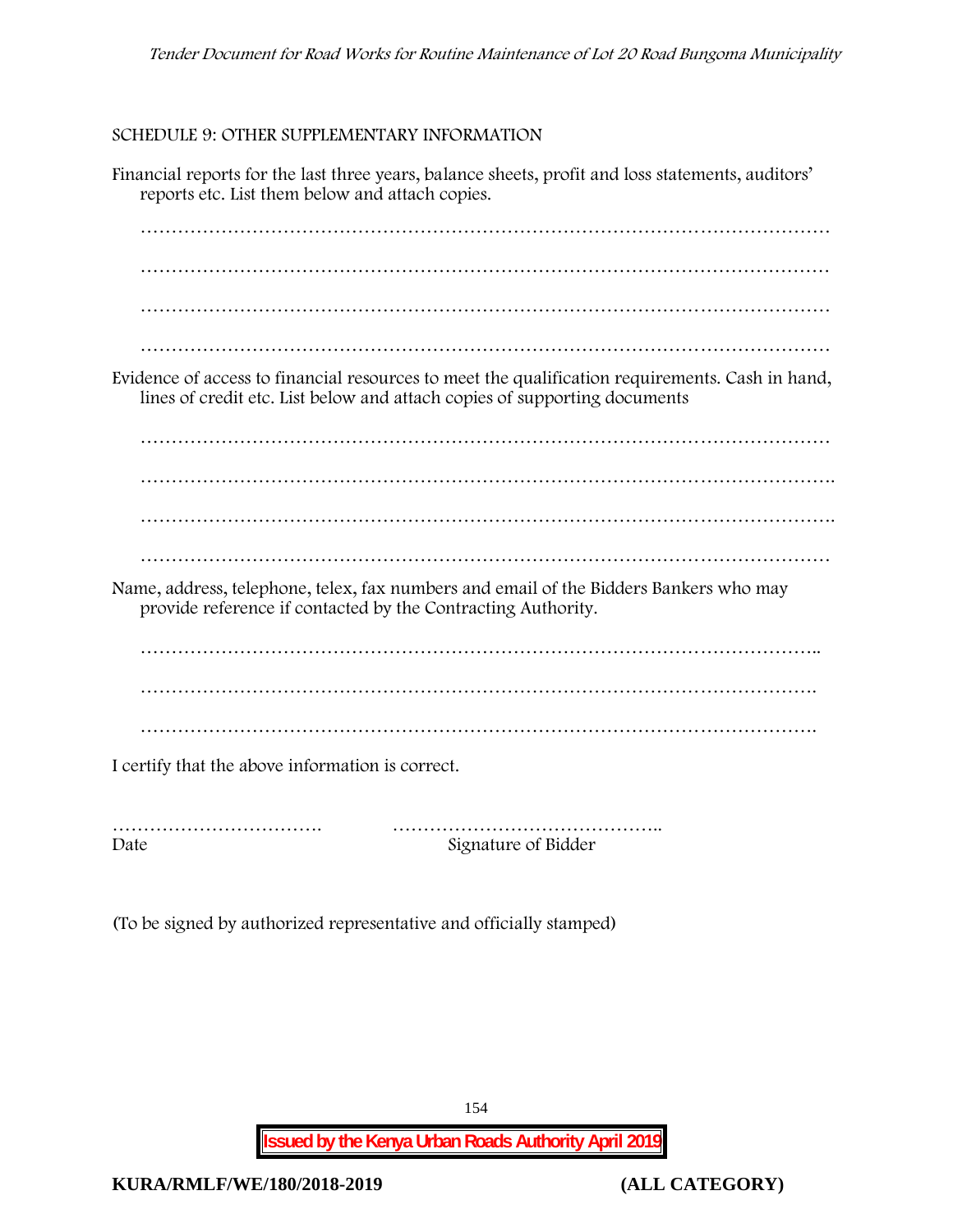#### **SCHEDULE 10: LITIGATION HISTORY FORM**

Information on current litigation in which the Bidder is involved.

| <b>OTHER PARTY (IES)</b> | CAUSE OF DISPUTE | AMOUNT INVOLVED (KSHS) |
|--------------------------|------------------|------------------------|
|                          |                  |                        |
|                          |                  |                        |
|                          |                  |                        |
|                          |                  |                        |

I certify that the above information is correct.

| Date | Signature of Bidder |
|------|---------------------|

(To be signed by authorized representative and officially stamped)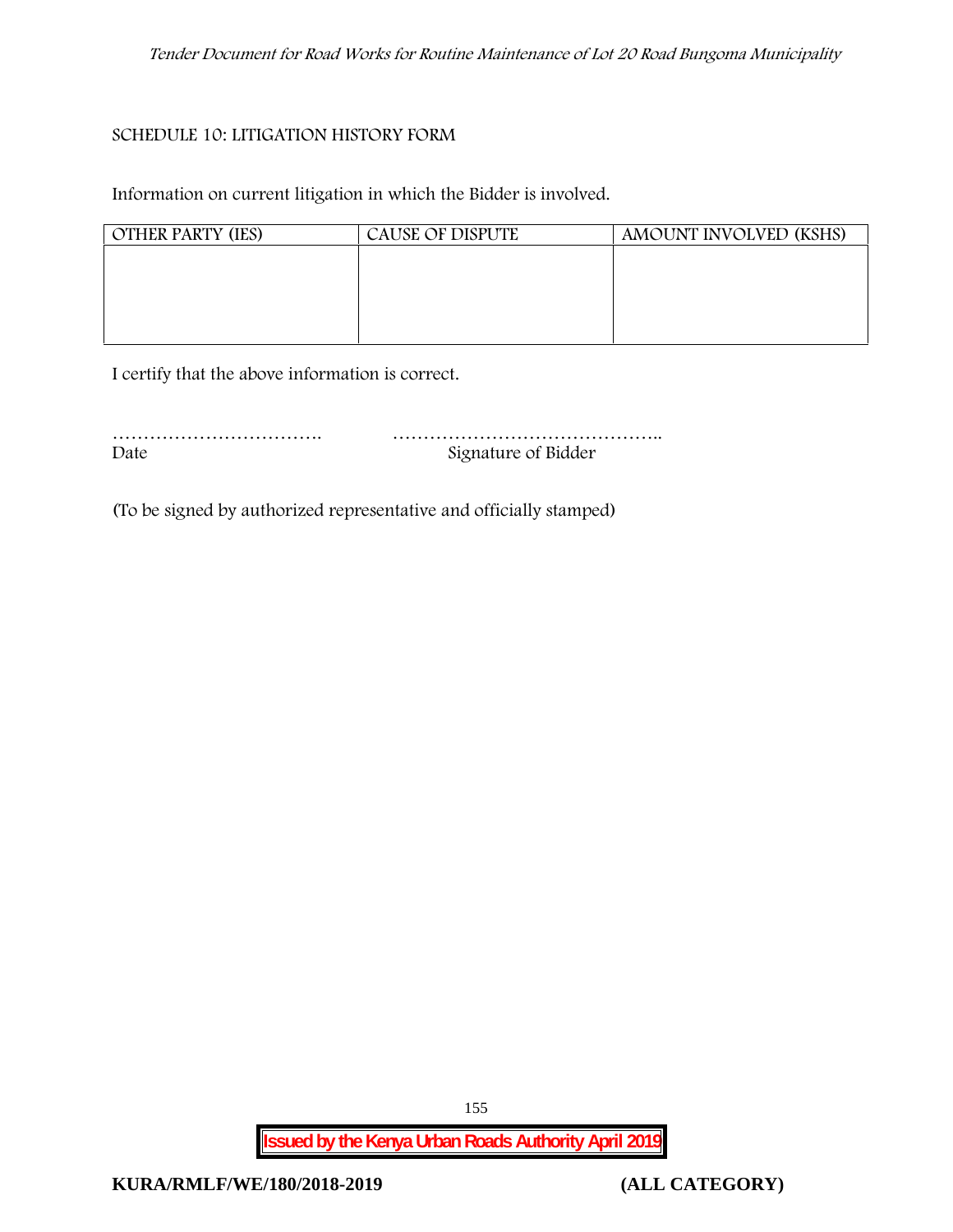*Tender Document for Road Works for Routine Maintenance of Lot 20 Road Bungoma Municipality*

## **SCHEDULE 11: DECLARATION FORM (DEBARMENT)**

To

Date

The Director General, Kenya Urban Roads Authority (KURA), P.O. Box 41727 - 00100 **NAIROBI**

We (name and address)

declare the following:

- a) Have not been debarred from participating in public procurement.
- b) Have not been involved in and will not be involved in corrupt and fraudulent practices regarding public procurement.

Name of Bidder Signature Date

 $\frac{1}{\sqrt{2}}$  ,  $\frac{1}{\sqrt{2}}$  ,  $\frac{1}{\sqrt{2}}$  ,  $\frac{1}{\sqrt{2}}$  ,  $\frac{1}{\sqrt{2}}$  ,  $\frac{1}{\sqrt{2}}$  ,  $\frac{1}{\sqrt{2}}$  ,  $\frac{1}{\sqrt{2}}$  ,  $\frac{1}{\sqrt{2}}$  ,  $\frac{1}{\sqrt{2}}$  ,  $\frac{1}{\sqrt{2}}$  ,  $\frac{1}{\sqrt{2}}$  ,  $\frac{1}{\sqrt{2}}$  ,  $\frac{1}{\sqrt{2}}$  ,  $\frac{1}{\sqrt{2}}$ 

(To be signed by authorized representative and officially stamped)

156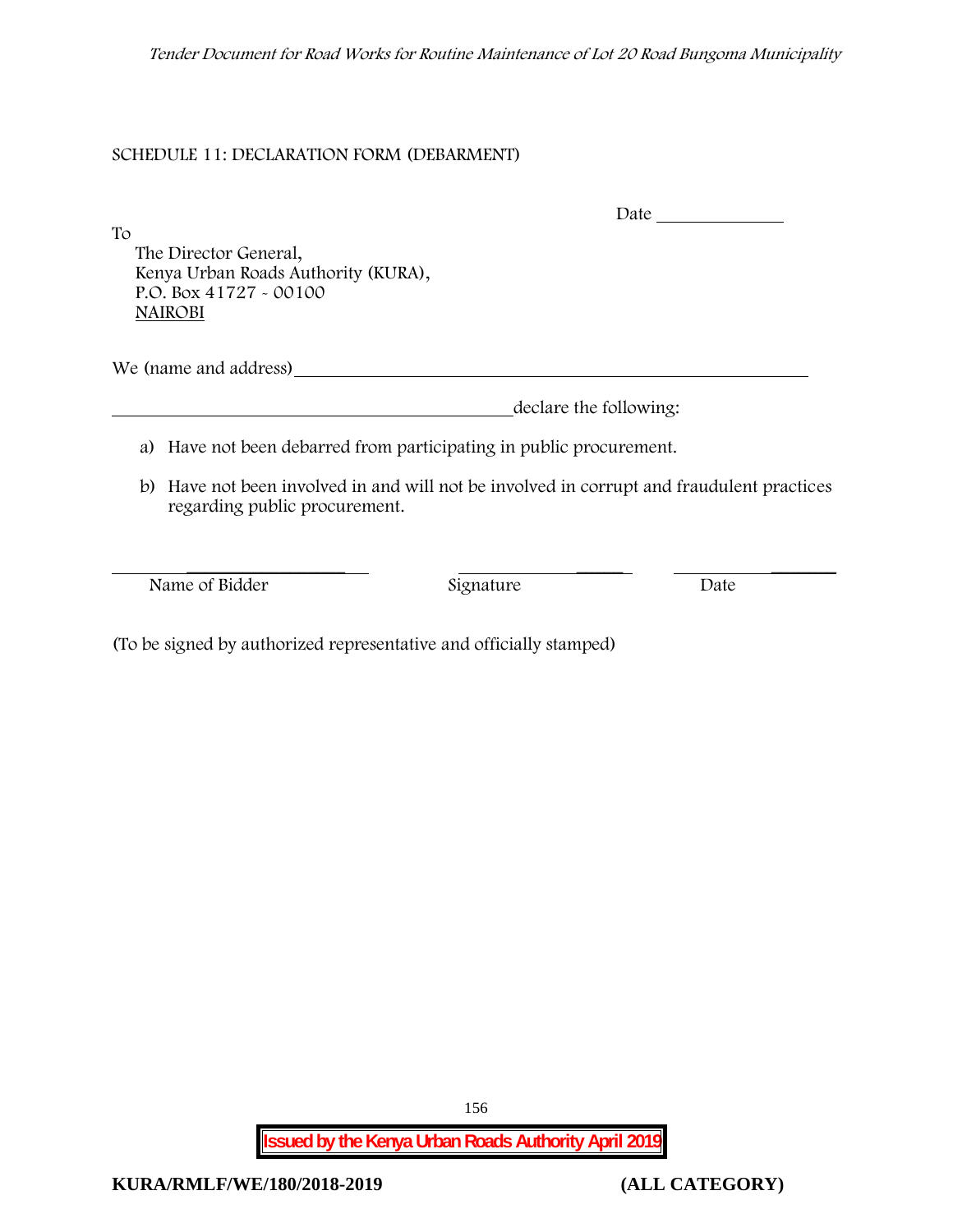#### **DECLARATION FORM FOR BANKRUPT OR INSOLVENT**

Date

To

The Kenya Urban Roads Authority

P.O Box 41727 – 00100,

IKM Place, 5th Ngong Ave, Nairobi,

## KENYA.

Ladies and Gentlemen,

The Tenderer i.e. (full name and complete physical and postal address)

……………………………………………………………………………………………………… ………………………………………………………………………………………………………

……………………declare the following: -

a) That I/ We have not been debarred from participating in public procurement by anybody, institution or person.

b) That I/ We have not been involved in and will not be involved in corrupt and fraudulent practices regarding public procurement anywhere.

c) That I/ We are not insolvent, in receivership, bankrupt or in the process of being wound up and is not the subject of legal proceedings relating to the foregoing.

d) That I/We are not under any ongoing investigation by the Ethics and Anti-Corruption Commission (EACC) for any corrupt and/or economic crimes or practices.

e) That I/ We are not associated with any other Tenderer participating in this Tender.

f) That I/We do hereby confirm that all the information given in this tender is accurate, factual and true to the best of our knowledge.

Yours sincerely,

……………………………………………………

Name of Tenderer

………………………………………………………………………………..

Signature of duly authorised person signing the Tender

…………………………………………………………………………..

Name and Capacity of duly authorised person signing the Tender

………………………………………

Stamp or Seal of Tenderer

157

**Issued by the Kenya Urban Roads Authority April 2019**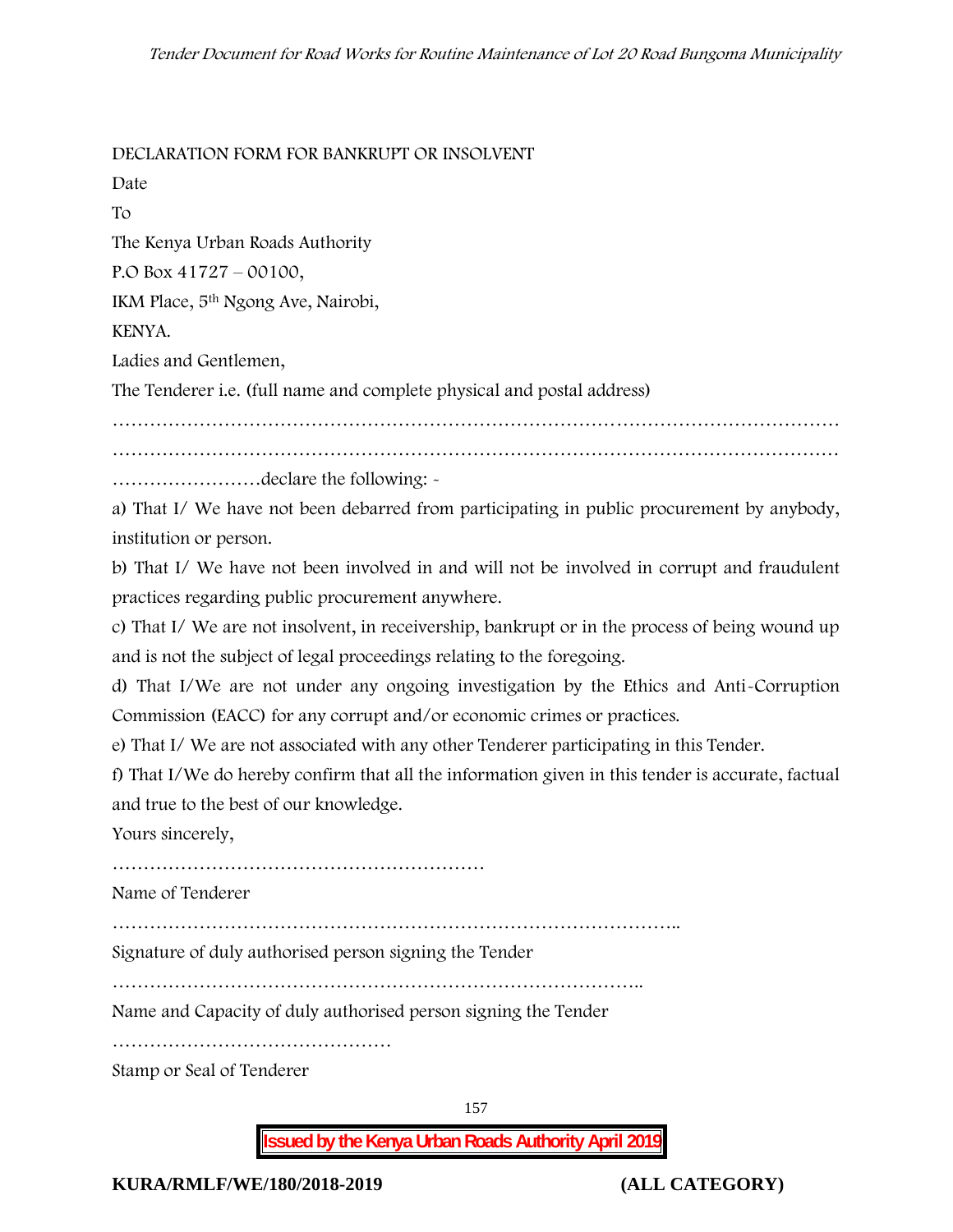*Tender Document for Road Works for Routine Maintenance of Lot 20 Road Bungoma Municipality*

# **SECTION XII: FORM OF AGREEMENT**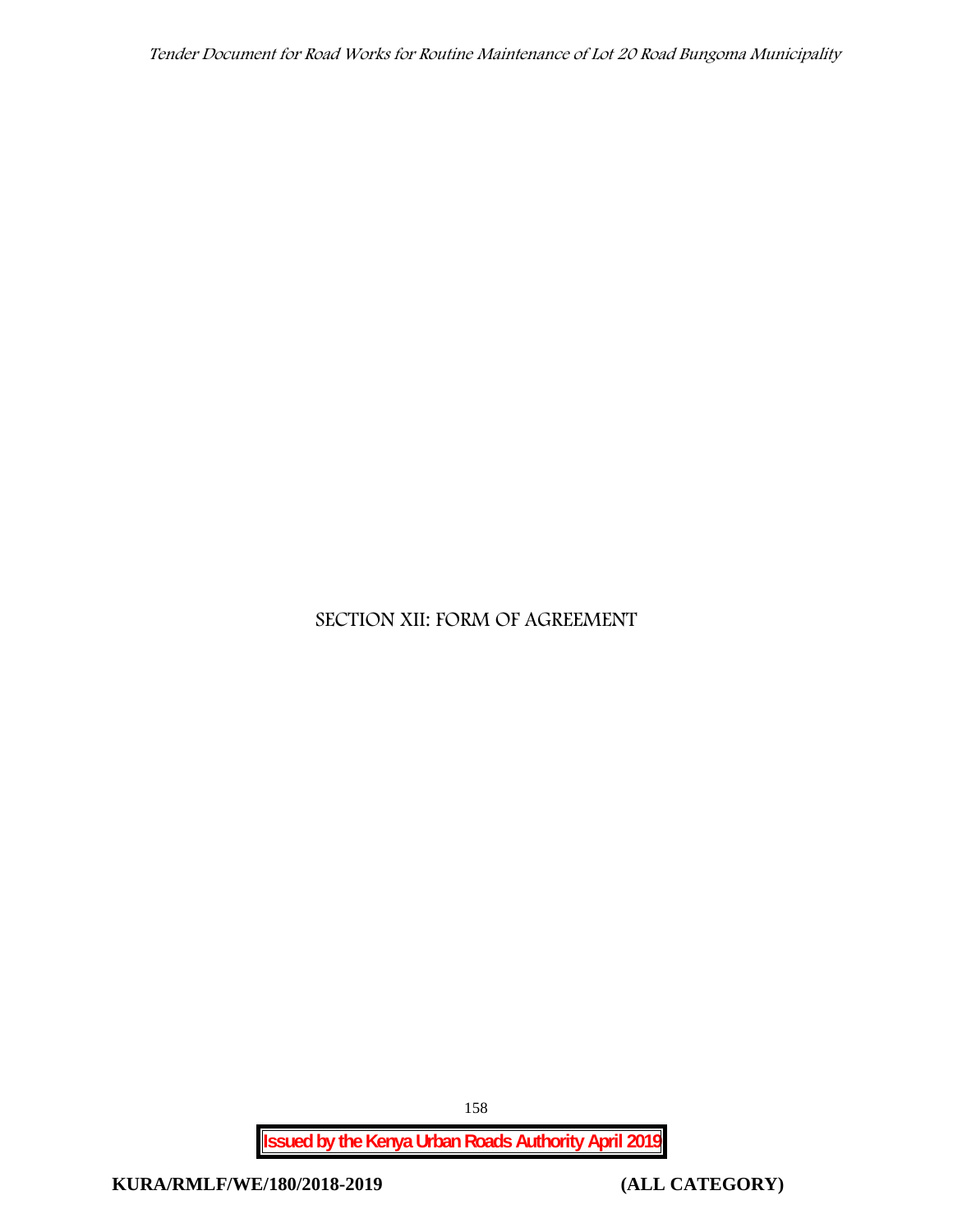#### FORM OF AGREEMENT

*\*\*(To be signed after the award of a contract)*

THIS AGREEMENT is made on the …………………… day of …………………. 20 …………… between the Kenya Urban Roads Authority of P. O. Box 41727-00100, Nairobi, Kenya hereinafter called "the

Employer" of the one part and M/S ................................................................................. (Contractor) of P. O . .................................................... (address) hereinafter called "the Contractor" of the other part.

WHEREAS the Employer is desirous that certain works should be executed, viz.

**PERIODIC MAINTENANCE OF LOT 20 ROAD BUNGOMA MUNICIPALITY** and has a Contract with the Contractor for the execution completion and maintenance of such works in the region NOW THIS AGREEMENT WITNESSETH as follows:

In this agreement words and expressions shall have the same meanings as are respectively assigned to them in the Conditions of Contract hereinafter referred to.

The following document shall be deemed to form and be read and construed as part of this Agreement, viz.:

- The Conditions of Contract (FIDIC IV) Part 2
- The Conditions of Contract (FIDIC IV) Part 1
- The Special Specification
- The Standard Specifications
- The Priced Bill of Quantities
- The Letter of Award and Acceptance
- Schedules of Supplementary Information
- -The Drawings
- -Other documents as may be agreed and listed

All aforesaid documents are hereinafter referred to as "The Contract".

In consideration of the payment to be made by the Employer to the Contractor, the Contractor hereby covenants with the Employer to execute, complete and maintain the works in conformity in all respects with the provisions of the Contract.

The Employer hereby covenants to pay the Contractor in consideration of the execution, completion and maintenance of the works the Contract Price at the times and in the manner prescribed by the Contract.

IN WITNESS WHEREOF the parties have hereunto set their respective hands on the day and year first above written.

> **Issued by the Kenya Urban Roads Authority April 2019** 159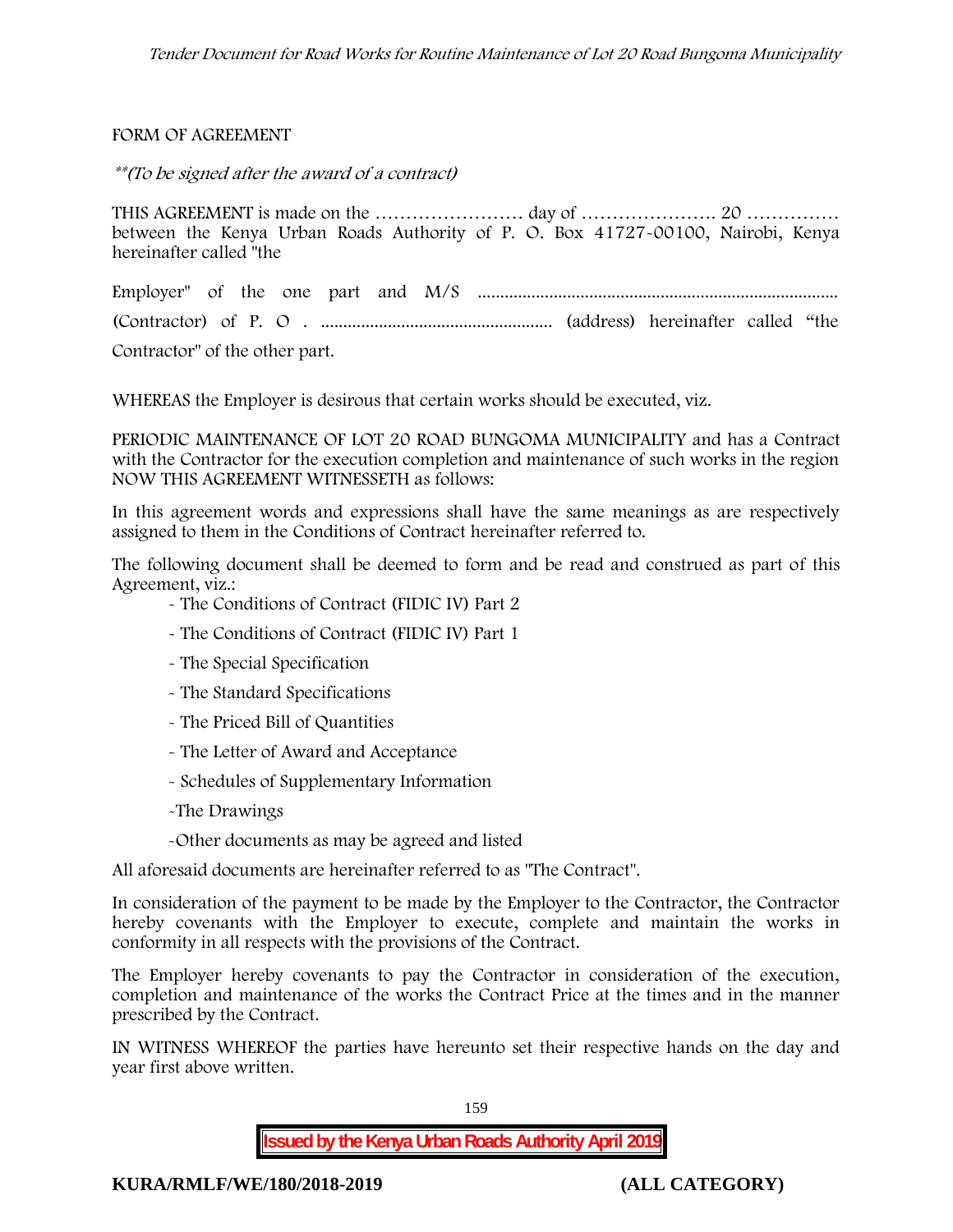#### SIGNED SEALED AND DELIVERED

| By the said Employer:   | (Director General, Kenya Urban Roads Authority)<br>For and on behalf of the said Employer |
|-------------------------|-------------------------------------------------------------------------------------------|
| In the presence of:     | (Name and Designation of Witness)                                                         |
|                         | (Signature of Witness)                                                                    |
|                         | (Address Of witness)                                                                      |
|                         |                                                                                           |
| By the said Contractor: | (Signature)                                                                               |
|                         | (Name of the Director)                                                                    |
| In the presence of:     | (Name and Designation of Witness)                                                         |
|                         | (Signature of Witness)                                                                    |
|                         | (Address Of witness)                                                                      |
|                         |                                                                                           |

160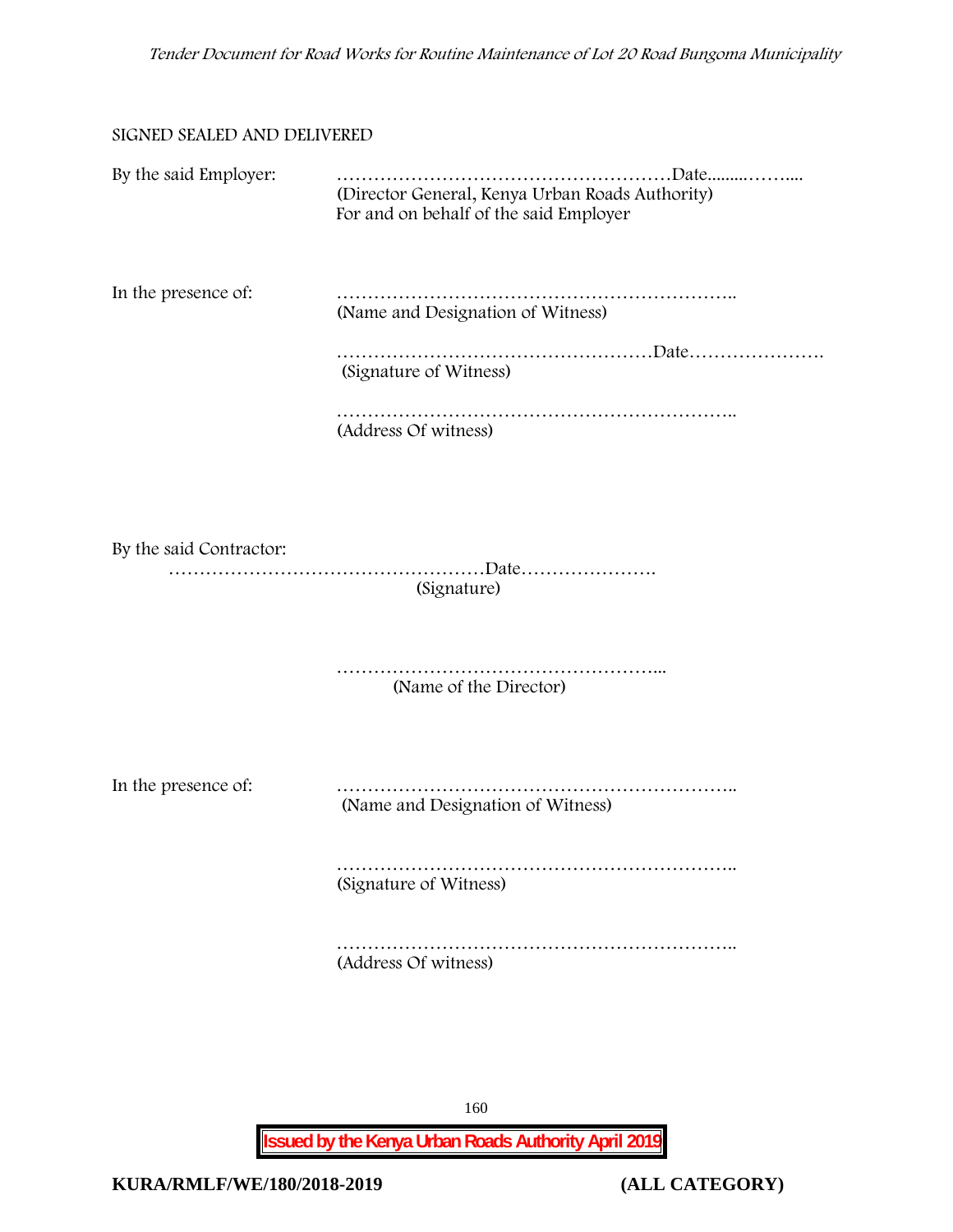**SECTION XIII: FORM OF PERFORMANCE BANK GUARANTEE (UNCONDITIONAL)**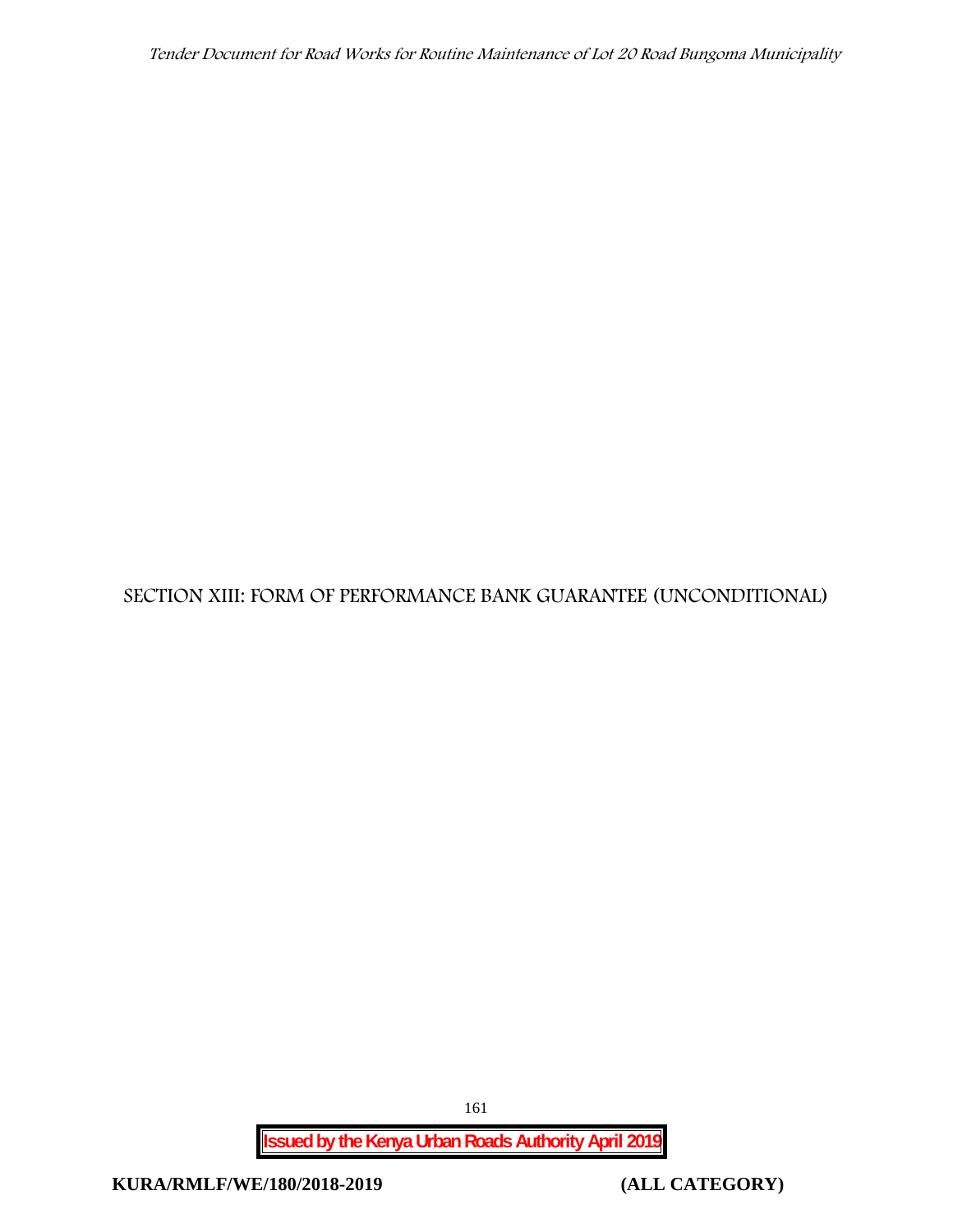#### FORM OF PERFORMANCE BANK GUARANTEE (UNCONDITIONAL)

To

The Director General, Kenya Urban Roads Authority (KURA), P.O. Box 41727 - 00100 **NAIROBI**

WHEREAS …………………………………………………………………… (hereinafter called "the Contractor") has undertaken in pursuance of Contract No. ……………………………………Dated …..………………to execute the

#### *PERIODIC MAINTENANCE OF LOT 20 ROAD BUNGOMA MUNICIPALITY*

, ( hereinafter called the "Contract")

AND WHEREAS it has been stipulated by you in the said Contract that the Contractor shall furnish you with a Bank Guarantee by a recognized bank for the sum specified in the Appendix to Form of Bid as security for compliance with his obligations in accordance with the Contract;

AND WHEREAS we have agreed to give the Contractor such a Bank Guarantee;

NOW THEREFORE we hereby affirm that we are the Guarantor and responsible to you on behalf of the Contractor, up to a total of

| unt in figures) |  |
|-----------------|--|
| Kshs.           |  |
|                 |  |

………

……………………………………………………………………………………………………… ……(amount in words)

and we undertake to payment to you, upon your first written demand and without cavil or argument, any sum or sums within and up to the limits as aforesaid without your needing to prove or show grounds or reasons for the sum specified therein.

We hereby waive the necessity of you demanding the said debt from the Contractor before presenting us with the demand.

We further agree that no change or addition to or other modification of the terms of the Contract or of the Works to be performed thereunder or of any of the Contract Documents which may be made between you and the Contractor shall in any way release us from any liability under this Guarantee and we hereby waive notice of any such change, addition or modification

This Guarantee shall be valid until 28 days after issuing of the Defects Liability Certificate.

162

**Issued by the Kenya Urban Roads Authority April 2019**